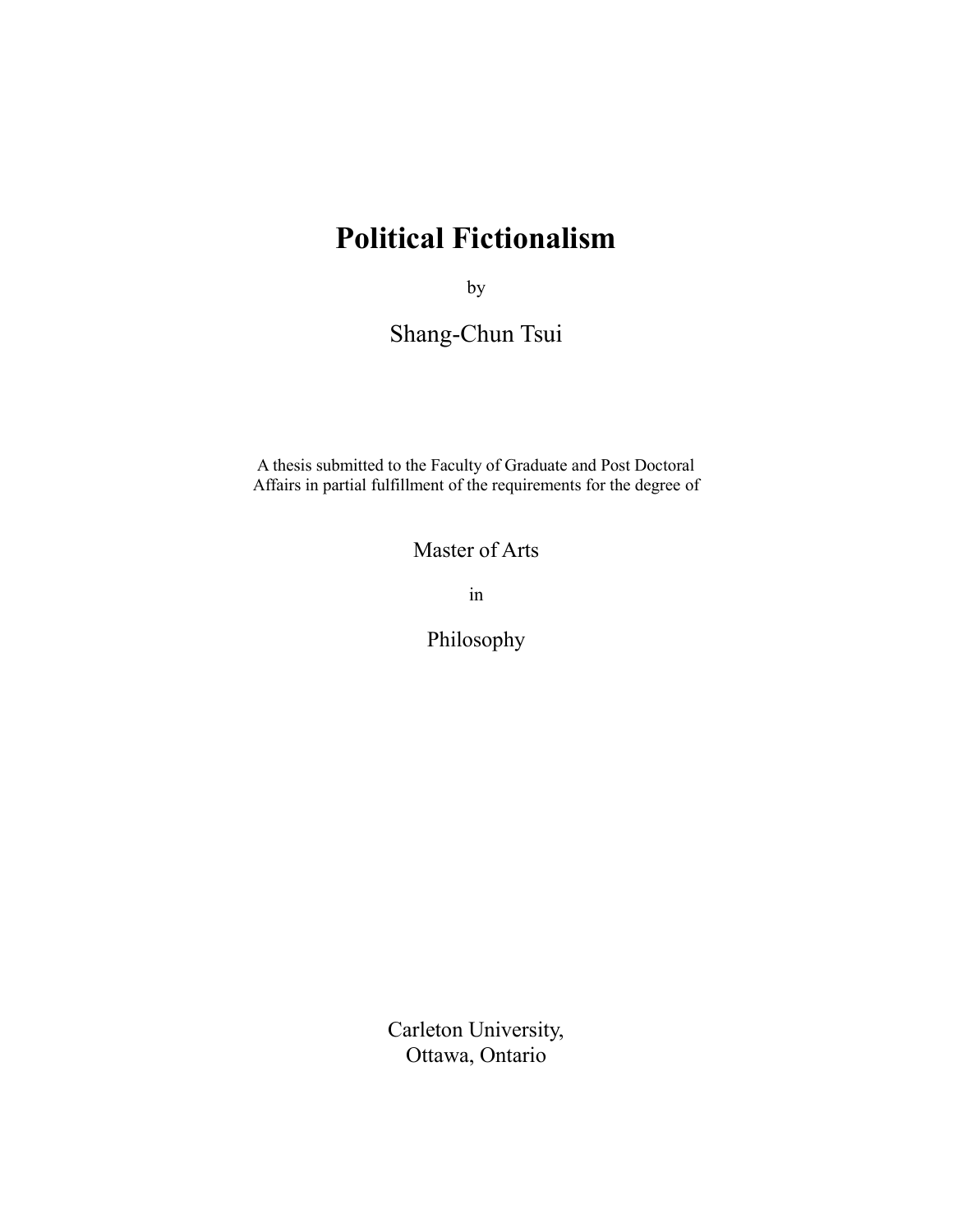This thesis consists of an article and a supporting literature review, and this format has been approved by the Department of Philosophy for MA theses, effective January 2012.

# **Table of Contents**

## I Literature Review

| <b>II Political Fictionalism</b> |  |
|----------------------------------|--|
|                                  |  |
|                                  |  |
|                                  |  |
|                                  |  |
|                                  |  |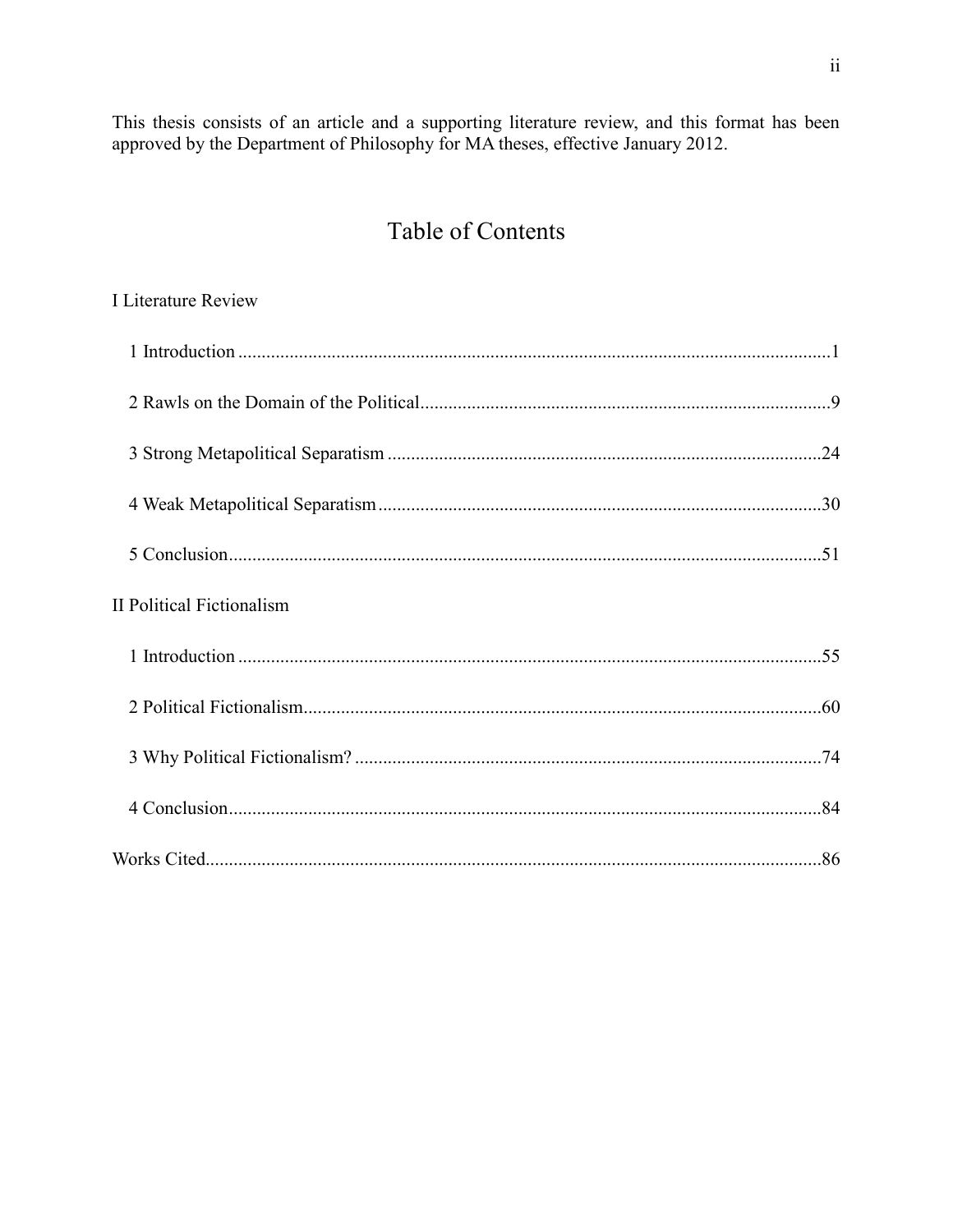### **Literature Review**

#### **1 Introduction**

 $\overline{a}$ 

#### *1.1 The Relationship between the Moral and the Political*

A central tenent of political liberalism is the principle of liberal neutrality, which holds that the state ought to be neutral between the conceptions of the good that its citizens may endorse (Gaus and Courtland 2010). An interesting feature of this principle is that it presupposes a metatheoretical distinction between political values and moral values. While this form of neutrality<sup>1</sup> is obviously a political value, it could not be a moral value. This feature of the principle becomes apparent when it is contrasted with the classical liberal ideal of individual autonomy. The autonomy of individuals, for Locke and other classical liberals, limits the state's authority to infringe on the freedom of individuals qua autonomous moral agents. Liberty is a moral ideal grounded in the good of freedom and the wrong of coercion. The classical liberal state, far from being morally neutral, actively affirms the good of freedom, and thus, as John Rawls notes, cannot serve as the basis for a political conception of justice (Rawls 1993). Furthermore, if liberal neutrality were a moral value, then the state would be paradoxically required to be neutral between it and conceptions of the good that rejected this conception of neutrality if the principle of neutrality were true. No such paradox arises if, as Rawls suggests, the domain of the political is distinct from the domain of the moral in some relevant sense (Rawls 1993).

The purpose of this literature review is not to discuss the plausibility or the content of the normative principle of liberal neutrality. Rather, I aim to provide a survey of the literature on the related metatheoretical question of the relationship between the moral and the political domains.

<sup>&</sup>lt;sup>1</sup> Other conceptions of 'neutrality', however, are moral (e.g. conceptions of impartiality or fairness that depend on some form of the idea that each person is of equal moral worth). However, these are not morally neutral, in that they are themselves conceptions of the good.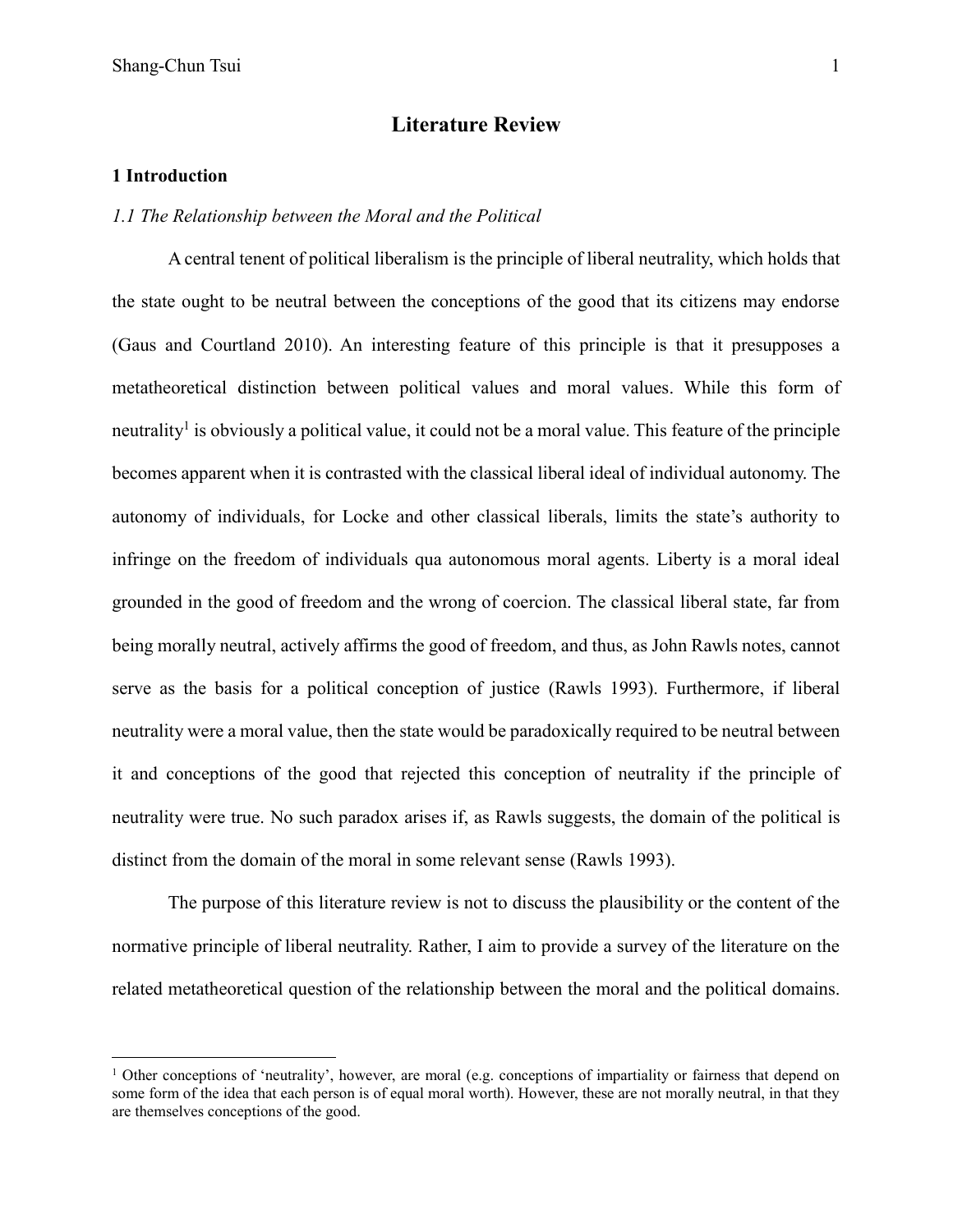Here, I take 'political domain' to refer broadly to the theories of, objects belonging to, and knowledge produced by moral and political philosophy. I will call the metatheoretical field of inquiry in which this question is investigated 'metapolitics'<sup>2</sup>. This is because I think that there are important metatheoretical questions specific to political philosophy that fall beyond of the scope of metaethics, such as the topic of this review—though that is not to say that there will not be any overlap between the two metanormative fields. As my terminology suggests, the emphasis in this review will be on the political side of the relationship in question. In particular, my survey will primarily focus on arguments in favour of the distinctiveness of the political domain. I will call such views 'metapolitical separatisms'. Borrowing a term from David Enoch (whose view I will discuss later), I will call opposing views (i.e., views that deny the distinctiveness of the political) 'metapolitical intranormativisms' (Enoch 2009).

First, I will discuss in more detail the framework that I will apply in my survey of the literature, including the area of metapolitics, and the categories of separatism and intranormativism. I will then conclude the introductory section with a brief discussion of the significance and relevance of my project. In section two, I will argue that the traditional view on the relationship between the moral and the political in the history of philosophy is an intranormativist view. As I will discuss, separatism is a novel view that has its origins in Rawls's political liberalism, which poses two challenges to the traditional view. I will conclude the section with a discussion of why I think Rawls's account is deeply problematic. Section three will form the bulk of the review. There, I will discuss the main contemporary approaches to separatism, as well as some of the debates and criticisms surrounding them. I will conclude the review in section

 $\overline{a}$ 

<sup>&</sup>lt;sup>2</sup> While Alain Badiou uses this term to refer to "[W]hatever consequences a philosophy is capable of drawing, both in and for itself, from real instances of politics as thought. Metapolitics is opposed to political philosophy, which claims that since no such politics exists, it falls to philosophers ot think 'the' political." (Badiou 2005, xxxix), I am using this term in a different sense, as I discuss above and throughout this essay; there is no relation between my usage and his.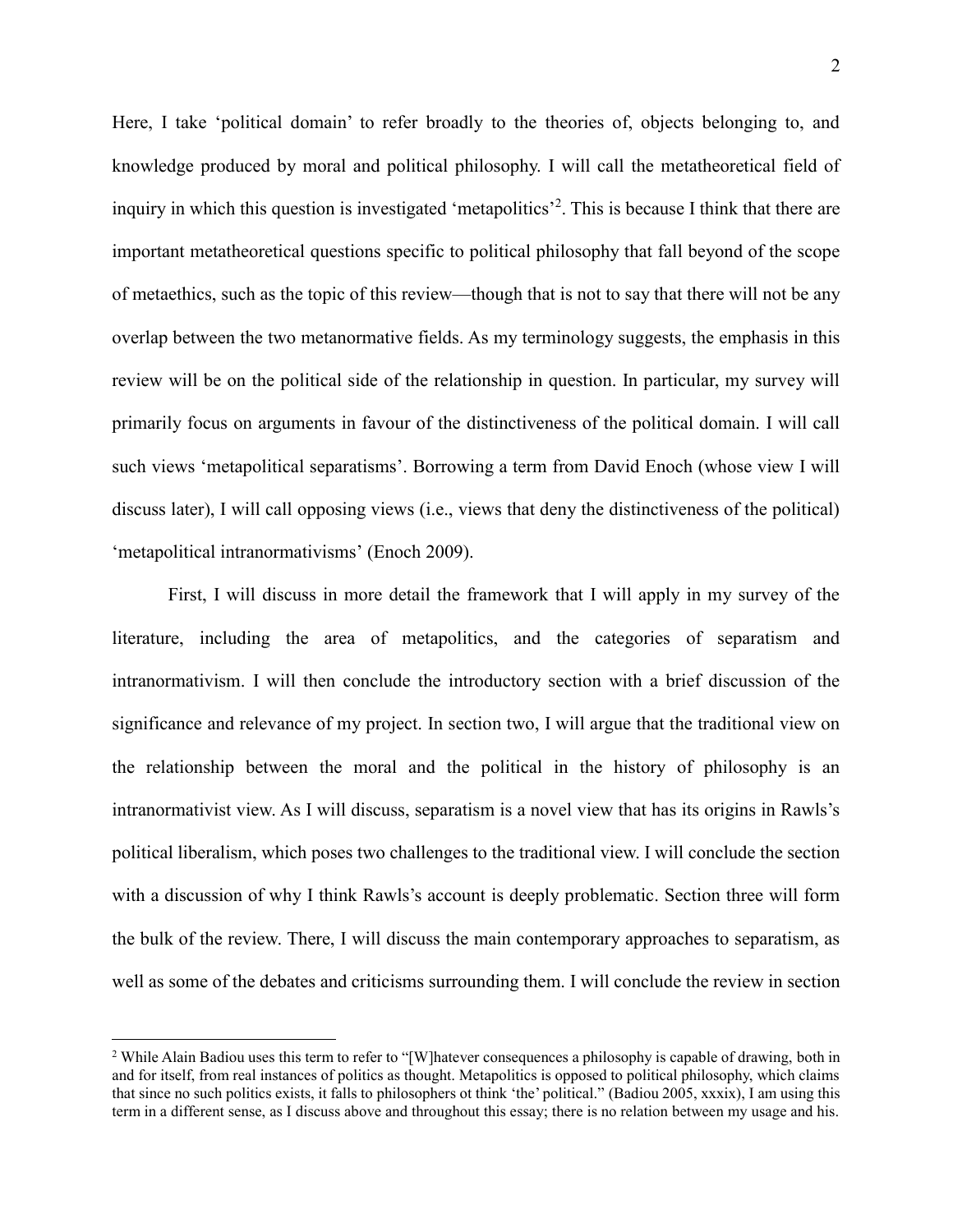four with a brief discussion of future research directions. Since the topic of my review is concerned with an underexplored area in philosophy (i.e., the metatheoretical commitments of political philosophy), it will not take the form of a straightforward canvasing of established positions on a particular topic, but rather, it will syncretistically bring together work from a wide range of, at times seemingly disparate, areas in philosophy. However, given that the motivating source of my project is Rawlsian political liberalism, works by Rawls and other political liberals will naturally form the core of my review.

#### *1.2 Metapolitical Intranormativism and Separatism*

Before getting into the literature, it will be helpful to lay out the framework that I will be using in my survey. The central theme of my thesis paper and this literature review is the metatheoretical question regarding the relationship between the moral and the political domains, and in particular, whether the political is distinct from the moral. This question is related to general metapolitical concerns regarding the ontological, epistemological, and semantic commitments of normative political philosophy. These concerns parallel those of metaethics, which is a metatheory about the ontological, epistemic, and semantic commitments of normative moral philosophy. However, these concerns cannot be rightly described as metaethical concerns, since the question itself asks whether moral philosophy and political philosophy have the same metatheoretical commitments (i.e., whether the political domain is distinct from the moral). Characterising this question as a metaethical question would beg the question against separatism, which holds the two domains to have distinct metatheoretical commitments. Roughly put, it cannot be a metaethical question whether metaethics applies to political philosophy, but is instead a foundational debate with respect to the metatheoretical commitments of political philosophy, i.e., metapolitics.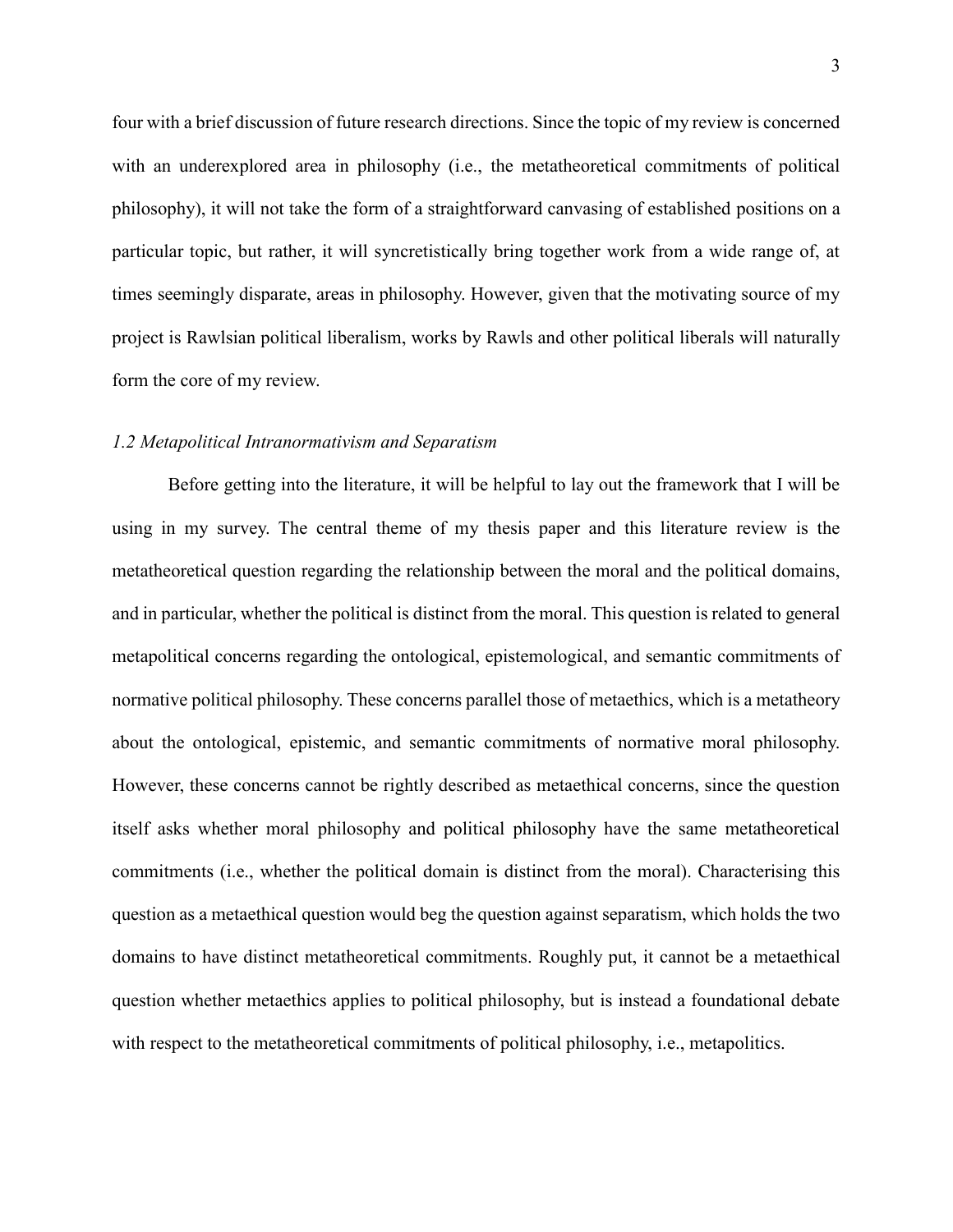The distinction between metapolitical separatism and intranormativism cuts across more the more familiar distinction between realists and antirealists about practical normativity. The general debate between separatists and intranormativists concerns whether political discourse and moral discourse share the same metatheoretical commitments, regardless of whether we are realists or antirealists about practical values. For realists about practical values, the question will be whether we have reason to think that political properties are categorically distinct from moral properties. For antirealists, the question will be whether political discourse and moral discourse can be captured by the same antirealist semantics. In addition to these four, another possibility would be to argue for separatism by endorsing realism about one discourse, but not the other. The bulk of my survey will focus on realist forms of metapolitical separatism. This is because the existing literature on the status of political values is largely dominated by political liberals, who are generally disposed to some form of realism about practical normativity, given their strong normative commitments to various conceptions of liberal neutrality. Additionally, getting clear on the commitments, implications, and problems of realist forms of separatism will be helpful for future investigations of antirealist accounts of political discourse.

The debate between realist separatists and intranormativists is similar to a debate in the philosophy of science regarding the relationship between different scientific domains. I think the similarities between these two debates are sufficient to justify my borrowing of the framework of this debate for my approach to the one between intranormativists and separatists. At the heart of that debate is the nature of the internal and external relations between the various sciences, and the possibility of reducing the various sciences to the theoretical framework of a single, fundamental science (Cat 2013). While most philosophers of science hold that science is an externally unified domain, some have denied the external unity of science. External unity about some domain of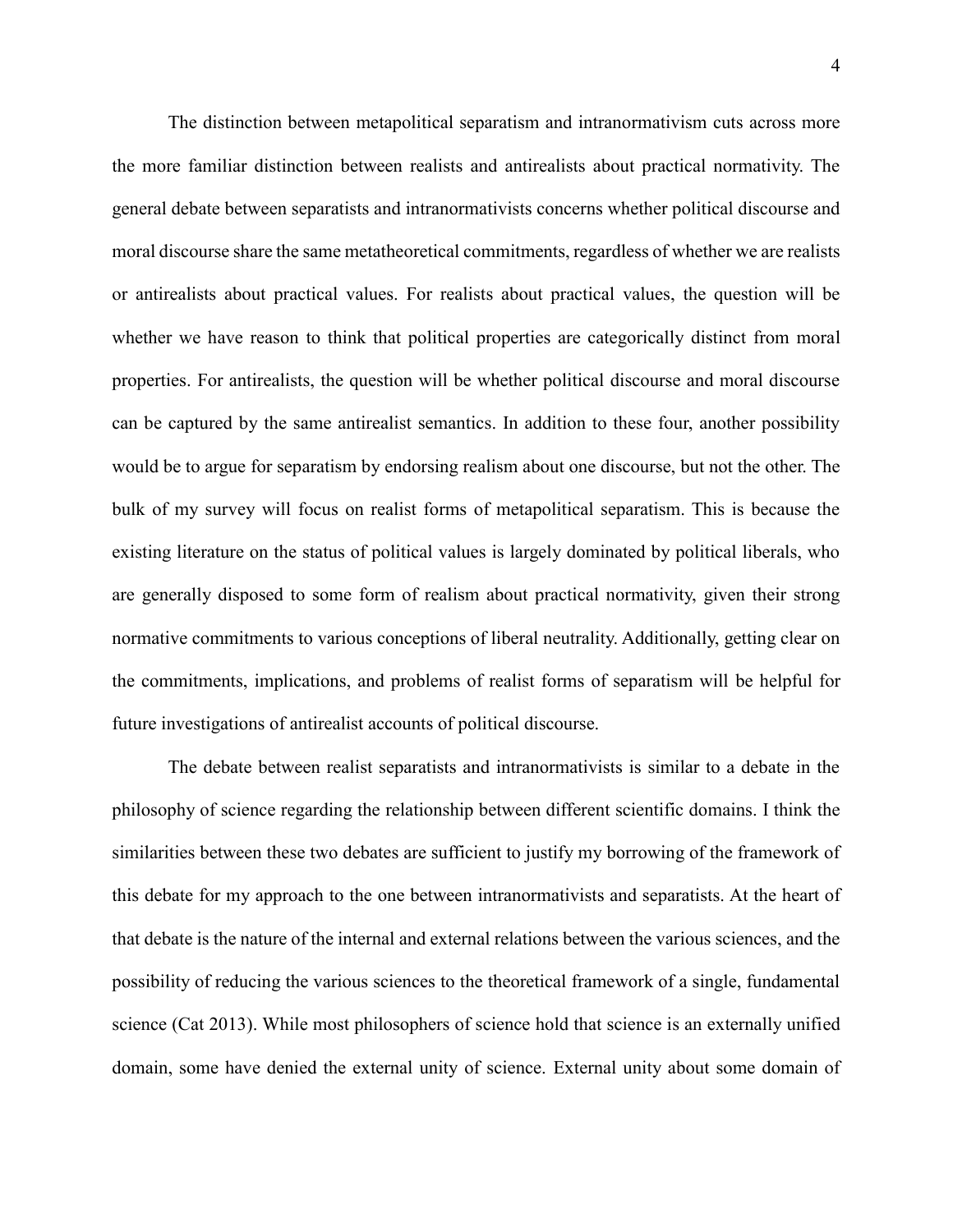inquiry is the thesis that the theories or fields of the domain can be united in terms of some shared common feature(s) that is (are) both necessary and sufficient for some theory or field to be considered a member of the domain (Cat 2013). A domain is externally disunified just in case its theories or fields do not have any such feature(s) in common. For those who hold that science is an externally unified domain (i.e., that the sciences may be distinguished from other inquiries in virtue of some shared feature), the question is whether the implied internal relations are reductive (Cat 2013). Reductionists, as their name suggests, hold that these relations are reductive, while emergentists (i.e., antireductionists) deny this claim. This debate is typically characterised as either an ontological or an epistemic question.

Generally, ontological emergentists defend forms of ontological emergence, which is the thesis that complex entities possess qualities that are not rightly attributed to the mere arrangement of their constitutive simples (O'Connor and Wong 2012). This stands in contrast to the ontological reductionists' claim that the complex objects to which non-fundamental sciences are devoted are nothing more than the arrangement of their simplest constituents and are regulated by the laws that govern their simples (O'Connor and Wong 2012).Ontological reductionism has support among philosophers of mind, such as Jaegwon Kim, who endorse reductive physicalism due to what they consider to be the ontological excesses of nonreductive versions of supervenience physicalism and emergence (Kim 1992; O'Connor and Wong 2012). By contrast, some emergentists, like Jerry Fodor, have argued that, given the multiple realizability of certain complex natural properties (e.g. mental properties) by a number of different arrangements of simples (e.g. brain states), unity does not require reduction (Fodor 1974; Fodor 1997).

Although the crux of debate between Fodor and Kim is a ontological issue, philosophers of science, following Ernest Nagel (1998), have been more interested in epistemic relations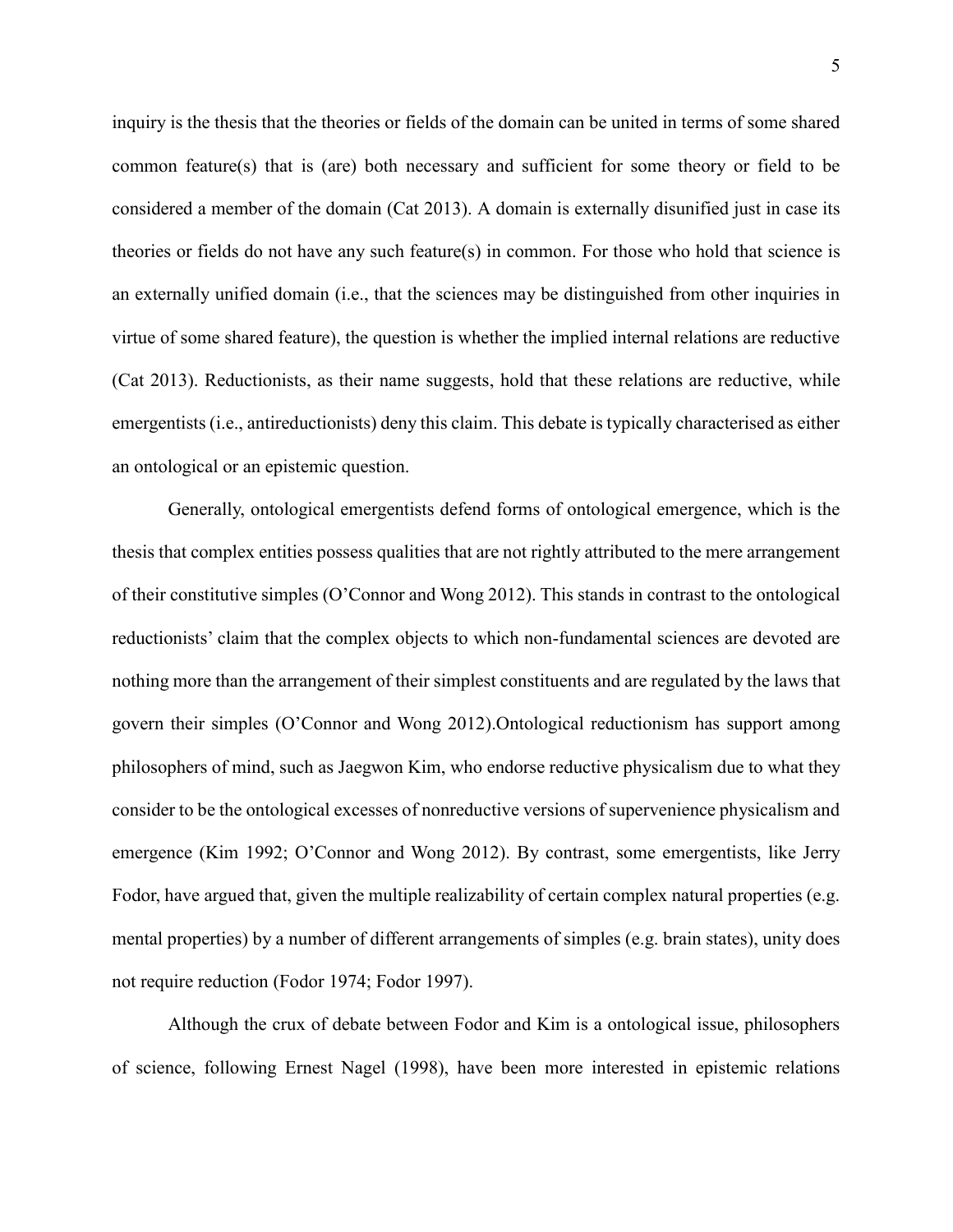between different theories—intertheory relations—rather than an ontological relation between their objects (Cat 2013). Accounts of epistemic reductionism are strongly influenced by Nagel's account of intertheoretic reduction. Epistemic reductionists typically hold that the knowledge generated by the reduced theories is nothing over and above that of the reducing theories. On Nagel's view, epistemic reduction is achieved just in case the laws of reduced theory are derivable from the framework of the reducing theory (Nagel 1998). But since many scientific theories have 'inhomogeneous' conceptual frameworks (e.g. theories from different scientific domains), reduction can only be achieved two between such inhomogeneous theories if the terms and concepts of the two theories can be connected via 'bridge laws', which are "empirical hypotheses concerning the *extensions* of the predicates mentioned in these correspondence rules—that is, concerning the classes of individual things or processes designated by those predicates." (Nagel 1998) Some emergentists, like Fodor, have objected to Nagelian reductions on the basis that it is unlikely that we will discover requisite the laws for bridging two inhomogeneous theories by finding a co-extensive predicate(s) in the reducing theory for every conspicuous predicate in the reduced theory (Fodor 1974). Emergentists typically argue that non-fundamental sciences are irreducible to a more fundamental science because their concepts pick out epistemically emergent complex properties and laws that are unknowable through study of simple properties and laws alone (O'Connor and Wong 2012).

Similarly, those who are realists about political properties can either reject the external unity of practical normativity, or reject the reduction of the political to the moral. The former are strong metapolitical separatists, holding that the political constitutes an ontologically and epistemically independent, freestanding domain. The latter affirms a weaker version of separatism, which holds that the two domains are connected but distinct in that neither is ontologically or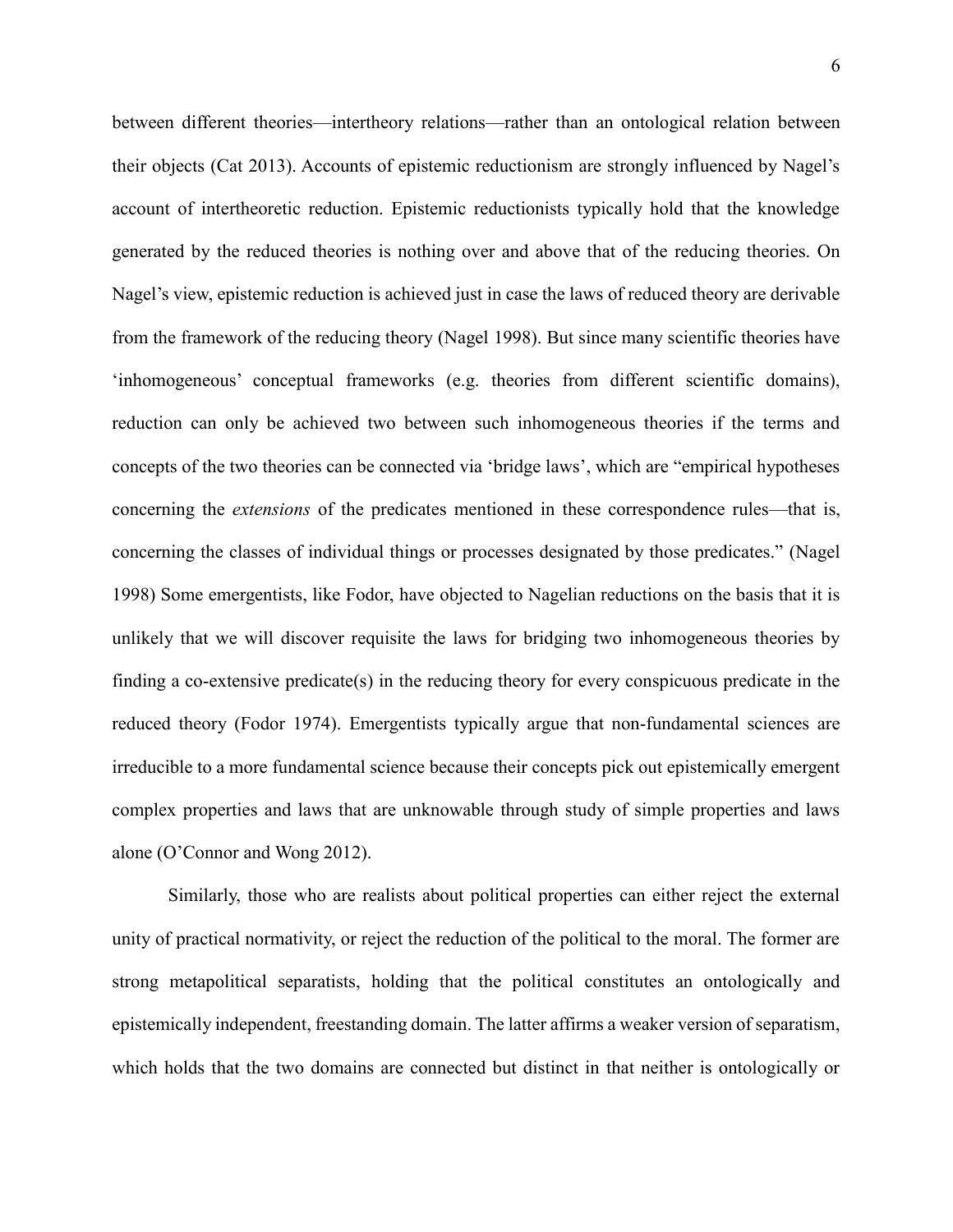epistemically reducible to the other. In my view, strong metapolitical separatism is not a very plausible view, for reasons I will discuss below. For the rest of this review I will use 'separatism' to refer to the weaker version of this view. Realists about political values who deny both forms metapolitical separatism are intranormativists, who hold that the political is reducible to the moral, or vice versa. Like the debate between emergentists and reductionists in the philosophy of science, the debate between political emergentists and intranormativists can be characterised as either an ontological or an epistemic question. Those who argue that political values are epistemically emergent on moral values are epistemic political emergentists. This is view that the political is distinct from the moral because knowledge of political facts cannot be derived from even a full knowledge of the moral facts. Those who argue that political values are ontologically emergent on moral values are ontological political emergentists. Such views hold that the political is distinct from the moral because political values are ontologically irreducible to moral values.

Like in the case of emergentism in the philosophy of science, such views will depend in some way on the complexity of political entities and their obligations relative to their individual constituents and the obligations of those individuals. Political entities, such as societies, communities, and states, are, at bottom, complex entities composed of individuals and the relations between individuals. Political emergentists hold that the complexity of political entities/relations bars the reduction of the normative properties used to evaluate political entities/relations to the normative properties used to evaluate their individual constituents. While epistemic political emergentists will argue that this is for epistemic reasons, ontological political emergentists will argue that this is for ontological reasons. Central to both views will be an account of just how the complexity of political entities blocks the reduction of political normativity to moral normativity.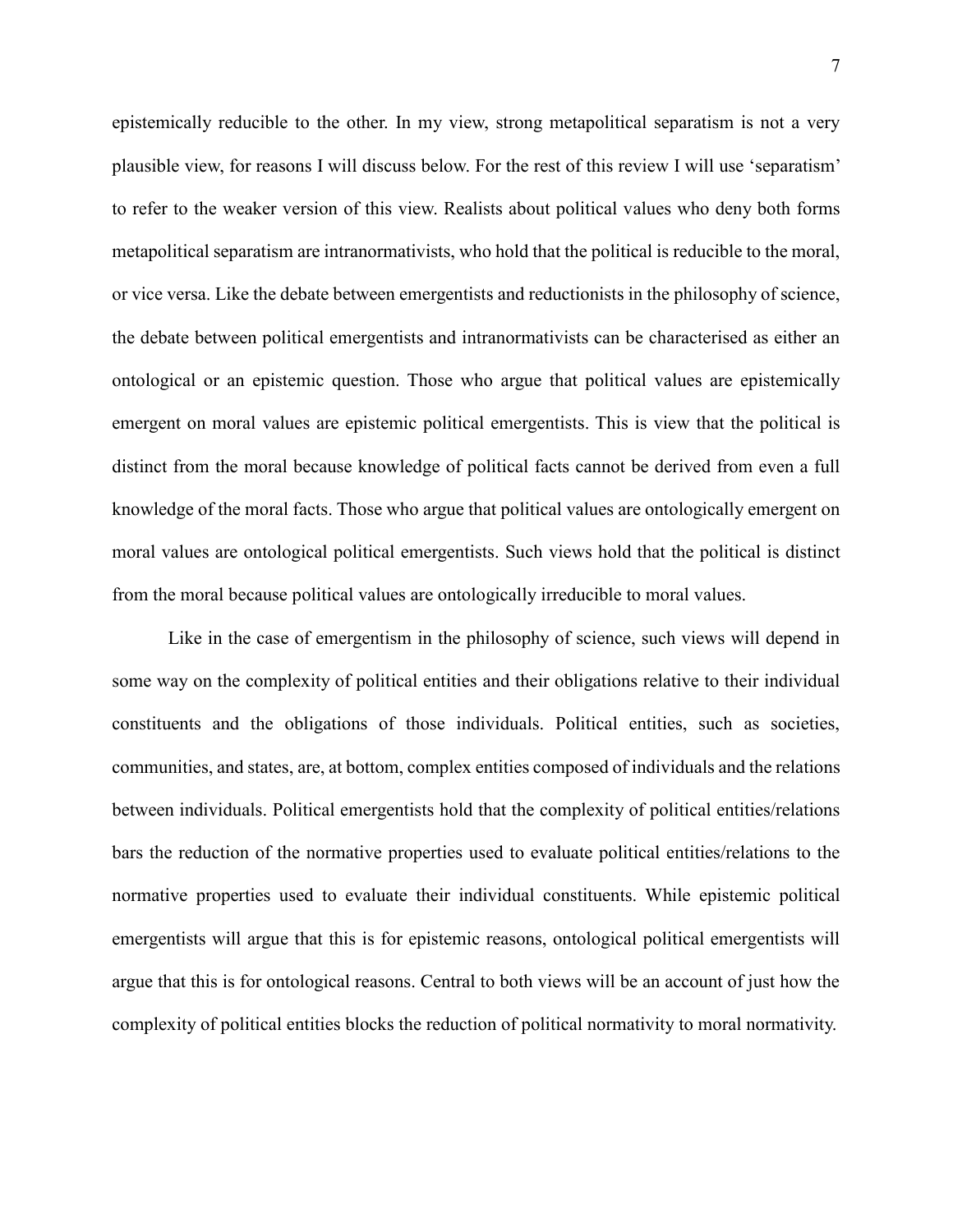#### *1.3 The Significance of the Relationship between the Moral and the Political*

I think a brief discussion of why I think the question of the relationship between the moral and the political matters will be helpful for setting the ground ahead. The debate between intranormativists and separatists, and metapolitics in general, is significant for three reasons. First, as I will argue, metapolitical separatism is a fundamental presupposition of political liberal views. For instance, as I discussed, the political liberal principle of neutrality is only coherent if it expresses a normative fact that is not itself a moral fact. But if political facts are not moral facts, then the relationship between the moral and the political will be crucial for understanding political liberal views, and certain internal disputes between political liberals, which I will take up in the course of my survey. Furthermore, if political liberalism does indeed depend on a distinction between the moral and the political, then understanding the relationship between the moral and the political is central to assessing the plausibility of political liberalism.

Second, addressing this question will facilitate the development of rival views to political liberalism. As it stands, political liberalism is unique in its commitment to separatism. If political liberals are right about the distinctiveness of the political domain, then its putative rivals are in fact moral views that are political in name only (and thus, these are not actually challengers to his view). But there is no reason to think that metapolitical separatism necessarily entails political liberalism, although, as I will discuss, some political liberals think that particular separatist views do. A better understanding of the ways in which the political is distinct from the moral, and the ontological, epistemic, and semantic commitments of political philosophy (i.e., metapolitics) in general, will help us determine just what the set of viable normative political theories contains.

The third reason is related to the second. Since political liberalism has been the only game in town, so to speak, this metapolitical question has often been mistakenly thought of as internal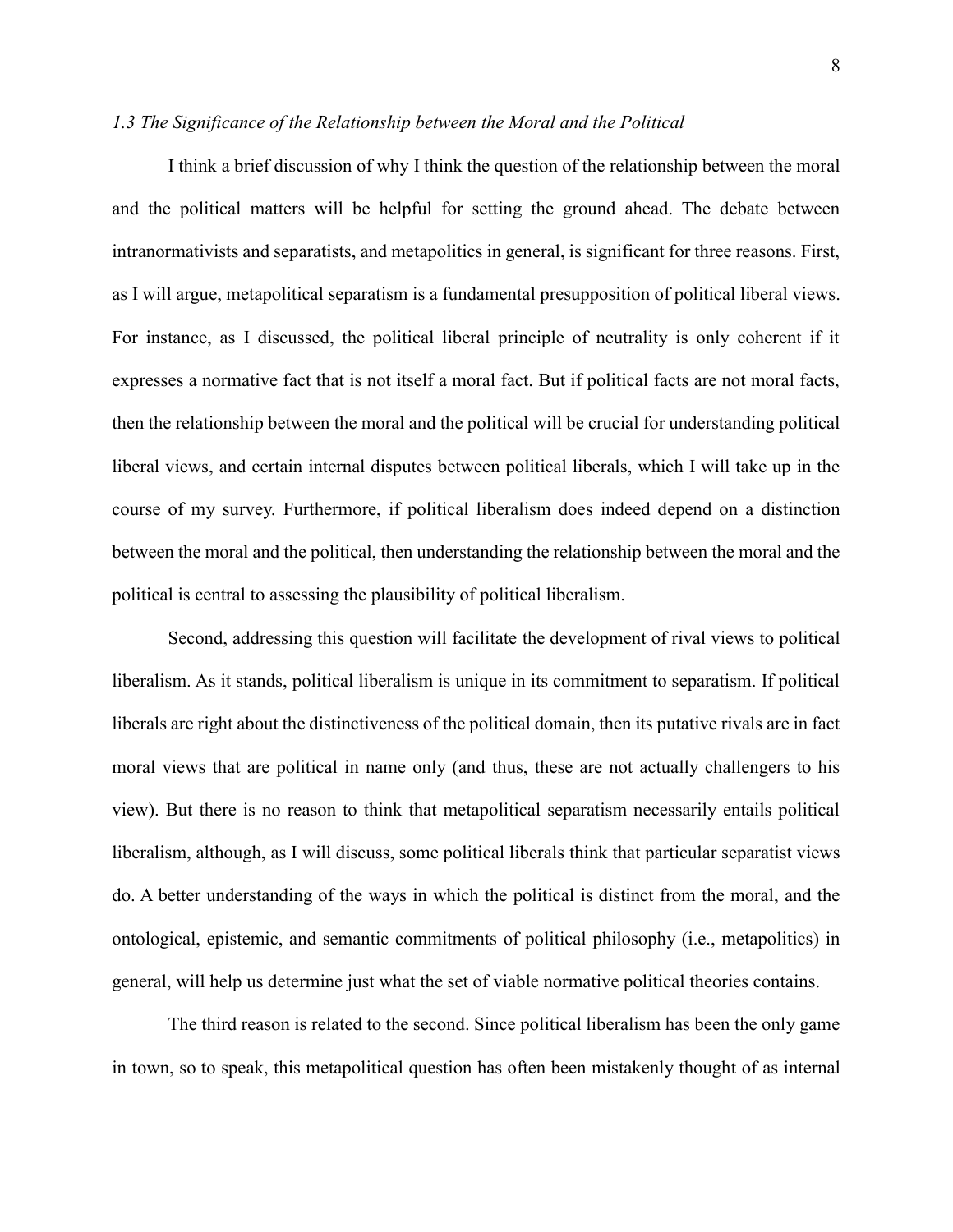to political liberalism. The question for many is not whether the metapolitical separatist thesis, that the moral and the political domains are distinct, is true, but rather, how this distinction can be best formulated to support the normative goals of political liberalism. For instance, Gerald Gaus presents his view as "a *normative theory of justification*—a theory that allows [justificatory liberals, including Rawls,] to claim that some set of principles is publicly justified, even given the fact that they are contested by some." (Gaus 1996, 3) Estlund describes one of the core aims of his epistemic proceduralism as 'making [moral] truth safe for [liberal] democracy' (Estlund 2008, 3, 24). I think this confuses the relationship between theory and metatheory. While metatheoretical conclusions might sometimes align with particular positions in the object theory, they are not determined by the content or needs of any particular position within the object theory. Rather, metatheory is about the metatheoretical commitments of the object theory as a whole. In this case, the question is about whether political philosophy as a whole is committed to a distinction between the moral and the political domains. This question is significant because it is an interesting and worthwhile question about political philosophy in its own right, regardless of whether or not our answer to this question would lend support to political liberalism.

#### **2 Rawls on the Domain of the Political**

#### *2.1 The Traditional View*

For much of the history of philosophy, it was implicitly held that the moral and the political were intimately connected. On Aristotle's view in the *Nicomachean Ethics*, ethics is concerned with the flourishing of the individual, for which cultivation of the moral virtues is necessary, because living well is in part to live a life in accordance with practical reason, which guides both our conduct towards ourselves and our conduct towards others (Miller 2011). Politics is concerned with the flourishing of the state or political community, which involves, not only harmony between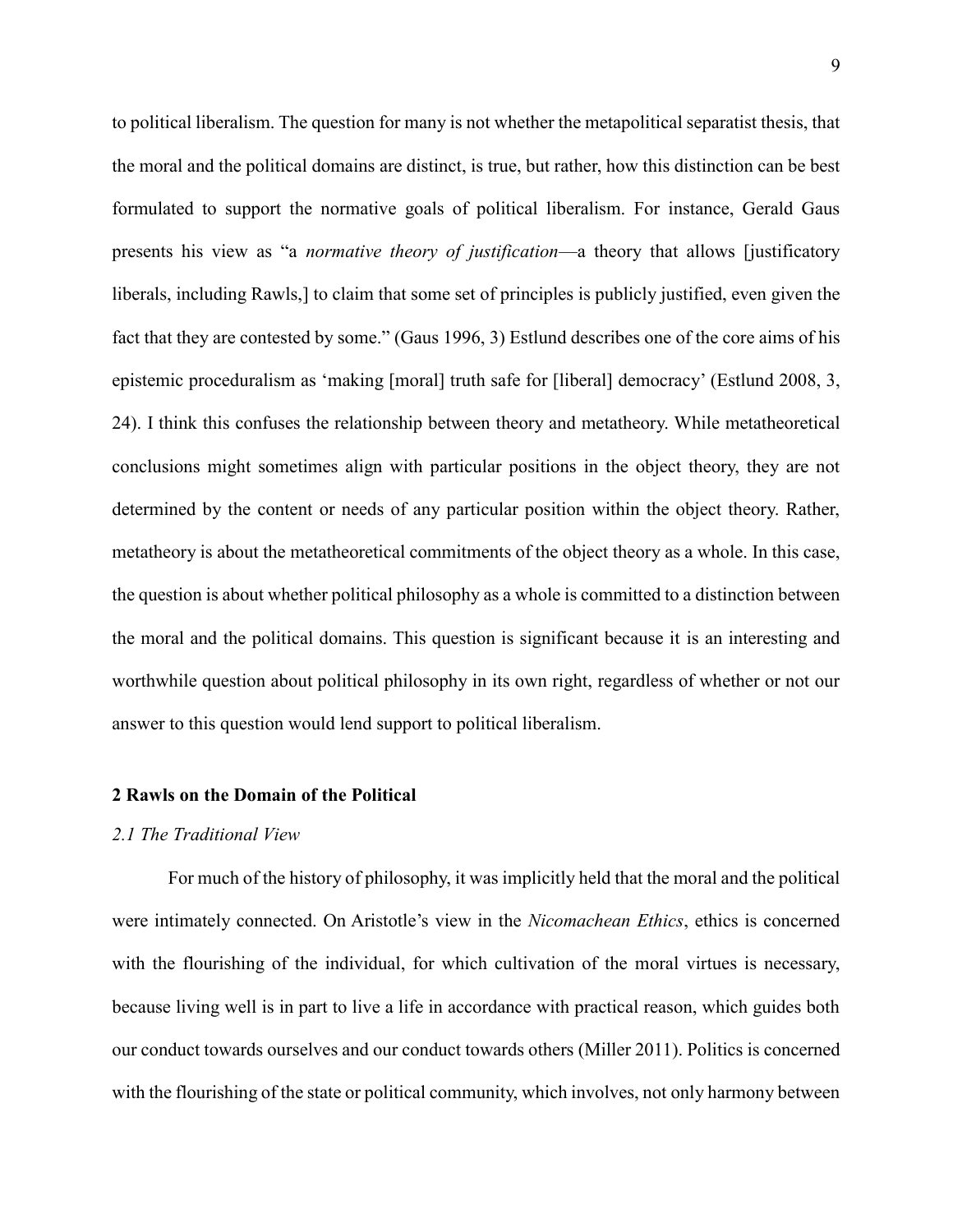the elements of the polis, but also the flourishing of those elements. The legislator is concerned with promoting the moral virtues, partly because the harmony that is required for the flourishing of the polis is threatened by the actions of the wicked. But it is also partly because the end of the polis is to promote the flourishing of its citizens. Thus, according to Aristotle, ethics and politics are in these ways part of a single inquiry concerned with flourishing and the development of virtue (Miller 2011).

Similar lines of thought can be found in the views of Kant, Locke, and Mill, who were all, to varying degrees, influenced by Aristotle. For Kant, both moral and political theorising are instances of practical reasoning, and therefore subject to the principles of practical reason (i.e., the categorical and hypothetical imperatives). When an individual's will is in accordance with practical reason, they are autonomous, because their will is subject to none other than their own reason; when a state's legislative will respects the freedom and equality of its citizens qua autonomous persons, it is a republican (legitimate) state, because the public will of the state is subject to none other than the general will of its citizens, which is subject to the principles of practical reason (Rauscher 2012). For Locke, each individual's moral duties are derived from the patterns of behaviour of individuals found in the state of nature, where they are subject to no authority other than that of reason. And this provides the conditions under which someone or some group can claim to have legitimate authority over any individual (Tuckness 2010). Such authority must respect the freedom and equality that characterised human life in the state of nature. For Mill, actions are right or wrong in proportion to the amount of happiness or suffering produced. Likewise, laws are also judged by their hedonic consequences. However, Mill argues that a constitutive feature of an individual's happiness is their having deliberatively chosen what is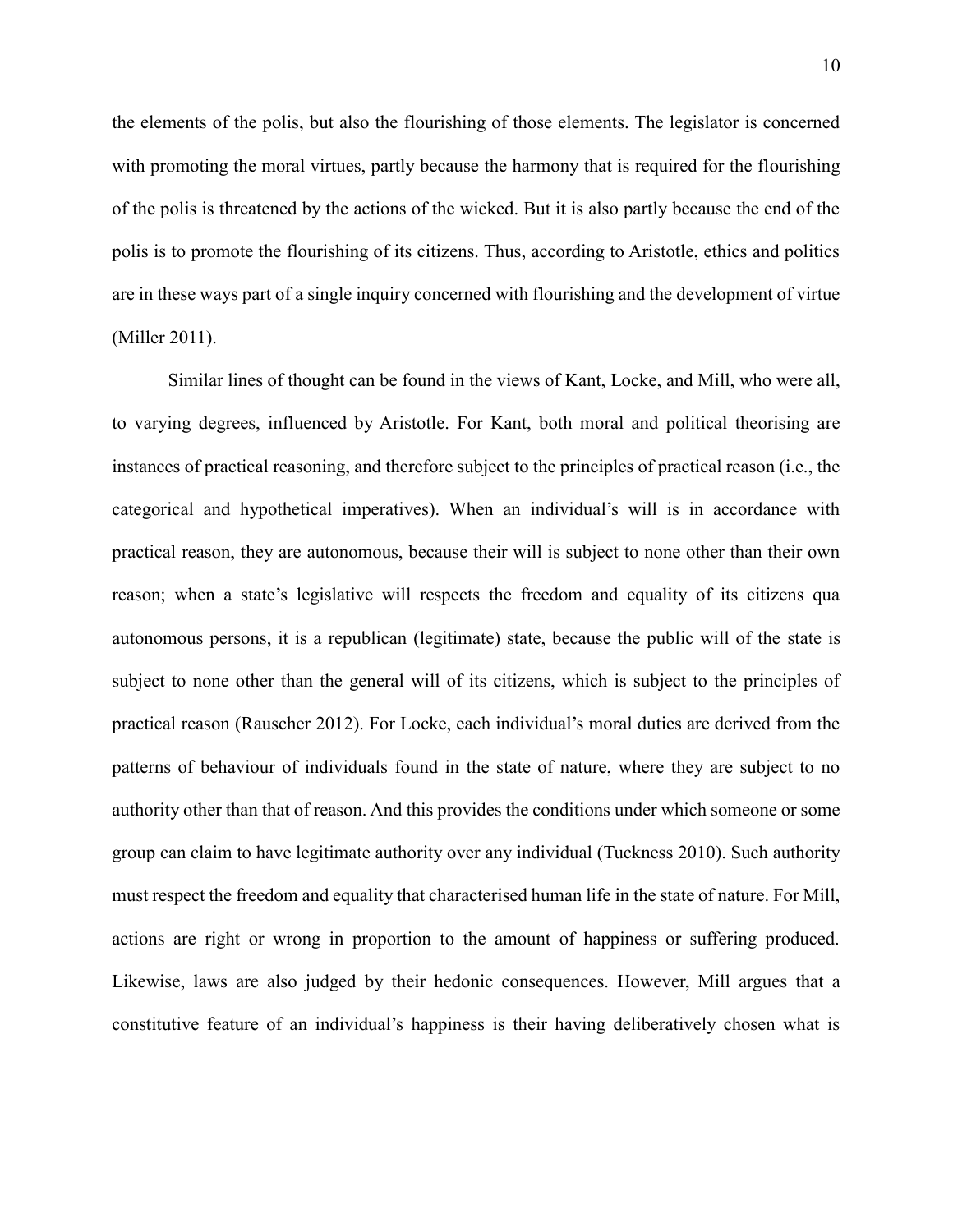pleasurable for them themselves (Brink 2007). So, a state in which individual liberty is denied could not produce happy citizens.

The idea implicit in the history of philosophy is that ethics and politics are interdependent, and that these are responsive to a common normative standard (flourishing, rational autonomy, natural law, happiness, etc.). This, in my view, places the burden of proof on advocates of the thesis that the moral and the political are distinct domains. In the history of philosophy prior to political liberalism, justice was the defining characteristic of those social arrangements that are either required by or conducive to the good as defined some conception of ethics, or vice versa. The question of justice arises not because it is entirely distinct from the question of the good, but because of the differences between thinking about the good of particular individuals, and thinking about the common good of the society as a whole. On what I will call the traditional view, the political and the moral domains are interdependent, rather than independent.

#### *2.2 A 'Political' Conception of Justice*

I have so far claimed that political liberalism is not a moral view and is committed to a metatheoretical distinction between the moral and the political domains, but this is not immediately obvious in Rawls's presentation of his theory of justice and, this will require some explication. According to Rawls, political liberalism differs from traditional theories of justice in that it is a *political* conception of justice (Rawls 1993; Rawls 1985). He tells us that it is 'political' in three ways. First, he tells us that it is a moral conception limited to the 'basic structure' of society, by which he means "a society's main political social, and economic institutions, and how they fit together into one unified system of social cooperation from one generation to the next." (Rawls 1993, 11) Second, it is a 'freestanding view', that is "neither presented as, nor derived from, [a comprehensive moral doctrine] applied to the basic structure of society, as if this structure were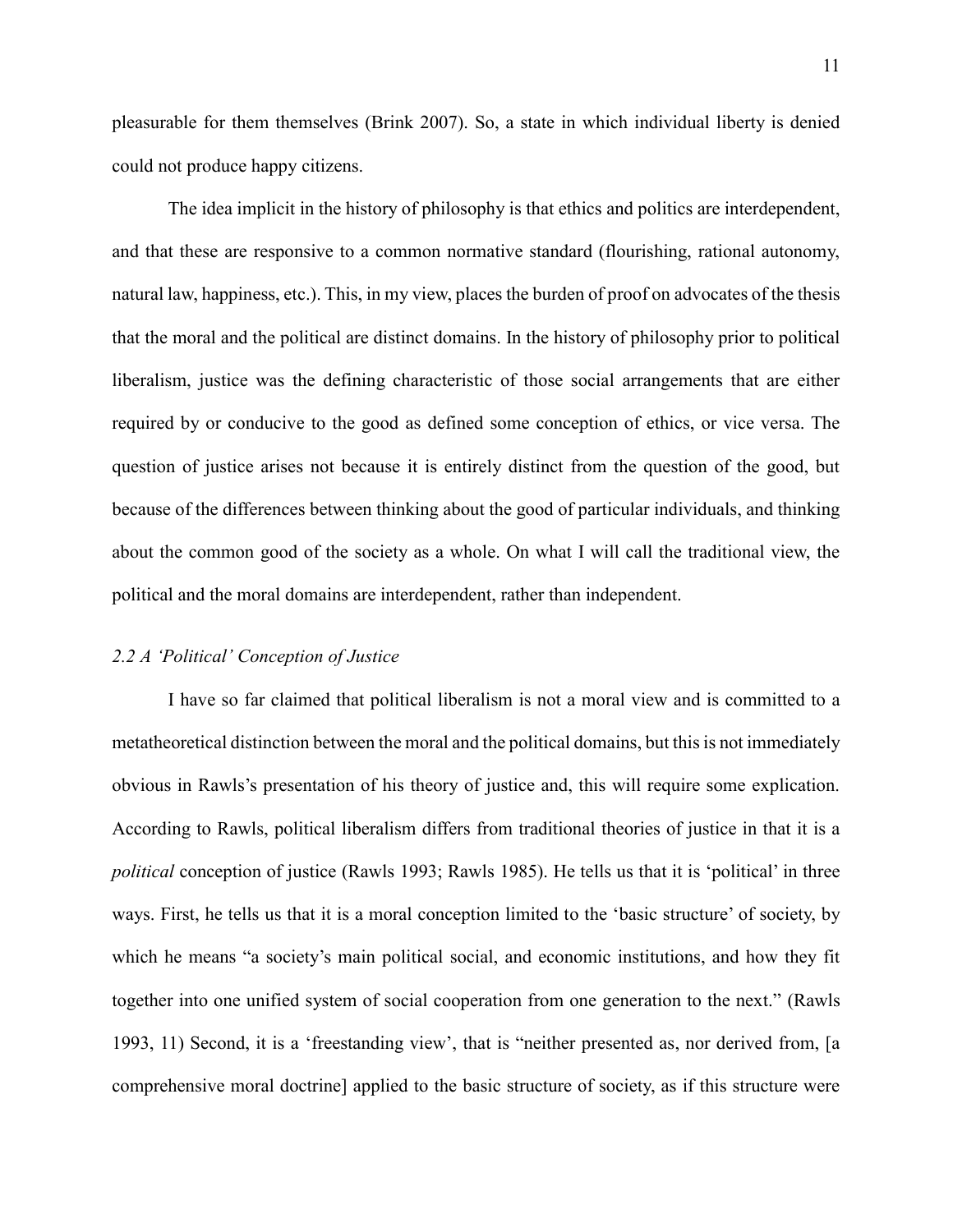simply another subject to which that doctrine is applied." (Rawls 1993, 12) Importantly, this means, "It offers no specific metaphysical or epistemological doctrine beyond what is implied by the political conception itself." (Rawls 1993, 10) Third, instead, in his words, "[The content of a political conception of justice] is expressed by the fundamental ideas implicit in the public political culture of a democratic society." (Rawls 1993, 12)

While on the traditional view, conceptions of justice are both general and comprehensive, Rawls claims that political conceptions are moral conceptions that differ in that they are neither general nor (fully or partially) comprehensive. For Rawls,

A moral conception is general if it applies to a wide range of subjects, and in the limit to all subjects universally. It is comprehensive when it includes conceptions of what is of value in human life, and ideals of personal character, as well as ideals of friendship and of familial and associational relationships, and much else that is to inform our conduct, and in the limit to our life as a whole. A conception is fully comprehensive if it covers all recognized values and virtues within one rather precisely articulated system whereas a conception is only partially comprehensive when it comprises a number of, but by no means all, non-political values and virtues, and is rather loosely articulated (Rawls 1993, 13).

At first glance, it is hard to see how such a conception of justice can be a moral conception if it does not minimally include 'conceptions of what is of value in human life'. On Rawls's view, "In saying that a conception is moral, I mean, among other things, that its content is given by certain ideals, principles and standards; and that these norms articulate certain values, in this case political values." (Rawls 1993, 11) Recall that the third way in which a conception is 'political' is that its content is drawn from the ideas implicit in the public political culture of a democratic society. So, a political conception is still a moral conception on Rawls's view, even though it lacks its own conception of what is of value in human life to supply the ideals, principles, and standards that comprise its content; instead, it draws these from the public political culture.

This is a more radical departure from the traditional view than Rawls seemed to realise. Notice that Rawls's political conception of justice does not depend on a *normative* view of what is morally true, but rather, it is informed by a *descriptive* account of the normative view implicit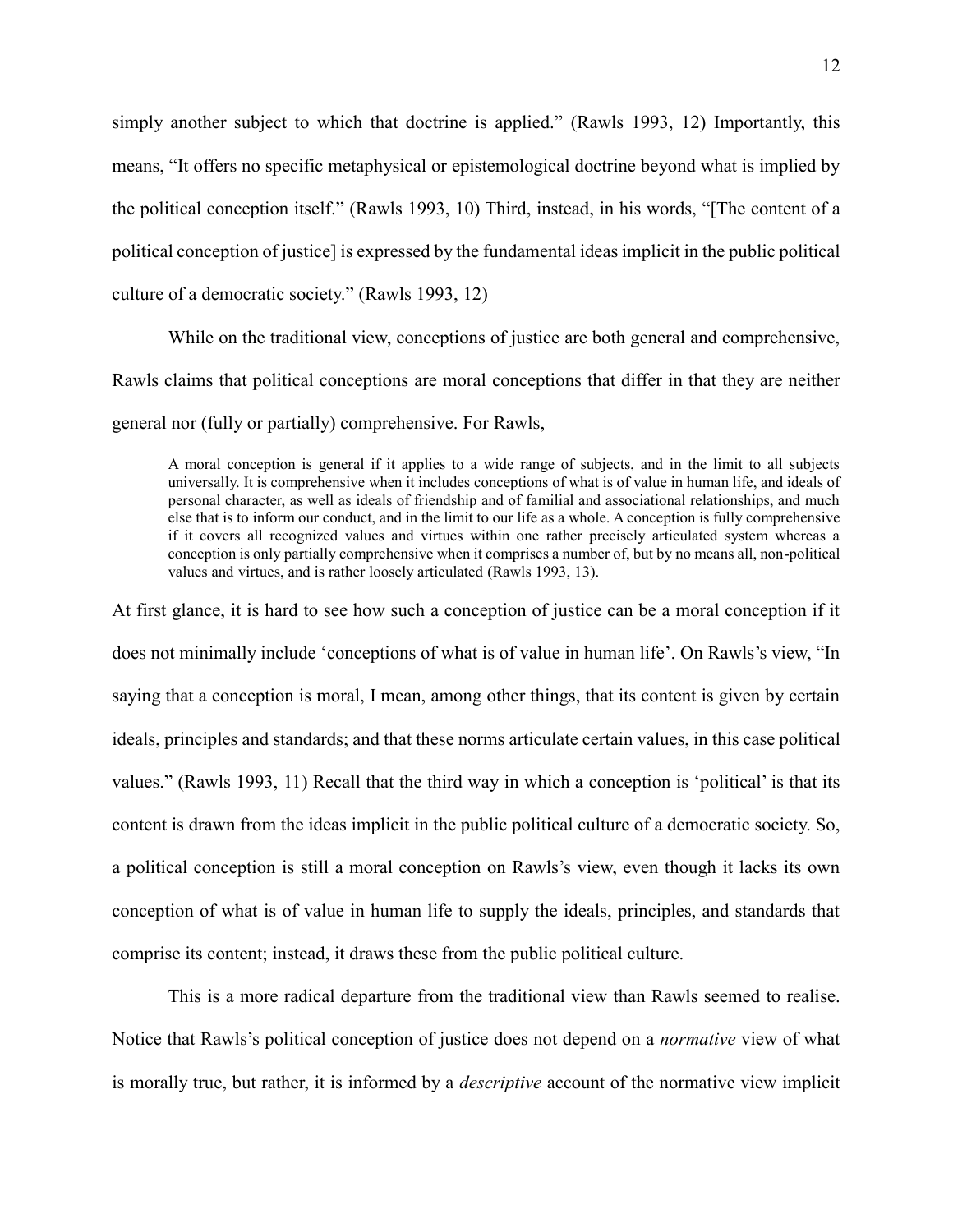in the public political culture. The normativity of such a conception of justice cannot stem from its substantive content (i.e., the fact that the public political culture implicitly holds certain ideas). The fact that a conception of justice is developed from ideas implicit in the moral views of others, however many in number they are, is no reason for my endorsement of that conception. Rather, its normativity stems from the fact that these ideas are implicit in the public political culture of a society of which I am a member, a culture that is determined, in part, by the shape of views you endorse yourself. Contra the traditional view, a political conception of justice does not command individuals to endorse some conception of justice because it is a true conception, but rather, it asks individuals to support a conception of justice that they are already implicitly committed to by their own lights. In order to meet the task that Rawls sets for himself and political philosophy, normative truth must be superseded by agreement and consensus.

Importantly, what saves Rawls's conception of justice from being a form of brute relativism, is that he stipulates that a conception of justice developed form the ideas implicit in the public political culture must be one that "can gain the support of an overlapping consensus of *reasonable* religious, philosophical, and moral doctrines in a society regulated by it." (Rawls 1993, 10; emphasis mine) However, this normative criterion is notoriously difficult to define in explicit terms. Rawls himself is elusive on its precise meaning. In his words,

If we ask how the reasonable is understood, we say: for our purposes here, the content of the reasonable is specified by the content of a reasonable political conception. The idea of the reasonable itself is given in part, again for our purposes, by the two aspects of persons' being reasonable: their willingness to propose and abide by fair terms of social cooperation among equals and their recognition of and willingness to accept the consequences of the burdens of judgement (Rawls 1993, 94).

However the criterion of reasonableness is defined, it appears that minimally, on Rawls's view, this criterion cannot be grounded in a moral conception of either 'what is of value in human life', or 'ideals of personal character' on pain of his political conception of justice becoming a comprehensive moral conception.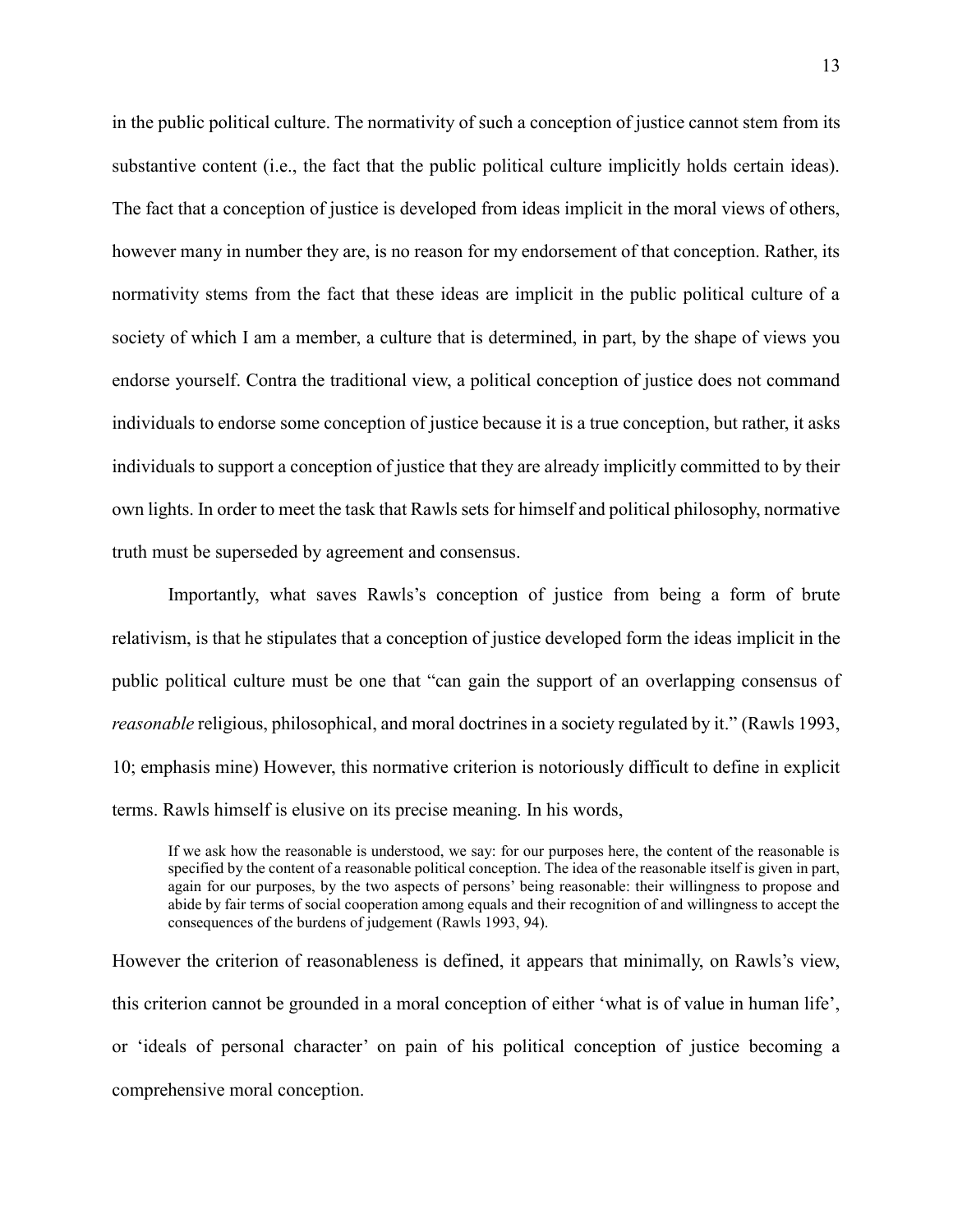Even if we accept Rawls's claim that a political conception of justice is still a moral conception, his theory is at best a qualified moral conception. The normativity of a political conception of justice stems not from the normative force of its substantive moral content, but from how this content is specified. Political liberalism qua a political conception of justice is normative for the citizens of the society to which it is addressed because it follows from what reasonable individuals in that society endorse, and not for any moral reason. Importantly, the normativity of such a political conception does not stem from reasonable individuals' prudential reasons for promoting their own good, but rather, it stems from the mere fact that it is acceptable to all because it takes into account each reasonable individual's conception of the good.

#### *2.3 The Normative Truth Objection*

Jean Hampton and Joseph Raz have both noted the tension I noted above (Hampton 1993; Raz 1990). Together, I think their respective critiques form a strong challenge to Rawls's formulation of political liberalism, though not against political liberalisms in general. I will call this challenge the normative truth objection. If this objection had a slogan, it would be Raz's directive, "There can be no justice without truth." (Raz 1990, 15) To this, we might add on behalf of Hampton that there could be no justice without *true normative commitment(s)*. Together, this is the objection that unless a theory of justice asserts and defends the truth of its underlying normative (moral or epistemic) values, it runs the danger of becoming a mere modus vivendi. While their worries are closely related, there are some important differences between their critiques that will be useful for my purposes here. Raz's critique takes aim at Rawls's idea of a political conception that emphasises agreement rather than truth, and will provide important context for understanding Rawls's arguments in his later works. Hampton's analysis instead targets Rawls's criterion of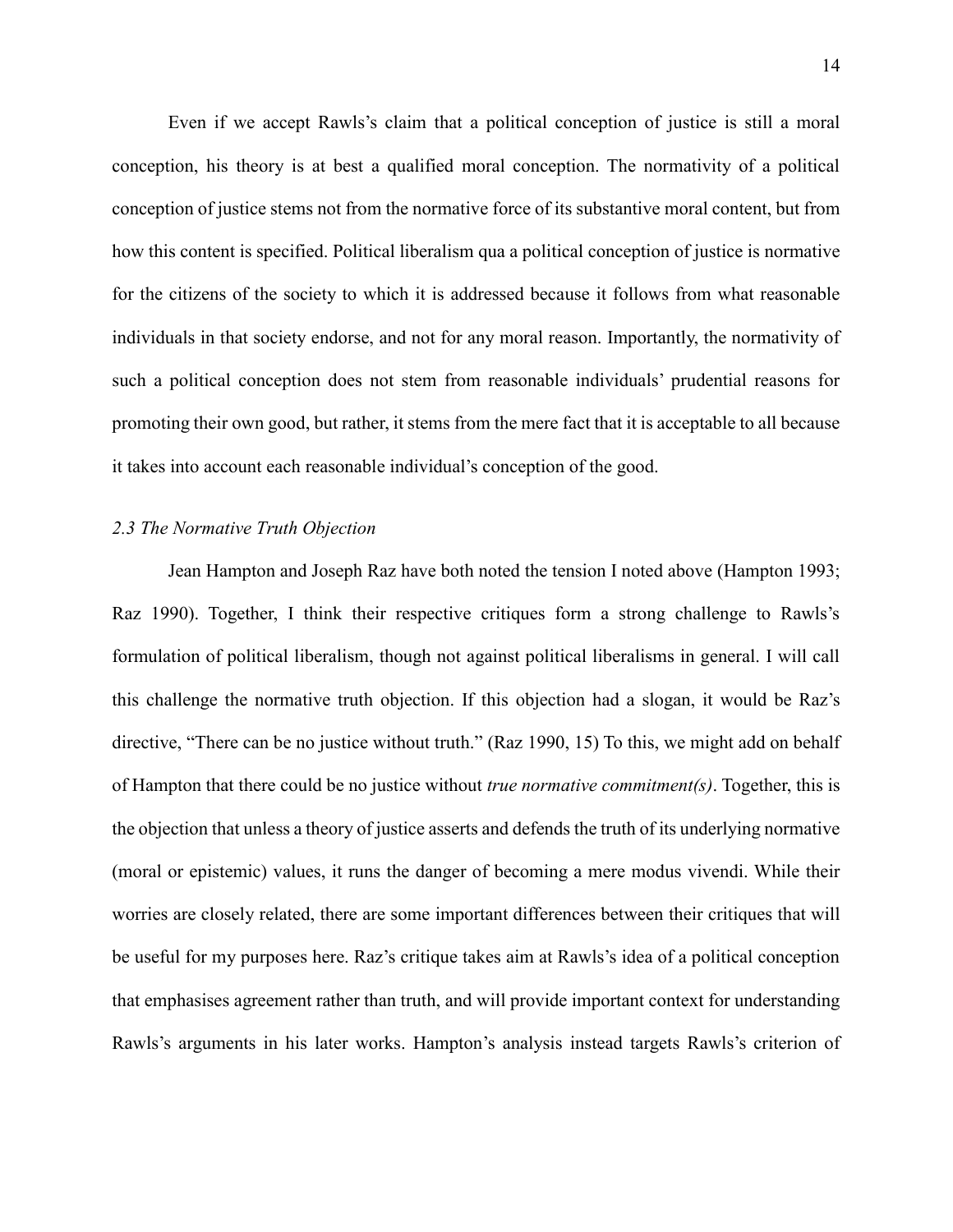reasonableness, and her critique will be helpful for foregrounding the later discussion of contemporary political liberal approaches to the question.

Raz identifies four senses in which Rawls's theory of justice is 'political'. The first three align with Rawls's own remarks discussed above, which were published after Raz's critique. According to Raz, the first three senses are as follows: Its limited applicability to just the basic structure of society; its autonomy from particular comprehensive moral doctrines; and its shallow foundations, which go no deeper than the public political culture of the society for which the conception is developed (Raz 1990). Raz argues that these force Rawls to be 'epistemically abstinent'. In his words, "Rawls's *epistemic abstinence* lies in the fact that he refrains from claiming that his doctrine of justice is true. The reason is that its truth, if it is true, must derive from deep, and possibly nonautonomous, foundations, from some sound comprehensive moral doctrine." (Raz 1990, 9)

On Raz's reading, Rawls's aversion to the truth stems from the worry that affirming the truth of any particular comprehensive moral doctrine would undermine social stability and unity (Raz 1990). As Raz notes, Rawls's political liberalism is motivated by what he calls the fact of 'reasonable pluralism' (Rawls 1993; 1985; Raz 1990). In his words, "This is the fact of profound and irreconcilable differences in citizens' reasonable comprehensive religious and philosophical conceptions of the world, and in their views of the moral and aesthetic values to be sought in human life." (Rawls 1993, 3) Rawls's political turn is an attempt to accommodate this fact in his political theorising; this is reflected in its limited applicability, shallow foundations, autonomy, and epistemic abstinence. However, we may ask along with Raz, "But why should philosophy contribute to [the goals of stability and unity] rather than to others?" (Raz 1990, 14) Raz's worry is that without an account of why stability and unity are normatively significant, his theory cannot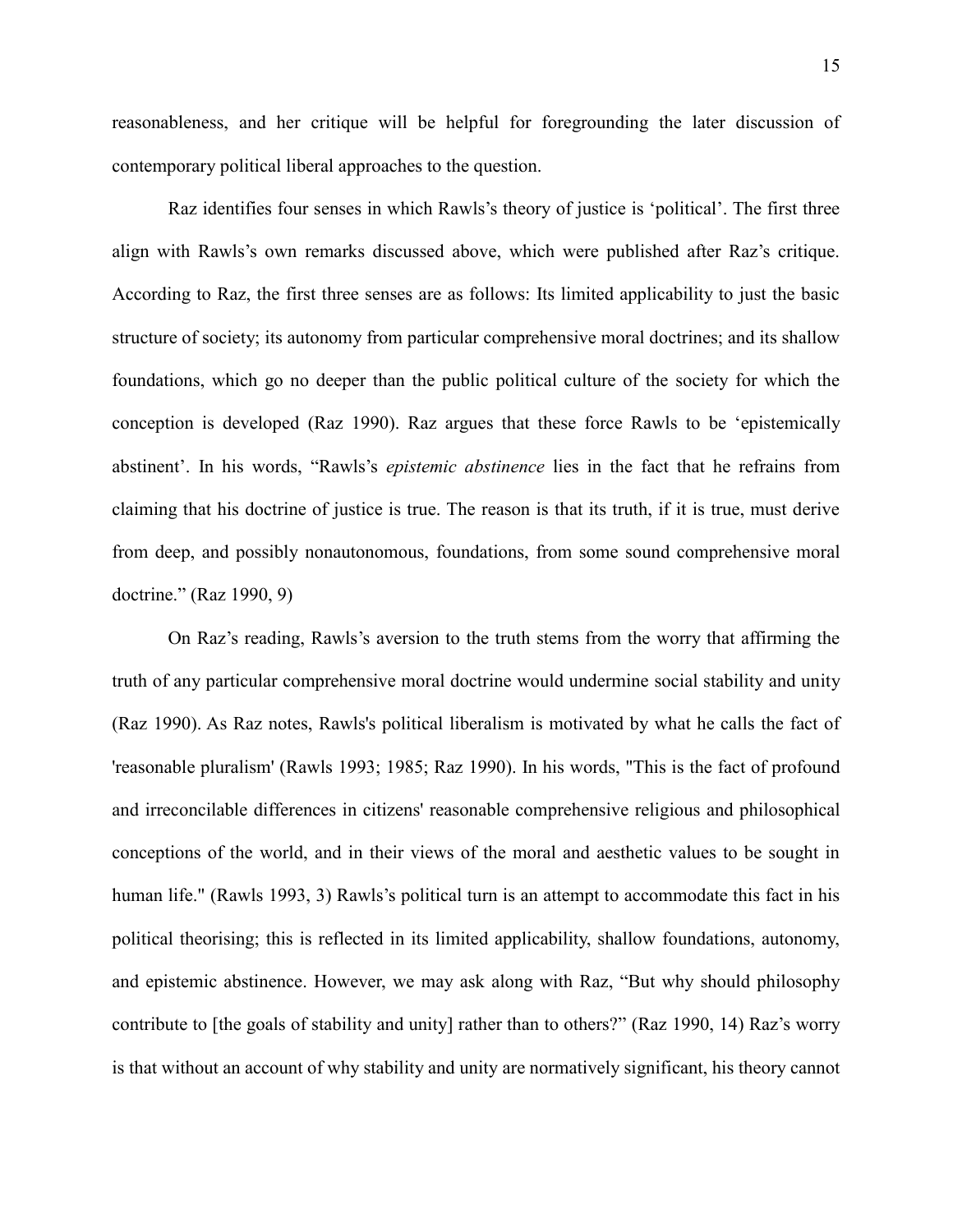rightly be regarded as a theory of justice. The challenge is that unless Rawls asserts the truth of stability and unity as values worthy of justice, the pursuit of stability and unity looks to Raz to be the pursuit of a mere modus vivendi. But for Raz, the structure of Rawls's theory cannot overcome this worry because of his commitment to the accommodation of pluralism.

It is worth noting here that Rawls himself sees stability as a methodological requirement on political theorising, rather than a normative goal, and that he recognises that accommodation is not the only means to achieve stability. By running these two concerns together, I think Raz overlooks an important dimension of Rawls's theory. For Rawls, political philosophy should aim to produce practicable conceptions of justice that "fall under the art of the possible," and since "if a conception fails to be stable, it is futile to realize it," a practicable conception of justice must be stable (Rawls 2001, 184-185). Thus, Rawls's concern with unity and stability is not grounded in the normative value of these properties, but because these are necessary conditions that any successful conception of justice must meet, regardless of its normative content. What distinguishes his theory of justice as a liberal theory is that its stability is *legitimate*, because it is undergirded by consensus and reasonable agreement, rather than coercive state power.

Contra Raz, Rawls need not assert the normative value of stability and unity, but rather, what he needs to justify is his endorsement of liberal approaches to realising stability over illiberal ones. Nonetheless, I think Raz's diagnosis of epistemic abstinence is generally right. As Hampton notes, the conjunction of the requirement of stability and the fact of pluralism implies only a disjunction between liberal accommodation and authoritarian fiat; the inference to liberal accommodation is warranted only if we assume an additional premise that precludes on some normative grounds the authoritarian option (Hampton 1993). Hampton's insights are noteworthy because she is among the first to notice that this dimension of Rawls's political liberalism and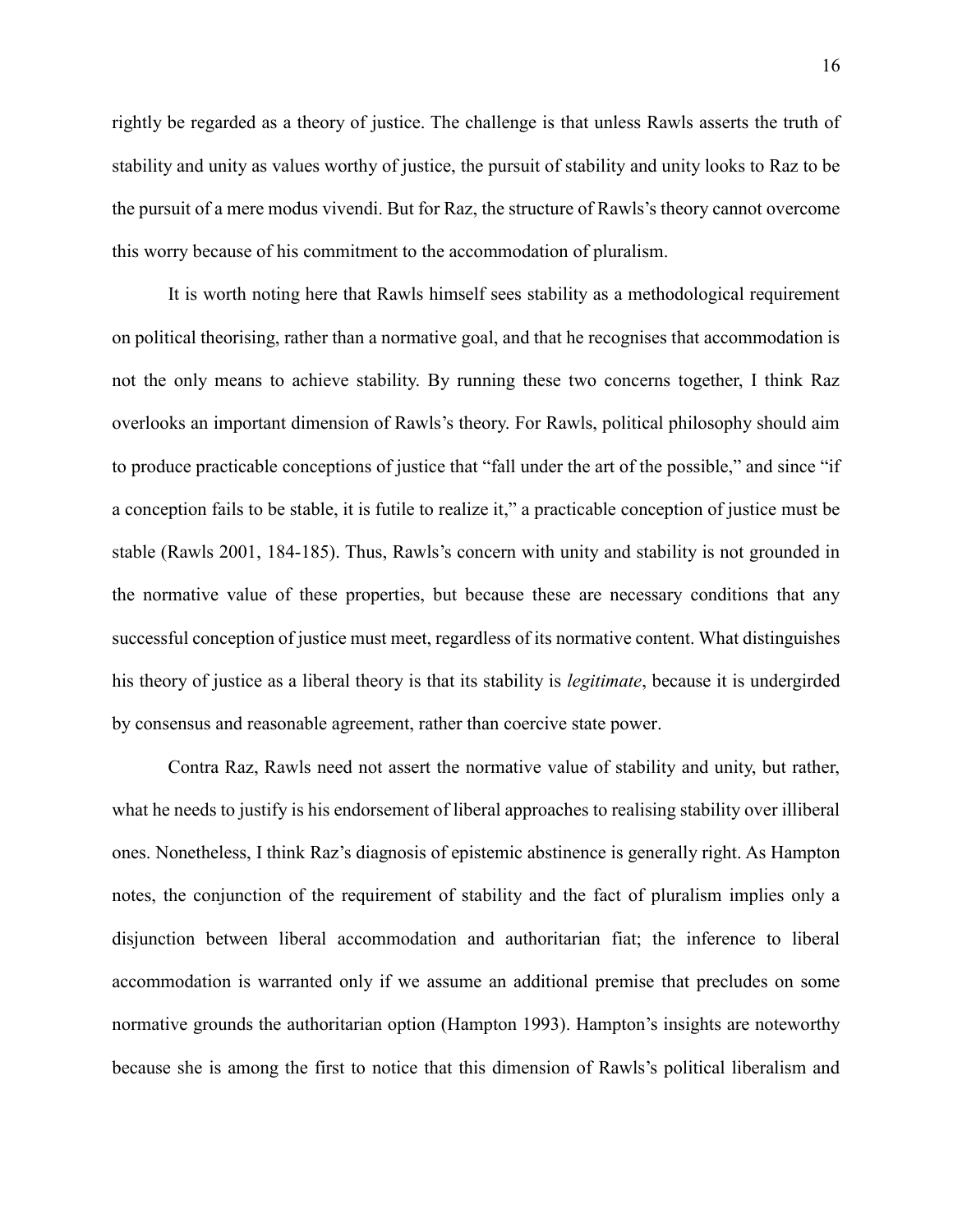anticipates many of the contemporary political liberal approaches to the problem, though she is largely uncredited for this.

Building on Raz's analysis of Rawls's epistemic abstinence, Hampton notes that Rawls attempts to substitute reasonableness for truth. Having been forced to refrain from claiming that the content of his conception of justice ought to be endorsed because is normatively correct, Rawls claims instead that his conception of justice ought to be endorsed because it is compatible with all of the existing reasonable views, it would be unreasonable to deny it (Hampton 1993). She calls this 'the reasonableness test for admissible beliefs in the overlapping consensus', which requires, in her words, "The beliefs which comprise the overlapping consensus must be ones that all citizens can reasonably be expected to endorse in light of their own common, human reason." (Hampton 1993, 298) However, as she notes, reasonableness is a normative concept, and if true, Rawls's claim that it would be unreasonable to reject his conception of justice would express a normative fact of some kind.

As Hampton argues, normative commitments need not be moral commitments. On her view, if Rawls refuses to ground the idea of reasonableness on a comprehensive moral view, then his only remaining option would be to ground it on a moral epistemology that would show "that reasonable and rational people would believe these ideas to be either self-evident or decisively proved." (Hampton 1993, 304) If Rawls refuses to commit himself to the moral truth of his conception of justice, he may appeal instead to the truth of the epistemic norms showing that it is unreasonable to deny. However, in her words, "Philosophers who are used to questioning the authority of these norms may believe that Rawls has made no great bargain trading moral norms for [epistemic] norms if he wished thereby to purchase a more solid foundation for his theory." (Hampton 1993, 304) Roughly put, there is no less reasonable disagreement on epistemic norms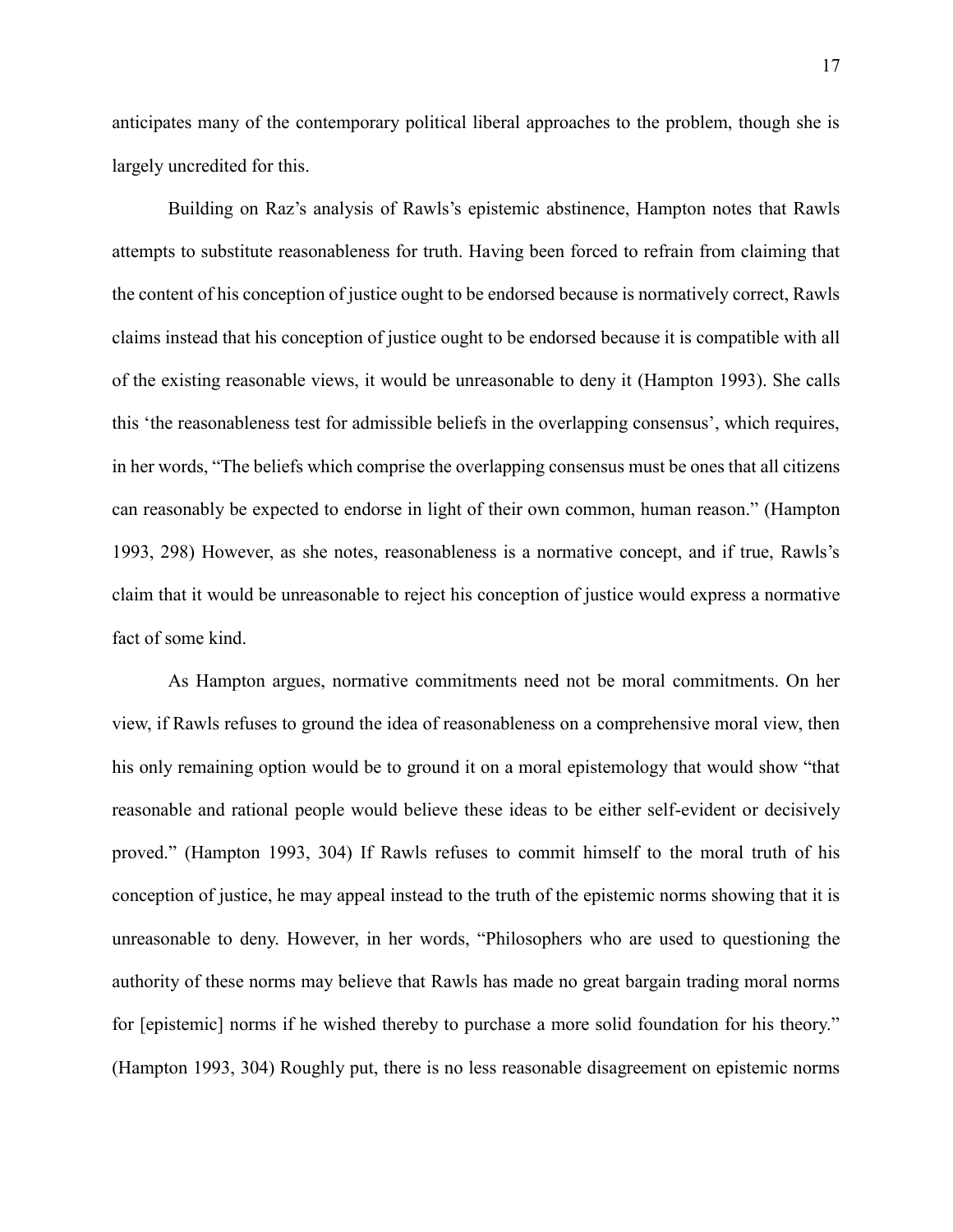than there is on moral norms, so Rawls cannot get far trading on the epistemic reasonableness of his conception of justice rather than on its moral truth. But without such an epistemic commitment, Rawls cannot hope to normatively justify recommending his conception of justice over authoritarian fiat, given the disjunction implied by the methodological requirement of stability and the fact of reasonable pluralism, without appealing to a destabilising contentious moral view. Thus, according to the normative truth objection, Rawls is caught between the dual horns of either incurring a destabilising moral commitment or a seemingly indefensible epistemic commitment, or admitting that his theory of justice is a modus vivendi.

#### *2.4 A Constructivist Response to the Normative Truth Objection*

While Rawls does not acknowledge either Raz's or Hampton's critiques, he does attempt to address the weaknesses identified by Raz and Hampton in his later *Political Liberalism* (Rawls 1993). There, he presents and defends a form of constructivism about political values, which he claims does not compete with metaethical views about moral values such as moral realism (what he calls 'rational intuitionism') and Kant's moral constructivism. The purpose of political constructivism is to enable Rawls to specify a conception of justice that is objective, but not true, since it holds that "the objective point of view always understood as that of certain reasonable and rational persons suitably specified… in justice as fairness, it is the point of view of free and equal citizens as properly represented." (Rawls 1993, 115-116) Rawls's response to the normative truth objection is to avoid committing to any normative truths by subscribing to a metatheory that redefines what it means to have an objective practical reason in the political context.

According to Rawls, political constructivism holds that objective political principles of justice are determined by a constructive procedure that is informed by a conception of society as "a fair system of social cooperation from one generation to the next" and a conception of persons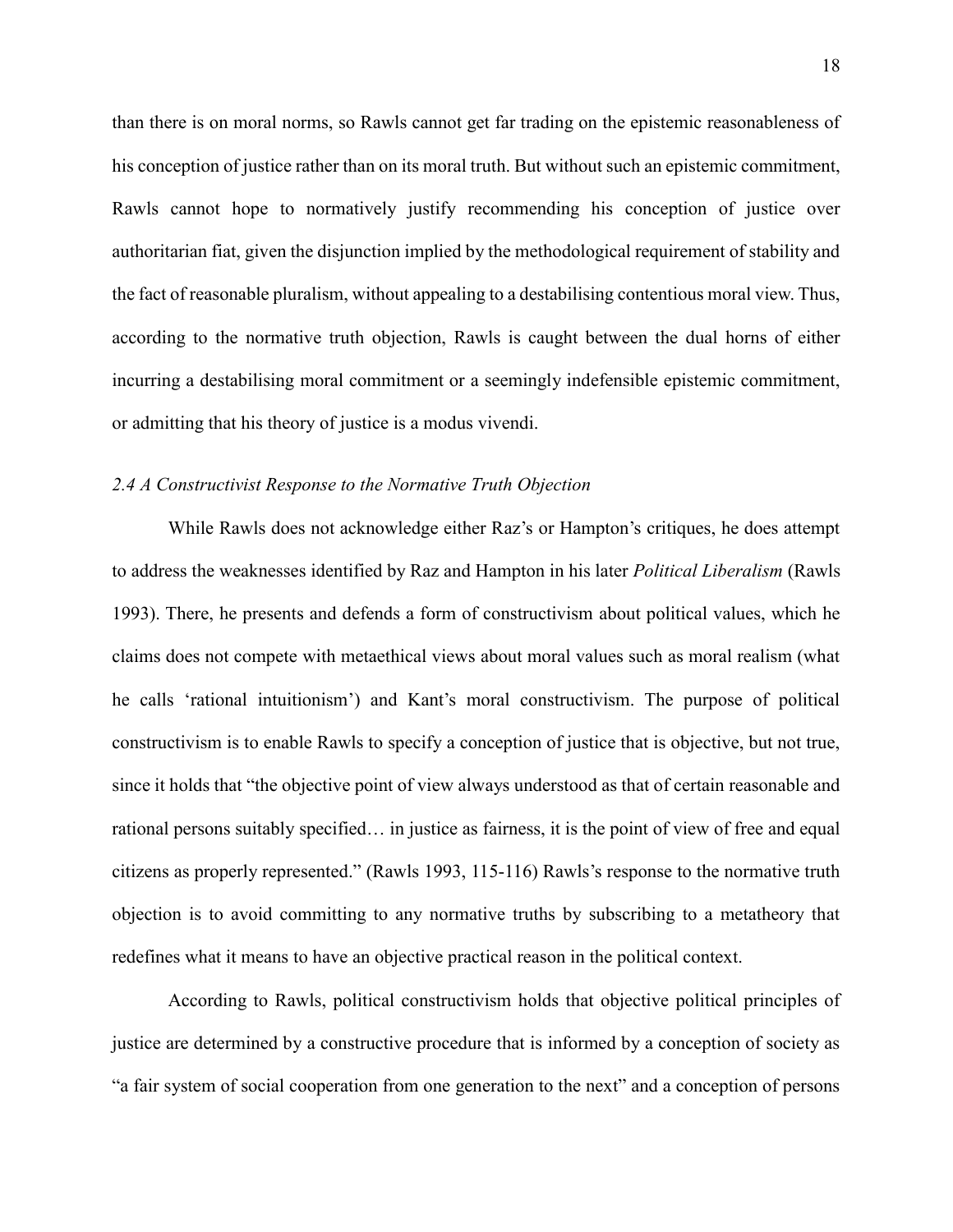as free and equal individuals who possess "a capacity for a sense of justice and for a conception of the good." (Rawls 1993, 93) On this view, "To say that a political conviction is objective is to say that there are reasons, specified by a reasonable and mutually recognizable political conception… sufficient to convince all reasonable persons that it is reasonable." (Rawls 1993, 119) Importantly, Rawls claims that political constructivism is intended to construct a representation of an order of values that all reasonable comprehensive moral views can affirm from their own point of view (Rawls 1993). It is in this sense that it is to be compatible with metaethical views such as moral realism and Kantian constructivism. It is compatible with these disparate metaethical views, since "Political constructivism does not criticize… religious, philosophical, or metaphysical accounts of the truth of moral judgements and of their validity. Reasonableness is its standard of correctness, and given its political aims, it need not go beyond that." (Rawls 1993, 127) Such a conception, as Rawls notes, is commendable as a conception of justice without being defended as true, since "if any of the reasonable comprehensive doctrines support only true moral judgements, the political conception itself is correct, or close thereto…" (Rawls 1993, 128)

Prima facie, political constructivism seems to be an interesting and informative reply to the normative truth objection. While Rawls claims that the constructed political values are still nonetheless moral values, political constructivism can only provide an interesting response to the normative truth objection if it affirms the distinctiveness of the political from the moral. It purports to enable Rawls to avoid asserting the normative truth of its representation of the order of values, while nonetheless providing us with a normative theory of justice rather than a mere modus vivendi. It does so by posing two distinct challenges to the traditional view of the relationship between the moral and the political. First, it poses an epistemic challenge to the idea that we can infer conclusions about justice from moral facts alone, but rather we are warranted to infer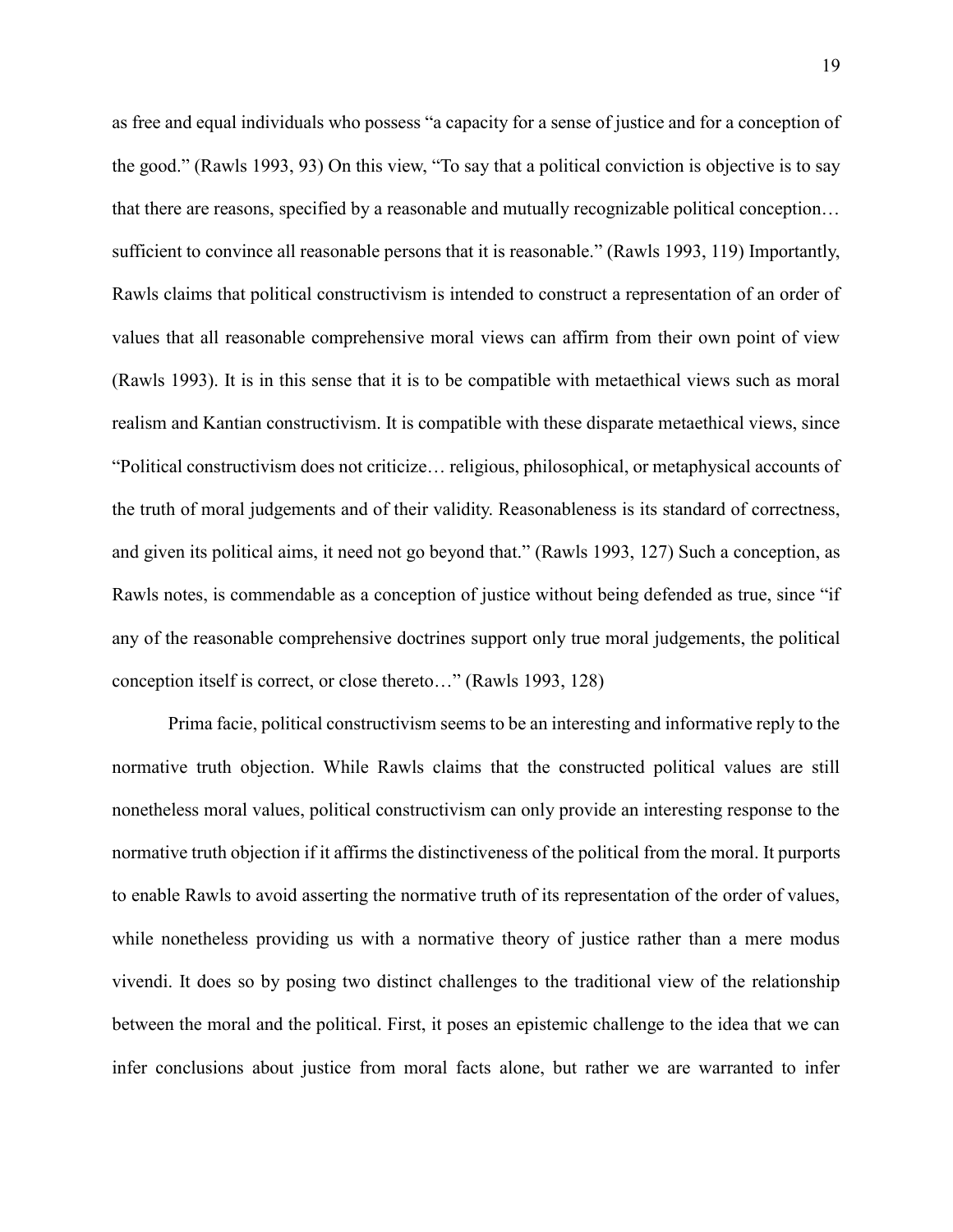conclusions about political justice from reasonable moral views. Second, despite his claims to the contrary, political reasons ontologically differ from moral reasons in that the former are representations of the latter from the point of view of reasonable individuals constructed by the procedure specified by political constructivism.

Unfortunately, this carefully constructed response unravels as soon as we ask whether political constructivism and its conception of objectivity as reasonableness are true, and whether we have any reason to endorse either political constructivism or the conception of objectivity it relies on independently of any normative commitments to political liberalism and liberal neutrality. Rawls tells us that the advantage of political constructivism is that

[T]here can be but one true comprehensive doctrine, though as we have seen, many reasonable ones. Once we accept the fact that reasonable pluralism is a permanent condition of public culture under free institutions, the idea of the reasonable is more suitable as part of the basis of public justification for a constitutional regime than the idea of moral truth. Holding a political conception as true, and for that reason alone the one suitable basis of public reason, is exclusive, even sectarian, and so likely to foster political division. (Rawls 1993, 129)

But, as Hampton notes, "Hobbes's recommendation for dealing with this pluralism is the dictatorial enforcement of one point of view, not the tolerance of many views. Rawls's argument for the latter response must presuppose premises that… would prohibit the Hobbesian solution and mandate tolerance." (Hampton 1993, 311) In other words, the accommodation of reasonable pluralism is not simply a formal criterion implied by the methodological requirement of stability and unity, but rather, it is a substantive premise that requires defense.

The problem is that it is not clear from Rawls's account whether there are any such independent reasons for thinking that we ought to be constructivists about political normativity. Furthermore, Rawls cuts off one avenue of potential justification for constructivism in insisting that a political conception of justice cannot have ontological foundations—even though constructivism is generally taken to be an ontological view about the objects of some discourse. But there are too few epistemic resources in Rawls's account for accomplishing this task. We can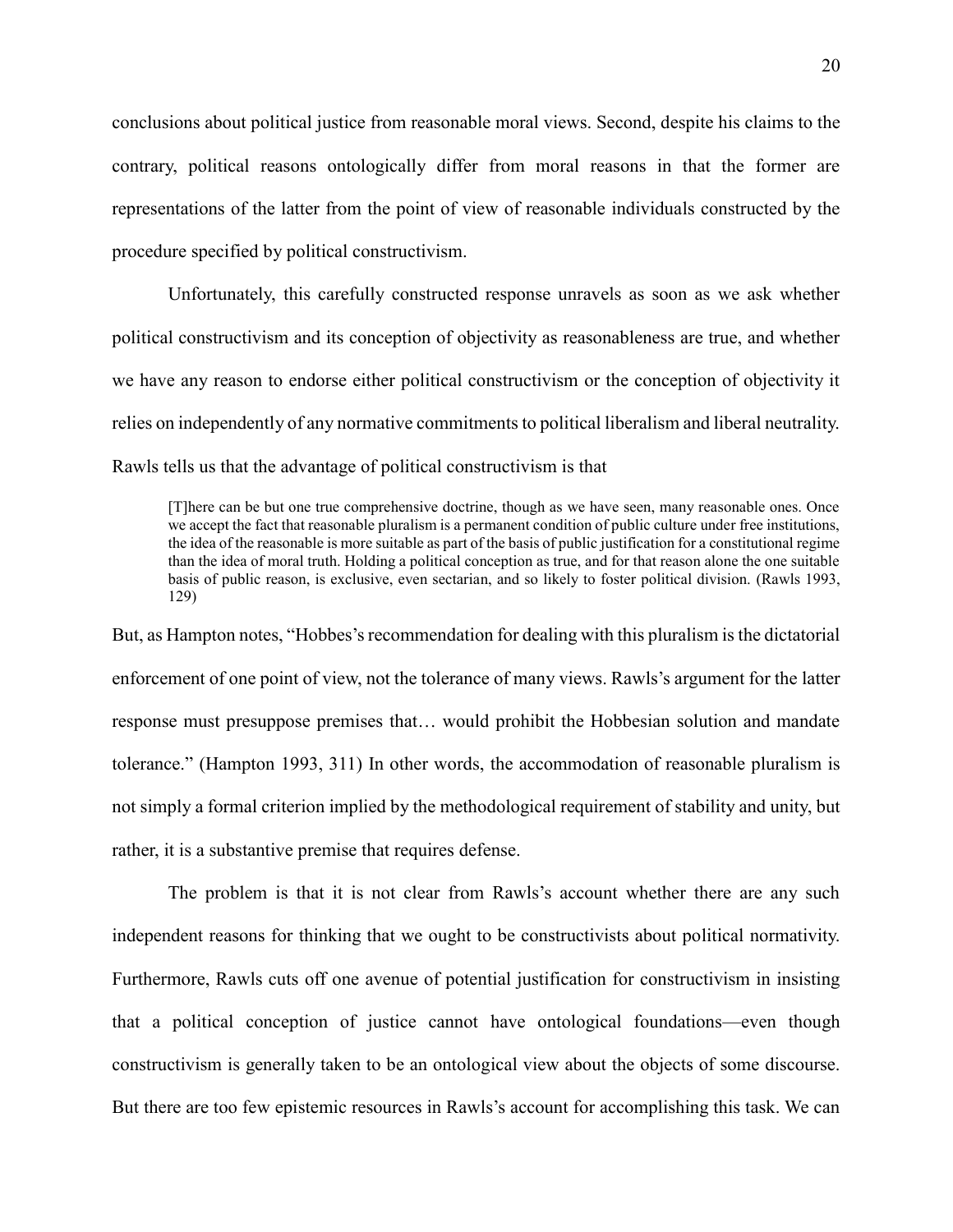only get so far armed with the fact of reasonable pluralism and an epistemic procedure for determining overlapping consensus on practical matters between divergent views.

Accepting the fact of reasonable pluralism requires us to assume both that reasonably disagreement between epistemic peers does not imply relativism and that we can think that all parties in a disagreement are reasonable even though one or all of them are mistaken. The fact of moral disagreement is often cited as grounds for antirealist views about moral properties, but these arguments are far from conclusive. As Ralph Wedgewood notes, given these assumptions, we can only get as far as a mild uncertainty about our knowledge of the moral facts, not, as many metaethical antirealists think, all the way to either a radical relativism or a full-blown scepticism about morality (Wedgewood 2010). While the procedure of identifying an overlapping consensus may help us to ward off such uncertainty from infecting some core set of reasonable moral beliefs, that does not warrant us to think that moral truth need not matter for political objectivity or that a conception of political objectivity can be built around the reasonableness of our beliefs instead. It does not suggest, as Rawls seems to think, that objective political values are constructed out of our reasonable (but not necessarily true) moral beliefs.

Furthermore, setting aside the question of how such a view about political values could be justified, Sharon Street and David Enoch have both persuasively argued that Rawls's brand of constructivism is not non-moral (Street 2010; Enoch 2009). For both Enoch and Street, what discounts Rawls's theory from being, in their respective terms, a 'metaethical constructivism' or 'global constructivism' is in part its limited scope. Rawls's constructivism is 'restricted' or 'local', because it holds that political claims are true just in case they are either entailed from the point of view of ones who accept some set of substantive moral values (Street 2010), or constructed by procedures defined in relation to other features of the normative domain (Enoch 2009). They both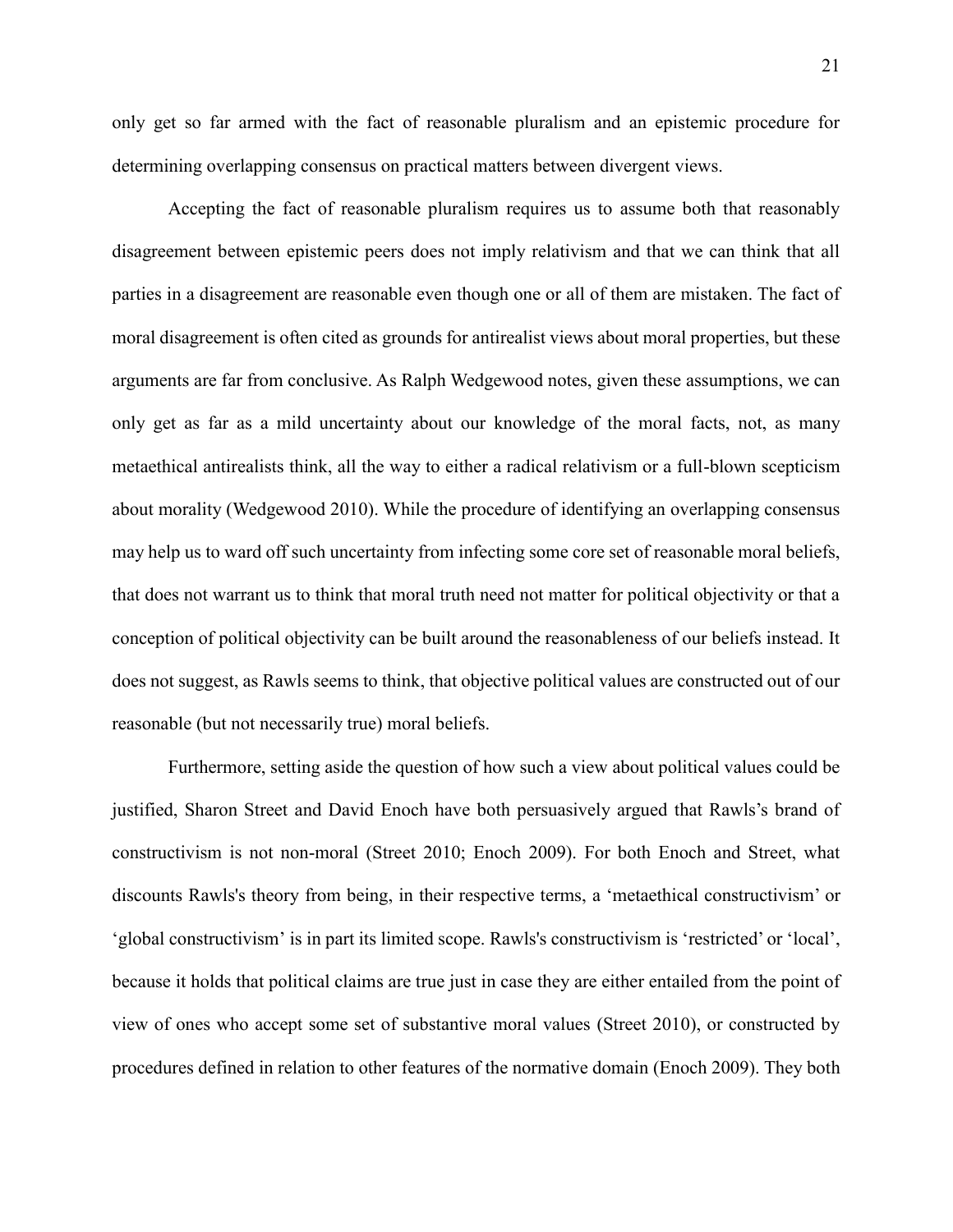affirm Raz's and Hampton's claim that Rawls's theory must depend on deeper moral foundations than he admits. If Street and Enoch are right, Rawls's project seems to be not only ill founded, but also fundamentally incoherent.

According to Street, it is important to distinguish between two classes of constructivists views. Generally, constructivist views hold that "the truth of a normative claim consists in that claim's being entailed from within the practical point of view." (Street 2010, 367) The two classes of views are distinguished in terms of scope. For Street,

Restricted Constructivist views in ethics specify some restricted set of normative claims and say that the truth of a claim falling within that set consists in that claim's being entailed from within the practical point of view, where the practical point of view is given some substantive characterisation. (Street 2010, 367)

By contrast, a metaethical constructivist view holds that "the truth of a normative claim consists in that claim's being entailed from within the practical point of view, where the practical point of view is given a *formal* characterization." (Street 2010, 369) On her view, Rawls's theory is restricted rather than metaethical constructivism because, in her words,

...Embedded in the setup of the original position are certain normative judgements implicit in the public political culture of a liberal democratic society—including, for example, judgements about the nature of fair bargaining conditions, the freedom and equality of persons, and the irrelevance from a moral point of view of individual traits of race, sex, class, and natural endowment. (Street 2010, 368)

Enoch largely concurs with Street's characterisation of constructivism. Although his terminology differs from hers, he too thinks that constructivist accounts ought to be distinguished in terms of its scope. For Enoch,

Constructivism is a metaphysical thesis about the relations of truth-making or correctness-priority between substantive results and the procedures leading to them. Constructivism about a relevant discourse is the claim that there are no substantive correctness criteria that apply to (or in) that discourse, and that the only relevant correctness criteria are procedural... (Enoch 2009, 322)

On his view, a constructivist view is 'global' when it "targets the whole domain of (practical) normative reasons." (Enoch 2009, 322) A constructivism about some subset of the domain of practical reasons is, in his terminology, a 'local' constructivist view. For instance, in his words, "A constructivist about political justice need not be a constructivist about the morality of right and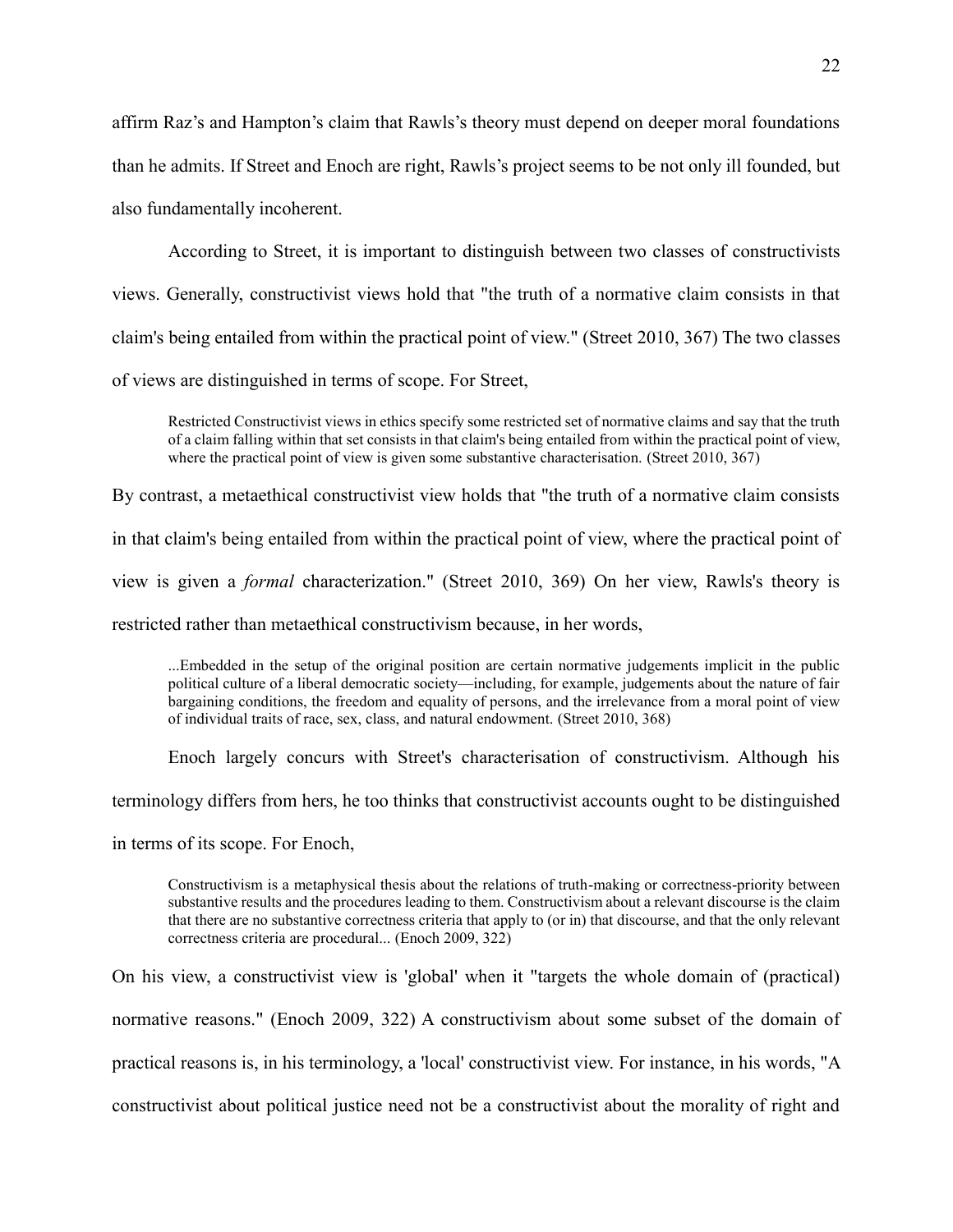wrong more generally." (Enoch 2009, 323) Rawls's theory of justice seems to be quite clearly a 'local constructivist view' on this schema.

According to Enoch, Rawls's view is not only 'local', but also 'intra-normative'. For him, a local constructivism is 'intra-normative' when "the characterisation of the relevant constructivist procedure itself invokes normative vocabulary...", since it would be "a view about some special connections between different parts of the normative domain." (Enoch 2009, 323) And, in his words, Rawls's view is an intra-normative view, since it involves "constructing facts about political justice, by helping itself to facts about the fairness of choice situations and the rationality of choices." (Enoch 2009, 327) While on Enoch's view, intra-normative views are a subset of constructivist views, I think this label accurately characterises most existing non-politicalliberalisms in political philosophy. For instance, as I discussed above, on the traditional view, political normativity is always grounded in some normative moral framework.

For these reasons, political liberals, and seemingly Rawls himself<sup>3</sup>, have largely abandoned political constructivism in favour of other strategies. However, Rawls's work is invaluable in that all of the views that I will discuss below are either inspired by or responding to Rawls's idea of a distinctive political domain and the problems generated by his attempt to define it. Furthermore, Rawls deserves credit for inspiring the epistemic approach to the issue taken by many contemporary political liberals, and anticipating ontological approach taken by liberal value pluralists to understanding the value of liberal neutrality. In the following sections, I will discuss each approach in turn, surveying some of the leading views of each.

 $\overline{a}$ 

<sup>3</sup> While there was an entire lecture in *Political Liberalism* (Rawls 1993) devoted to political constructivism, in the later *Justice as Fairness: ARestatement* (Rawls 2001), political constructivism is mentioned only once in a footnote.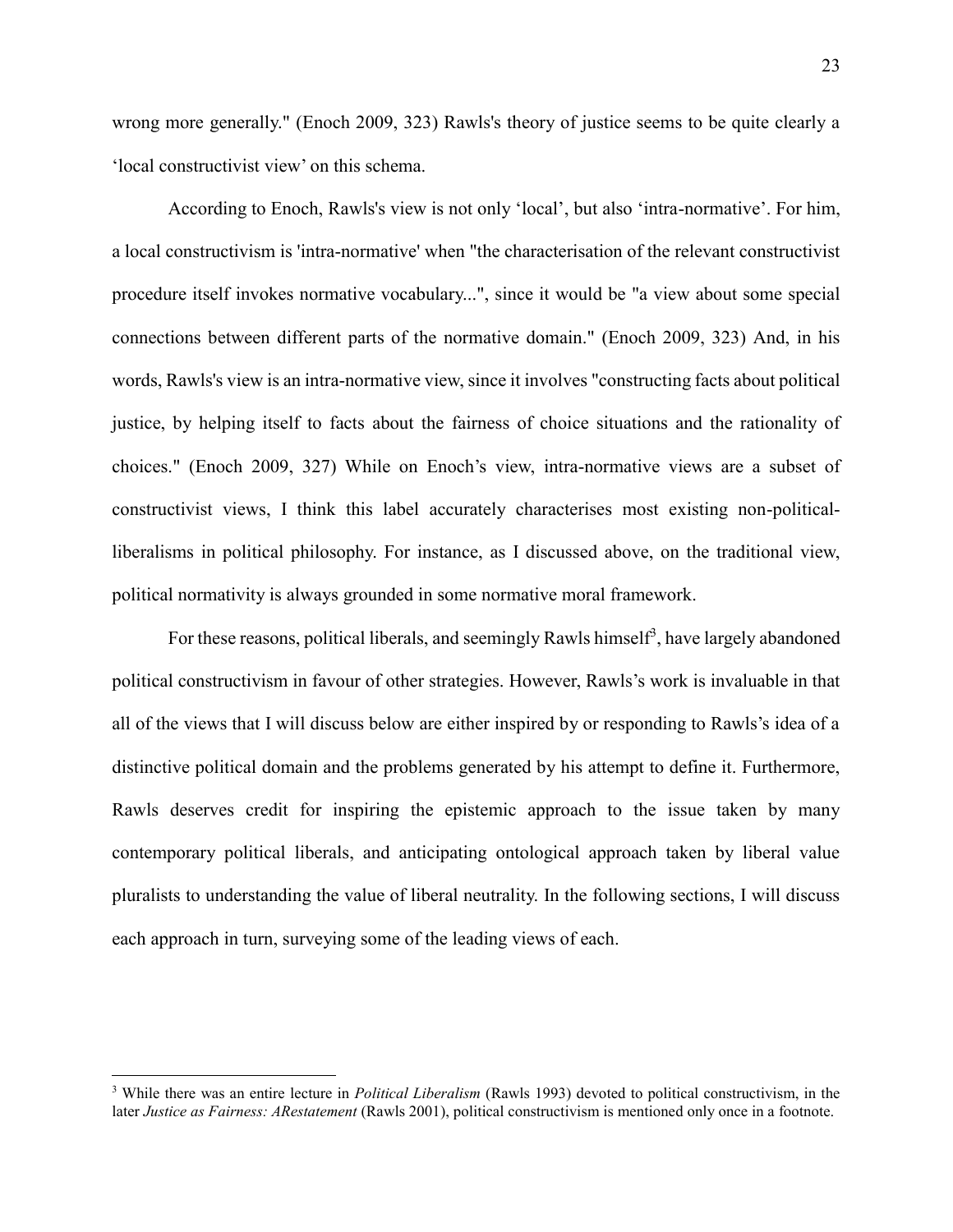#### **3 Strong Metapolitical Separatism**

 $\overline{a}$ 

#### *3.1 Political Moralism and Antimoralism*

In my view, the strong separatist idea that morality and politics are distinct and independent, but equally real, domains of normativity is highly implausible. However, 'political realists<sup>24</sup>, such as Glen Newey and Bernard Williams, have defended forms of this idea, expressed as a denial of what they call 'political moralism', which, for realists, problematically construes the political as an "abstract moral discourse that does not take into account political realities." (Korab-Karpowicz 2013) According to antimoralists, political theories that begin with abstract moral principles are too utopian to be of use for guiding actual political practices (Korab-Karpowicz, 2013). Instead, political theories must begin with the realities of political practice, which is constituted by struggles for power between groups and individuals with conflicting interests, with morality entering the political domain only insofar as the relevant parties are interested in moral concerns (Korab-Karpowicz 2013). In denying moralism, these thinkers affirm the idea that political normativity is distinct from moral normativity.

On Williams's view, political moralism is the general view that "the moral [is] prior to the political." (Williams 2005, 2) He contrasts this with antimoralism, which, in his view, "gives a greater autonomy to distinctively political thought." (Williams 2005, 3) Antimoralists reject the 'derivation' of normative political concepts from moral principles. Political theory, on this view, is neither the 'structuring' of the state according to some set of moral principles nor the 'enactment' of some set of moral principles through 'political action' (Williams 2005). Rather, political theory addresses 'the first political question', which is "the securing of order, protection, safety, trust, and

<sup>&</sup>lt;sup>4</sup> In the literature, this label refers to the the view that morally informed normative political theories are too unrealistic to be of use, rather than to the view that normative political values, morally informed or otherwise, are real in some sense. For the sake of disambiguation, I will refer to such view as 'antimoralism'.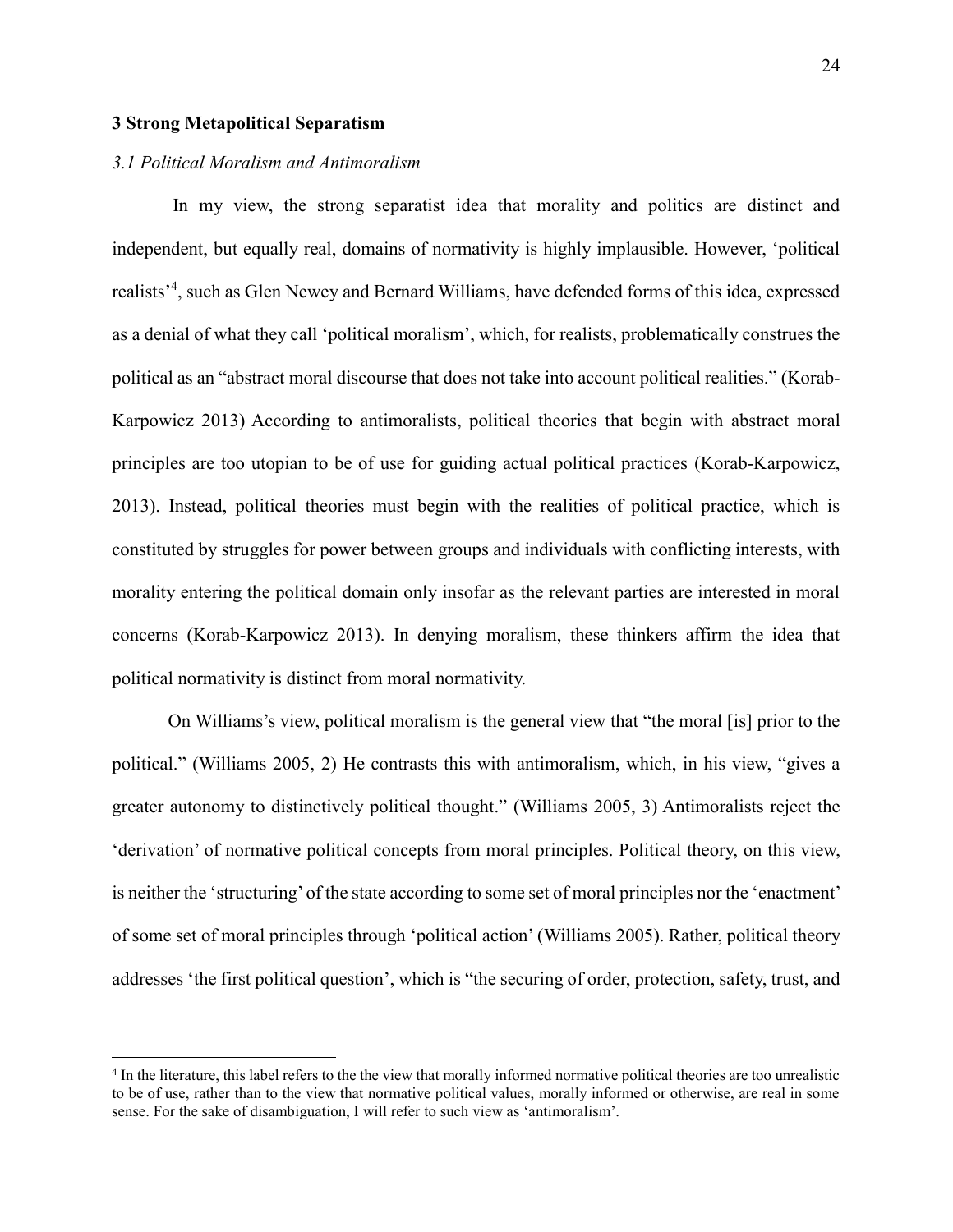the conditions of cooperation." (Williams 2005, 3) Antimoralism affirms the Hobbesian view that such order can only be achieved through coercive state action, and it is the task of political theorists to provide an evaluative framework for distinguishing legitimate states from illegitimate states (Williams 2005). For Williams, a state is legitimate only if it is able to "offer a justification of its power *to each subject*", what he calls the 'Basic Legitimation Demand'. Importantly, in his words, "If [the basic legitimation demand] is [itself a moral principle], it does not represent a morality which is prior to politics. It is a claim that is inherent in there being such a thing as politics: in particular, because it is inherent in there being a first political question." (Williams 2005, 5)

Williams tells us that on his view, "[P]olitical philosophy is not just applied moral philosophy… Nor is it a branch of legal philosophy… political philosophy must use distinctively political concepts, such as power, and its normative relative, legitimation." (Williams 2005, 77) For Williams, normative political concepts, such as legitimacy, are political all the way down, because politics addresses distinctive questions about "what should be done under political authority, in particular, through the deployment of state power." (Williams 2005, 77) And it is only through political discourse about such questions that we may fill out the content of our normative political concepts. For Williams, politics differs from morality in that politics is concerned in the first instance with attaining order and then with better and worse forms of political order. In his words,

The situation of one lot of people terrorizing another lot of people is not per se a political situation: it is, rather the situation which the existence of the political is in the first place supposed to alleviate (replace). If the power of one lot of people over another is to represent a solution to the first political question, and not itself be part of the problem, *something* has to be said to explain (to the less empowered, to concerned bystanders, to children being educated in this structure, etc.) what the difference is between the solution and the problem, and that cannot simply be an account of successful domination. It has to be something in the mode of justifying explanation or legitimation: hence the Basic Legitimation Demand. (Williams 2005, 5)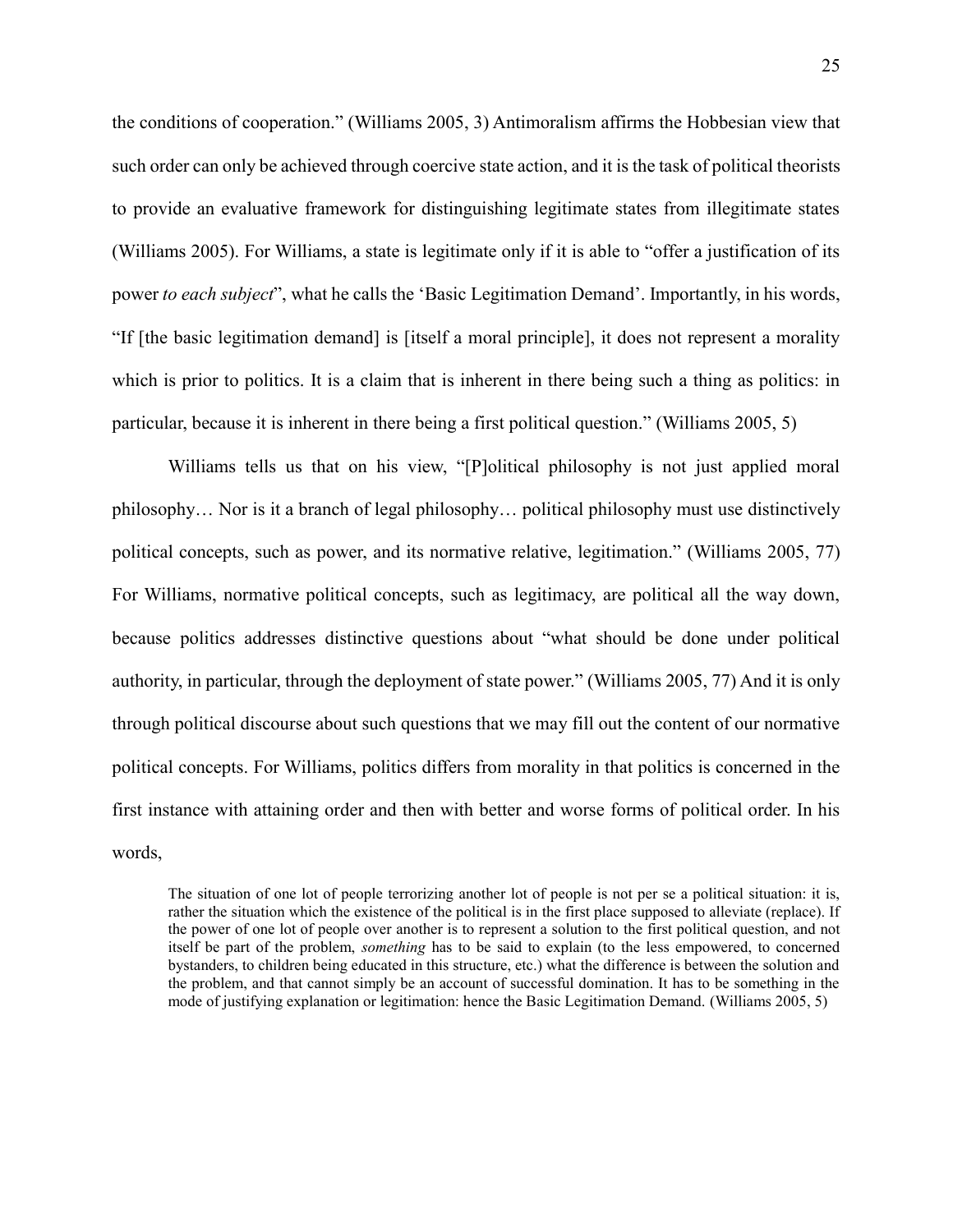The problem with moralism, according to Williams, is that it takes this to be a moral problem, even though moral principles are intended 'to guide our behaviour', rather than evaluate the 'acceptability' of political orders (Williams 2005, 4-7).

On Williams's positive view, it is an axiom of political theory that "might does not imply right, that power itself does not justify." (Williams 2005, 5) But political justification, on his view, depends vaguely on what 'makes sense' to the subjects of the political order that is to be justified, and this in turn depends on the circumstances that these individuals find themselves in (Williams 2005). In his words,

The question is whether a structure makes sense as an example of authoritative order. This requires… that there is a legitimation offered which goes beyond the assertion of power; and we can recognize such a thing because in the light of the historical and cultural circumstances, and so forth, it makes sense to us as a legitimation. (Williams 2005, 11)

While this is in line with Williams's subjectivism about practical values, which encompasses, inter alia, the two distinct domains of political and moral values, more generally, it is not a very satisfying account of normative political theory. On this view, it is hard to see how our normative political theory could fail to affirm the status quo, whatever that may be. As Williams notes, "Much of the time, in ordinary life, we do not discuss whether our concepts make sense, though, of particular ones, we may. Mostly, the fact that we use these concepts is what shows us that they make sense." (Williams 2005, 11) The role of normative political theory, on this view, is not so much to tell us what kinds of political orders ought to be authoritative, but just to elucidate for us what we consider to be an authoritative political order. But this depends in part on our culture and our understanding of history, which are strongly influenced by the political arrangement we find ourselves in.

This, I think, points to a deeper problem with his view. Roughly put, Williams's view consists in identifying some key questions and concepts of normative political theory, and a vague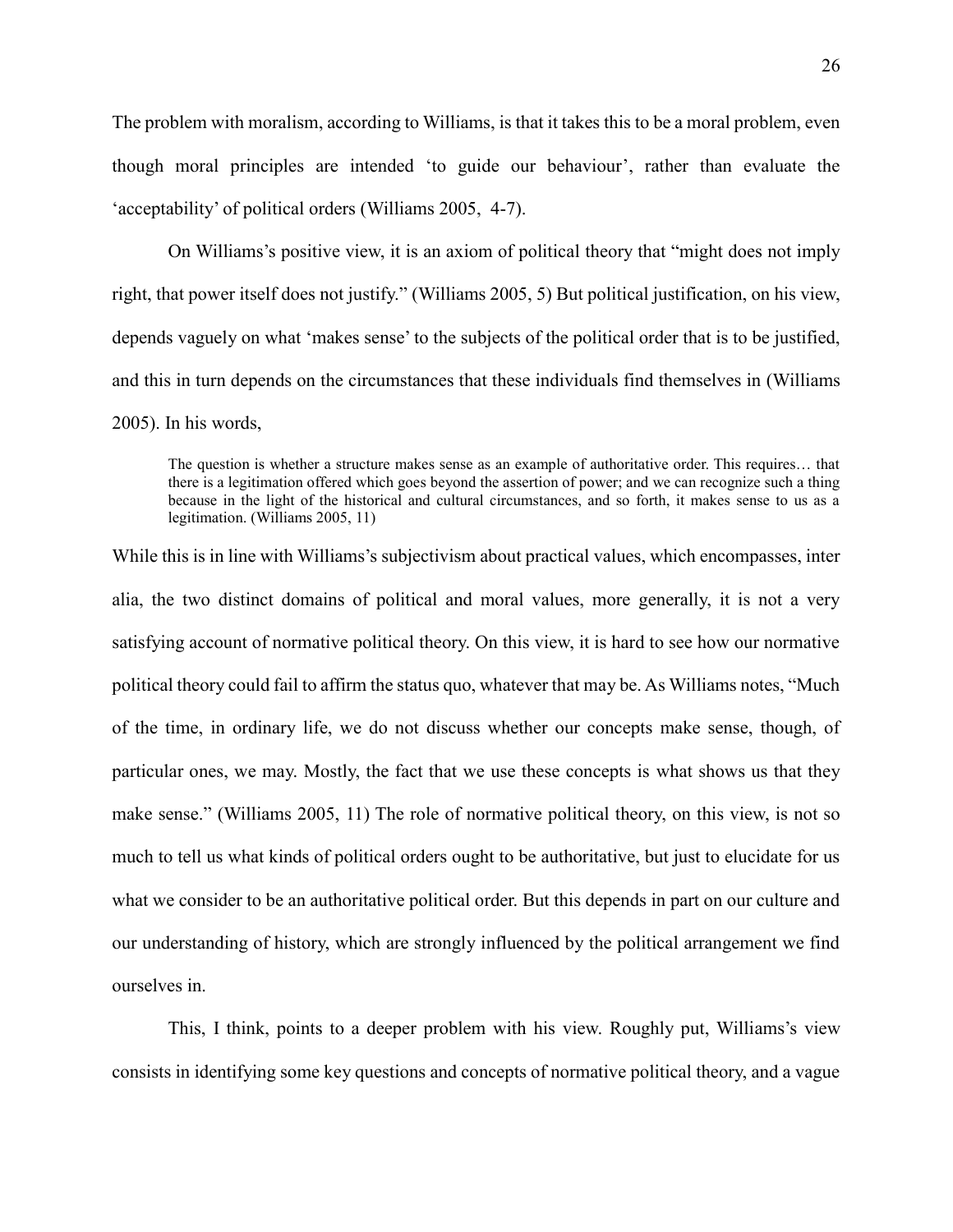account of political justification. But it is not clear why some conception of authority is normative for us just in case it makes sense to us. In other words, on his view, political normativity is more than just a modus vivendi, but we are told that to think that it is a morally informed modus vivendi would be too unrealistic. His answer will likely involve his subjectivism about practical reasons, but minimally, he still owes us an explanation of why and how subjectivism applies to political normativity while maintaining the distinction between the political and the moral.

#### *3.2 Political Holism*

Newey's positive view, what he calls 'political holism', is more developed than Williams's view, but is nonetheless still problematic. On Newey's view, both political normativity and moral normativity can be explained in terms of a Kantian account of practical rationality (Newey 2010). However, according to Newey, the political is distinguished from the moral by the fact that while political normativity applies at the collective level to the decision making of corporate agents, morality applies at the individual level to particular moral agents (Newey 2010). Moralism fails, on his view, because the rational constraints on political reasoning are necessarily distinct from those that constitute moral reasoning. The difference between collective agency and individual agency is that in corporate action, "A single fictional person represents the collective by the latter's consent." (Newey 2010, 456) In his words,

For one person to authorize another to act on her behalf, she must be thought free as regards authorization itself. No doubt in some cases, such as mental incapacity, it may be necessary to authorize someone on a person's behalf. But insofar as this action is undertaken for the incapacitated person, it is only through fiction that it can be represented as authorised by her; just as with inanimate objects, such as bridges, it is only by fiction that these things count as authorizing the acts done in their name. (Newey 2010, 456)

While an individual's actions are free just in case their actions are 'self-authorized' (i.e., produced by a unified will), a corporate agent's actions are free just in case the individuals that constitute it freely consents to its authority to act on their behalf.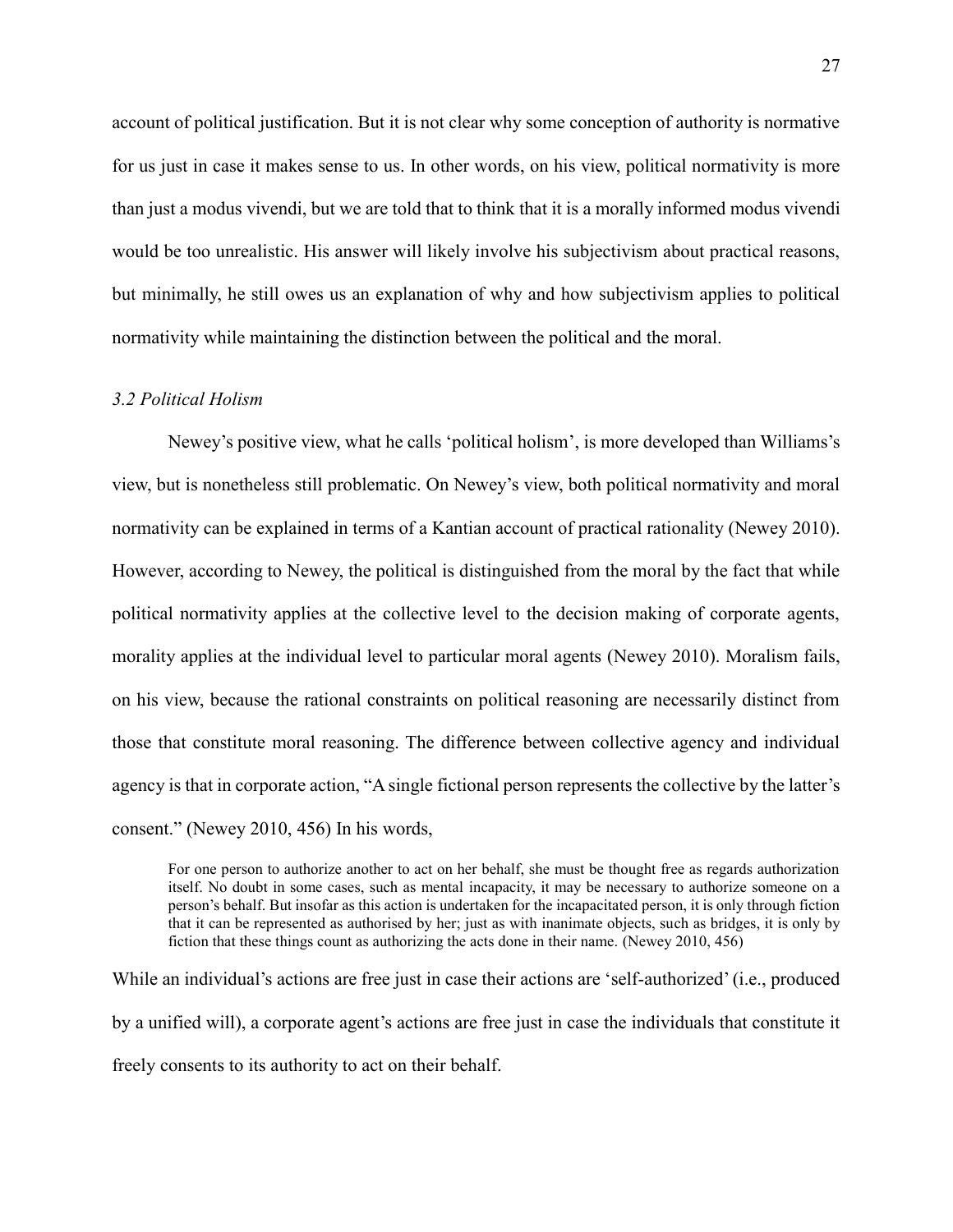The difference is that in corporate action, the authorised entity that acts is distinct from the authorising entity that consents to the authority of the former, while in individual action both roles are inhabited by the same entity. For Newey, this means that the corporate agent need not respect the conclusions of individual moral deliberation, but rather, must answer to the conditions on the possibility of authorisation and respect the principles and conclusions of collective deliberation. On this account, we enter into the realm of the political when we freely authorise the corporate collective to act on our behalf, and thus regard the decisions of the collective as our own in this sense. Even when the outcome of collective deliberation contradicts the conclusions we have arrived at in individual deliberation, just so long as there are no defects in either the authorisation or the deliberation of the collective, the collectively determined conclusions are normatively binding for us.

On Newey's view, the source of political normativity lies not in morality, but in the legitimate authority of the corporate collective and the procedural soundness of collective deliberation. This, however, is not enough to show that political normativity is distinct from moral normativity. For instance, we might think that legitimate authority of some collective depends on it being rational for individuals to consent (i.e., that it is, in Kantian terms, an autonomous decision) to authorise that collective to act on their behalves and that the principles that guide collective deliberation are the same as those that guide individual deliberation. In that case, political normativity ultimately reduces to moral normativity. If this were true, it would make the normativity of collective political decisions dependent on the commitments of individuals to regard the political order as authoritative and the principles of practical reason common to both moral and political deliberation.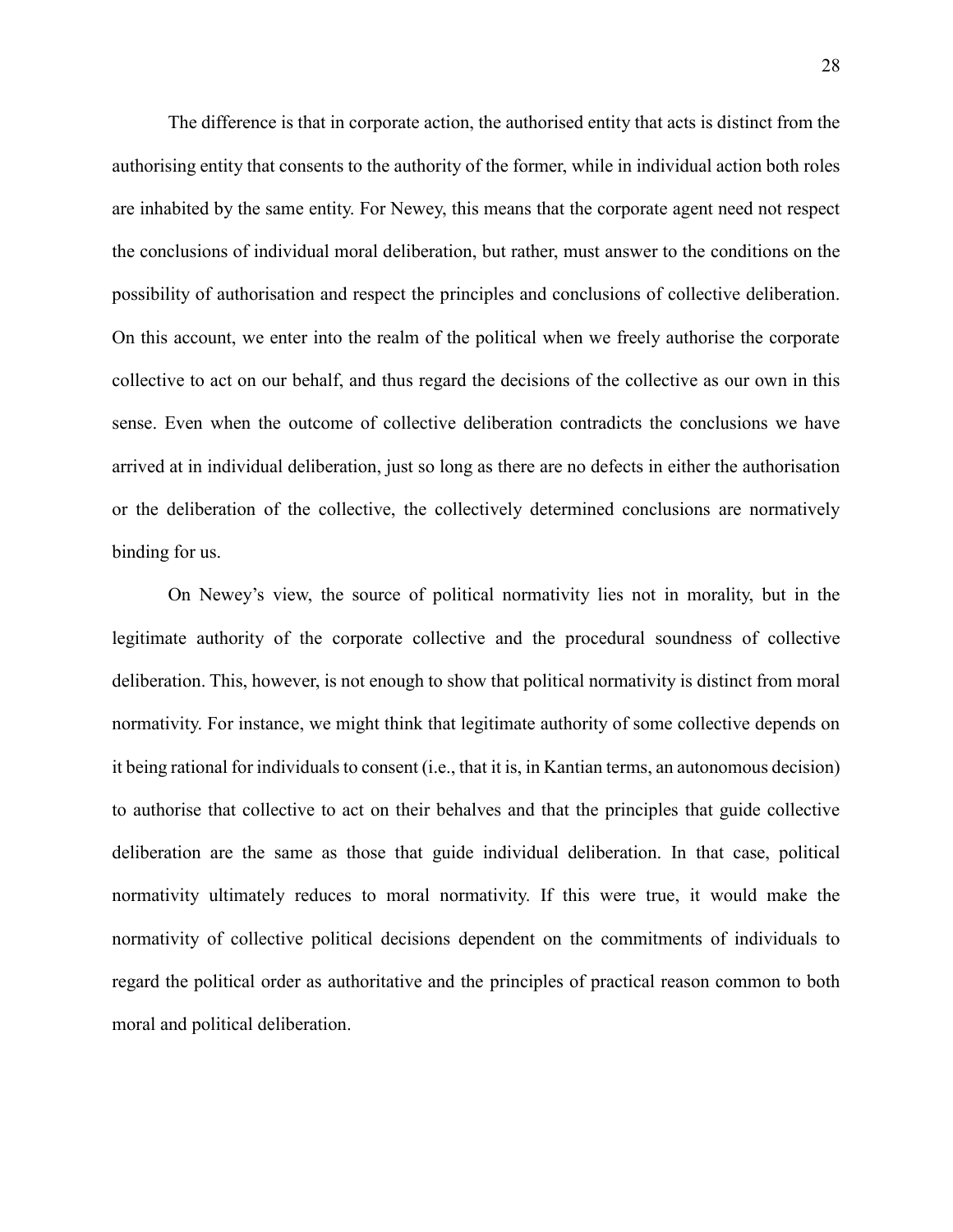Newey's response to this objection is to say, "[T]he citizen comes already incorporated, and in adopting the fiction that this body resulted from an originative act of authorization, one moves beyond the rational constraints which bear upon individual action" (Newey 2010, 457) and, "[C]onstraints on collective action will be generated collectively. What considerations are normatively salient is decided by political processes. This again limits the contribution of philosophy." (Newey 2010, 460) This response raises more questions than it answers. With respect to its conception of authorization, it is not clear how 'citizens come already incorporated', and why this is enough to satisfy his proposed condition of free consent. And even if incorporation into a state is the default condition of the modern individual, it is far from clear why individuals may not withdraw their consent to remain incorporated. Moreover, if the constraints on the political process must arise themselves from the practice of politics, then it seems that the search for political normativity is left in a vicious regress.

As it stands, it seems unlikely that realist accounts of political normativity will turn out to be successful. Although the central thesis of strong separatism is generally associated with antimoralism, and defended by antimoralists, it is at least conceptually possible to defend such a view on non-antimoralist grounds, though such views have yet to be advanced in the literature. Thus, the prospects for strong metapolitical separatism seem grim. The problem is that identifying a source of practical normativity that is both distinct from and independent of the sources of moral normativity is a very tall order. However, the goal of establishing the autonomy of political theory from moral theory might be satisfied by a weaker form of separatism that claimed only the distinctiveness, and not the independence, of political normativity. To put it roughly, metapolitical separatisms generally posit that there is a gap between normative politics and morality, but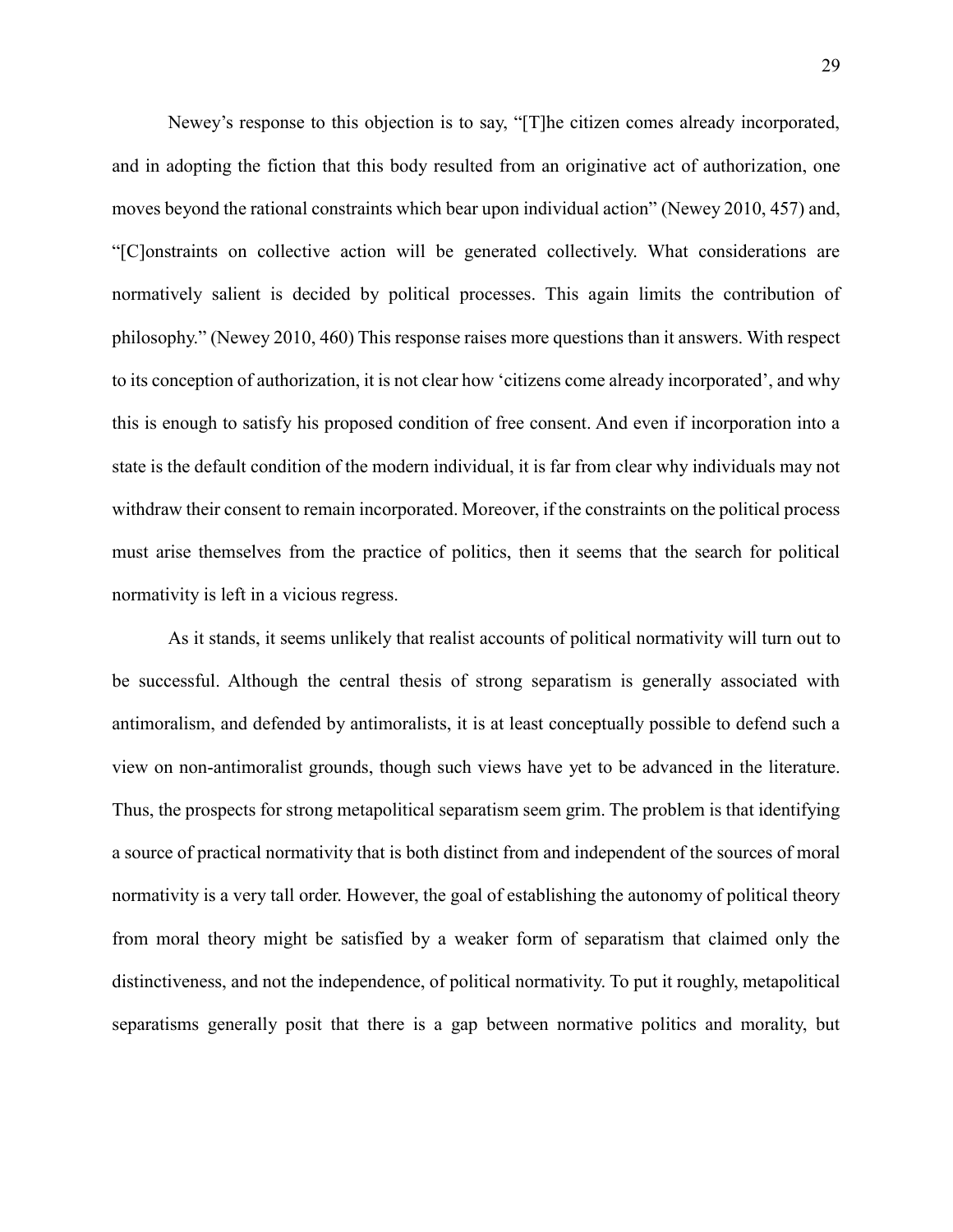particular forms of separatisms will differ in terms of the width of the divide between the two domains.

#### **4 Weak Metapolitical Separatism**

#### *4.1 Ontic Political Emergentism*

As I discussed above, ontic political emergence is the view that political normativity cannot be reduced to moral normativity for ontological reasons having to do with the complexity of the political, which is composed or constituted by the moral in some way. How the structural relation between the political and the moral is construed will depend on the view at hand. While this might seem similar to Newey's view described above, importantly, political agency/normativity is not taken to be wholly independent of moral agency/normativity. Rather, on this view, political normativity irreducibly emerges from moral normativity. Although Galston does not characterise it in these terms, I think his liberal pluralism—or some version of it—is a form of this view.

Liberal pluralism holds that the normative political conclusion that liberalism is true follows from the metaethical fact that there exists a plurality of incommensurable and noncomparable (though not necessarily incomparable) moral values (Galston 2002). The basic thrust of his argument is that value pluralism implies that societies that permit and make possible the realisation of a greater number of values (i.e., ways of life) are better than societies in which fewer ways of life are possible. Moreover, value pluralism means that rational justifications of coercion cannot begin with the parochial favouring of any particular value or group of values over others. Galston refers to the former as 'the diversity argument' and the latter as the basis of negative liberty and expressive liberty (Galston 2002). Together, these two implications of value pluralism supposedly imply the truth of liberalism.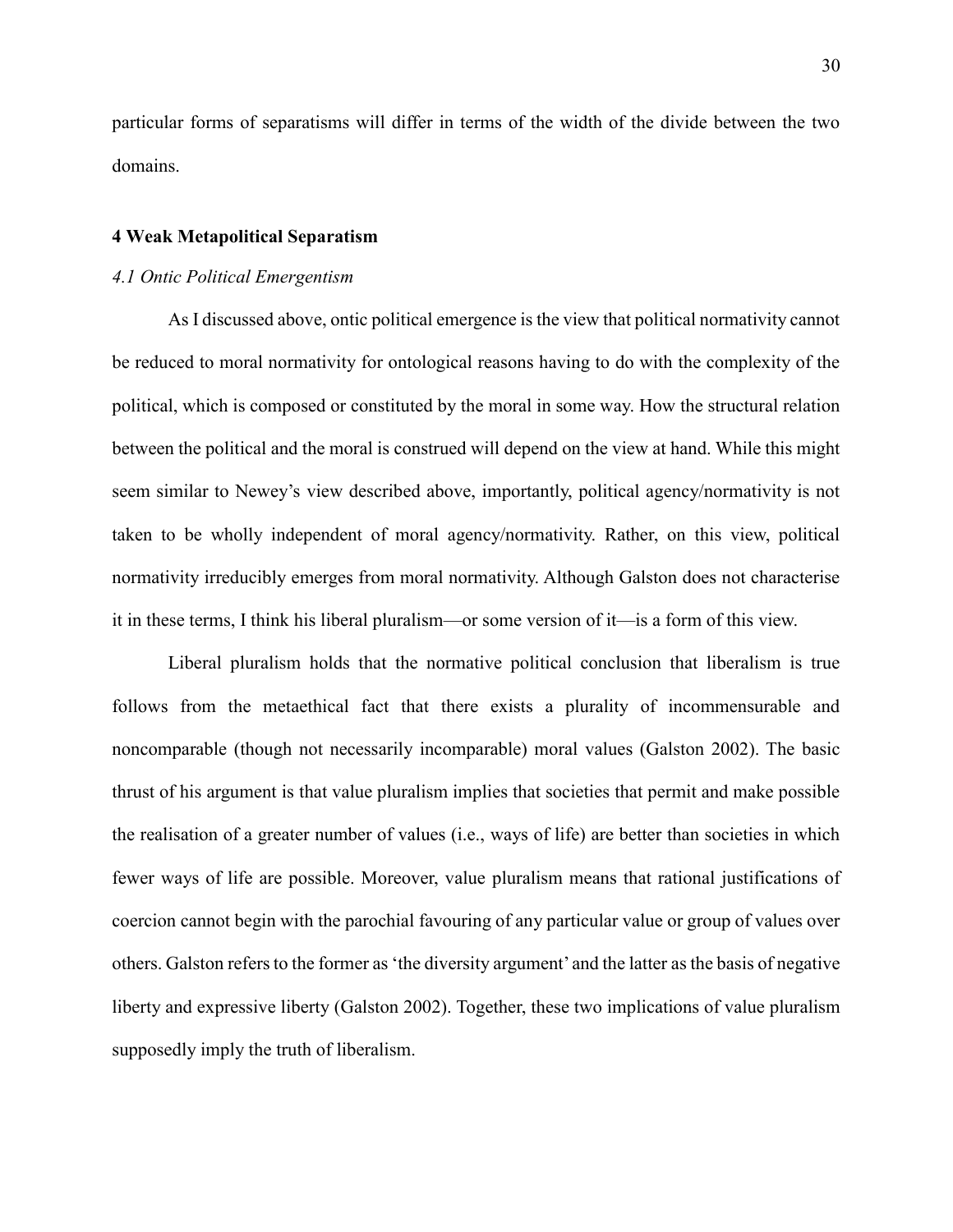By negative liberty, Galston refers to the Berlinian idea of "the capacity of individuals, unimpeded by external coercion or constraint, to choose for themselves among competing conceptions of good or valuable lives." (Galston 2002, 48) A corollary is the concept of expressive liberty, which is "the absence of constraints, imposed by some individuals on others, that make it impossible (or significantly more difficult) for the affected individuals to live their lives in ways that express their deepest  $[correct]^5$  beliefs about what gives meaning or value to life." (Galston 2002, 28) Together, they form the basis of the liberal principle of neutrality, although Galston does not characterise these as such.

While he characterises these as moral goods, I think that they cannot be rightly described as such. If expressive liberty and negative liberty were moral goods, then to recommend them would simply to assert the trivial truth that it would be good to permit the pursuit of true conceptions of the good. Moreover, the argument he provides in support of these principles tells against his claim that either is a moral principle, since what he provides in support of these putatively moral conclusions is not a moral argument but a metaethical one—both, according to Galston, are supported by value pluralism. In his words, "Moral pluralism supports the importance of expressive liberty in ways that monistic theories of value of accounts of the summum bonum do not." (Galston 2002, 37-38) And, "The value pluralist argument for negative liberty rests on the insufficiency of the reasons typically invoked in favor of restricting it." (Galston 2002, 48)

Galston's value pluralist argument in favour of these principles is fairly straightforward. According to Galston, "Contemporary value pluralists are committed both to affirming the heterogeneity of values and to denying the existence of comprehensive rank-orders among them." (Galston 2002, 31) For value pluralists, the structure of the moral domain is such that one cannot

 $\overline{a}$ 

 $<sup>5</sup>$  For Galston, the concept of expressive liberty applies only to the pursuit of actual goods, not, as the quote suggests,</sup> merely what individuals take to be good. For example, it does not apply to misguided practices like human sacrifice.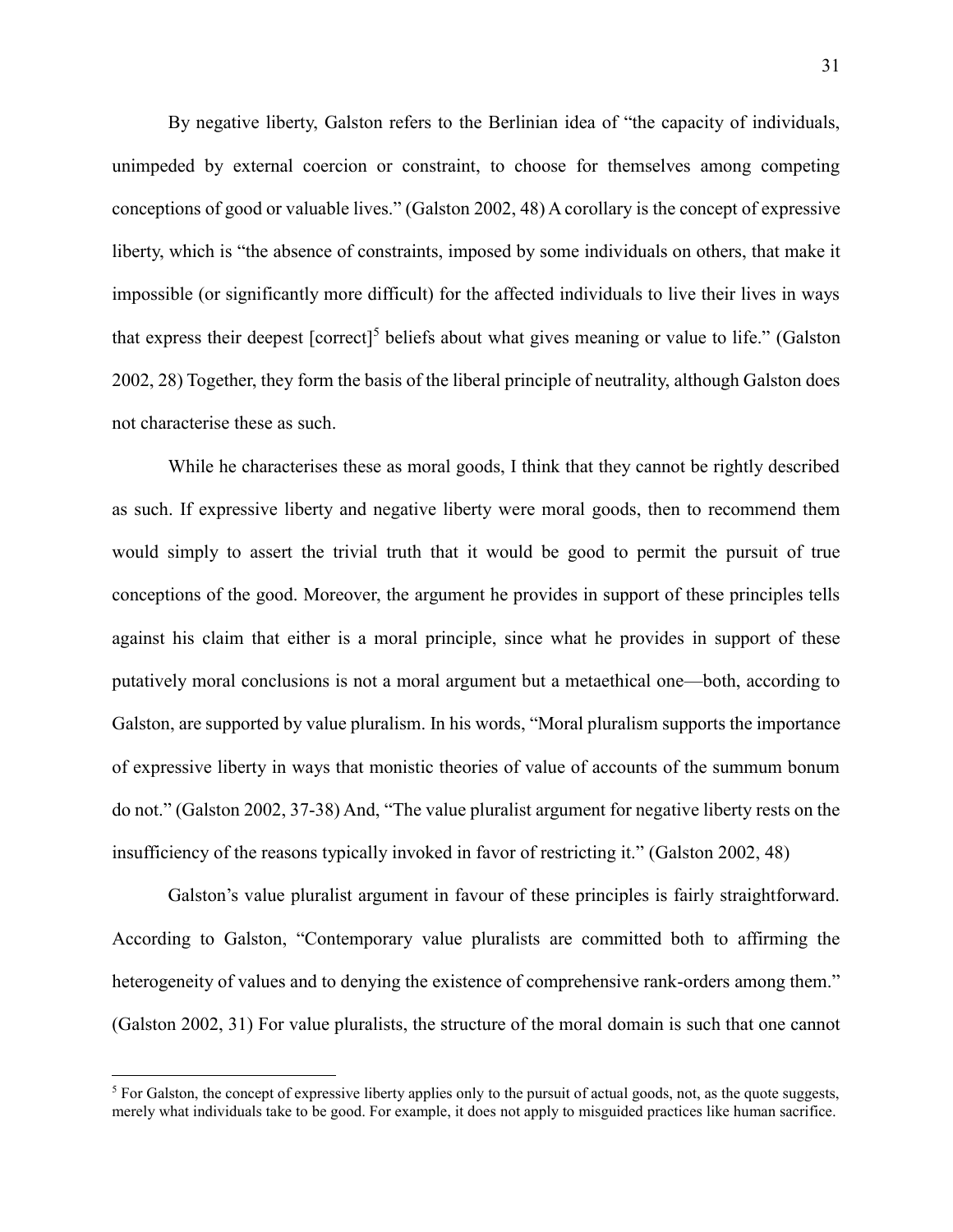realise any particular value or group of values without excluding some other value or group of values, and there can be no rational basis for prioritising some value over all others. To affirm some value as important does not entail that it is the only important value or that the value(s) excluded are less important, but it is rather just to express that this value is important for the individual who chooses. The importance of expressive liberty lies in the fact that choosing from among the plurality of goods always involves identifying the chosen value as important for the one who chooses. Value pluralism means that the rational basis required for justifying coercion and other violations of individuals' moral agency always require a rational basis cannot involve invoking any particular good, since to do so would prioritise and impose the relevant value on those who are coerced (Galston 2002). The value pluralist argument from negative liberty thus holds that to coerce A into affirming X, even though X excludes Y, is to unjustifiably assert the priority of X over Y.

If value pluralism entails that coercion can never be justified on any parochial prioritising of certain values over others but the realisation of some values will always entail the exclusion of others, then we may wonder whether conflict will be inevitable and whether such conflict can be reasonably resolved. Even in a noninterventionist state, some values will inevitably come to the fore, and others will be cast aside. The heterogeneity of values means that certain ways of life will inevitably conflict with other ways of life. But if so, we may worry, as Rawls does, whether societies marked by such conflict can maintain the stability needed for social life. We may mourn the loss of the excluded goods, even if it was inevitable that some goods will always be excluded. Moreover, we might worry that in such noninterventionist states, the values and ways of life of minority groups will always be pushed out by those of dominant social groups—that, paradoxically, societies modeled on the framework of value pluralism will inevitably become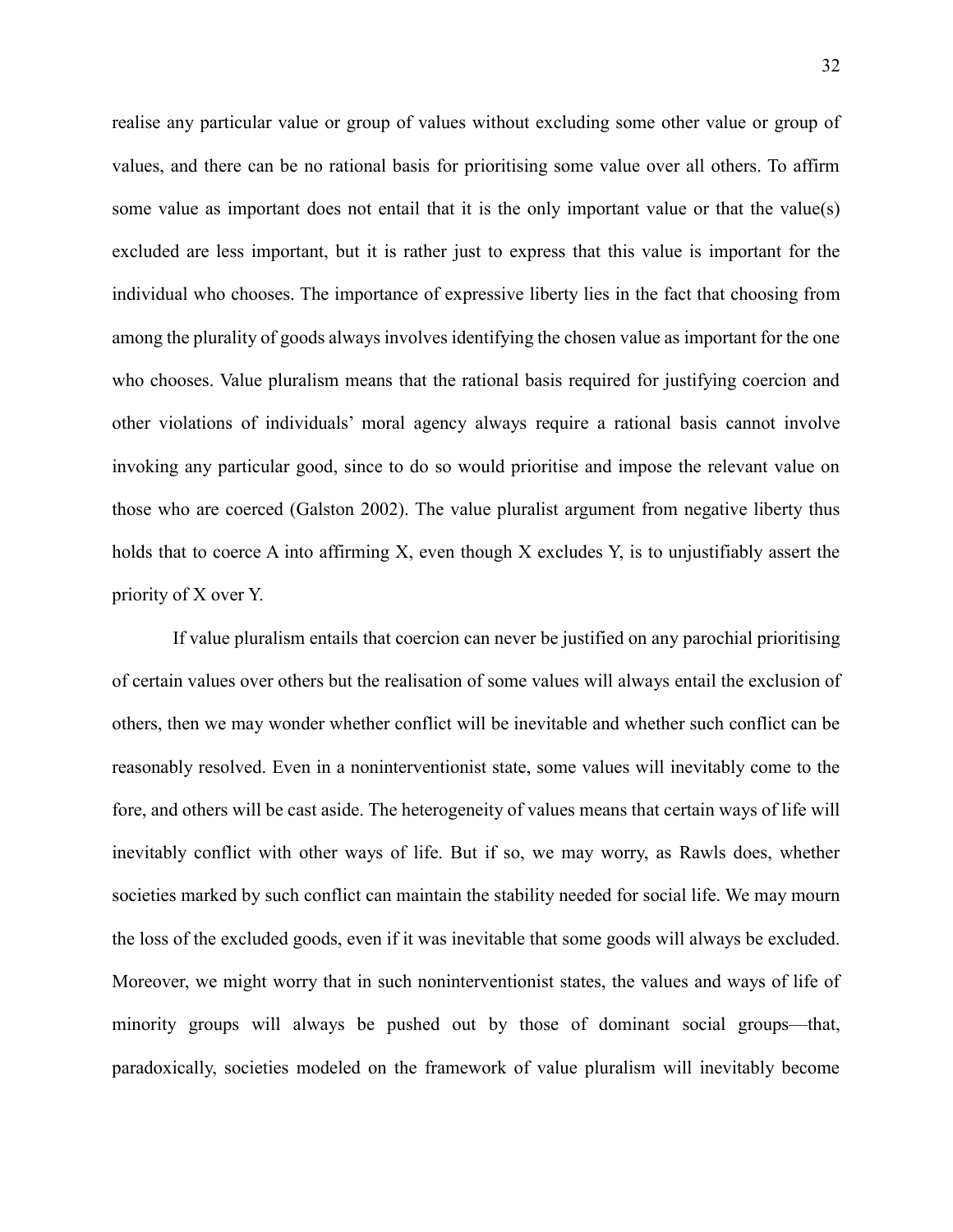parochially dominated by a narrow set of values and ways of life. If the value pluralism implies both that conflict between ways of life predicated on incommensurable values is inevitable and that it is morally indeterminate how we ought to settle such conflicts, then how should we proceed?

Happily, Galston argues, we are able to find a solution to this problem within value pluralism itself. According to Galston, value pluralists see diversity as intrinsically valuable (Galston 2002). Even if some values will be inevitably excluded in any society, societies will differ in terms of the range of values that may be realised within them. Since value pluralists recognise, even though they may not personally affirm, the whole range of values, they hold that societies that are more diverse (where individuals are afforded greater expressive liberty to affirm for themselves the values that are important to them) are necessarily *better*, in a non-moral sense, than less diverse societies—though it is not clear whether 'better' is meant to invoke a moral or nonmoral standard.

Similarly, George Crowder argues, "If value pluralism is true, then there are several, perhaps many, genuine human goods. To acknowledge the weight of all such goods, not just those we arbitrarily prefer or with which we happen to be brought up, is a duty that follows from the idea of value pluralism itself." (Crowder 2002, 465) For Crowder, the unfortunate implication of value pluralism is that we will sometimes be faced with hard choices in practical deliberation, but we may overcome, or at least mitigate, these difficulties by embracing "certain 'virtues' or desirable traits of character [that are] required for practical reasoning under pluralism." (Crowder 2002, 468) One such virtue, he tells us, is "a spirit of 'generosity' towards the full range of human goods," and this virtue compels us to "endorse the promotion within a given social arena of the widest possible diversity of human values" (Crowder 2002, 465). For both Crowder and Galston, the political theory that best satisfies this desideratum is liberalism (Crowder 2002; Galston 2002).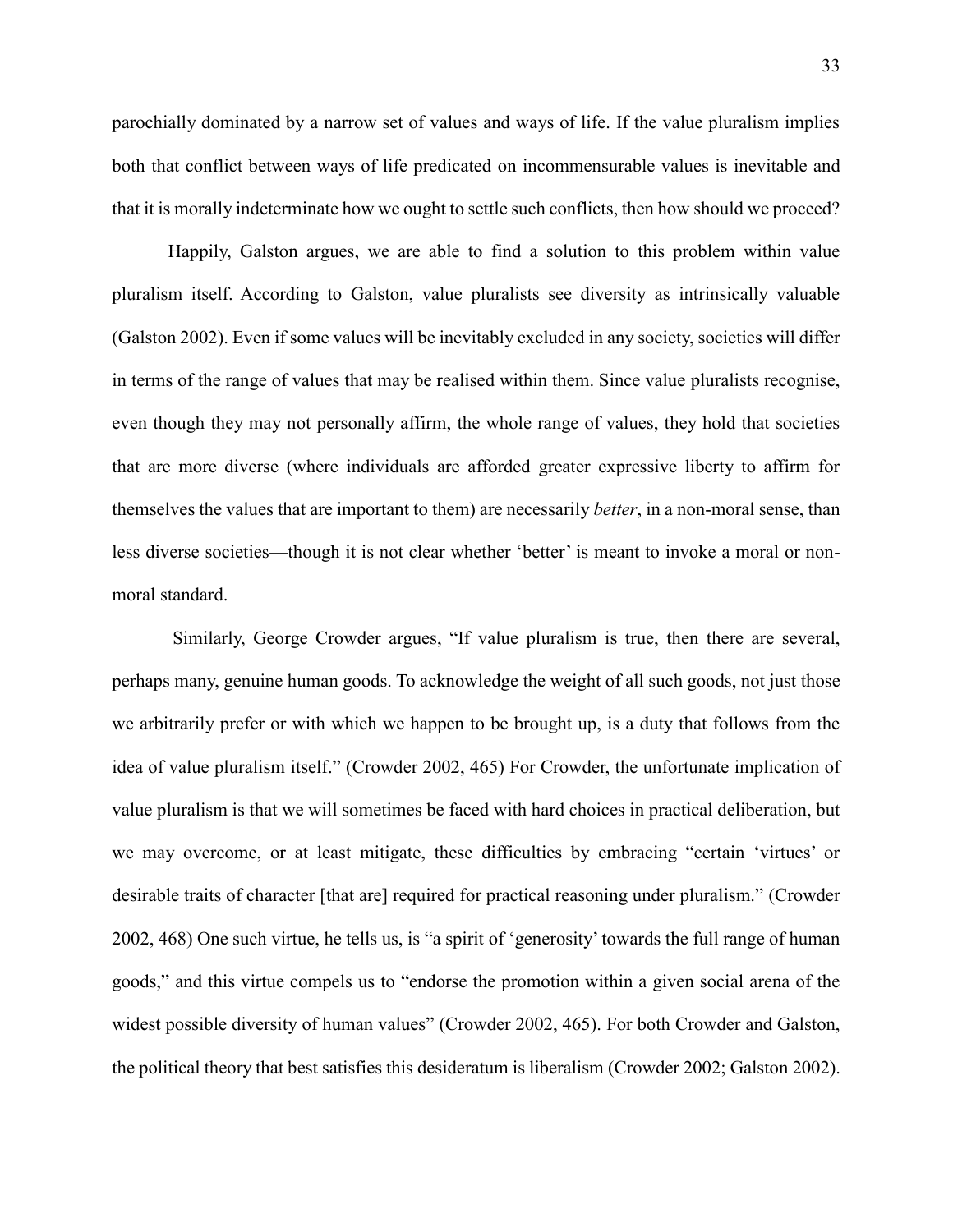The form of liberalism recommended by value pluralism, what Galston calls liberal pluralism, sits somewhere in between Rawls's poles of comprehensive liberalism and political liberalism. In Galston's words,

The value-pluralist liberal state will respect self-aware autonomous lives but will not insist on promoting Socratic or Milliam ideals (or any others) as valid for all citizens. It will limit the agreement on principles and practices required of all citizens to constitutional essentials, parsimoniously understood. It will seek to create conditions within which, to the greatest extent possible, individuals and groups can lead their lives in accordance with their own understanding of what gives life meaning and purpose. And it will vigorously defend the ability of individuals to exist from ways of life they have ceased to identify. It is, in short, a liberalism that takes seriously both Berlin's claim that imprisonment is the essence of unfreedom and his generous receptivity to understandings of human existence that do not give pride of place to liberty. (Galston 2002, 62)

While such a liberalism will be comprehensive in that it endorses a view of the good (i.e., value pluralism), it remains nonetheless morally neutral in that it does not resort to any particular good as the basis for justifying state coercion, since to do so would contradict the principles of expressive and negative liberty implied by value pluralism. Instead, it proceeds from the metaethical fact that the moral domain is constituted by a plurality of incommensurable moral values to the normative political claim that the societies in which a greater range of values may be realised and expressed in the lives of its members are better than societies that permit and make possible a narrower range of moral values. As Crowder notes, the value pluralist argument for liberalism does not prescribe that societies must permit or promote any particular set of values, just that societies must as far as possible be internally diverse and respectful of individuals' expressive liberty (Crowder 2002).

If true, this is a very powerful and interesting argument in favour of liberalism. The structure of this argument is unique in that it purports to derive normative conclusions from metaethical premises. In particular, it purports to derive the normative conclusion that particular moral values cannot justify state coercion from an ontological view about moral views that hold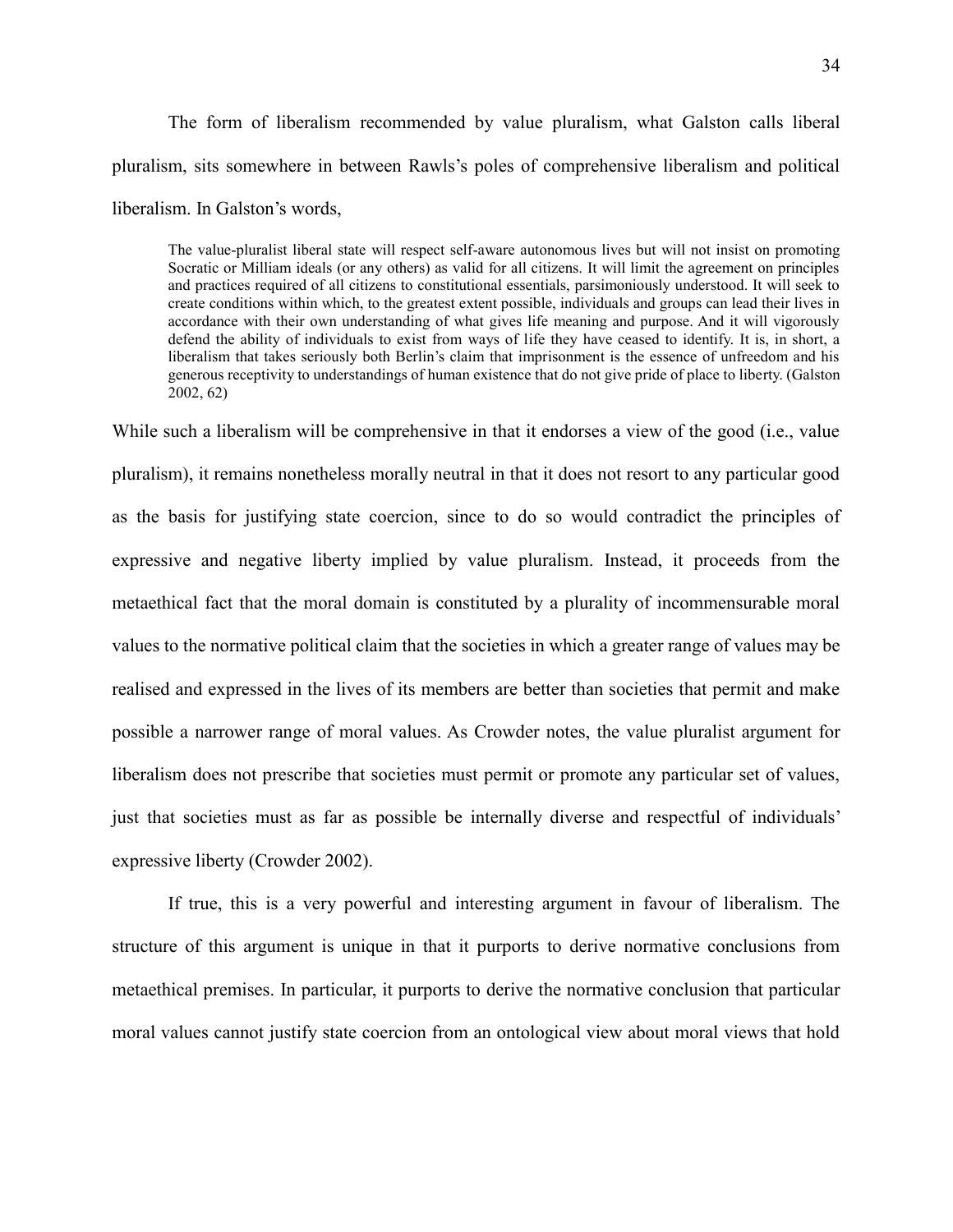both that these values exist and that at least some values are incommensurable with others. These normative conclusions, however, could not be moral conclusions for two reasons.

First, it is generally acknowledged among metaethicists that theories about moral value and the semantics of moral discourse are neutral concerning disputes about what is of moral value. For instance, the truth of moral realism cannot settle the dispute between consequentialism and deontology, even if it implies that Kantian constructivism is false. Second, by Galston's own lights, if his endorsement of liberalism expresses the moral proposition that liberalism is good, then the truth of value pluralism would mean that it is itself but one good among a plurality of incommensurable and noncomparable goods, and his endorsement of liberalism cannot but anything but the parochial favouring of one particular good over the rest. But if these normative conclusions are not moral conclusions and are not derived from moral argument, but rather from claims about the domain of moral properties, then how should we characterise these conclusions?

Notice, while the value of diversity and liberty, as well as the virtue of generosity are distinct from moral values and virtues, they are still nonetheless practical virtues and values, and are dependent the moral domain in an important way. However, these virtues and values do not normatively depend on any particular moral fact, but rather, they depend on it being the case that moral properties exist and have certain ontological features (i.e., moral properties are incommensurable in that no ranking relation holds between them). These normative political properties are themselves novel, fundamental properties of the political domain. These properties are not constituted by any moral values, but rather, are determined in virtue of certain ontological facts about the moral domain. In this sense, these normative properties are ontologically emergent on the moral domain. Since these emergent properties dependent on ontological features of the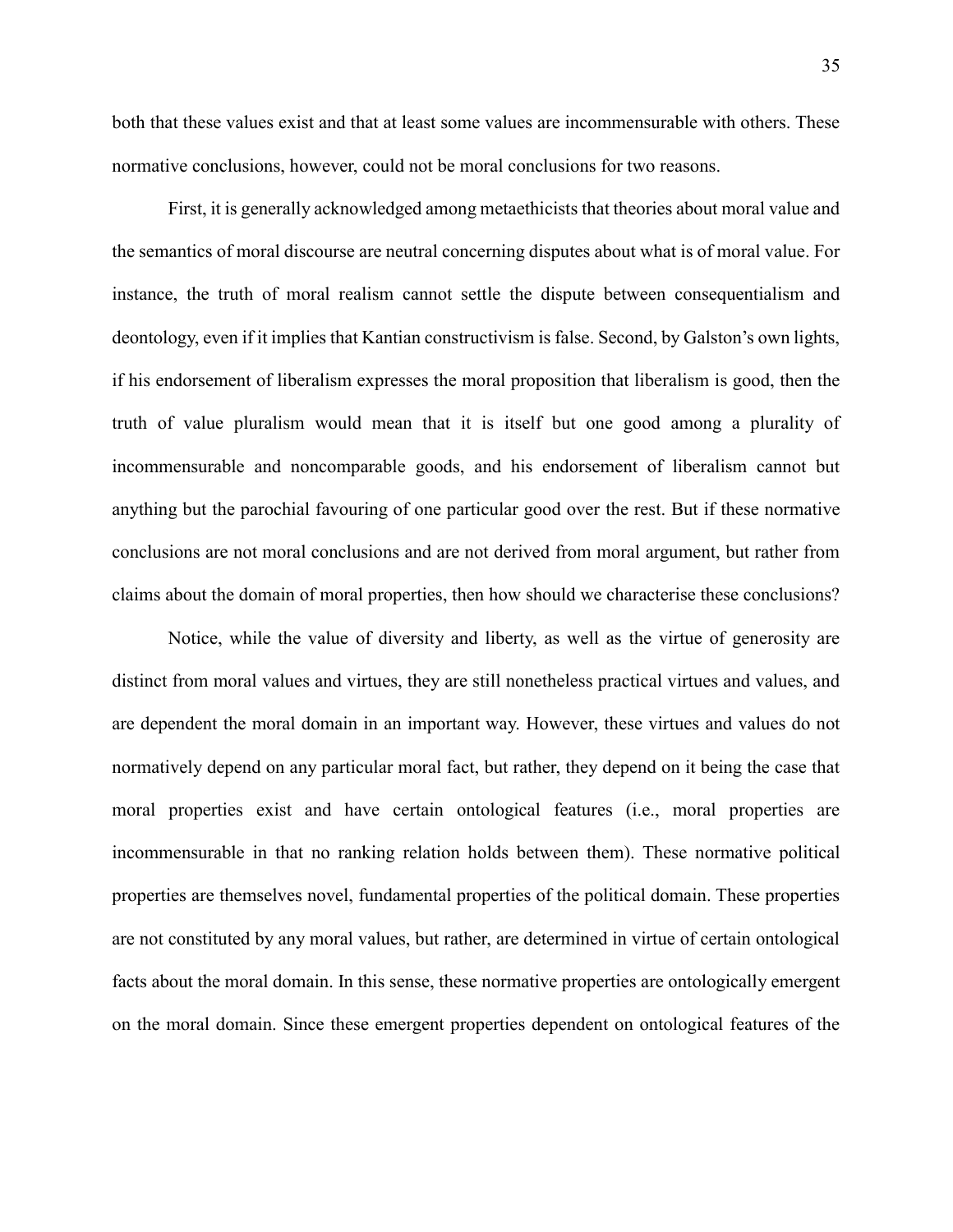domain of moral properties such that they would be different if the moral domain did not have certain features (i.e., was not pluralistic),

Interestingly, there are some intriguing parallels between the value pluralist argument for liberalism and the multiple realizability argument against reductive physicalism in the philosophy of mind. Both crucially depend on the claim that the same higher-level properties can be realised by different variations of lower-level properties just in case certain functional criteria are met. Multiple realizability was first advanced by Hilary Putnam against the reduction of mental properties to physical brain properties. Roughly put, this argument holds that the mental is irreducible to the physical, because any given mental kind (e.g. pain) can be realised by a number of distinct, non-identical physical kinds (Bickle 2013). On this view, while mental states are dependent on brain states, they are distinct from brain states. According to Putnam, a brain state realises a mental state just in case the brain state fulfils the causal function associated with the mental state in question. Similarly, value pluralists, such as Galston and Crowder, hold that the values of diversity and liberty, and pluralist virtues such as generosity, can be realised by a number of morally distinct societies (i.e., societies in which different values are permitted, made possible, and excluded from its social space). What is important for the realisation of these values and virtues is not whether any particular moral possibilities exist in the social space, but whether the set of moral possibilities represents the greatest possible set of coherent moral possibilities for that society.

The significance of ontic political emergence as a metapolitical category can be appreciated if we contrast views of this form with strong metapolitical separatism. Recall, according to strong separatism, the political is taken to be both distinct and independent of the moral. This, as I discussed, raises the problem of identifying a distinct and independent source of political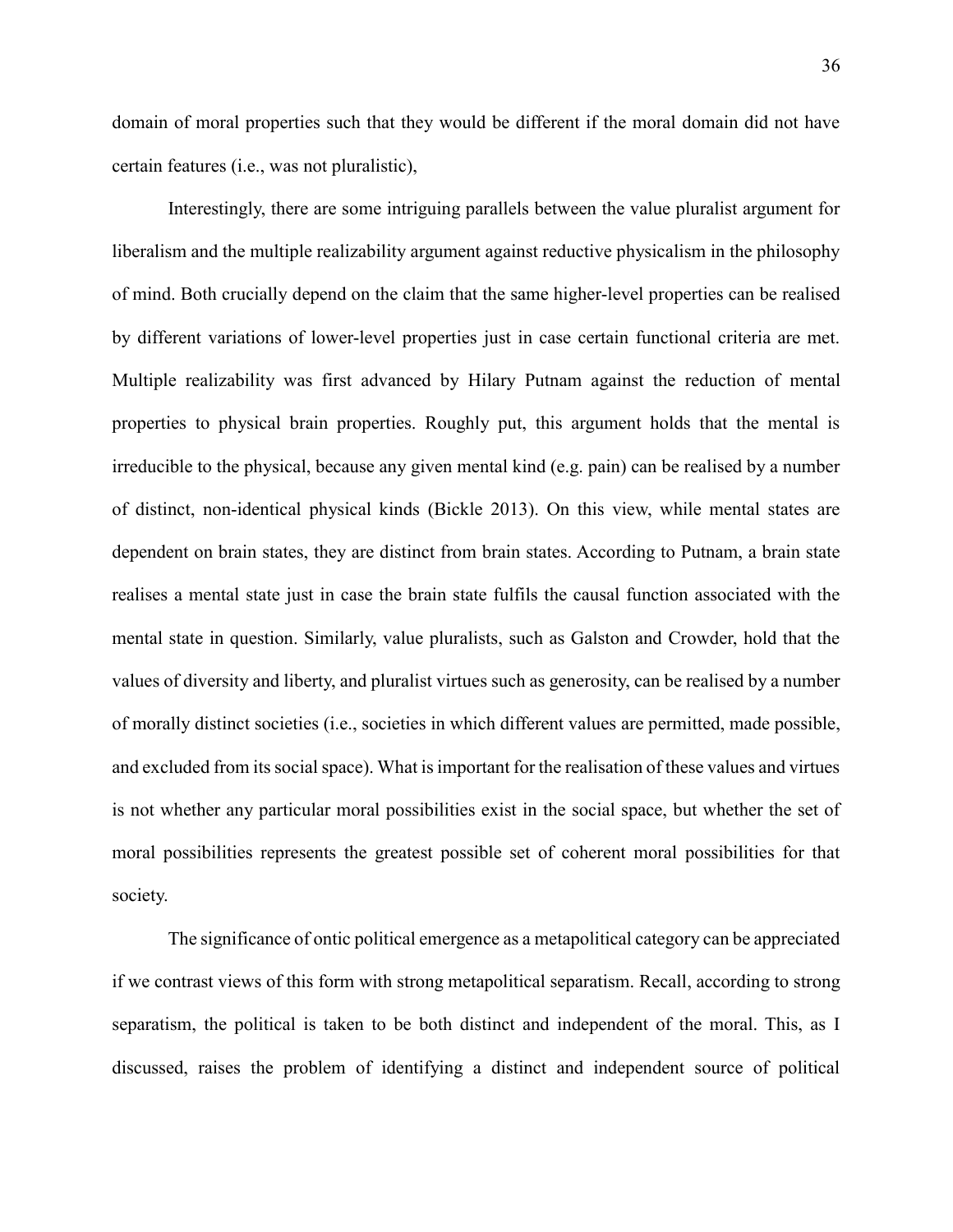normativity, and problem that has yet to be adequately addressed in the literature. The problem, roughly put, is that it is hard to imagine, let alone defend, what a non-moral source of practical normativity might be. Ontic political emergence is able to avoid this problem, since it posits only the distinctiveness or the political domain, and not its independence from the moral. The political is distinct from the moral, insofar as it ontologically emerges from the moral—the value of diversity is a fundamental, value grounded by certain ontological features of the domain of moral values. It remains dependent on the moral insofar as it is realised by certain kinds of moral arrangements. In this way, it represents an intermediate option between strong separatism and intranormativism. Though, as I will discuss, the ontological variant of political emergentism is not the only intermediate option available.

Since the value pluralist argument for liberalism rests on descriptive claims about the ontological structure of the domain of moral values, rather than normative claims about what is morally valuable, its success depends at least in part on whether value pluralists are right about the incommensurability of values. Thus, liberal pluralism depends on whether the truth of value pluralism supports liberalism as a normative political theory, and ultimately, on whether value pluralism is true. I think there are at least some reasons to be sceptical on both counts. While these questions fall outside of the scope of this review, it will be helpful to at least canvas some of the issues and concerns at stake.

According to Galston, value pluralism is generally committed to the thesis that beyond the basic necessities for human flourishing, the deprivation of which would force individuals to 'endure the great evils of human existence' (i.e., objective bads), there is a range of heterogeneous objective goods that cannot be objectively ranked (Galston 2005, 11-12). He motivates value pluralism by noting the experience of conflict and regret moral agents face in choice situations. In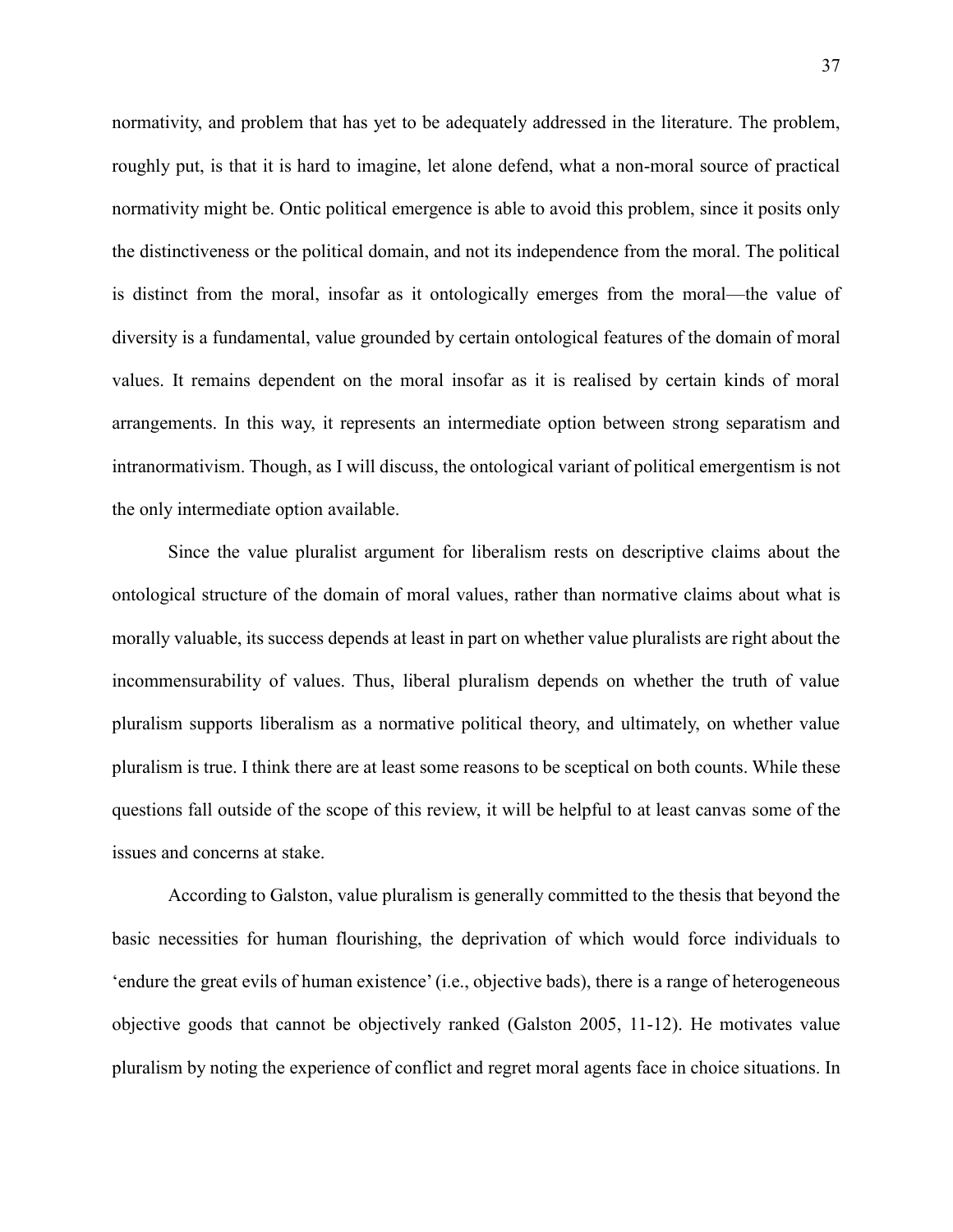his words, "It is fair to say that everyone experiences what on the surface appear to be conflicts among goods we cherish and pursue… The question is whether the most plausible description of these conflicts will sustain our first impression, or rather offer a better account of what was only a misleading appearance." Roughly put, the question is whether the domain of moral values is as inharmonious as our experience makes it seem. If such conflict is real, rather than only apparent, then in choice situations, we must regretfully sacrifice the unchosen value for the sake of the one we affirm. His argument for value pluralism depends on the rationality of the regret we feel in such cases. But if the conflict is only apparent, and we have chosen correctly, then nothing will have been lost and it would be irrational to regret a loss that did not take place. In his view, "The need to erase rather than save the phenomenon of regret increases the monist's (already substantial) burden of proof, and adds weight to the case for pluralism."

As Robert Talisse notes, however, there is some reason to doubt whether value pluralism could save the appearance of rational regret in difficult choice situations (Talisse 2011). To illustrate his argument, he asks us to imagine a hypothetical choice between leading the impulsive life of an artist and the disciplined life of a monk. In this choice, he tells us, we are faced with two 'incompossible' options that inherently conflict. In affirming one over the other, something of genuine moral value will be lost, and this loss may lead us to regret our choice, even if we would make the same choice given the chance to choose again. But, he argues, if the loss is inevitable, how can our regret be rational? In his words, "[I]f, as the pluralist contends, there *could not be* a single life that manifests the distinctive goods of monkish discipline and artistic impulsiveness, then to *regret* the loss of the former good when I choose the latter is to regret that which could not be otherwise." (Talisse 2011, 94) One cannot, having made the fully informed choice to eat the cake, rationally regret after the fact that one no longer has any cake.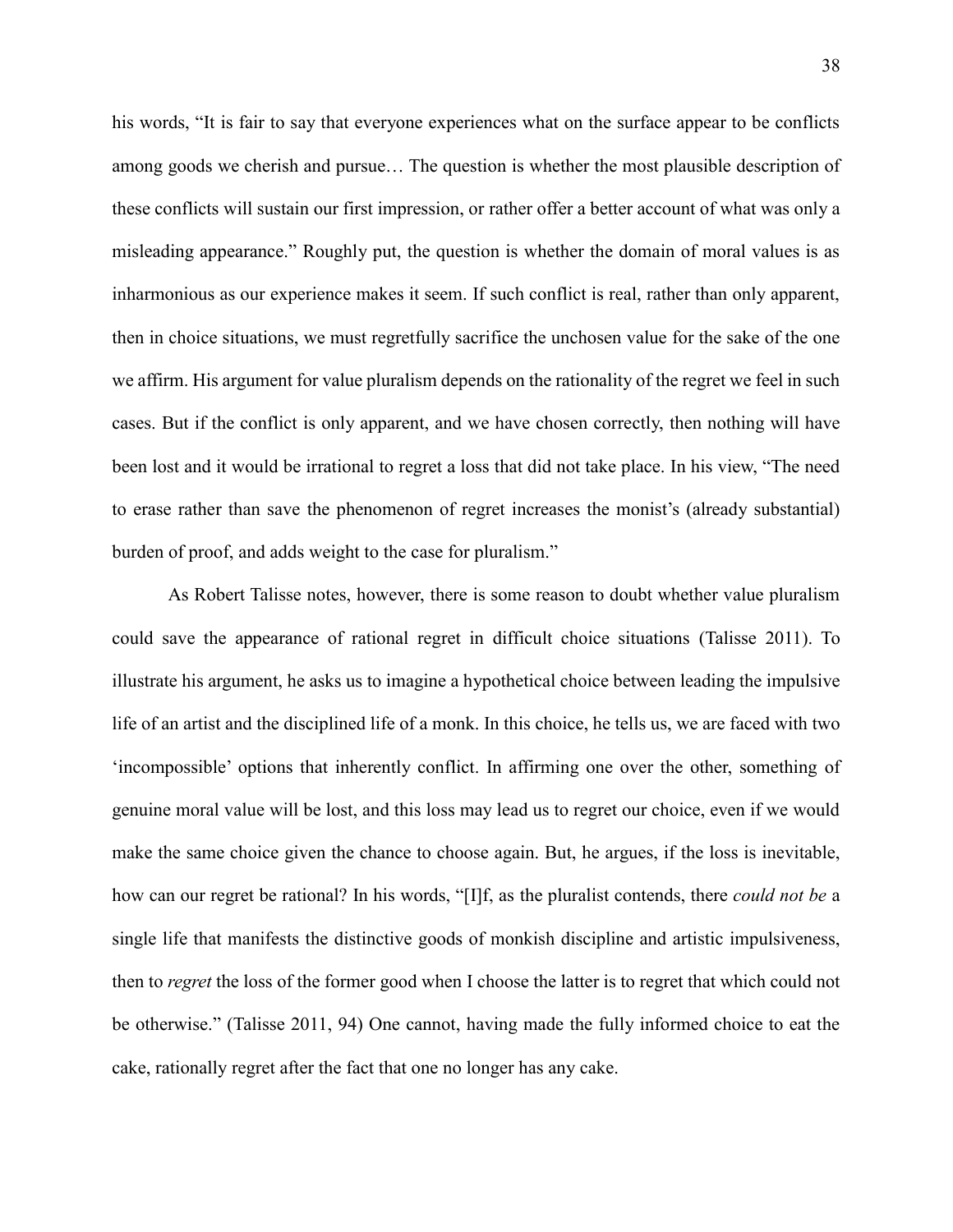The central claim of value pluralism is the thesis that heterogeneous objective goods cannot be ranked. According to Ruth Chang, rankings can be either ordinal or cardinal (Chang 1997). While cardinal rankings depend on there being some unit of value that determines the order of the ranked items, ordinal rankings require only that the ranked items can be listed in order of how they compare to a 'covering value', which is a value with respect to which the ranked items is compared (Chang 1997). In her terminology, 'incommensurability' refers to the thesis that the properties in question cannot be cardinally ranked; a set of properties is 'incomparable' just in case there is a covering value, but the members of the set cannot be ordinally ranked; and lastly, 'noncomparability' holds when no covering value can be specified (Chang 1997). Incommensurability does not entail either incomparability or noncomparability, but commensurability requires comparability (Chang 1997). Just because there is no single unit of value that applies to some set, does not mean that there is no covering value relative to which the members of the set can be compared.

On Galston's view, heterogeneous objective goods resist both cardinal and ordinal ranking, since there is neither a single unit of value nor a covering value that can apply to the set of such goods (Galston 2005). Value pluralists, he tells us, hold that practical values are both incommensurable and noncomparable. Value pluralism requires both that there is no single unit of value applicable to the set of moral values and that there is no covering value according to which moral values may be compared (Galston 2005). In some choice situations, Galston argues, practical reason may be only able to help us narrow the range of available options, leaving it indeterminate what would be better all-things-considered (Galston 2005). In the face of such indeterminacy, Galston argues, our choices will often "reflect facts about me that I did not choose and cannot alter—features of my distinctive perceptual apparatus, psychology, or sensorium… Or… features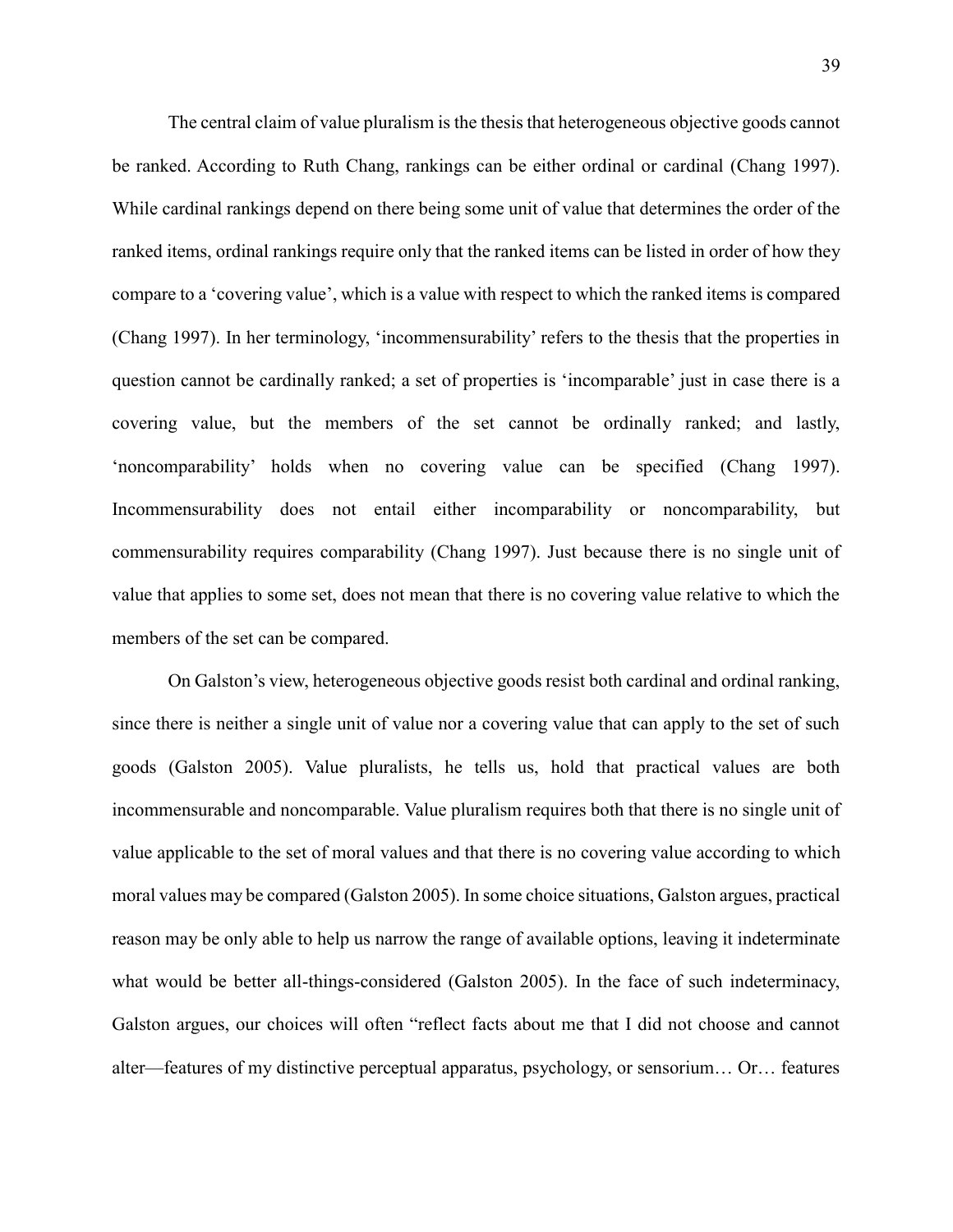of my distinctive social and cultural context." (Galston 2005, 21) On this view, choices between conflicting pluralistic values will necessarily be subjective.

What threatens the coherence of value pluralism is the fact that even subjective choice between two options requires comparability. As Chang notes, noncomparability is a formal failure of comparability, where either no covering value is implied by the choice situation, or the implied covering value does not cover all of the options one is presented (Chang 1997). In her words, "In both cases, we cannot understand what is being said. Without some value with respect to which the comparison proceeds, no comparison can be understood. And unless the comparability or incomparability predicate applies to the items at stake, we cannot understand that anything is being said about them." (Chang 1997, 29) In short, she tells us, "Practical reason never asks us to compare where there is noncomparability." (Chang 1997, 30) The very possibility of a choice between two options requires there to be a covering value from which even subjective deliberation can proceed. The appearance of noncomparability, she argues, arises from the fact that in such cases, the covering value is often nameless. In her words, "[T]he only names for such values are the names off schematic considerations; as placeholders for any value, their names provide alternative names for every value." (Chang 1997, 32)

While Galston provides a short response to Chang's objection, it is not clear whether it amounts to anything more than mere table-thumping. In his words,

Does this mean, as Chang argues, that there must be some single underlying covering value in light of which this comparison proceeds? No necessarily. I would argue that when we agree that X and Y are qualitatively distinct but genuine goods, we also agree that each defines a dimension that varies quantitatively in respect of the particular good. .. When we are comparing qualitatively different goods, no one of which enjoys lexical priority or imperative force relative to the rest, we employ rough-and-ready decision rules as presumptions. A significant gain along dimension X presumptively outweighs a trivial loss along Y, unless we can adduce a compelling consideration to the contrary. As we move down dimension X and up Y, the choice becomes more and more difficult. At some point, it may become indeterminate. But at no point do we invoke, or presuppose, a nameless compound covering value that constitutes a single dimension of variation. (Galston 2005, 15)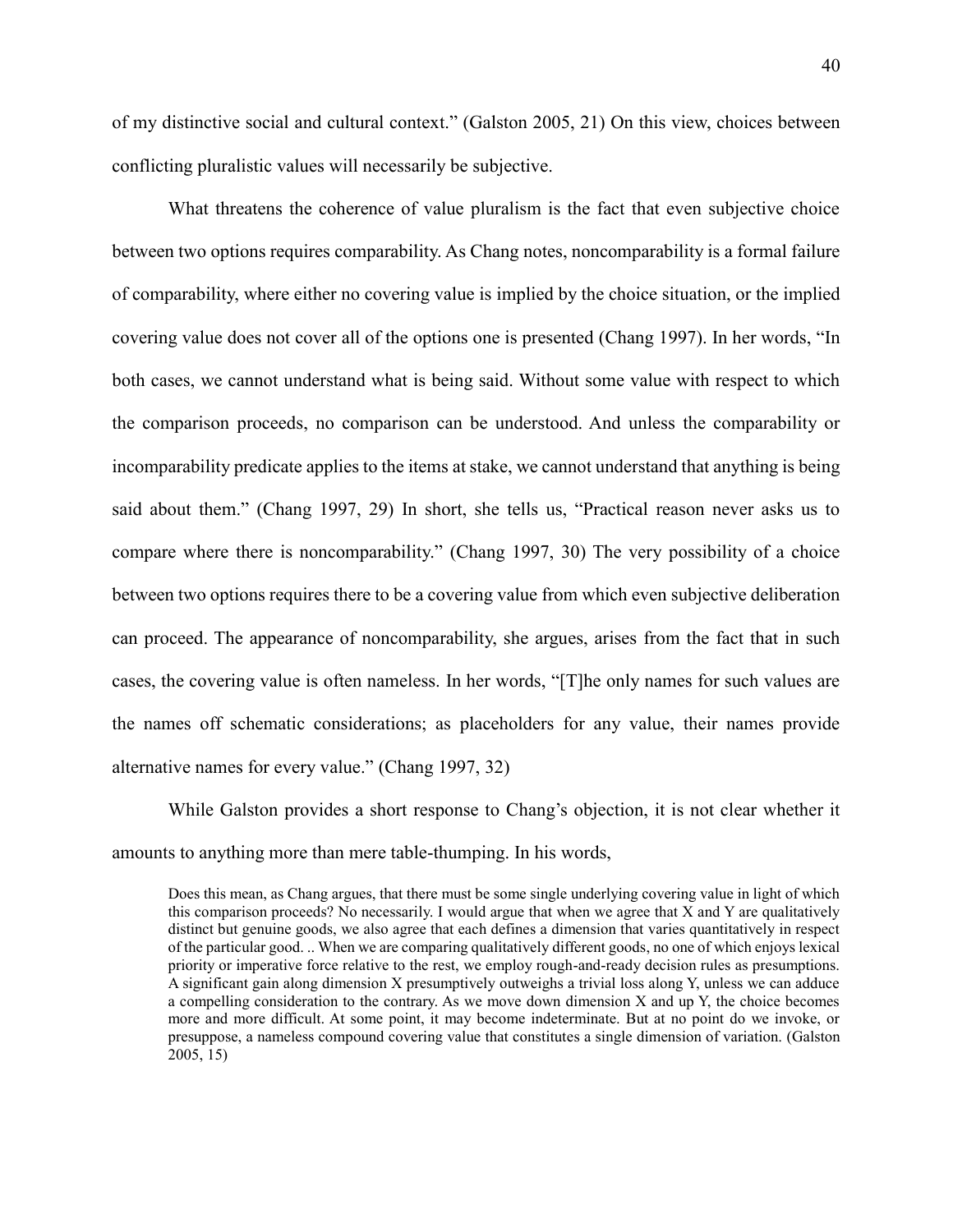Notice, this merely asserts his desired conclusion without argument. Chang's worry is that without a covering value, choice situations would be unintelligible and practical deliberation about the relevant options would be impossible. Galston's response is that choice between two noncomparable options can proceed from heuristics that allow us to 'weigh' without comparing the relevant options. But he does not explain how 'weighing' is different from comparing, nor does he tell us what grounds such 'weighing' heuristics. Surely, some heuristics are better than others, and this will depend on certain features of the choice situation—if not, then why not simply flip a coin, or if faced with more than two options, roll a die? If so, then there would have to be some value that facilitates our choice of heuristic at some point, on pain of incurring an infinite regress of choice heuristics. But in that case, there would seem to be a value sensitive to the features of the choice situation that can straightforwardly guide our choice between the available options. If we do rely on heuristics, it will be because the circumstances of choice places certain pragmatic constraints on our knowledge and resources, not because no covering value can be specified.

If Talisse is right, then the main argument in favour of value pluralism is flawed. While this dims the prospects for liberal pluralism, the conceivability of the view itself still nonetheless lends support to the conceptual possibility of ontological political emergentism. That it is intelligible to think that normative political properties are realizable by a number of distinct moral arrangements is a significant result by itself. It vindicates Rawls's intuition that we can and should distinguish normative political concepts from moral concepts, even if it runs counter to his ban on metaphysics. What would threaten this result, however, is if value pluralism was not only poorly supported, but also incoherent. In that case, given that nothing else in the literature supports the idea of ontologically emergent political properties, we may wonder if these belong in Meinong's jungle of impossible objects, tucked in between the square-circle and the married bachelor. One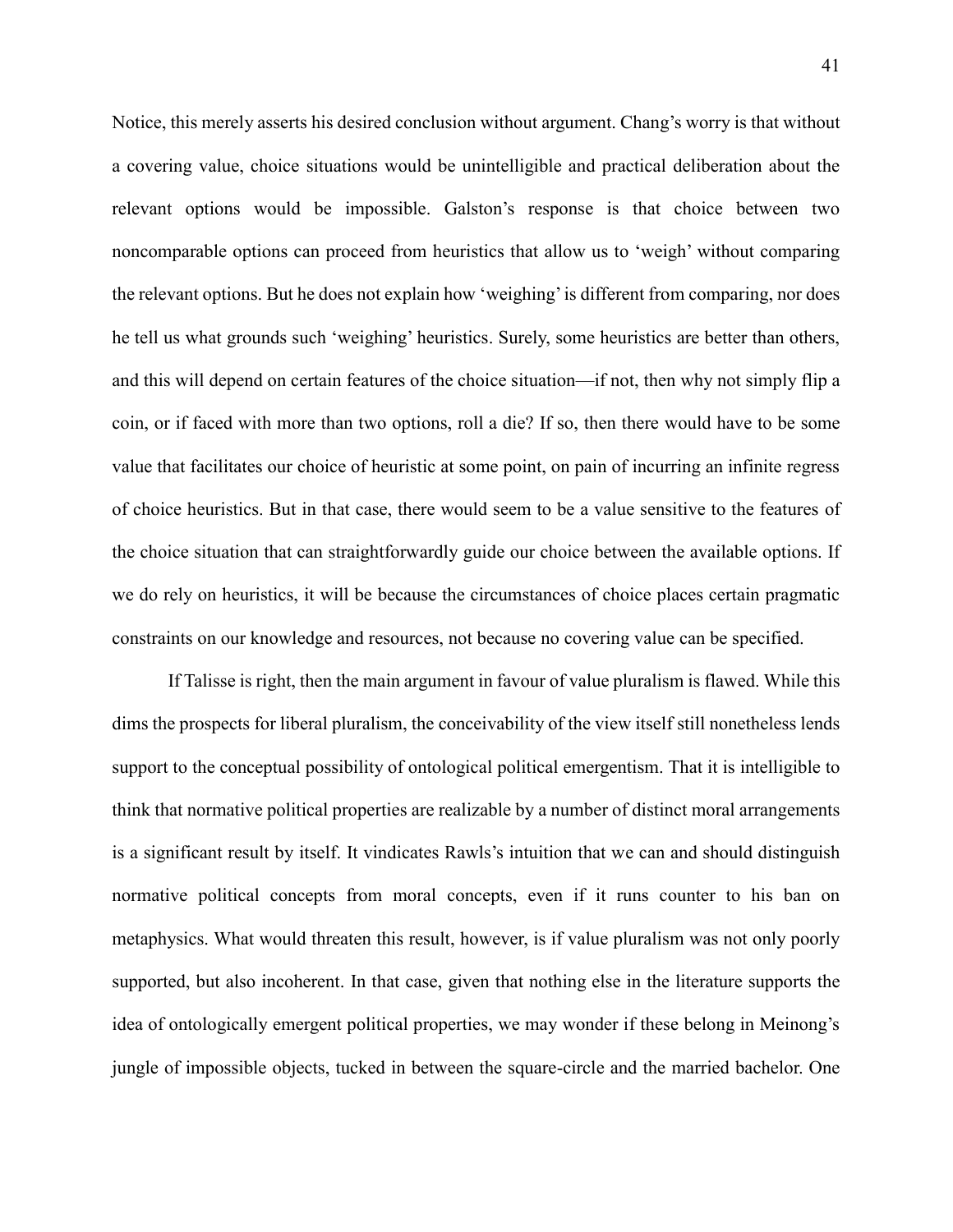reason to doubt the coherence of value pluralism is if it were to imply that we are sometimes forced to choose between options that cannot be compared in principle. If Chang is right about comparability being essential for even subjective choice, then value pluralism appears to be in serious trouble. And in that case, the case ontic political emergence will severely weakened, at least for now.

# *4.2 Epistemic Political Emergence*

Following the Rawlsian rejection of metaphysics, but faced with the task of providing a better account of the non-moral political domain, many political liberals have taken epistemic approaches to this problem. On such views, the political is distinguished from the moral on epistemic grounds. Political claims differ from moral claims in that the two are held to different epistemic standards. Moral truth is thought to be insufficient for public justification, even if moral claims sometimes serve as premises for political conclusions in public reasoning. If this is right, then, given a Nagelian view of intertheoretic reduction, normative political theory is epistemically irreducible to moral theory, since political principles cannot be derived from the justificatory resources of moral frameworks designed for producing moral conclusions. On this view, political properties are epistemically emergent on moral properties. Like epistemic emergentism in the philosophy of science, this view posits the underivability of conclusions at one level of phenomena from theories at a lower level of phenomena.

As I mentioned in the introduction, Gaus's justificatory liberalism and Estlund's epistemic proceduralism are both forms of epistemic liberalism. Like Rawls, their metapolitical views are generally motivated by normative concerns. In my view, this is poor motivation for a metatheoretical stance. For instance, while our confidence in particular moral judgements may suggest that there are moral facts, it does not count against arguments for metaethical antirealisms.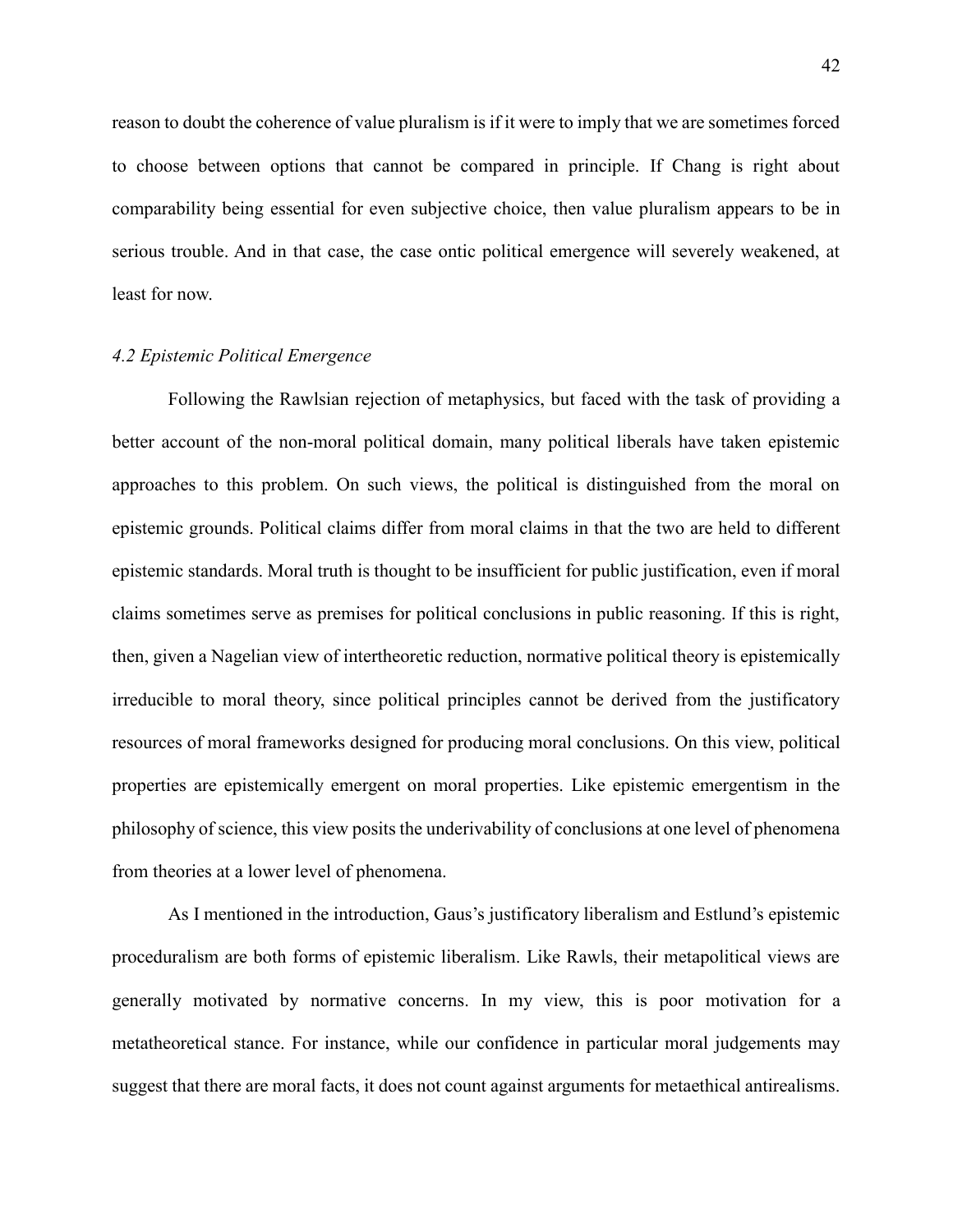If metaethical antirealism is to be defeated, it will be on the back of familiar (or novel) semantic, ontological, and epistemic arguments, not moral ones. Similarly, both Gaus and Estlund aim to justify generally liberal conceptions of democratic procedures on epistemic views of public justification. But it is a mistake to place theory before metatheory. Nonetheless, both provide in their accounts unique and interesting perspectives on the relationship between moral theories and political theories.

At the core of Gaus's justificatory liberalism is the 'Principle of Individualized Liberal Legitimacy', which holds that "Alpha's coercion against Beta is legitimate only if there exists a justification for it that Beta may reasonably be expected to endorse." (Gaus 1999, 277) What Beta may 'reasonably be expected to endorse' will depend on what can be internally justified on Beta's system of beliefs (Gaus 1996). Public justification, on this view, depends on our ability to justify what we believe ought to be done to others in terms that they can accept. Importantly, this does not depend on the actual acceptance of our moral claims by others, but rather, on what they are committed to by their own lights, regardless of whether they are aware of this or not. But this too must be publicly demonstrated. We must be able to respond to others' challenges that our proposal is not justified on their belief systems in a way that is acceptable to them. Conclusive public reasoning, on this view, requires that we are able to publicly demonstrate that others ought to support some proposal by their own lights. In public reasoning, what matters is not whether some claim is true, but rather, whether we can either rationally persuade others to accept the claim, or show that they ought to accept the claim given what we can demonstrate in public reason they believe.

As Gaus notes, this is a tall order, and on this view, public reasoning will often be inconclusive. When members of the public disagree about some proposal, conclusive judgement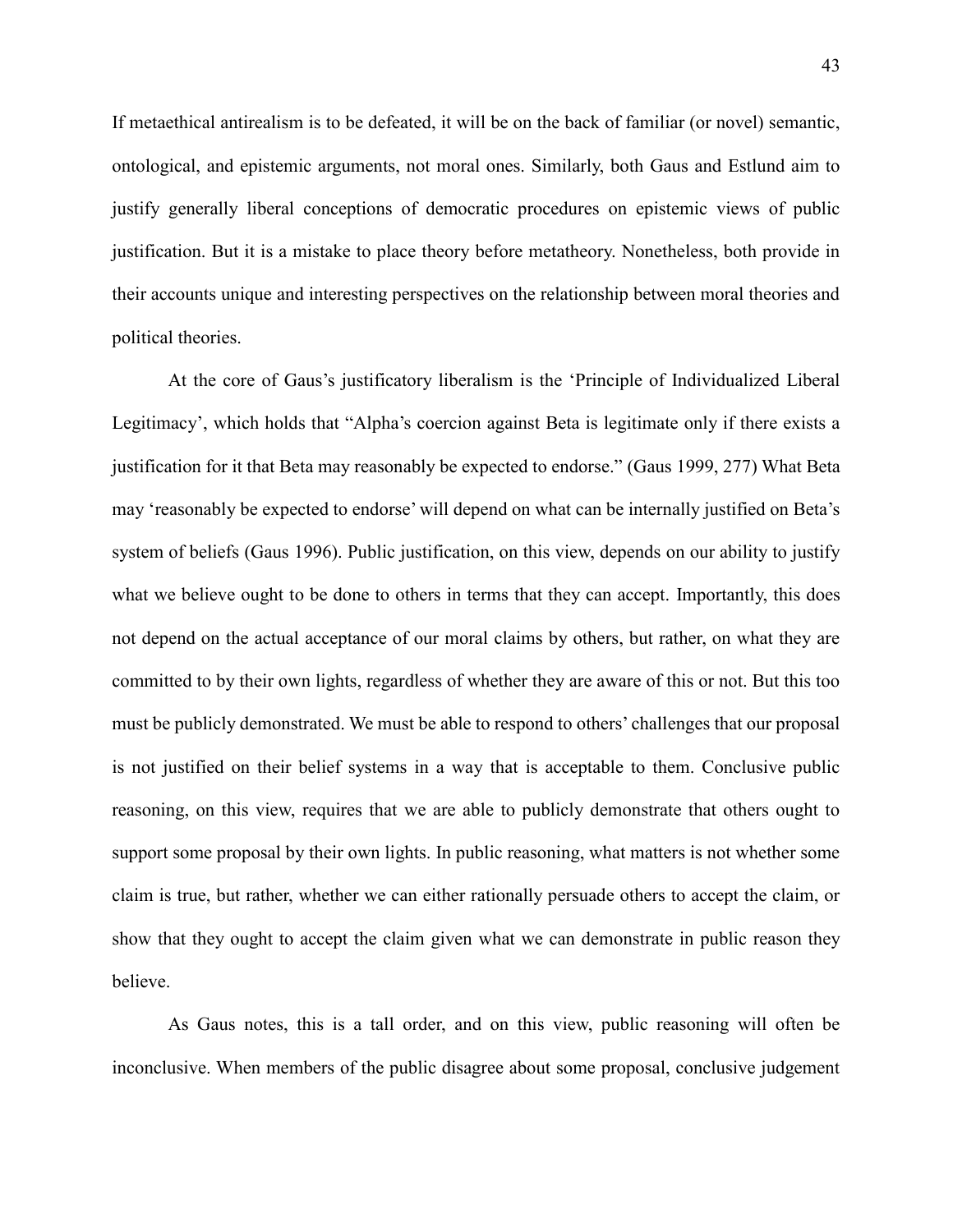will be elusive, since it requires supporters of the proposal to conclusively show that the opposition is somehow mistaken about whether the proposal is justified on their own belief systems, but in his words, "In cases of reasonable doubt, Alf's epistemic authority over his own beliefs is decisive. After all, if there is reasonable doubt whether B or  $\sim$ B is justified, and Betty believes B while Alf believes ~B, why should better be accorded the authority to decide what Alf is to believe?" (Gaus 1996, 150-151) Much of this depends, however, on Gaus's commitment to epistemic internalism, which holds that a belief is justified just in case it is either supported by the beliefs and inferential norms of the epistemic agent's belief system, or is a foundational belief in that system (Gaus 1996). I think it would be a fair, though rough, sketch of his view to say that it follows from the conjunction of an internalist account of justification and a liberal commitment to a political order that can be justified to all members of the public. Naturally, given the diversity of beliefs and belief systems, not much will turn out to be publicly justifiable on such a view.

Crucially, however, it is not his epistemic commitments that drive us into the space of public reason, though these end up informing how he conceives of this space. Rather, it is the conjunction of his epistemic views with a particular normative view of moral interactions. In Gaus's words, "[T]he requirement to reason publicly is not an epistemic requirement, nor is it a requirement entailed by being a member of a linguistic community or a rule follower; it is a requirement of moral life." (Gaus 1996, 129) The difference, he tells us, between private moral reasoning and public political reasoning is that in private reason, we issue moral demands of ourselves necessarily from the perspective of our own epistemic system. Given an internalist view of epistemic justification, the reasons we have for accepting a moral demand are precisely the reasons we have for issuing them in the first place. But when we issue moral demands on others, the difference between a normatively authoritative demand and mere browbeating is that we are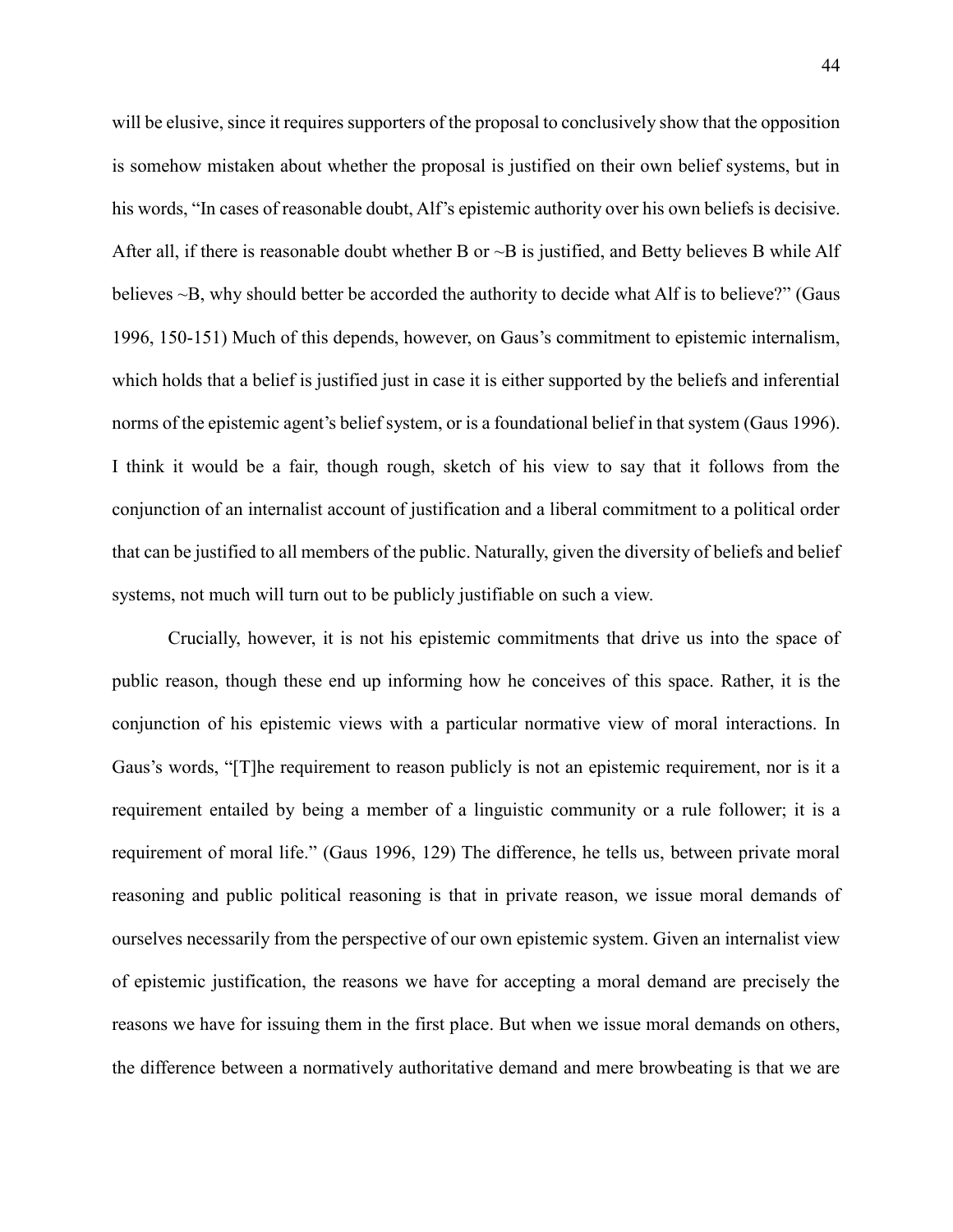not culpable for ignoring the latter, but not the former. What grounds our culpability, he argues, is whether there are any reasons accessible to us for believing that the demand is legitimate. In his words, "To make genuine moral demands on others, and not browbeat them or simply insist that they do or believe what you want, you must show that, somehow, their system yields reasons to embrace your demand." (Gaus 1996, 129) In essence, Gaus is telling us that we can only be blameworthy for violating moral demands that we can subjectively endorse.

Gaus defends this view through a discussion of Alan Gibbard's example of an ideally coherent anorexic (Gaus 1996; Gibbard 1992). On Gaus's reading, Gibbard holds that the ideally coherent anorexic would have reason to reject her foundational 'better dead than plump' norm just in case she was confronted with the fact that this norm makes no sense to others (Gaus 1996). To Gaus, "[T]hat seems a strikingly strong and conformist norm that his formal argument does not establish." (Gaus 1996, 128) I will not go over his arguments against Gibbard here. However, I will note that this commits his account to a more extensive metaethical view than he realised. At the outset of *Justificatory Liberalism,* he tells us, "The theory of justified belief—the epistemology—I defend in this book is consistent with realist and nonrealist metaphysics of morals; my concern is how moral beliefs are justified, and this is consistent with a range of views about the existence of moral facts." (Gaus 1996, 7) But, as Street notes, the ideally coherent anorexic is just one example of ideally coherent eccentrics in metaethics, and the role of these characters is to help us pump our intuitions about whether normative reasons are attitudedependent or attitude-independent (Street 2009). What these characters purport to show us is what moral reasons are, not just when our moral beliefs are justified. On Gaus's reading of the ideally coherent anorexic, we ought to be subjectivists about practical reasons, holding that our reasons for action are dependent on our evaluative attitudes.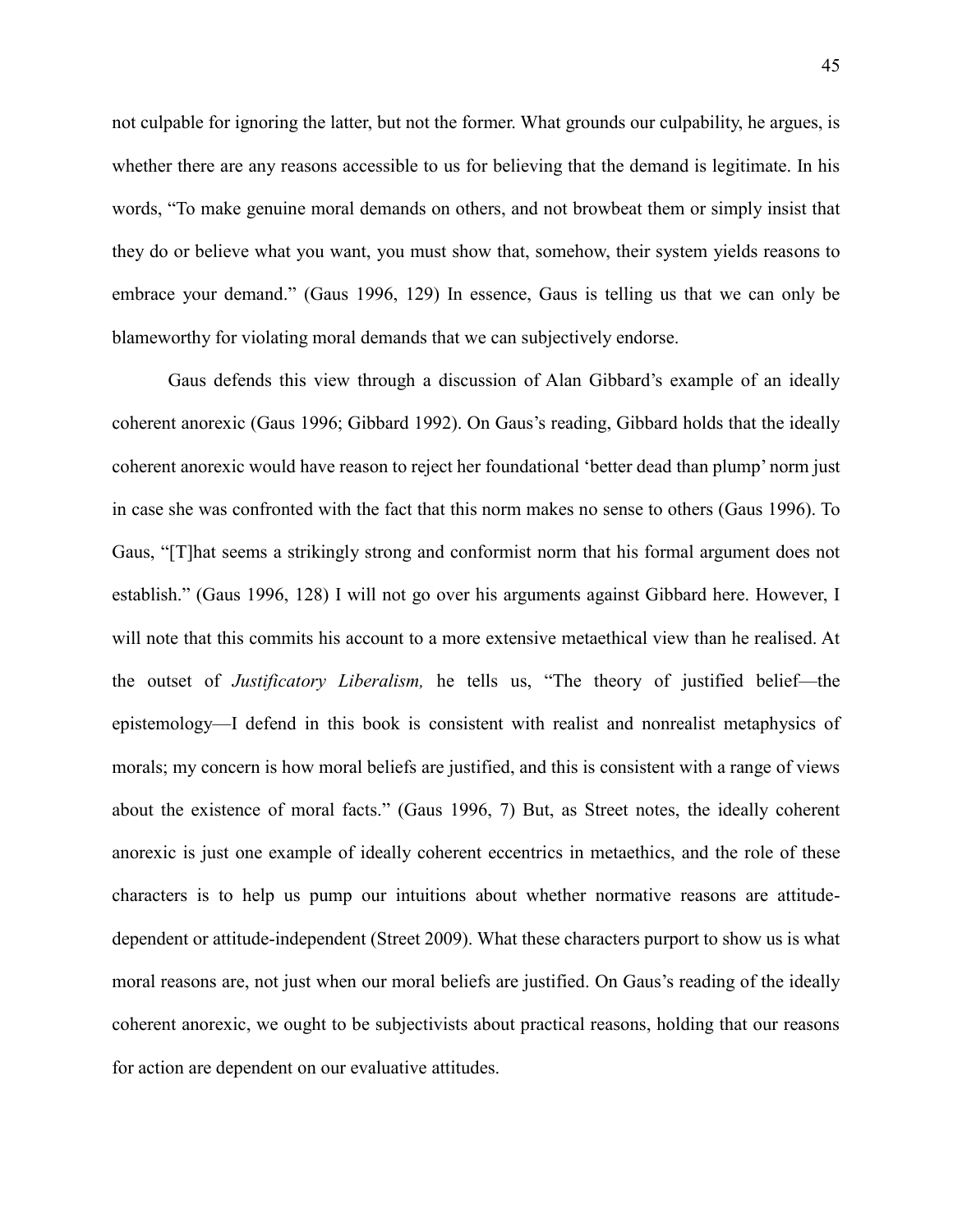Since Gaus does not provide any metaethical arguments either for or against attitudedependence/independence, it is hard to tell whether his normative view of the conditions in which we are culpable for resisting a moral demand is implied by a broader commitment to a substantive moral view, or whether it is merely an implication of his metaethical commitments. If it is the former, I think that this would be a significant strike against his view, since the direction of fit between theory and metatheory suggests that while metatheoretical views may sometimes have implications for the object theory (as in the case of error theory, which implies that there are no truth moral claims), we cannot derive metatheoretical conclusions from premises internal to the object theory.

Nonetheless, we may now see the general structure of Gaus's view and why it is a form of epistemic emergence. If moral authority always depends on justification to those addressed by the authority and moral justification depends on internal features of the agent's epistemic system rather than the external truth of the claim, then public justification of the state's moral authority to issue demands on its subjects cannot rest its case on moral truth just in case members of the public have divergent moral beliefs. Normative political phenomenon such as legitimate authority cannot be captured by the concepts and principles of true moral theories. It is always an open question whether what we have personal reasons to do morally will overlap with what we have public reasons to do politically, since not all of our privately held moral beliefs will be available for public justification. This argument will be all the stronger if Gaus can provide us with good metaethical arguments in favour of the attitude-dependence of practical reasons.

An important goal of Estlund's epistemic proceduralism is to '[make] truth safe for democracy' (Estlund 2008). As I discussed above, Rawls's worries about the divisiveness of asserting the truth in political discourse led him to reject truth as the standard of correctness for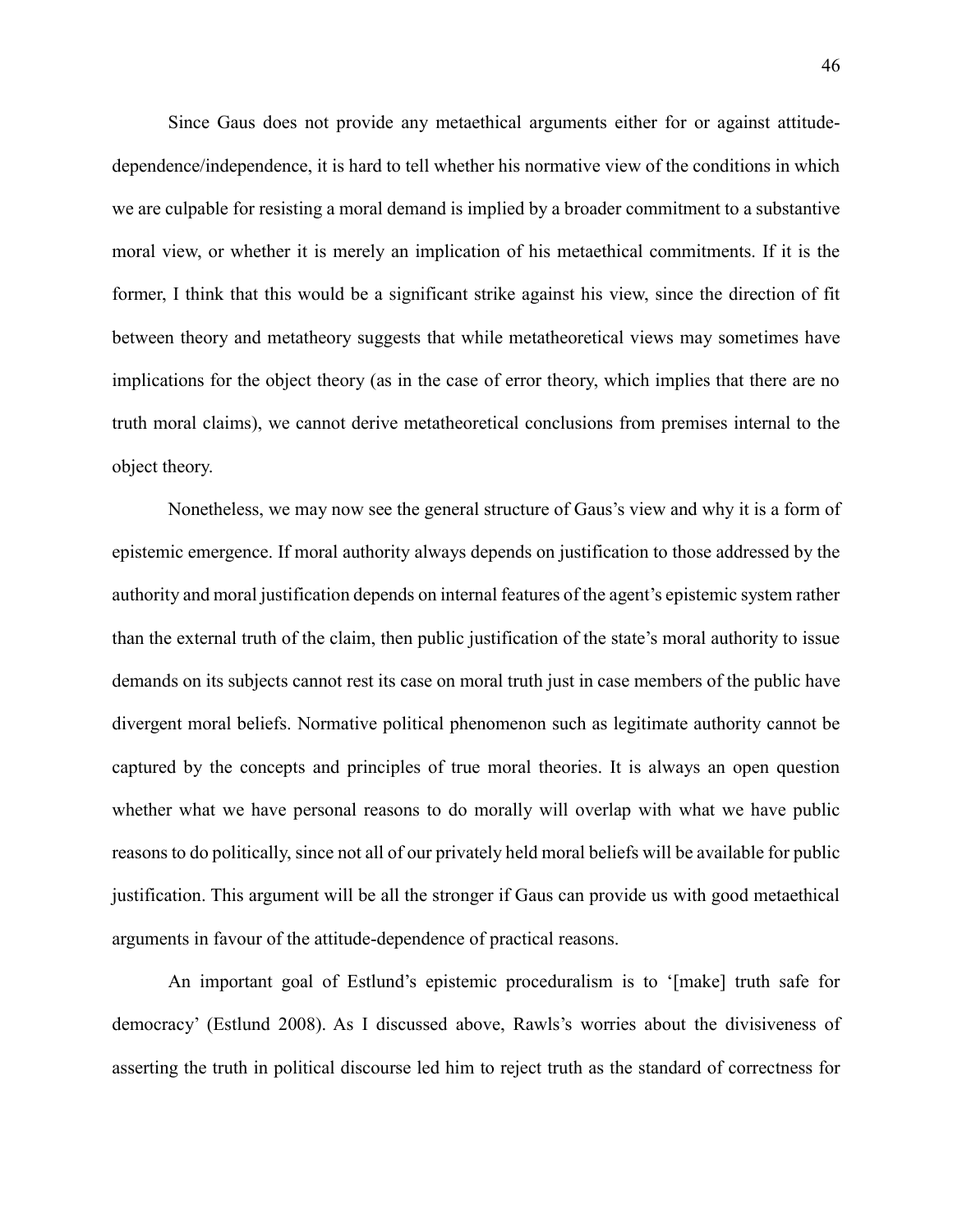political claims, relying instead on a conception of reasonableness. This, however, exposed his account to Raz and Hampton's normative truth objection. Joshua Cohen has recently attempted to mount a response on behalf of Rawls against this objection that nonetheless maintains Rawls's emphasis on curtailing the divisiveness of truth and accommodating reasonable pluralism (Cohen 2012). Estlund's view is a response to both worries.

For Cohen, while the concept of truth, pace Rawls, has an important role to play in public reason, this conception must be adequately 'political' in Rawls's sense; it must not depend on or conflict with any other substantive conception of truth (Cohen 2012). In his words,

According to [the idea of public reason], political justification, at least on certain fundamental questions, should proceed on a terrain of argument that can be shared... Although I find the idea of public reason compelling, I disagree with Rawls's claim that the concept of truth finds no place in it. [This] makes the idea of public reason hard to understand, because it proposes to leave the concept of truth behind while preserving notions of belief, assertion, judgement, reason, and objectivity. (Cohen 2012, 219)

In a nutshell, his crucial point is that to claim that the idea that truth is entirely irrelevant to public reason is only tenable if we think that claims in public reasoning are not truth-apt, but in that case, it is hard to see how we can intelligibly describe it as a form of 'reasoning' (i.e., the formation and assertion of beliefs and judgements according to reasons that are objective in some sense).

Rawls' dilemma, according to Cohen, is that political philosophy must choose between truth and democracy qua public reason (Cohen 2012). The problem for Rawls, according to Cohen, is that insisting on truth invites disagreement on the concept of truth, but public reason cannot take such contentious grounds as its starting point. Cohen argues that we can dissolve the dilemma with a political conception of truth that is not any more contentious than the concept of reasonableness already in play in Rawls's account. (Cohen 2012) In his words,

We should not exclude the concept, but we need not incorporate a philosophical theory of truth, any more than we incorporate a philosophical theory of reason when we include an account of reasonableness. We have an understanding that serves the purposes of public political argument, but does not go beyond those purposes. (Cohen 2012, 237)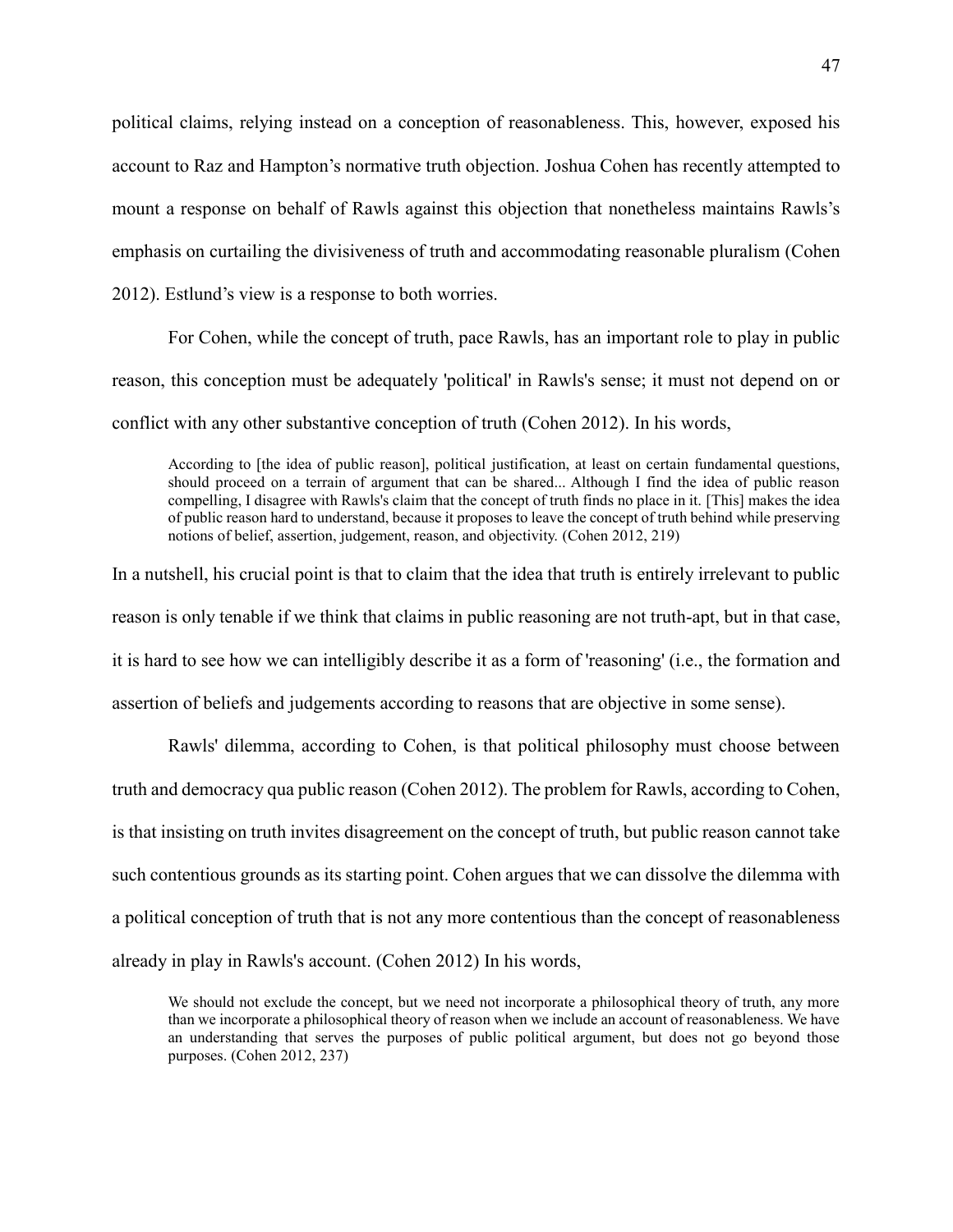Such a conception of truth must minimise its philosophical commitments without being itself a minimalist account. In his words,

Minimalism is an antimetaphysical theory of truth. In contrast, a political conception cannot... be antimetaphysical. It should, however, be nonmetaphysical, which will give it significant overlap with an antimetaphysical theory: it will not make claims about the real nature of truth or affirm that it is substantial property, or make claims about what substantial property it is. (Cohen 2012, 236)

Thus, the political conception of truth takes the minimalist schema of truth, 'P' is true iff P, but leaves aside its deflationary claim that this is all that we can or need to say about the concept. It includes the commonplaces shared by various theories about truth but goes no further (Cohen 2012).

While he admits that this might be philosophically unsatisfying, it is nonetheless sufficient for making the concept available for the purposes of public reason. It is sufficient because it allows us to claim that 'It is true that justice requires P', and it is suitably political because we might add '...whatever the right account of truth is' to any such claim. For Cohen, the idea of public reason is incoherent if the claims advanced within it and the conclusions it reaches are not presented as true. And his remedy is a political conception of truth that enables us to sidestep contentious philosophical debates about truth while engaged in public reasoning.

While Estlund agrees with Cohen on the importance of the concept of truth, he argues that if the principle that motivates the accommodation of reasonable pluralism (i.e., the principle of liberal legitimacy) discounts any claim that is the subject of reasonable disagreement from public reasoning, then, as Rawls held, not even those views on which there is an overlapping consensus can be advanced as true (Estlund 2012). If one endorses some conception of justice, one must view any other conceptions of justice as false, even if there are significant areas of agreement—in short, even those in an overlapping consensus must view rival views as close to being true, but still false. This is why Rawls eschews truth for reasonableness.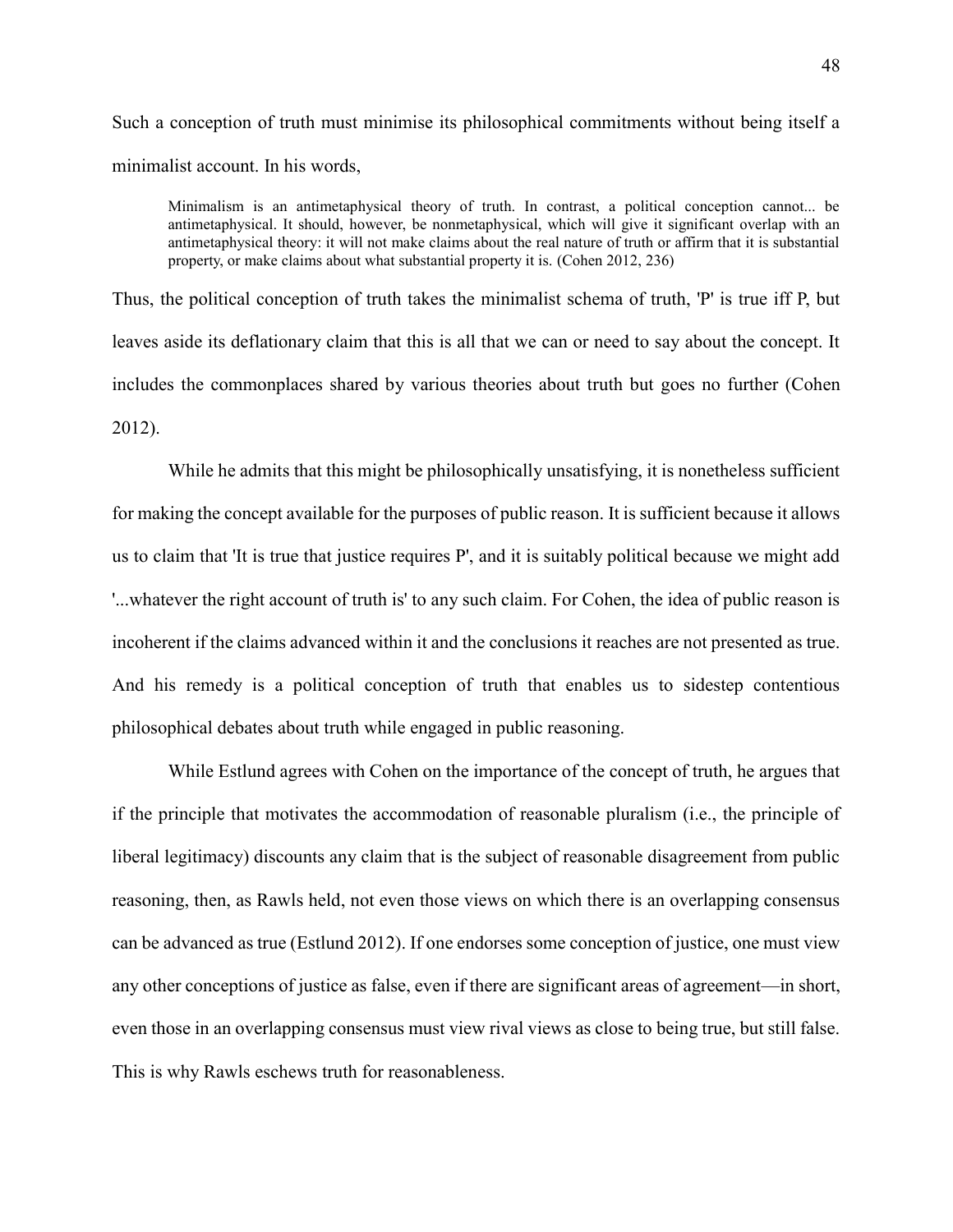Cohen argues that his political conception of truth will be no more contentious than the concept of reasonableness, and so Rawls can admit the truth in public reason because he already admits the reasonable. However, Estlund argues that if we take the principle of liberal legitimacy seriously,

We don't have the power to decide such a thing as we choose. If there is reasonable disagreement about 'most reasonable,' then it simply *is* blocked by the principle that says justification may not appeal to doctrines that are open to reasonable dispute. That is a logical truth, not a theoretical decision. (Cohen 2012, 264)

Here, Estlund identifies not only a problem with Cohen's account of political truth, but also a deeper, related problem in Rawls's theory: How can we adjudicate between competing definitions of reasonableness if our only criterion for admission into public reasoning is acceptance by reasonable people?

On Estlund's view, political liberalism can acknowledge the truth of its justificatory principle as an epistemic procedure for generating true conclusions about justice, and it being such a procedure would generate the practical obligation to obey its conclusions as legitimate even when false. In his words,

If (in a familiar formula) free and vigorous debate under equal and favourable conditions would tend to lead toward the correct answer, then this is one strong reason for implementing such a discursive procedure. Moreover, the origin of a political decision in a procedure with this epistemic value might be a significant source of its legitimacy—the moral permissibility of its enforcement. (Estlund 2012, 271)

The idea is that the procedure discussed above need not generate always true claims about justice, but it must be able to defend its truth as a procedure that reliably generates true claims about justice.

Like Gaus's justificatory liberalism, Estlund's epistemic proceduralism depends on a particular view of authority and legitimacy, and aims to show that deliberative democracy is both authoritative and legitimate. According to Estlund, to be an authority is to have the power to issue demands on others that they are morally required to obey (Estlund 2008). While this requires some form of consent, the libertarian requirement of actual consent sets the bar too high, since, as he points out, in some cases, it may be morally wrong for us to refuse to consent to another's authority.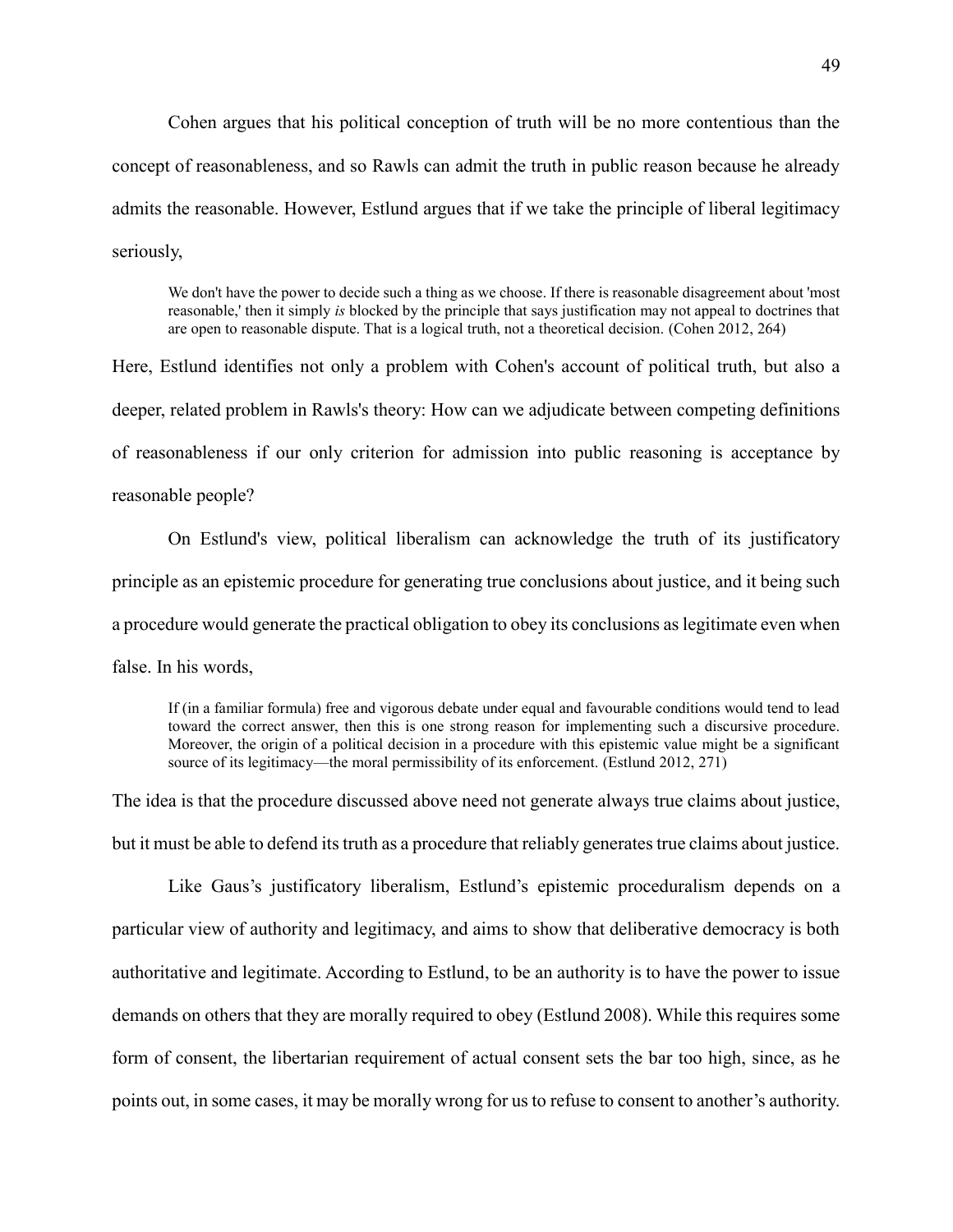Instead, on what he calls the normative consent theory, an entity such as the state may gain authority over individuals who have refused to consent to its power to morally command obedience just in case it would be morally wrong for the individual to refuse to give their consent. Whether or not any particular command is enforceable, however, depends on the command being acceptable to all reasonable points of view, what he calls the qualified acceptability requirement, which must itself be acceptable to all reasonable points of view. Again, what is important is not whether the command is acceptable to all individuals, but rather, whether it can gain the acceptance of qualified (i.e., reasonable) points of view.

If Estlund is right about the epistemic value of democracy, then it becomes clear how it can gain the authority to oblige its subjects to obey its commands, and why its commands are legitimate. Since democracy has an epistemic value as a reliable procedure for generating the right answers to moral questions that no one can reasonably deny and is the only procedure acceptable to all, it would be wrong for citizens to refuse to consent to obey its commands, and thus it is able to base its authority on the normative consent of members of the public. And since its procedures are acceptable to all qualified points of view, its commands are necessarily legitimate.

Notice, since our political obligations depend on the outcome of epistemically fallible democratic procedures, there will be cases in which democracy obliges us to act in ways contrary to our moral obligations. Political normativity, on this view, is distinct from moral normativity. But, importantly, it is not independent of moral normativity, since the authority of democracy to issue political commands depends on the moral fact that it would be wrong for citizens to refuse to consent to its authority (i.e., its ability to gain the normative consent of its subjects). Thus, it is a form of political emergence. What makes this a form of epistemic emergence is the fact that the distinction between political normativity and moral normativity turns on our inability to predict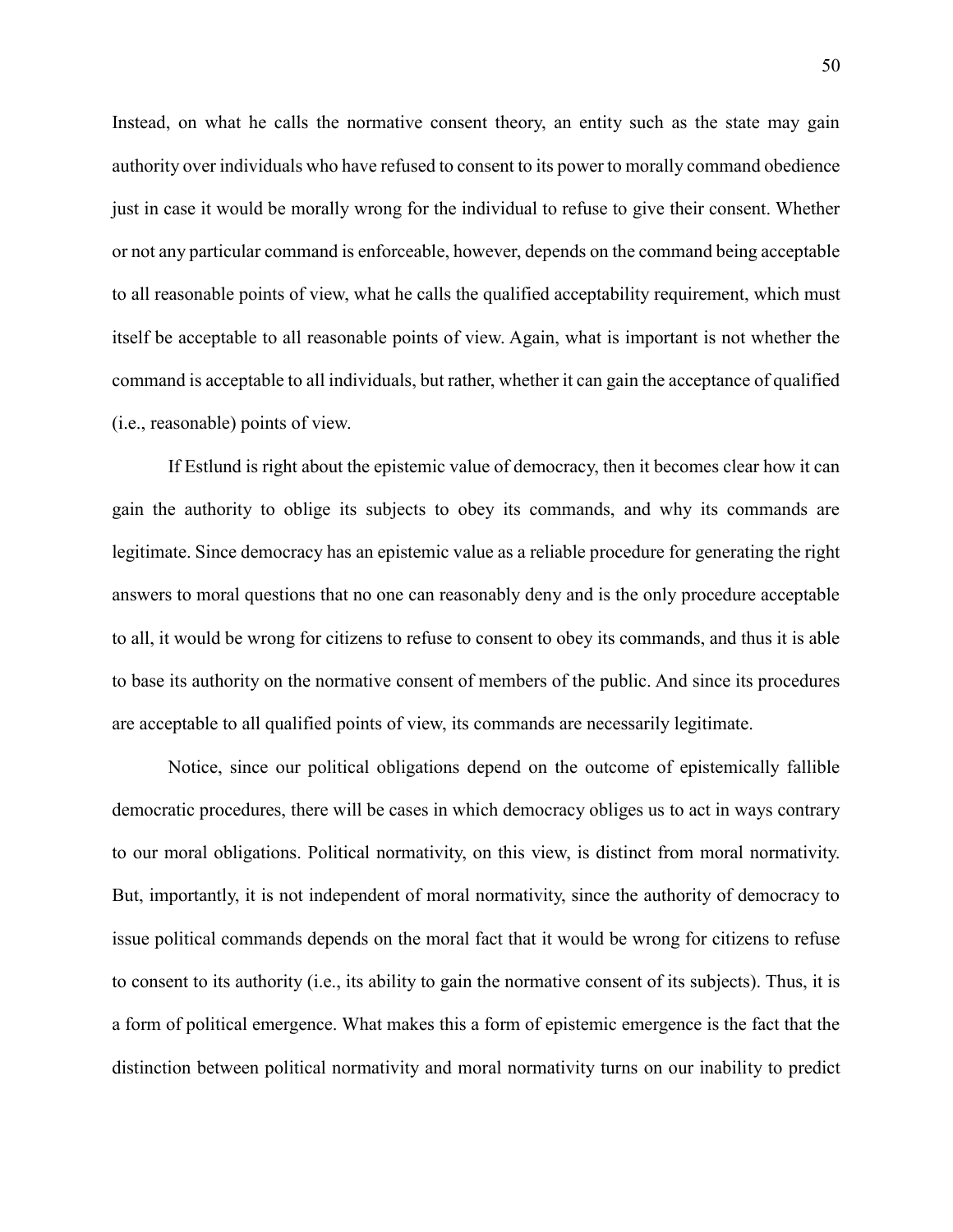from the point of view of morality just what will be the outcome of democratic politics. Even though political normativity depends on the ability of a political entity to gain the (moral) normative consent of its subjects, knowledge of political norms cannot be derived from even a perfect knowledge of the moral facts.

# **5 Conclusion**

Although this review has covered wide range of philosophical views and topics, I have tried to emphasise throughout that views regarding the status of the political domain, and its relationship to the moral domain are neither normative nor metaethical views. Rather, they are metapolitical questions about how we should construe the metatheoretical commitments of political discourse. If intranormativism is right, then these are metaethical commitments, and they will follow whatever the right metaethical account of moral discourse is more generally. But if separatism is right, then the metatheoretical commitments of political discourse will not align with those of moral discourse, and will need to be addressed on their own terms. Contra Rawls, these questions do not depend on the truth of any normative political view, political liberal or otherwise.

Much of the discussion has been focused on Rawls's work on political liberalism and his critics, because the distinction between the moral and the political first appears in the literature in Rawls's original articulation of political liberalism and takes shape in his responses to critics of political liberalism, who were rightly perplexed by his account of a distinctive political domain where the standard of truth is replaced by a vague standard of reasonableness. Furthermore, the puzzles generated by his account of the political domain have directly inspired the work of later political liberals and 'political realists', who I have been referring to as 'antimoralists', on the topic. It is a credit to Rawls and his influence that his work has generated such a rich debate. For the most part, I have limited my review to the work of those thinkers who have most explicitly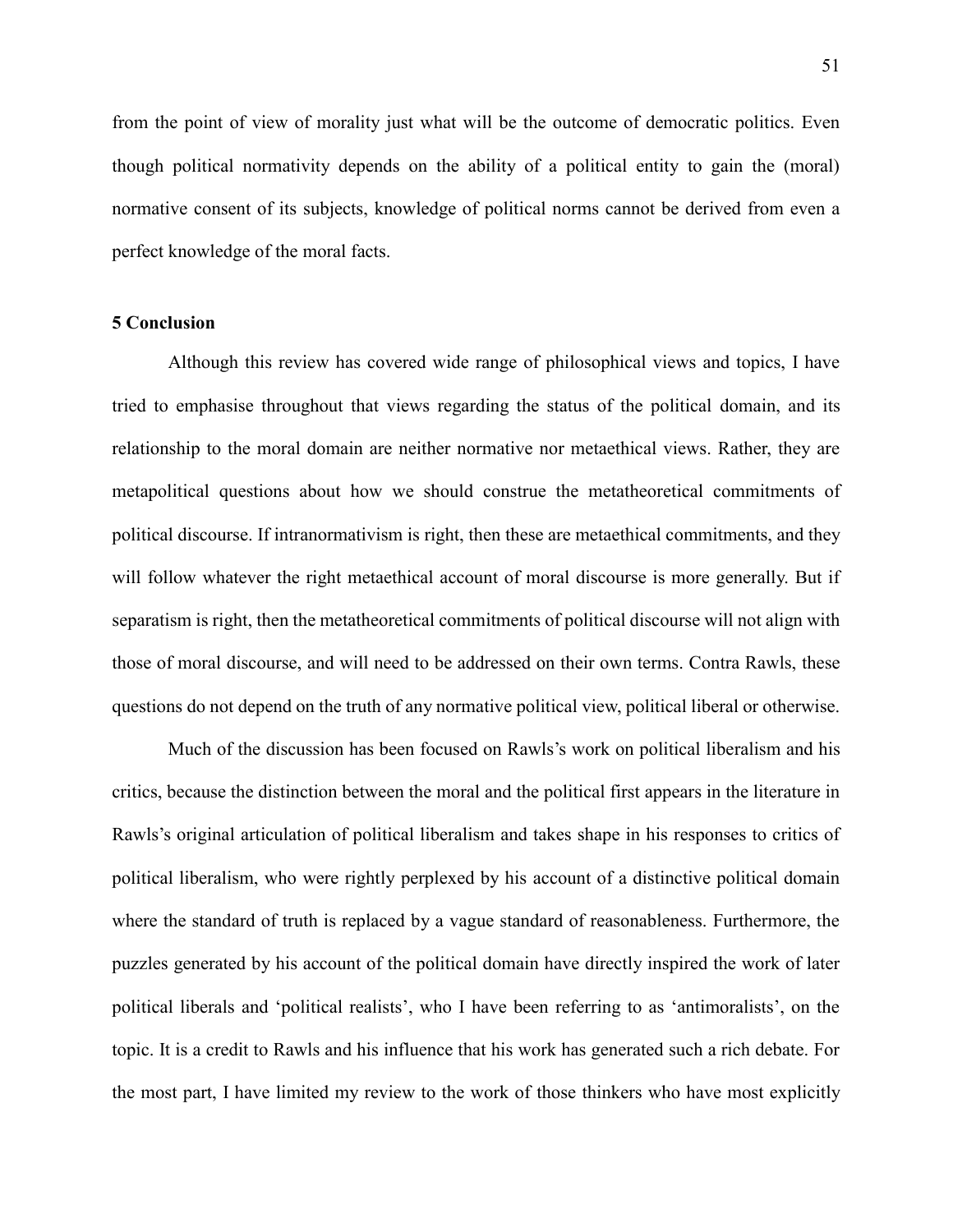engaged with the metapolitical aspects of political liberalism, rather than those who merely make use of Rawls's metapolitical account of the political domain. Examples of the former include Gaus and Estlund, who both offer epistemic reinterpretations of Rawls's project; Galston who cites an ontological basis for liberalism's emphasis on diversity and neutrality; and antimoralists, such as Newey and Williams, who have tried to locate a non-moral source of normativity for political theory. Examples of the latter, not discussed in this review, include thinkers such as Wil Kymlicka, whose contributions assume rather than discuss this distinction.

Nonetheless, the work of those discussed in this review have all, like Rawls, tended to run their metapolitical views together with their normative political views—with Galston, perhaps, as a notable exception. I have tried, as much as possible, to disentangle the metapolitical claims of these thinkers from their normative political and moral claims. To do so, I have enlisted the help of works on related philosophical topics, such as value pluralism, constructivism, and disagreement. Additionally, I made use of distinctions developed in the philosophy of science for the purpose of delineating between views in a debate about the relationships between the domains of the various sciences that parallels the current debate. However, the differences between the normative and the descriptive obviously limited their applicability of these distinctions to a fairly general level. As I have noted, these distinctions generally apply only to realist views about practical normativity, since there are obviously no analogues to metanormative antirealisms, such as error theory and noncognitivism, in the philosophy of science—while scientific discourse are clearly successful at picking out facts of some sort, this is less clear in the normative case. Regardless, however, these distinctions were incredibly useful for my purposes in this review, given the fact that the core of the review focused on the work of political liberals, who are generally inclined to be realists about practical normativity, given their normative commitments.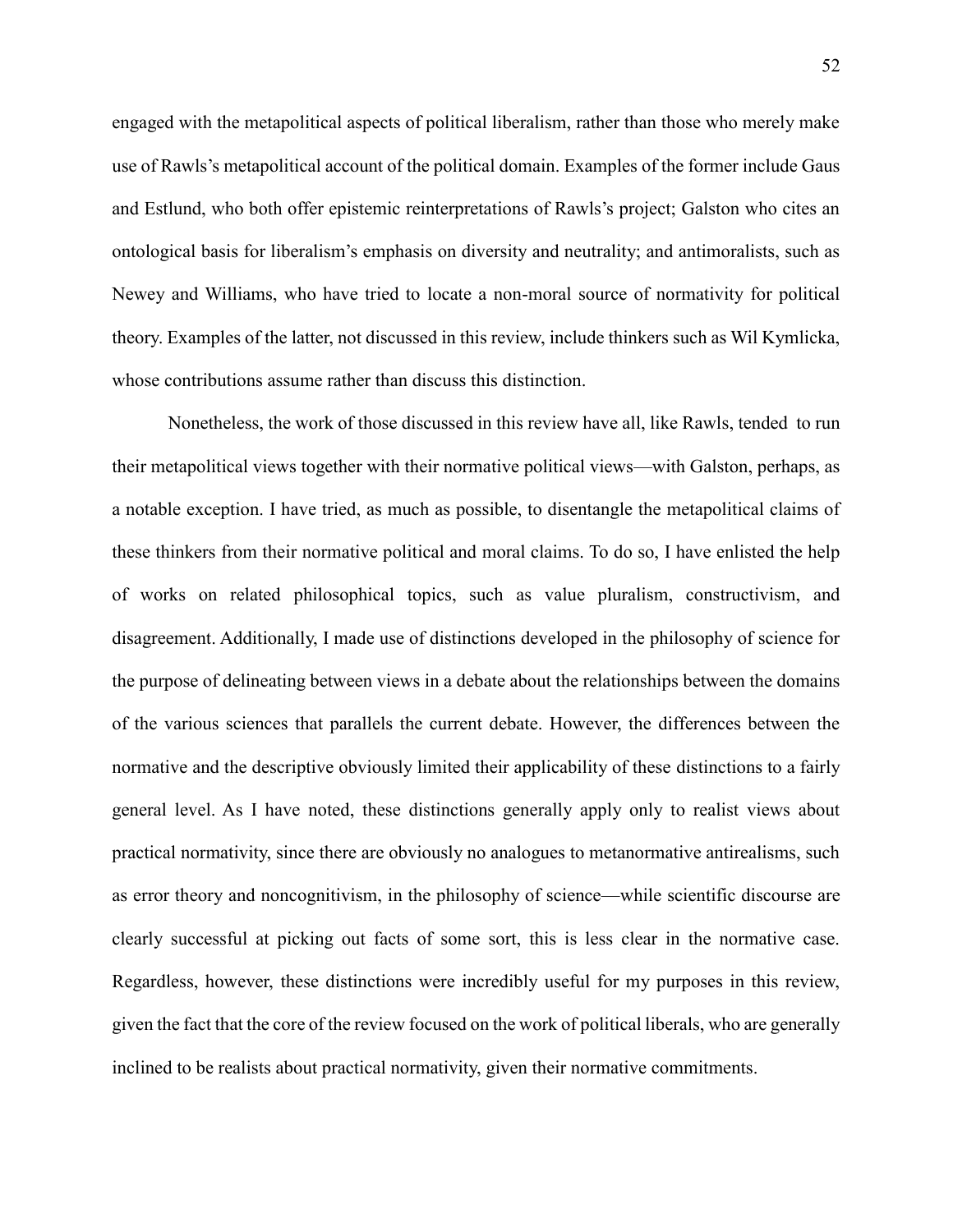Again, I have focused on these thinkers, because it is a surprisingly underexplored area dominated exclusively by political philosophers. My hope is that this potentially rich field of inquiry will attract the attention of metanormatively inclined thinkers in the future. While I have been describing the debate between separatists and intranormativists as the first question of metapolitics, I suspect that this debate will not be settled until we can get a better idea of what the right metapolitical account of political discourse is likely to be, and this will require the development of the conceptual possibilities I noted at the outset—and probably many more that I have failed to consider—into actual defensible positions. This will include, minimally, forms of realism other than antimoralism and political emergence, as well as forms of antirealism analogous to those currently found in metaethics.

For instance, one antirealist option will be a form of political expressivism that affirms, rather than denies or mitigates, Rawls's epistemic abstinence. Such a view would neither affirm nor deny its metaethical analogue, but rather, it would begin with Rawls's observation that disagreement is simply a fact of politics, and explain the inevitableness of political disagreement in noncognivist terms. And if political claims were not truth-apt, then the best we could hope for, as Rawls suggests, would be to minimize conflict. If political philosophy is to gain any traction at all, it must begin with the commonplaces of our moral community (public political culture) on a very restricted set of questions (concerning the basic institutions of well-ordered societies) and venture only so far as to reign in the fringes of the community (through reflective equilibrium), with the goal of out what follows from the system of norms endorsed by the moral community on these questions (in other words, what follows from the basic ideas principles embedded in the public political culture). Resolutions that all can noncognitively endorse are 'legitimate' and 'better' simply because that is what these political terms mean.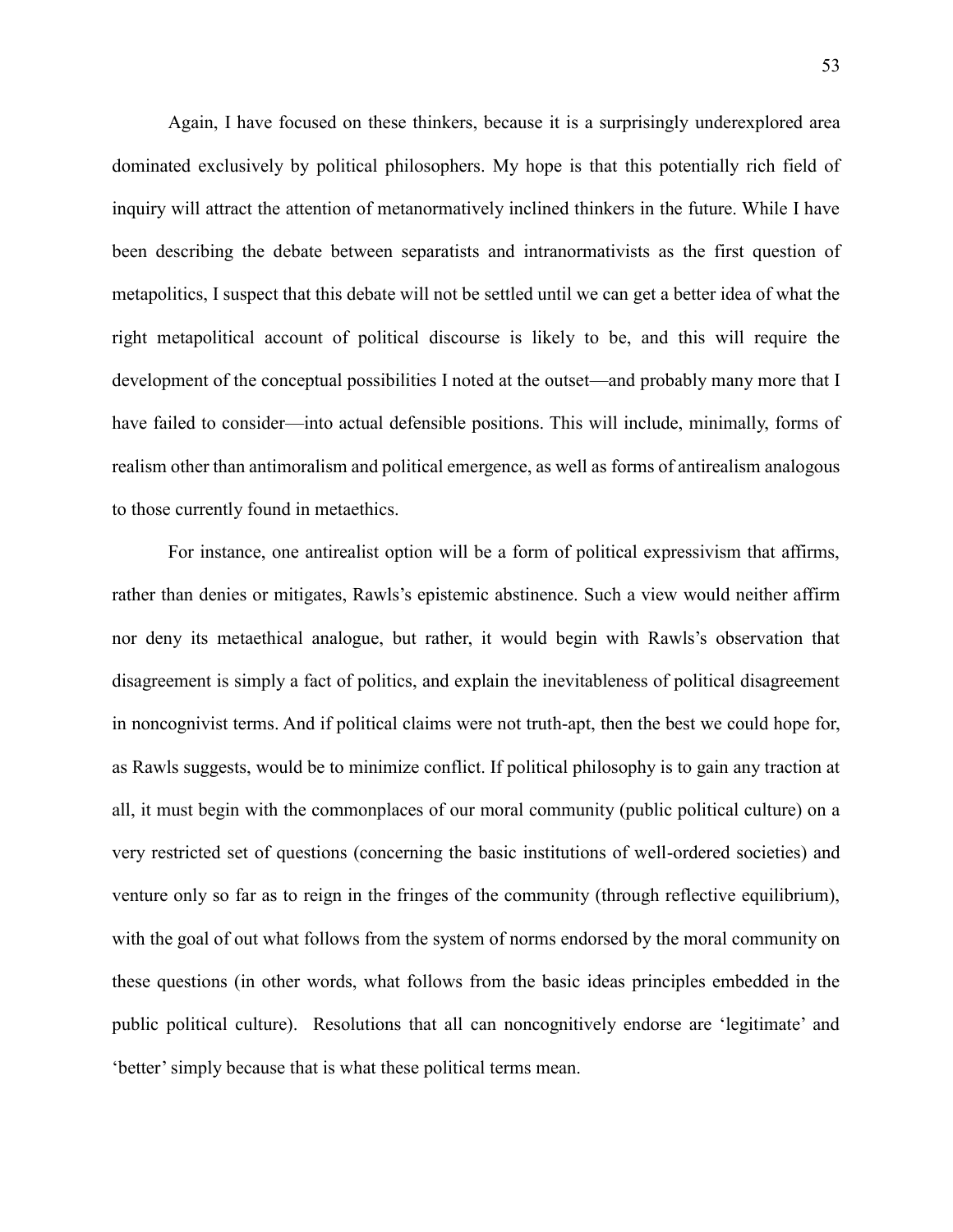Much more will need to be said to develop the sketch above into an actual, defensible view, but hopefully, the description above illustrates the potential for future research here. Towards this end, I will also motivate and develop another antirealist option in my thesis article: Political fictionalism. Again, these do not exhaust the possible options out there in the conceptual space of metapolitics. More generally, there is no guarantee that any of the views discussed here will turn out to be correct, or even close to correct. But I think that their mere possibility is an exciting and significant result.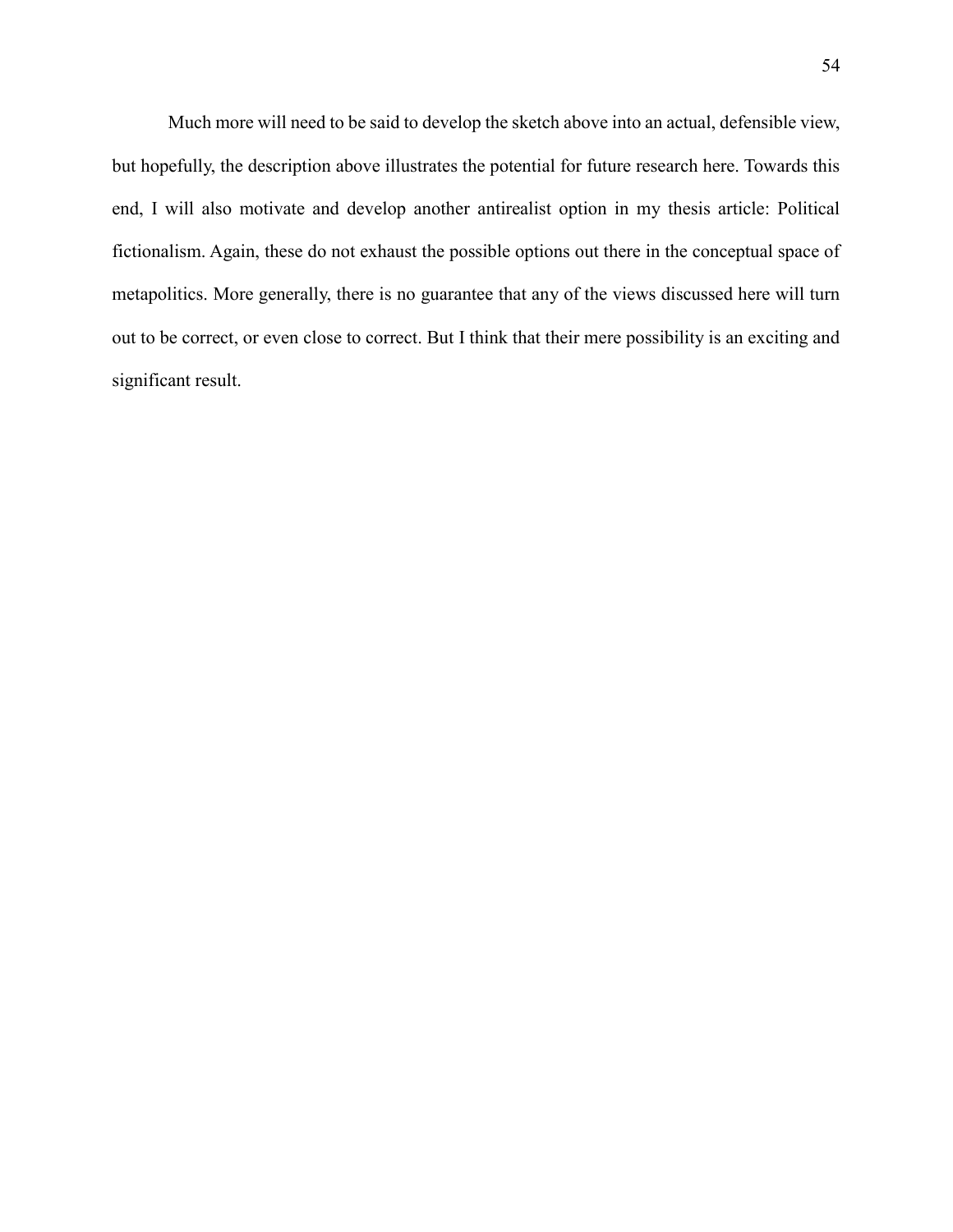# **Political Fictionalism**

# **1 Introduction**

#### *1.1 Metapolitics*

Until recently, there has not been much interest in metatheoretical analyses (i.e., accounts of the semantic, ontological, and epistemic commitments) of normative political discourse. This is because on what I call 'the traditional view'<sup>6</sup>, it is assumed that normative political discourse falls under the domain of moral discourse and its metatheoretical commitments will be captured by whatever the right metaethical analysis of moral discourse turns out to be. This view presupposes what I call 'metapolitical intranormativism'<sup>7</sup>, which holds that normative political discourse is indistinct from moral discourse, such that the meaning of normative political claims can always be restated in non-political moral terms, without any loss of semantic content.<sup>8</sup> Following John Rawls's attempts to distinguish the political domain from the moral domain in a series of highly influential works on political liberalism (Rawls 1985; Rawls 1989; Rawls 1993; Rawls 2001), political philosophers, including Joshua Cohen, David Estlund, William Galston, Gerald Gaus, and Bernard Williams<sup>9</sup>, have presented a number of interesting accounts of the political domain and its relationship with the moral domain.

 $\overline{a}$ 

<sup>6</sup> Discussed in more detail in §2.1 of my Literature Review.

<sup>7</sup> Discussed in more detail in §1.2 of my Literature Review.

<sup>&</sup>lt;sup>8</sup> Here, I am expanding on David Enoch's term 'intra-normative', which refers to constructivist views that attempt to construct some part of the domain of normative reasons via a constructive procedure that "itself invokes normative vocabulary." (Enoch 2009, 323) In his use of the term, a 'intra-normative' view refers to "a [constructivist] view about some special connections between different parts of the normative domain." (Enoch 2009, 323) In my expanded usage, 'intranormativism' refers to the view that any particular part of the moral domain, which includes the political domain, can be reduced to some other part of the normative domain via such 'special connections', though I diverge from Enoch in that these connections need not be defined in terms of a constructive procedure. Here, I will use 'intranormaive' to refer to Enoch's use of the term, and 'intranormativism' or 'metapolitical intranormativism' to refer to my use of the term. A more detailed discussion of Enoch's view can be found in §2.4 of my Literature Review.

<sup>&</sup>lt;sup>9</sup> I address their views and others throughout my Literature review.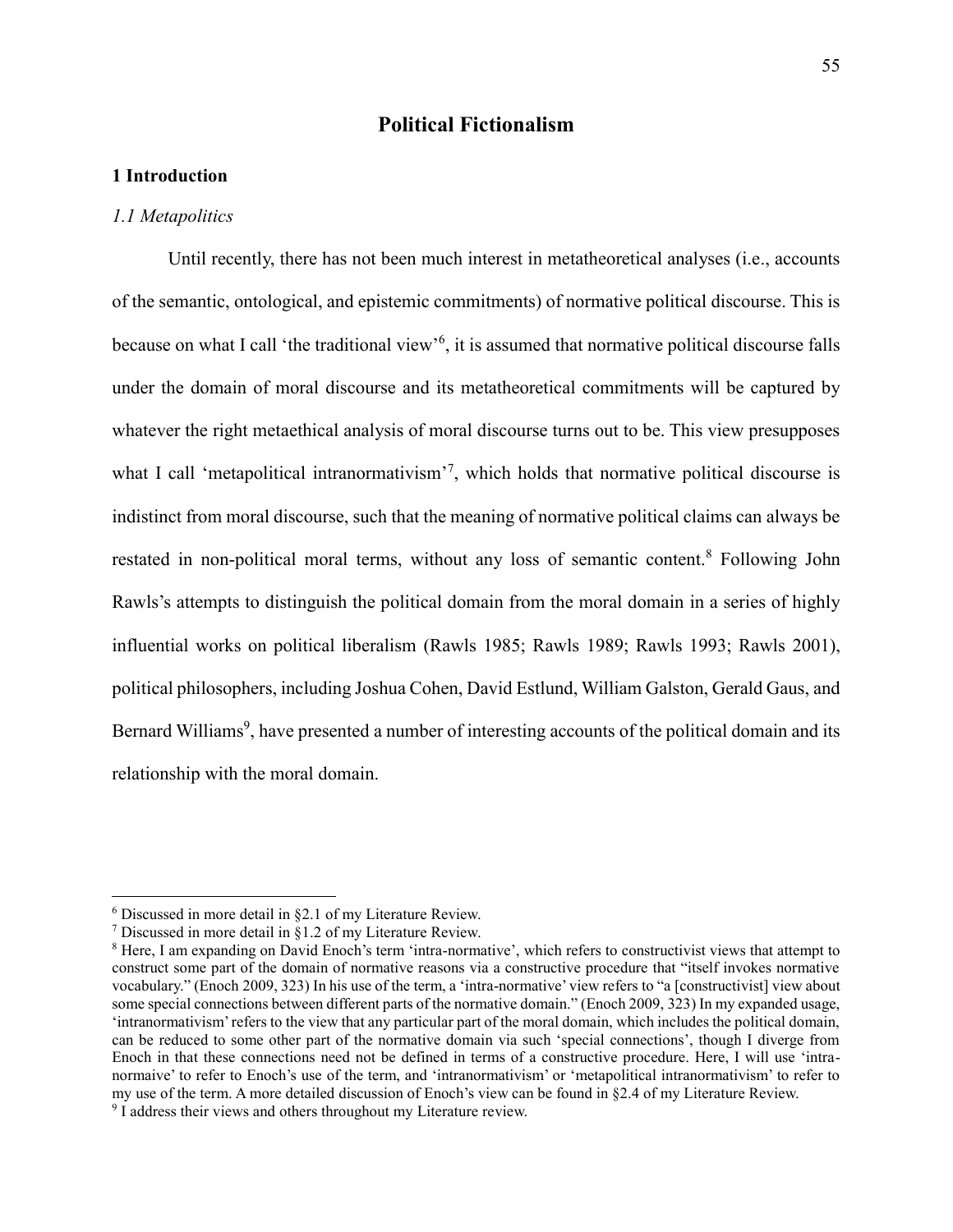Despite the clearly metatheoretical nature of such accounts, there has not been much engagement between these thinkers and metaethicists. This is, I think, for two reasons. First, Rawls's own attempts to define the political domain was motivated by his conviction that the space of public political reasons could not tolerate conflicts between comprehensive views of the good (Rawls 1993). On his view, a workable normative political theory of public reasons must be 'political not metaphysical' (Rawls 1985). Rawls's account presumes that the political is in some way distinct from the domain of the moral, and that public reasoning about political values (e.g. justice) is separate from private moral reasoning about the good. This presupposes what I call 'metapolitical separatism', which holds that normative political discourse is distinct from moral discourse. According to the separatist, metaethics cannot directly contribute to analyses of the semantic, ontological, and epistemic commitments of normative political discourse and the political domain.

Second, and more significantly, the debate between separatists and intranormativists cannot be rightly characterised as a metaethical debate, since this would beg the question against separatist views. In many ways, this debate is a debate about how metatheoretical analyses of normative political discourse should proceed, or what I call 'metapolitics'<sup>10</sup>. If separatism is true, then *metapolitics* parallels but does not depend on meta*ethics,* and we will need to address metatheoretical questions about normative political discourse on their own terms. If intranormativism is true, then metapolitics represents a subfield of metaethics, and we may apply familiar metaethical accounts of practical values in our thinking about normative political

 $\overline{a}$ 

<sup>&</sup>lt;sup>10</sup> I do not intend to suggest any connection between my use of 'metapolitics' with Alan Badiou's use of the term (Badiou 2005). In Badiou's terminology, 'metapolitics' refers to "[W]hatever consequences a philosophy is capable of drawing, both in and for itself, from real instances of politics as thought. Metapolitics is opposed to political philosophy, which claims that since no such politics exists, it falls to philosophers ot think 'the' political." (Badiou 2005, xxxix) I dffer from Badiou in that I am using this term to refer to metatheories about political discourse that parallel metaethical analyses of moral discourse.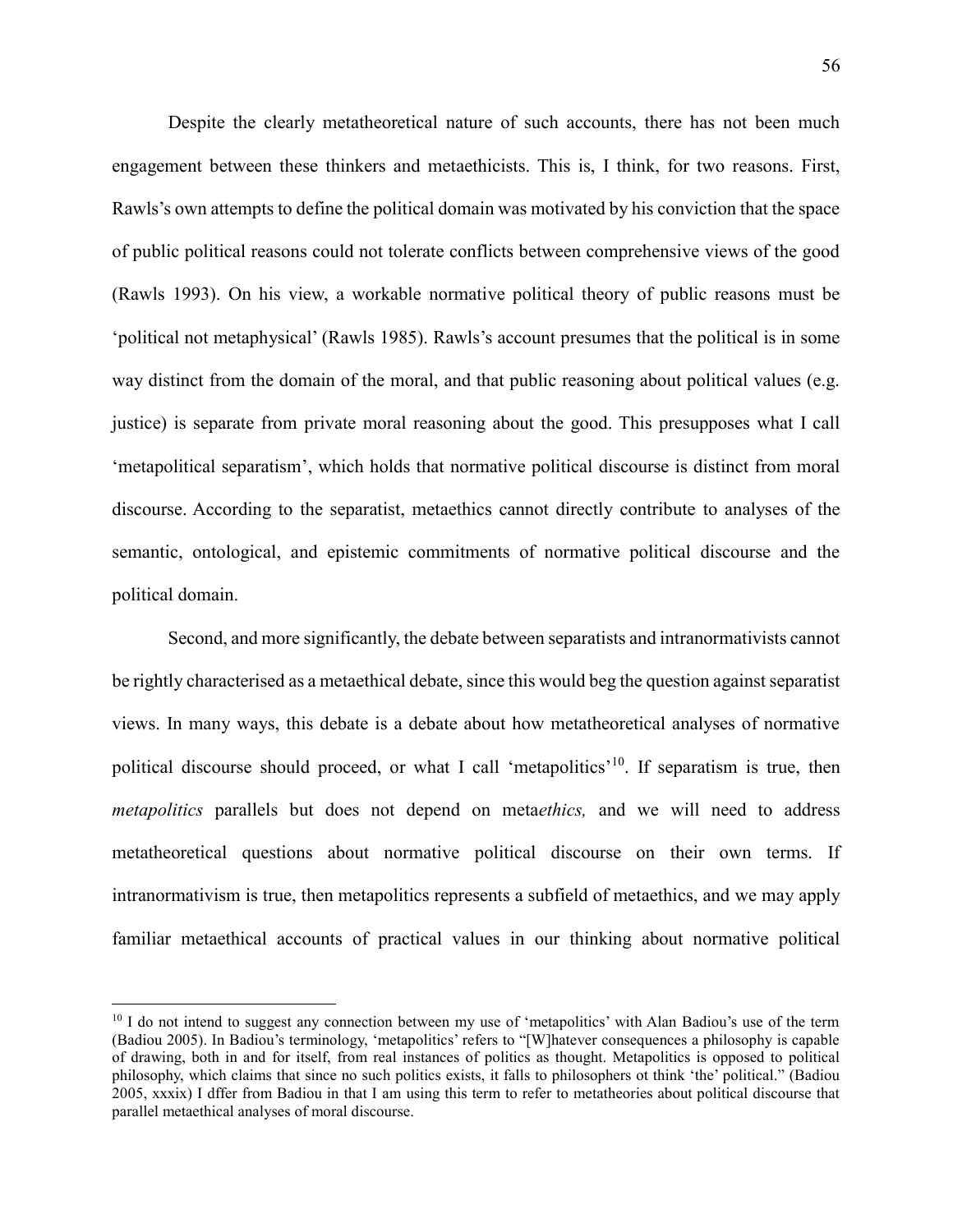discourse. The question of whether the political is distinct from the moral is in a sense the first metapolitical question, since it asks, in other words, whether normative political discourse is a normatively distinctive non-moral practical discourse that deserves its own metatheoretical analysis.

The chart below both represents how the conceptual space of metapolitics can be divided and depicts the concerns that inform these divisions. On my view, the distinction between *metapolitical separatism* and *metapolitical intranormativism* cuts across familiar metanormative distinctions between realism and antirealism, and between cognitivism and noncognitivism. This distinction is between views that hold normative political discourse to be normatively distinct from moral discourse and views that do not. Intranormativists, holding that political discourse is not normatively distinct from moral discourse, must then decide whether they are realists or antirealists about moral properties, and if they are antirealists, whether they are cognitivists or noncognitivists about moral claims. Similarly, separatists are first distinguished between *political realists* and *political antirealists* about normative political properties. Generally, political realists will resist the reduction of normative political properties to moral properties, while political antirealists will resist the reduction of political claims to moral claims.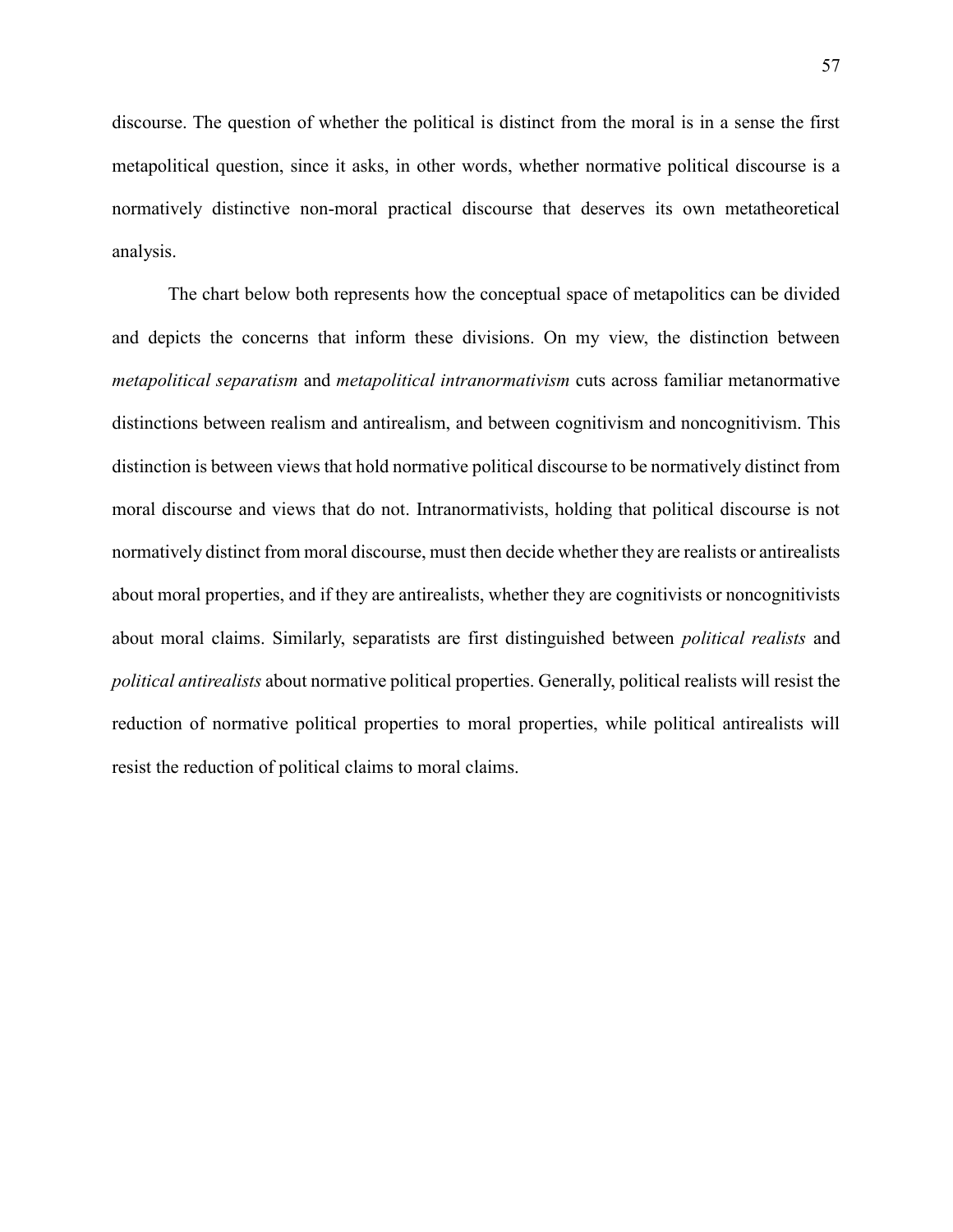



While political realists hold that the political is irreducible to the moral, they must still decide whether political normativity is nonreductively dependent on moral normativity. Those who deny the dependence of political normativity on moral normativity are *strong metapolitical*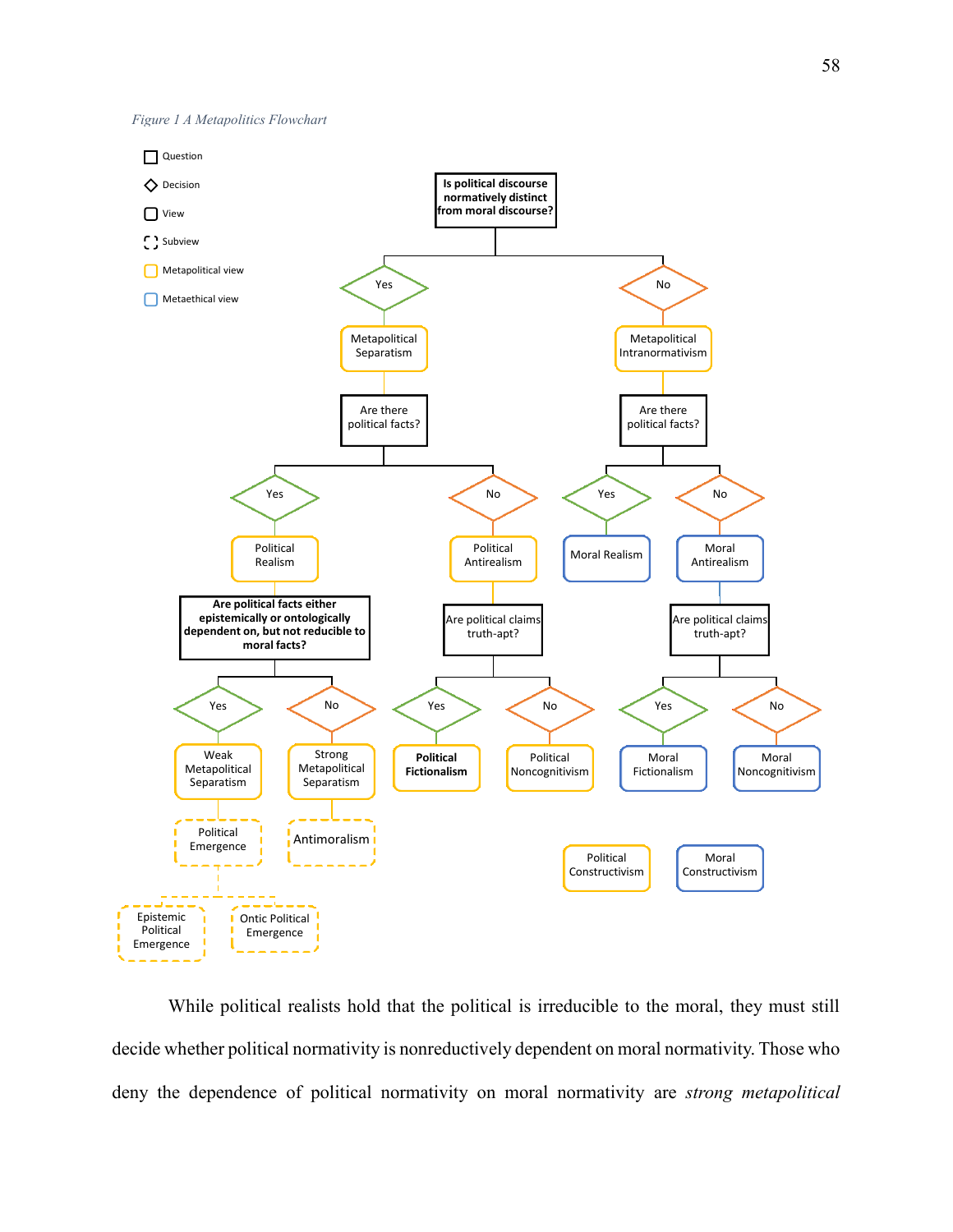*separatists*; those who do not are *weak metapolitical separatists*. <sup>11</sup> One way to support weak political separatism is to endorse the emergence of political normativity from moral normativity, or *political emergence*. Political emergence comes in two general varieties depending on whether the emergence relation is cashed out in epistemic or ontological terms: *epistemic political emergence* and *ontic political emergence*. <sup>12</sup> By contrast, a form of strong metapolitical separatism is defended by those who reject the grounding of normative political theories on moral principles, a kind of grounding they call 'moralism', as too 'unrealistic' (Williams  $2005$ )<sup>13</sup>. Instead, they endorse what they call 'political realism', which I refer to as 'antimoralism' for the sake of disambiguation. Noncognitivist political antirealists may present novel forms of *political noncognitivism*, or adapt familiar forms of moral noncognitivism for the political context, while maintaining the irreducibility of political claims.

## *1.2 Fictionalism as a Cognitivist Alternative to Political Realism*

The discussion above provides necessary context for understanding the goal of this article, which is to present and motivate political fictionalism as an antirealist (but cognitivist) alternative to realist forms of metapolitical separatism. Fictionalism about some discourse is the view that the claims within that discourse are not literally true, but analogous to claims within a work of fiction in some way (Eklund 2011). For instance, Stephen Yablo's mathematical fictionalism (which he calls 'figuralism') holds that when we make mathematical claims about numbers, we are speaking figuratively about representational aids that were developed to help us better keep track of real world quantities (Yablo 2010) The metapolitical form of this approach is distinguished from both political emergentism and political noncognitivism in that, on this view, political discourse is

 $\overline{a}$ 

<sup>&</sup>lt;sup>11</sup> Discussed respectively in  $\S$ 3 and  $\S$ 4 of my Literature review.

<sup>&</sup>lt;sup>12</sup> Discussed respectively in  $§4.1$  and  $§4.2$  of my Literature review.

<sup>&</sup>lt;sup>13</sup> Discussed in §3.1 of my Literature Review.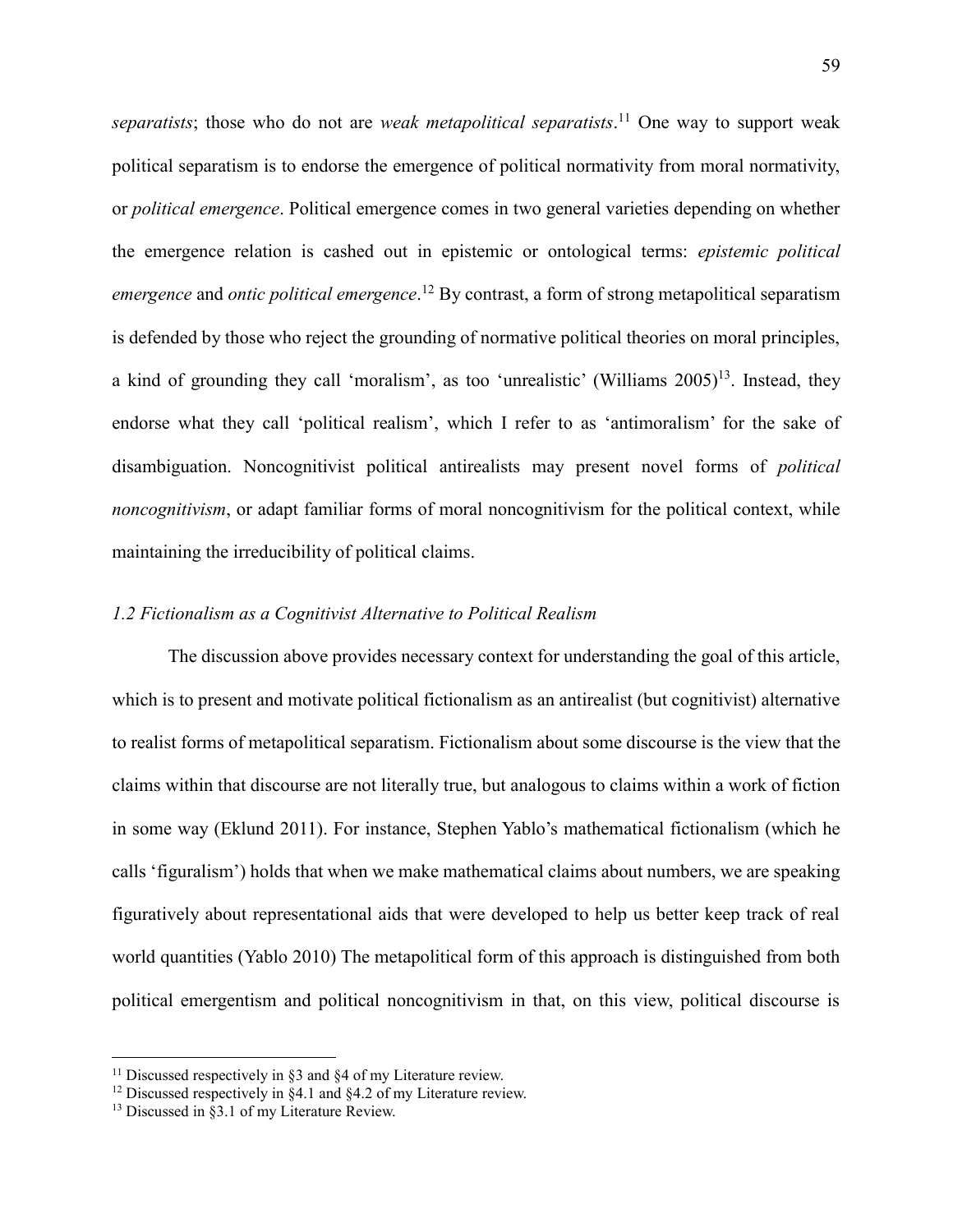normatively distinct from moral discourse and consists in the exchange of truth-apt claims about political values, despite it being the case that there are no political facts. Rather, political discourse is construed as a fictional discourse in which members of the public attempt to persuade each other to endorse political proposals based on political reasons, and in the context of this fiction, normative political truths are constituted by successful persuasion resulting in public consensus.

My aim in this article is not to endorse or defend political fictionalism, but rather, to establish its viability as a metapolitical view. It will be enough for the purposes of this article to establish its coherence and plausibility, and to provide some considerations in favour of the view. The plan is as follows. After a general discussion, in §2.1, on fictionalist approaches in philosophy, I will flesh out the political fictionalist proposal in §2.3 and §2.4 by drawing on Philip Pettit and Michael Smith's account of *deontological games* (Pettit and Smith 2004), discussed in §2.2. In §3, I will illustrate the political fictionalist's account of political discourse in §3.1 through the examples of two hypothetical political debates where public reasoning goes awry, and in §3.2, I will draw on this to motivate and lend support to political fictionalism by comparing its account of these examples to that of David Estlund's epistemic proceduralism (Estlund 2008), which is in my view, a form of epistemic political emergence.

# 2 **Political Fictionalism**

#### *2.1 Fictional Discourses*

Fictionalism about some discourse is usually motivated by a desire to preserve the discourse while denying any ontological commitment to the problematic entities presupposed by the discourse (Stanley 2001). Fictionalists claim that engagement in the discourse involves only the pretense that certain sentences are true and that the entities to which they refer exist (Stanley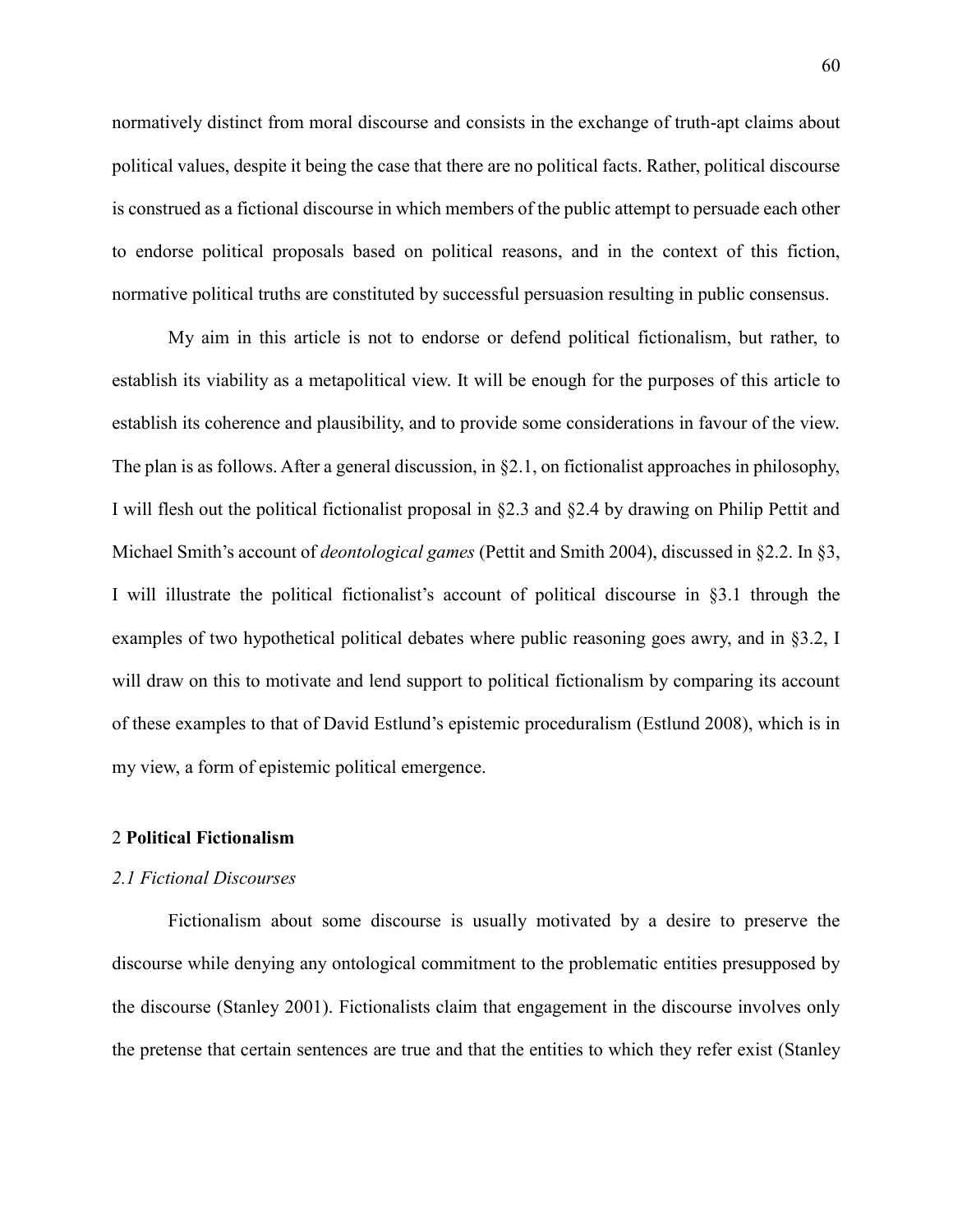2001). Fictionalism allows one to engage in a certain form of discourse without accepting the ontological commitments of its naïve or metatheoretically innocent form.

It is important to distinguish between two kinds of fictionalism. *Revolutionary fictionalism* holds that even though none of the claims within a discourse are literally true (because none of the entities to which they refer exist) and even though this is a potentially subversive revelation, we should nevertheless keep engaging in the discourse in question because it is somehow useful to do so (Stanley 2001; Brock 2013). Importantly, revolutionary fictionalism implies that speakers who fail to notice that the claims in question are literally false—possibly a majority or even all speakers—are mistaken without knowing it (Eklund 2011). Richard Joyce's moral fictionalism (Joyce 2005) is a form of revolutionary fictionalism. *Hermeneutic fictionalism*, on the other hand, holds that the discourse in question was never meant to be interpreted literally in the first place. On such views, speakers only appear to sincerely believe that such claims are literally true when engaged in such discourses (Eklund 2011). Yablo's mathematical figuralism is an example of such a view (Yablo 2010).

As Stuart Brock notes, fictionalism about some domain of discourse *S* is committed to four theses about *S*-statements:

**Instrumental Thesis**: *S*-statements have a certain utility independent of their ability to tell the truth about what they say.

**Truth-aptness Thesis**: *S*-statements are truth-apt; that is, they express propositions.

**Non-Doxasticism**: Someone who sincerely makes an utterance of an *S*-statement doesn't believe what she says. Instead she adopts some other attitude towards the propositions expressed by the S-statements she utters.

**Speech-Act Thesis**: Sincere utterances of *S*-statements are not assertoric; they are used instead to perform another speech-act. (Brock 2013, 4)

Together, these theses specify that if *S* is a fictional discourse, sincere speakers utter *S-*statements without believing or asserting their content to be true, because the uttering of *S*-statements is useful despite the fact that such statements always express false propositions. As Brock notes, views of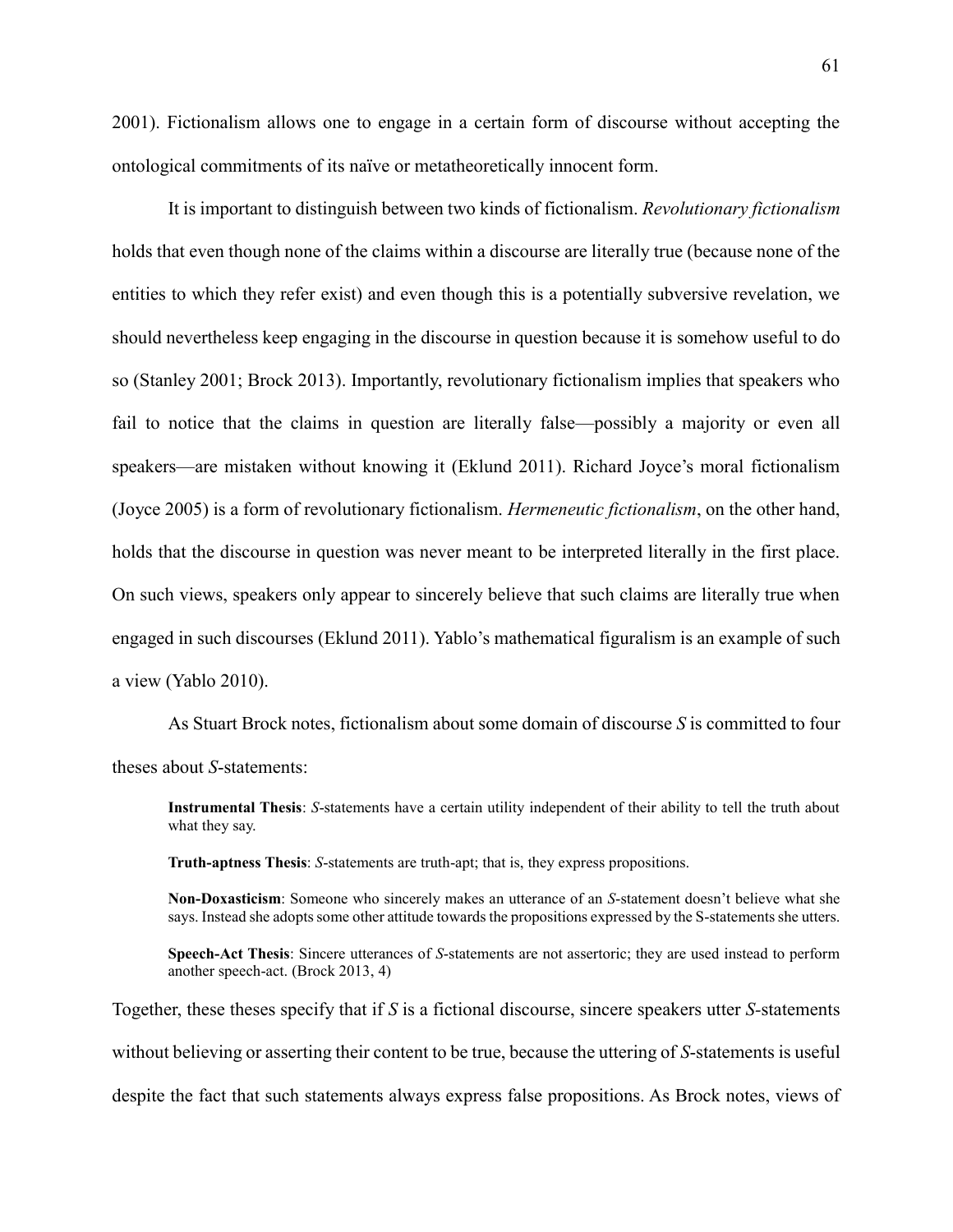this form must account for the discourse's utility, the attitude of sincere speakers when engaged in the discourse, and the speech-acts that speakers engaged in the discourse perform (Brock 2013).

While the function of a fictional discourse will depend on the purpose of the discourse in question, fictionalists generally hold that speakers adopt an attitude of make-believe and perform acts of pretend assertion when engaged in a fictional discourse (Brock 2013). For instance, on Joyce's account, those who realise the truth of error theory might nonetheless decide to retain morality as a 'precommitment' to behaving in certain ways that are prudentially valuable by adopting a fictive attitude towards moral propositions and pretending to assert the truth of moral propositions. Similarly, on Yablo's view, when we are speaking in an engaged way about numbers (e.g. in the context of a math class), we do not really believe that there are numbers nor do we really assert our beliefs about such entities, but rather we are only simulating a belief in such entities and out utterances only express our simulated beliefs (Yablo 2010). Simulation, according to Yablo, is a form of pretense. For Yablo, the myth of numbers was developed in order for us to better track and represent different quantities of concrete objects and the relationships between quantities; mathematics was developed to track and represent these representational aids (i.e., numbers) and the relationships between them.

## *2.2 Deontological Games*

Brock's account of fictionalism provides a helpful blueprint for developing the position I have called 'political fictionalism'. Political fictionalism must hold that normative political claims are truth-apt such that, when read literally, they express either true or false propositions, but competent speakers engaged in the political fiction do so for the sake of some other purpose, cashed out in terms of the utility or function of the political fiction, that does not involve asserting the literal truth of normative political claims. It must account for the non-literal attitude of speakers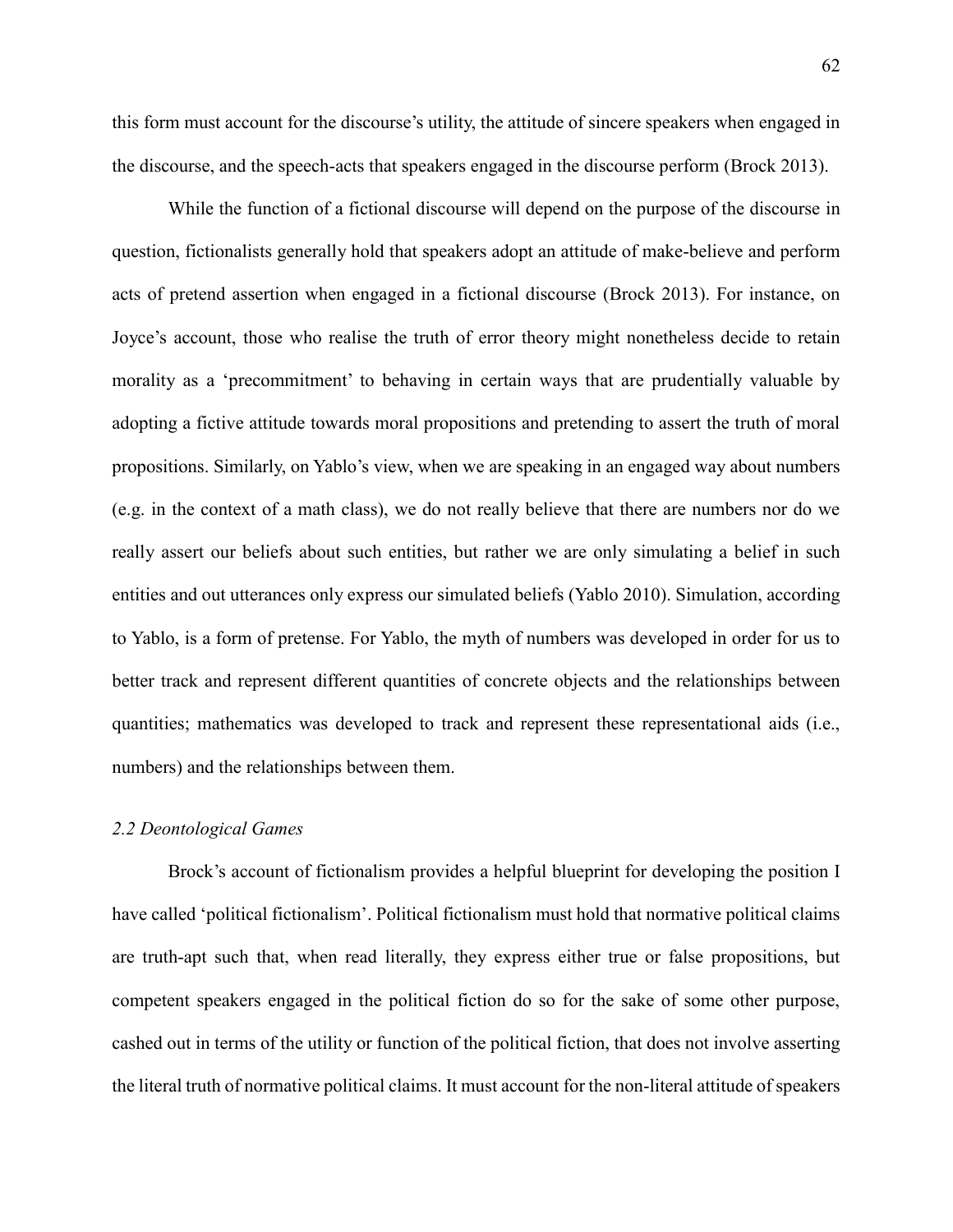engaged in public reasoning, and the speech-act performed when speakers utter normative political statements. It should explain, if it is a revolutionary fictionalism, why it does not "threaten to convict ordinary speakers of massive, widespread error." (Eklund 2011) Alternatively, if it is a hermeneutic fictionalism, it should explain why many speakers do not seem to be aware of the fact that they are engaged in a fiction, when normative political discourse was never intended to be literally true.

Given that public reasoning is a form of deliberation, a good starting point for thinking about political fictionalism is Philip Pettit and Michael Smith's account of interpersonal deliberation and the norms that govern such deliberative exchanges (Pettit and Smith 2004). On their view, "Deliberative practice purports to facilitate the access that participants have to [reasons that are relevant to what they should think or do], including reasons that may support reciprocal or joint actions." (Pettit and Smith 2004, 157) In deliberative exchanges, we position ourselves to arrive at a reasoned consensus on practical matters with our interlocutors through rational persuasion. They note that we engage in such exchanges, because alternatives to interpersonal deliberation can only get us so far. In their words,

Those who rely on force or coercion to get others to act with them will be able to have faith in those others when they are under effective scrutiny. And those who seek to expand their own evidence and understanding by interrogation of those who fear them will be exposed to the paradox of the counsellor: the paradox that only the [ruler] who abjures [their power] can hope to have honest counsellors. (Pettit & Smith, 2004, p. 171)

Rational persuasion through interpersonal deliberation is invaluable for social creatures, such as ourselves, who must rely on others to meet even our most basic needs. The importance of interpersonal deliberation in human life is such that even insincere interlocutors must maintain a pretense of abiding by the norms of deliberative exchanges, since failing to do so would "ensure a sort of ostracism from their community." (Pettit and Smith 2004, 170)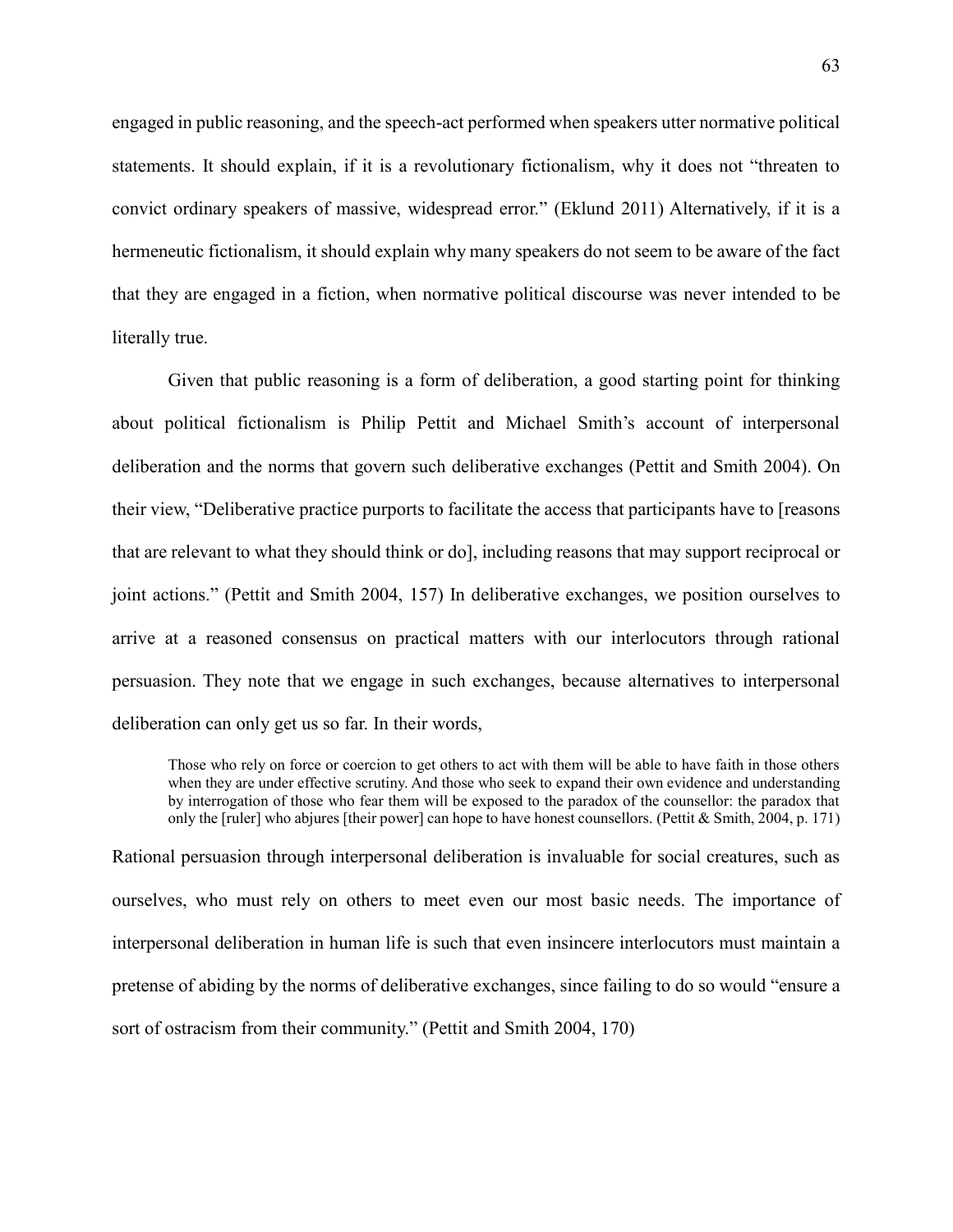The 'truth in deontology', according to Pettit and Smith, is that interpersonal deliberation is 'game-like' in that participants in deliberative exchanges are bound by constitutive deontic rules that "determine that certain patterns of behaviour constitute wrongdoing, and they indicate wrongdoing even in the case where the wrongdoing allows less wrong to be done overall." (Pettit and Smith 2004, 156) On their view, successful deliberative exchanges must meet three conditions:

- (i) The parties sincerely communicate their beliefs, openly seeking to get one another to recognize and share them;
- (ii) The communication is intended as an epistemic exploration of one another's reasons for believing or doing various things, individually, reciprocally, or collectively;
- (iii) There are no vitiators present, so that any avowals of attitude—any commitments—are inescapable under the rules of the practice: only a later change of circumstances can excuse non-compliance (Pettit and Smith 2004, 164).

The first condition requires participants to the exchange to refrain from attempting to influence the deliberation through deception by either being actively dishonest, or omitting relevant information that their interlocutors lack access to or have failed to notice. The second condition identifies the goal of the exchange as the joint epistemic exploration of each other's reasons for belief or action. The third condition requires participants to refrain from actively manipulating each other's reasons for belief or action through tipping the scales of the deliberation, which is meant to be a mutual discovery of reasons, by creating reasons that push others towards desired conclusions (e.g. "You should do X, because if you don't, I'll do Y, and you won't like Y").

As Pettit and Smith note, the framework of deliberative 'games' is not only necessary for enabling beneficial cooperative exchanges, but more generally, it is necessary for the possibility of both positive and negative non-violent interactions. A 'cheat', such as threatening or lying, only works in a context where the target is convinced by the cheater's pretense to deliberate, since such strategies rely on the target believing the cheater's threat or lie (Pettit and Smith, 2004). All verbal persuasion, by the rules or otherwise, depends on the credibility of the speaker. Discredible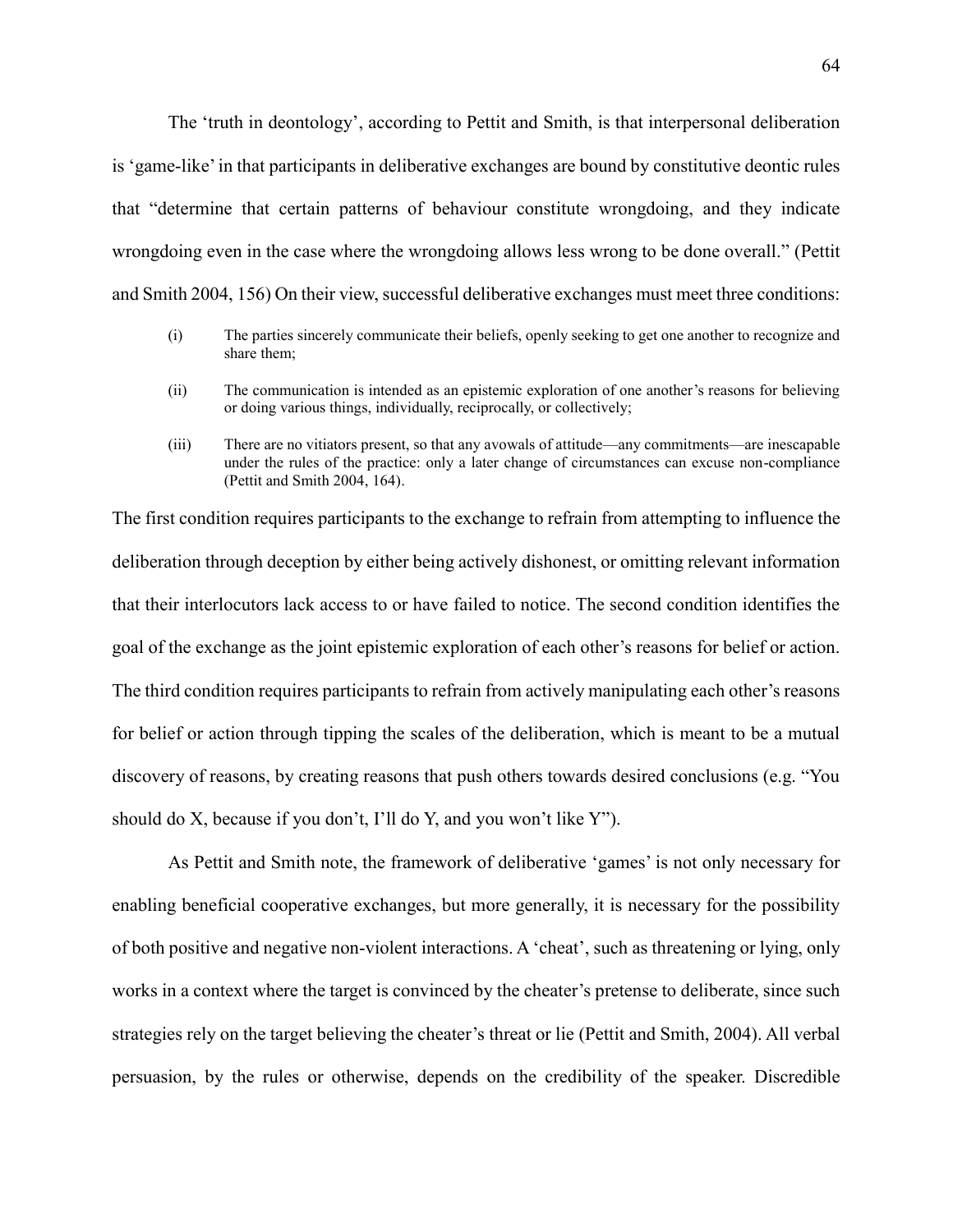speakers can only persuade through the actual use of violence. Interpersonal deliberative games serve an indispensable practical need by making social interactions of all kinds possible and eliminating the need for undue violence. And the indispensability of interpersonal deliberation is evidenced by, as they note, the ubiquity of the pretense to deliberate (Pettit and Smith 2004).

#### *2.3 Political Fictionalism*

As I mentioned in §1.1, contemporary political liberals have attempted to account for the distinction between the moral and the political in terms of the emergence of normative political properties from normative moral properties. Political emergentism in metapolitics takes a cognitivist view of political discourse and holds that political terms refer to such emergent normative properties. Pettit and Smith's account of interpersonal deliberation and Brock's discussion of fictionalism sets the ground for an antirealist cognitivist alternative for understanding this distinction between the moral and the political. On Pettit and Smith's view, the possibility of deliberative exchanges requires precommitments on the part of the interlocutors to both conduct themselves in particular ways and to upholding the conclusion of the deliberation just in case the conclusion was determined according to the rules of conduct, regardless of the substantive quality of the outcome. But, importantly, this precommitment is binding on interlocutors only insofar as they wish to maintain the deliberative pretense.

Political philosophers, especially social contract theorists, liberal or otherwise, have long implicitly recognised the indispensability of interpersonal deliberation for "stable systems of social cooperation." (Rawls 1993, 11) Public reasoning is, in a sense, interpersonal deliberation writ large. Political liberals, in particular, have noticed, as Pettit and Smith argue, that the indispensability of interpersonal deliberation comes prior to and makes possible the deliberative investigation of the moral domain (Pettit and Smith 2004). And political liberals have noticed along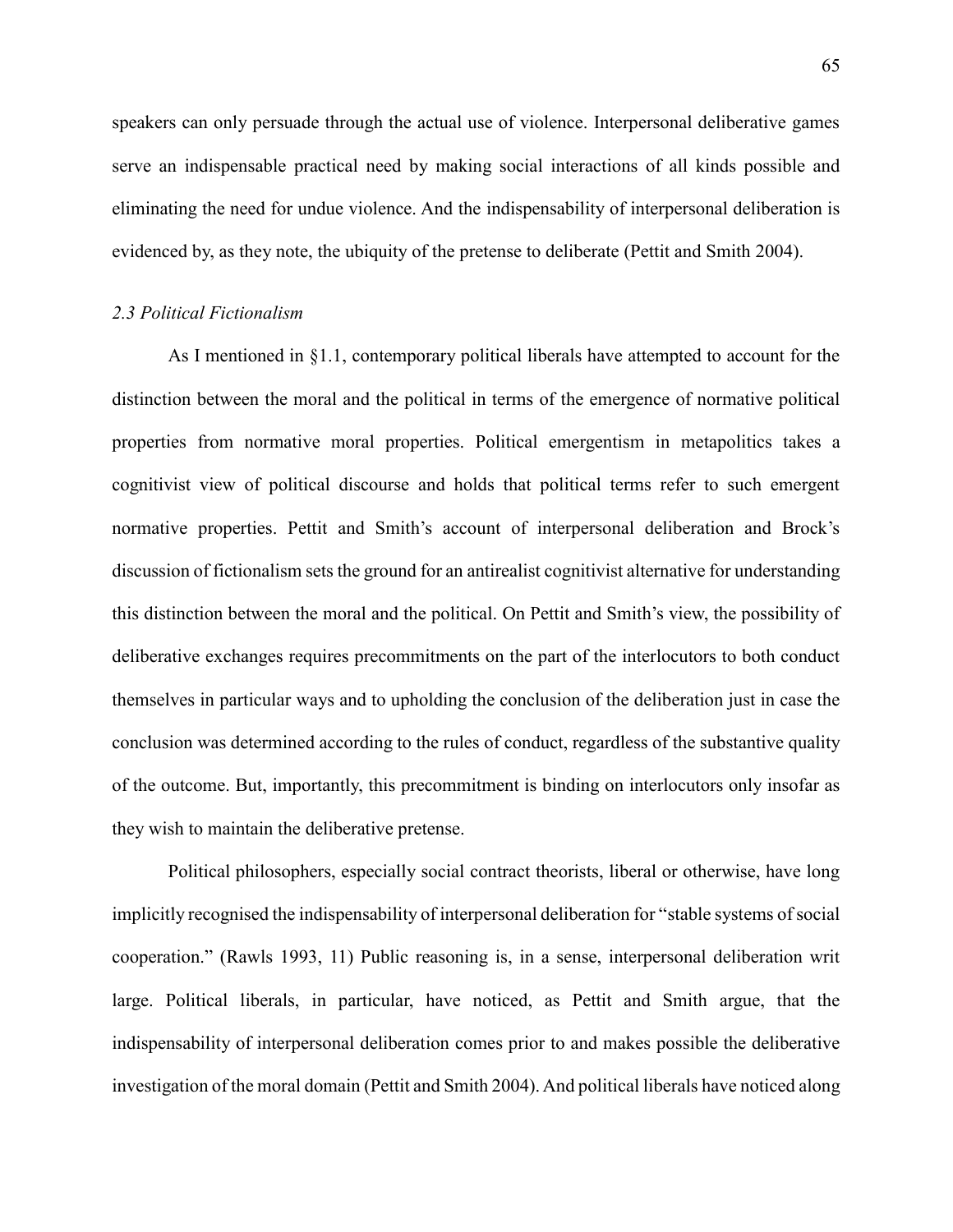with Pettit and Smith that in the context of a deliberative game, the norms that determine our obligations to comply with the practical conclusions of deliberation are sensitive to the process by which consensual conclusions are reached (i.e., whether there are any vitiators), rather than the substantive moral truth of those conclusions. On the back of these considerations Rawls concluded that a political conception of justice cannot rely on moral truth about the good, but rather, must be grounded on a foundation of reasonable public agreement on shared values, or in his terms, 'a overlapping consensus of reasonable moral views of the good' (Rawls 1993).

Some contemporary political liberals, such as Joshua Cohen and David Estlund, have balked at Rawls's emphasis on reasonable consensus in place of the truth in public reasoning (Cohen 2012; Estlund 2012). Both Cohen and Estlund argue that public reason *qua* form of reasoning is incoherent if it does not invoke some conception of truth. But as Brock notes, the instrumental thesis holds that fictional statements "have a certain utility independent of their ability to tell the truth about what they say." While fictional statements are truth-apt (the truth-aptness thesis), they are judged not by their literal truth, but by standards of appropriateness particular to the fictional framework they belong to, which constitute or contribute in some way to the purpose of the fiction. As Pettit and Smith argue, interpersonal deliberation serves an important practical need for making non-violent social interaction possible, and is constituted by deontic norms that are sensitive to the conduct of participants rather than the substantive truth of their claims. A successful deliberative exchange occurs just in case the interlocutors have conducted themselves in a sincere and non-manipulative fashion, regardless of whether the conclusion is true.

I think much the same can be said of the function of public reasoning qua interpersonal deliberation writ large. According to political fictionalism, public reason is a fictional discourse in which we advance truth-apt claims about justice, which are judged in the context of public reason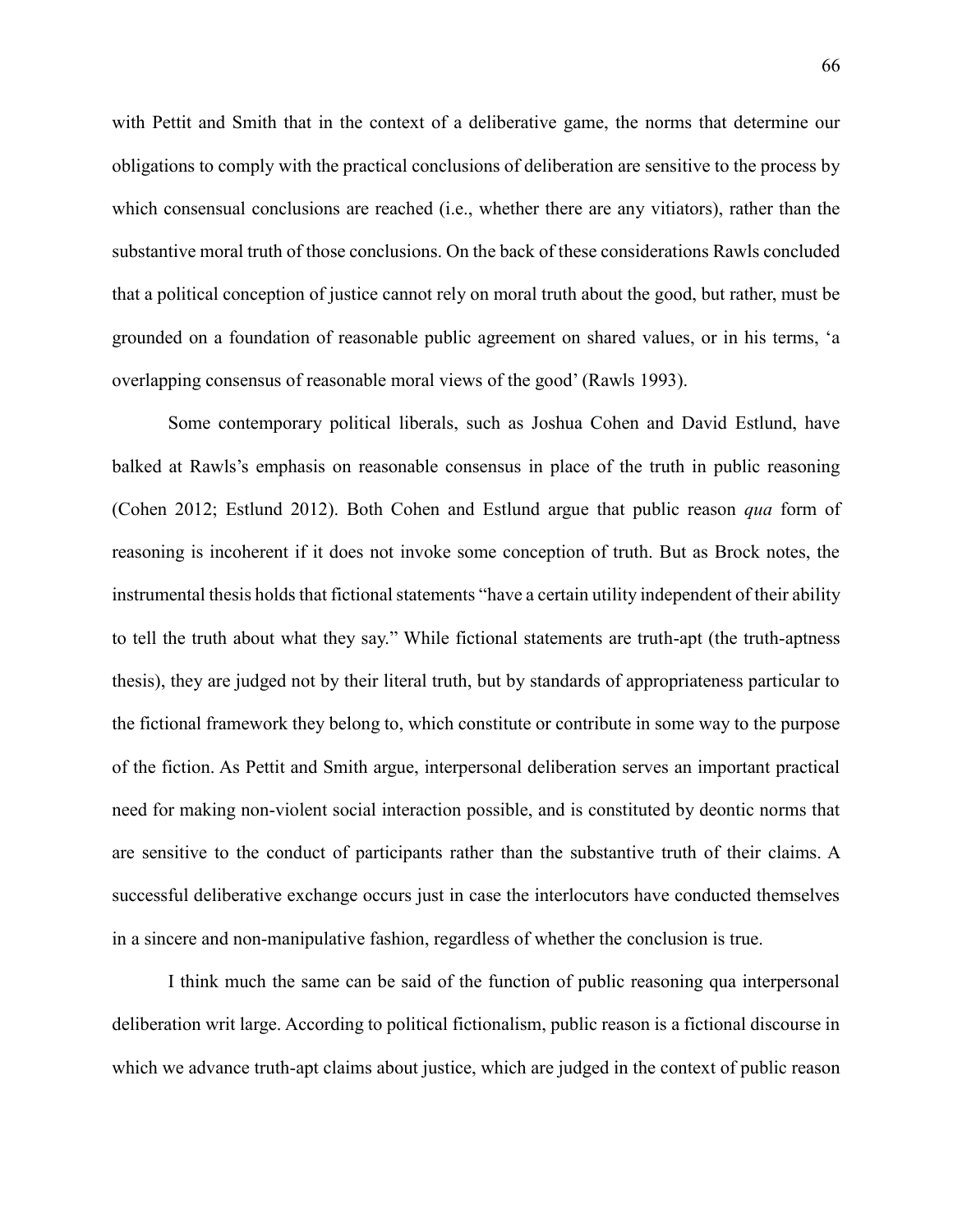not by their truth, but by the norms which govern successful instances of public deliberation, because public deliberative practices are useful for making non-violent political interactions possible, independently of whether such practices arrive at true conclusions. This, in my view, is very much in the spirit of Rawls's political liberalism, though it differs from Rawls's account in that it openly admits an antirealist view of the values specified by public reasoning, rather than relying on an ad hoc constructivism about political values $14$ .

On Brock's view, however, an account of a form of fictionalism is incomplete without a discussion of the non-assertoric speech-acts performed by speakers engaged in the fiction, and the non-doxastic attitude of speakers towards "the propositions expressed by the [fictional statements] she utters." Given that the aim of interpersonal deliberative exchanges, on Pettit and Smith's view, is to persuade, I think that a natural answer would be to say that sincere public reasoners aim to persuade others of the content of their claims rather than to assert its truth. The difference between an assertoric speech-act and a persuasive speech-act is that while the first is an illocution, the latter is a perlocution (Austin 1975). As J. L. Austin notes, an illocution is a speech-act that just consists "in saying something", as contrasted with perlocutions, which are "acts of saying something" for the purpose of producing "certain consequential effects upon the feelings, thoughts, or actions of the audience, or of the speaker, or of other persons…" (Austin 1975, 99-101) Accordingly, sincere statements within the space of public reason are uttered not for the sake of 'saying something' *simpliciter*, but are uttered with the intention of producing certain effects on the audience.

Importantly, on Pettit and Smith's view, the constitutive rules that govern interpersonal deliberation impose certain constraints on both the kinds of effects one can intend to produce, and the permissible means for producing desired effects. As I noted above, in their view, successful

 $\overline{a}$ 

<sup>14</sup> A discussion of political constructivism appears in Lecture III of *Political Liberalism* (Rawls 1993).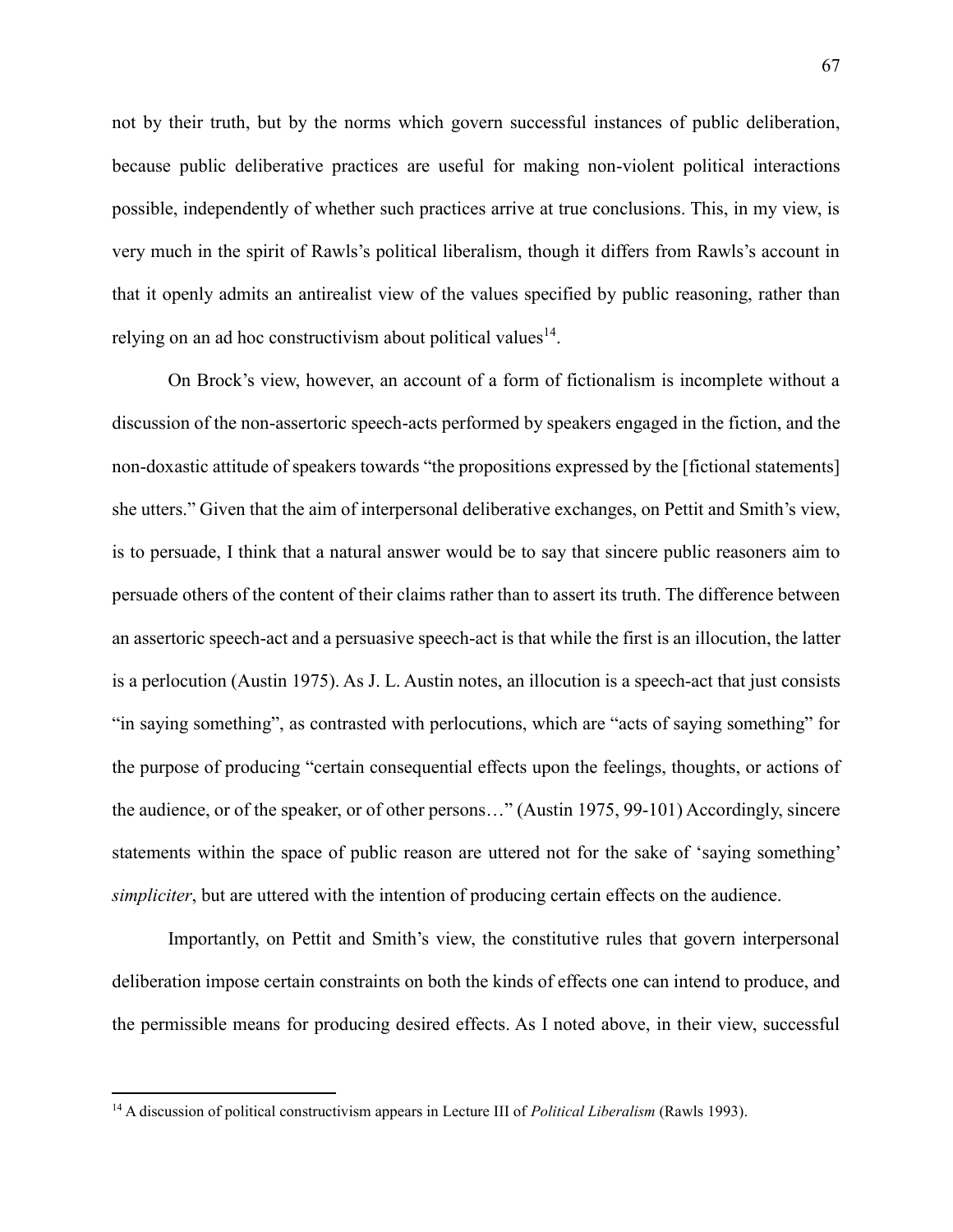deliberative exchanges require that participants are sincere and non-manipulative. The sincerity constraint holds that participants must only attempt to persuade others of propositions that they hold to be true by means of what they consider to be good reasons for believing in these (Pettit and Smith 2004). The non-manipulative constraint holds that participants must refrain from attempting to persuade by threatening, or through other ways of 'rigging' the relevant reasons (Pettit and Smith 2004). However, these constraints seem to be incompatible with the non-doxasticism that Brock attributes to fictional views in general. Non-doxasticism holds that in a fictional discourse, speakers do not literally believe in the truth of the propositions expressed by the fictional statements they utter, but rather, adopt instead an attitude of make-belief, or something similarly non-doxastic, toward the content of their utterances. The problem seems to be that this runs counter to the attitude of 'sincere, epistemically orientated communication' required by Pettit and Smith's view of deliberative practices.

This apparent problem with a deliberative form of political fictionalism dissolves if we notice the political fictionalist is only committed to non-doxasticism about statements about justice and related normative political concepts, which are fictional concepts that derive their content from the norms and conclusions of public reasoning. But public reasoning, according to the political fictionalist, is a deliberative game constituted by rules which require both that players must sincerely believe the truth of the reasons they assert in order to persuade, and that players are committed to the conclusions of public reasoning just in case none of the rules were violated in the process, regardless of the truth of its conclusions or the validity of the argument. The idea here is that the fact that someone has successfully persuaded me in a sincere and non-manipulative manner that we should pursue some course of action commits me in the context of the fiction to that course of action, despite it being the case that this always leaves open the question of whether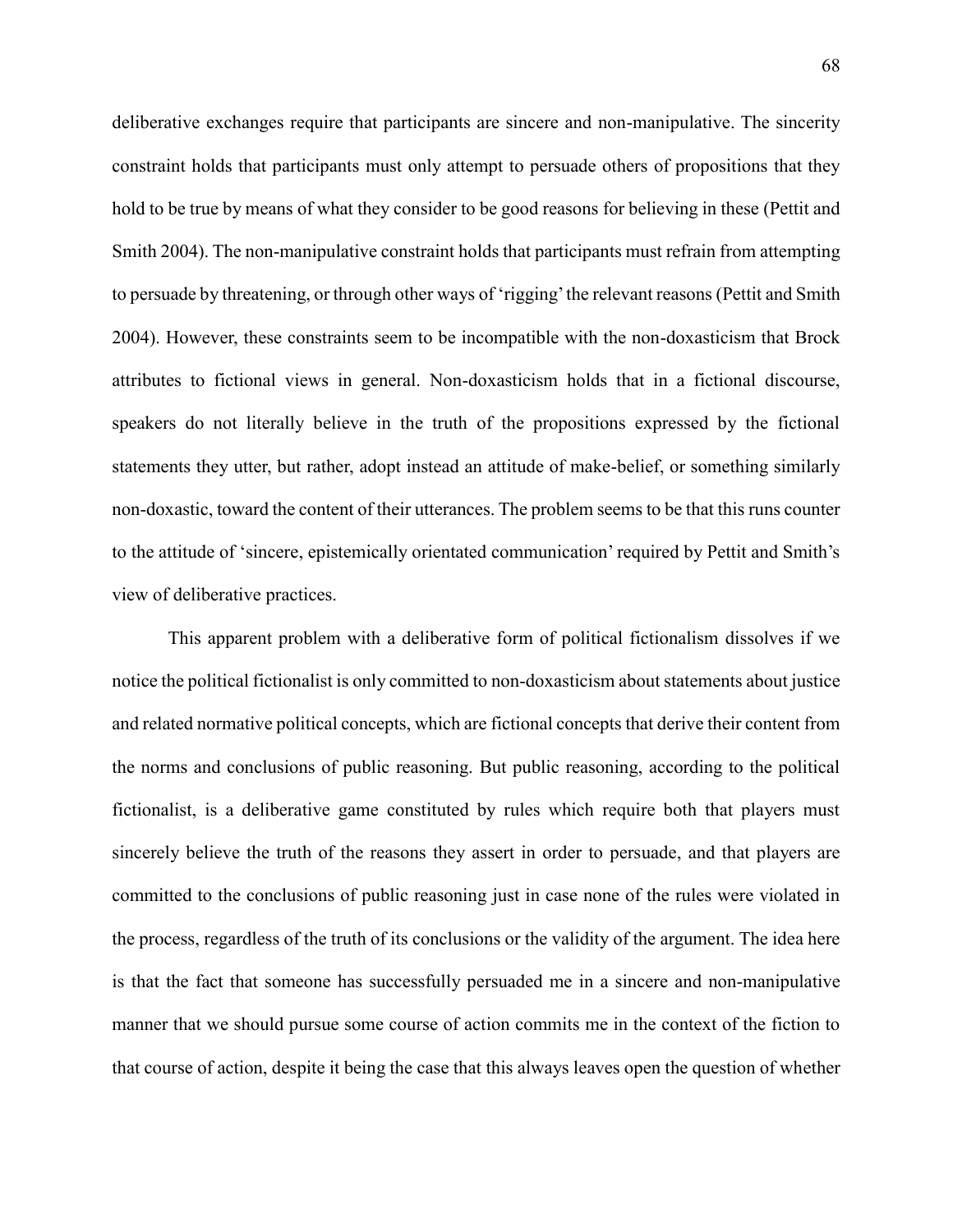it is true that we should pursue this course of action. Political fictionalism does not require public reasoners to adopt a non-doxastic attitude towards the content of the perlocutions they deploy to persuade their interlocutors in public reason, but it does require public reasoners to treat the normative propositions contained in the conclusions of public reasoning as-if they were true, even though it is at best an open question whether these conclusions are true.

But if this is the case, why bother engaging in the political fiction at all? Why not, instead of doing what we pretend is true about what we ought to do, simply do what we ought to do in the first place? The answer is that, as Pettit and Smith note, the very possibility of non-violent, rational cooperative interaction depends on deliberative games. The purpose of deliberative games is to provide an alternative (i.e., rational persuasion) to coercion, violence, and manipulation as the grounds for human interaction in the specified context. Rather than coerce, force, or manipulate others into doing what we think ought to be done, deliberative games allow us to instead attempt to persuade others to do what we think ought to be done through the give and take of reasons. Pettit and Smith's insight is that this necessarily involves a precommitment to certain deontic constraints (that prohibit coercive, violent, and manipulative actions in the context of the game), a receptiveness to the reasons given by our interlocutors, and a mutual commitment to abide by the outcome of the game. As they note, however, none of this establishes the truth of deontology, since it leaves open the possibility that there may be cases where coercion, violence, or manipulation may be better, all-things-considered, than the alternative that deliberative games provide.

In explicit terms, political fictionalism affirms the following versions of Brock's four theses of fictionalism:

**Political Instrumental Thesis**: Statements about justice and related normative political concepts have a certain utility independent of the truth of the propositions they express, which is derived from the practical need for non-violent political decision making fulfilled by the deliberative practice of public reasoning.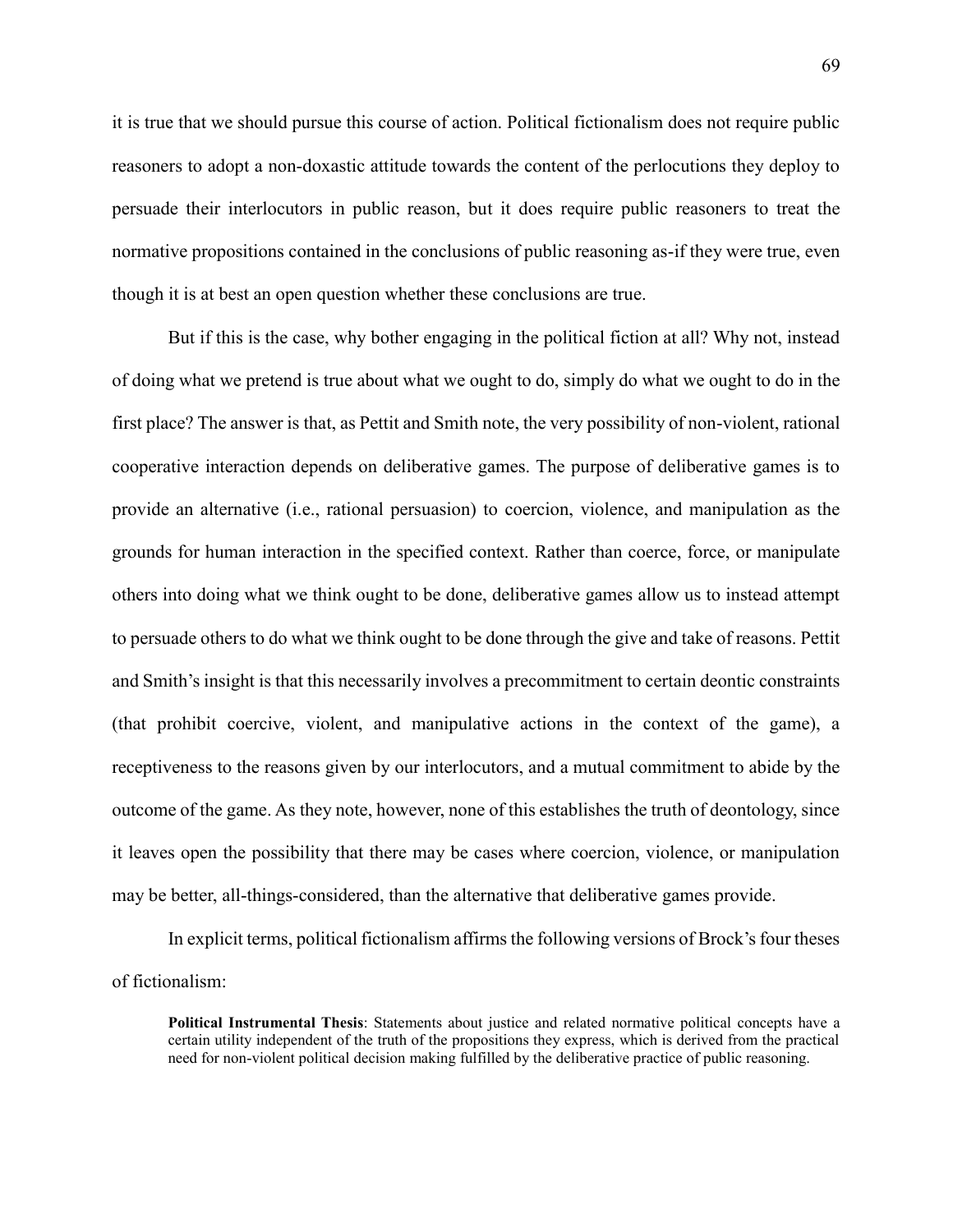**Political Truth-aptness Thesis**: Such statements are truth-apt, though they are judged according to the procedural norms of public reason rather than their substantive truth.

**Political Non-Doxasticism**: When an individual sincerely utters or affirms a normative political statement does not believe that the normative proposition expressed by such a statement, but rather make-believes that they are committed to its truth in the context of public life.

**Political Speech-Act Thesis**: Sincere utterances of normative political statements are not illocutionary acts intended to assert the propositional content of such statements, but rather are perlocutionary acts intended to produce a desired effect on the audience's attitudes and beliefs towards matters of public policy.

On this view, normative political properties (e.g. justice, rights, legitimacy, etc.) are best understood as fictional normative properties attributed to the conclusions and constitutive norms of public reason, which fills a practical need for non-violent decision making on matters of public policy.

Political fictionalism is similar to Estlund's epistemic proceduralism, which is in my view a form of epistemic political emergence. Epistemic political emergence in metapolitics is the view that the political is distinct from the moral because our answers to normative political problems cannot epistemically depend on our knowledge of moral facts. Like political fictionalism, epistemic proceduralism holds that conclusions in public reasoning are judged by the standard of acceptability to all reasonable points of view rather than substantive truth, and the norms of public reasoning are sensitive to the conduct of public reasoners with an eye towards promoting a sincere epistemically orientated communication. However, political fictionalism differs from forms of political emergentism in that it is an antirealist view of the political domain. Estlund's epistemic proceduralism, in particular, holds that "the whole moral truth about political decisions is not admissible in political justification." (Estlund 2008, 24) Instead, political justification takes place within the framework of deliberative democracy, which is the most reliable epistemic procedure for generating right answers to political problems; even if it does not always get it right (Estlund 2008). Nonetheless, he argues, the epistemic value of democratic deliberation gives us a good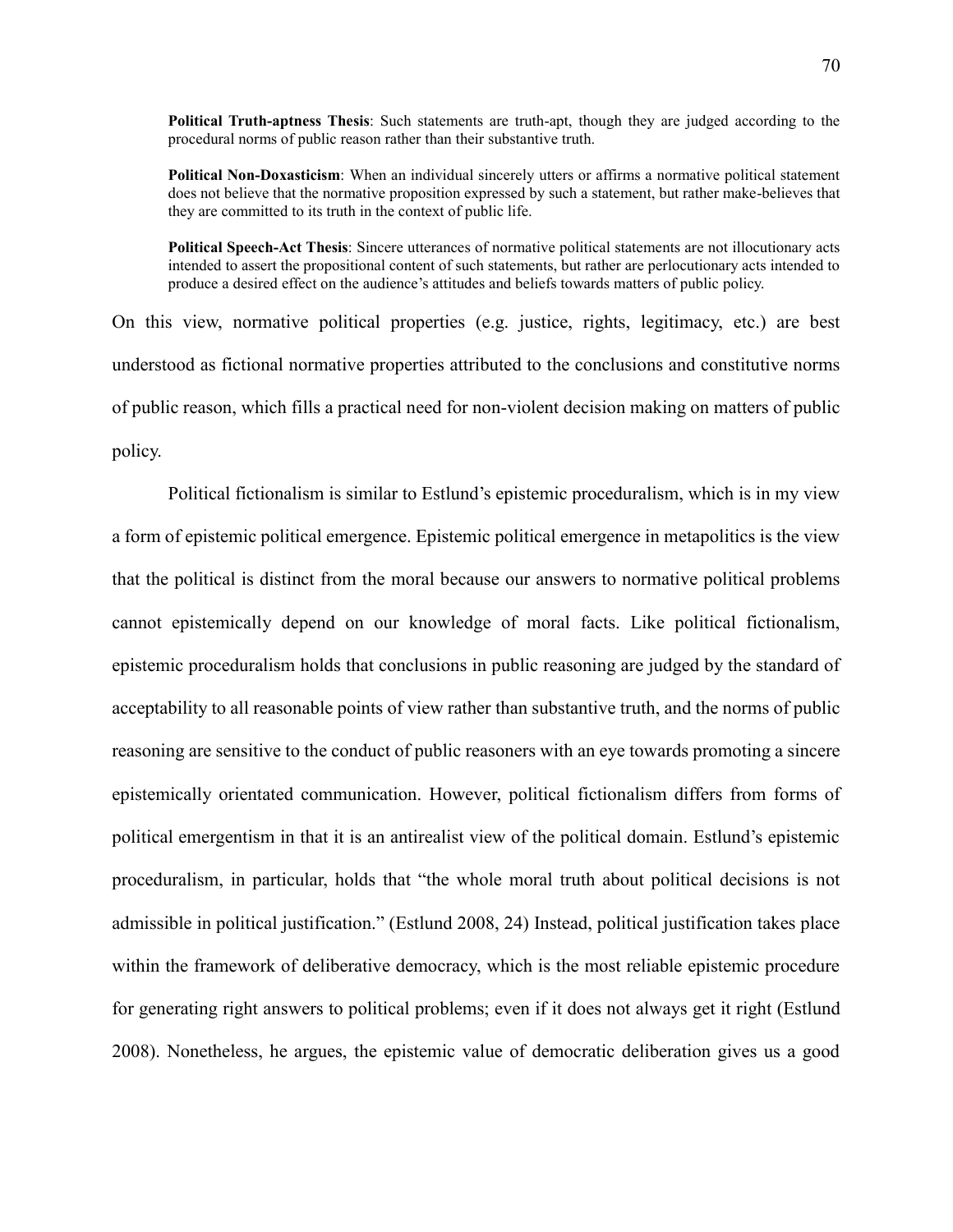reason to treat the conclusions of democratic deliberation as authoritative, even when they are wrong (Estlund 2008).

Political fictionalism also differs from non-cognitivism and political constructivism in that it construes public normative political claims as truth-apt without making the truth of normative political claims dependent on some constructive procedure. Contra non-cognitivism, there are political facts of the matter about what we ought to do as a society and we engage in public reason qua deliberative game in order to persuade others to accept our proposed account of the facts. But these normative political facts are fictional facts determined by the outcome of the deliberative game. As with any game, public reason is constituted by certain deontic rules that specify the conditions of victory (i.e., successful persuasion) and constrain the conduct of public reasoners. But unlike in a constructivist account, these rules are binding only in the context of the game (i.e., we only make-believe that these rules are normative for us while engaged in the fiction) and it is recognised that the conclusions generated in public reasoning are merely fictions that may or may not align with the real truth (if there are any such truths) about what is to be done.

On the political fictionalist's view, normative political claims uttered in the context of public reason are intended to persuade, rather than to merely assert, others of their commitments according to the norms of public reason, which is sensitive to the conduct of public reasoners in the process of public reasoning rather than to the substantive truth of its conclusions. Public reasoners do not literally take themselves to have such normative commitments, but rather, makebelieve such commitments in the context of public life. We engage in public reasoning because the alternative is making rights through might. This commits us to make-believe that the deontic norms of public reason and the conclusions we arrive at in public reasoning are real features of practical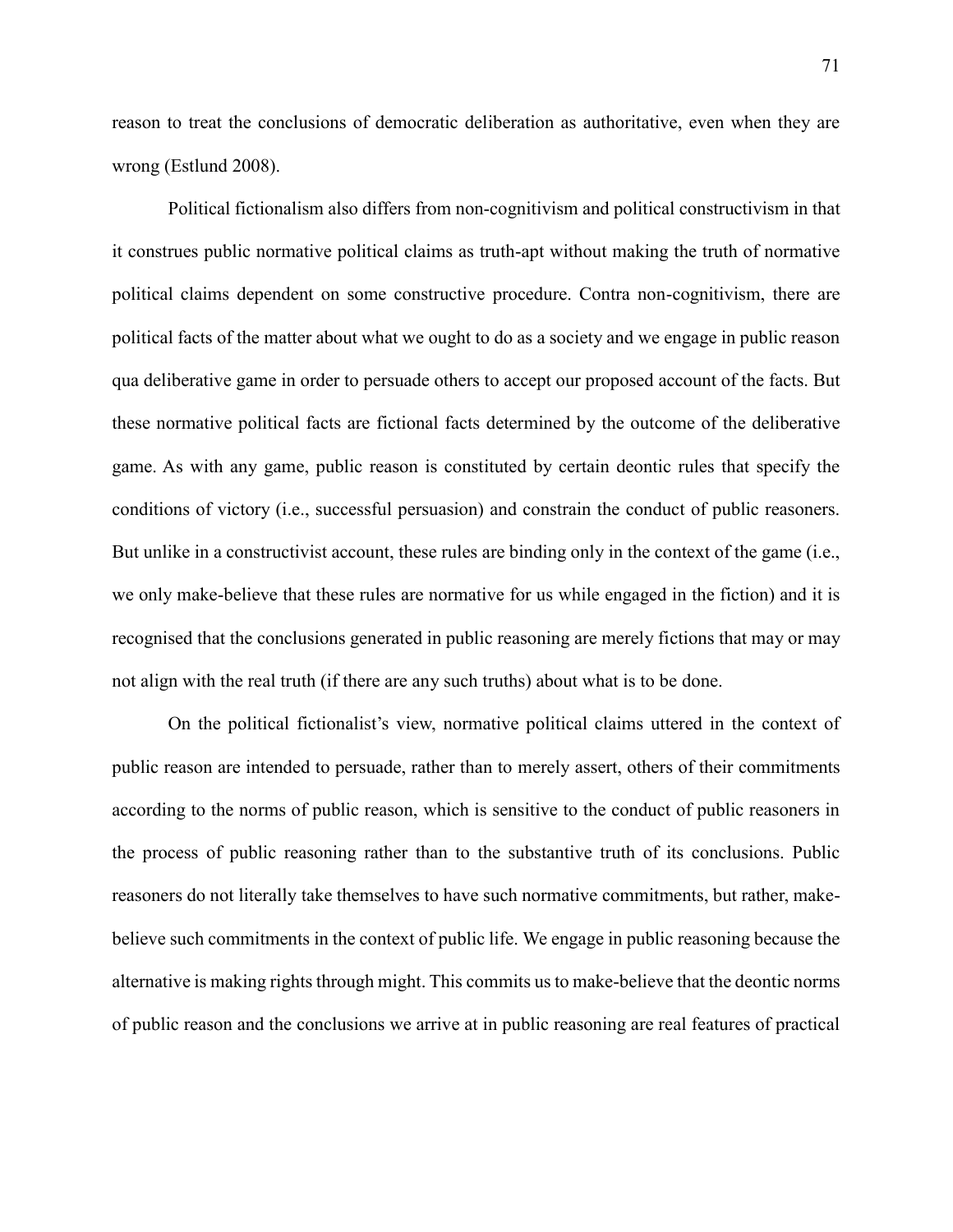normativity, even though it leaves open whether deontology is true, and whether public reason has gotten it right in any particular case.

## *2.4 Hermeneutic or Revolutionary?*

The question of whether the view proposed above is a form of hermeneutic or revolutionary fictionalism still needs to be addressed. As I discussed above, a disadvantage of revolutionary forms of fictionalism is that they involve accusing ordinary speakers of committing the mistake of engaging in a literally false discourse. The distinguishing feature of hermeneutic fictionalism is that it holds that we need not be realists about some discourse, because the relevant discourse was never meant to be literally true in the first place. This is also problematic in many cases, because it ascribes an attitude to speakers that often runs against the experience of actual speakers of the discourse; this is known as the phenomenological objection (Brock 2013; Eklund 2011). For instance, mathematicians and scientists do not generally take themselves to be speaking fictionally, in any sense, when they engage in numbers talk. The difference between revolutionary and hermeneutic fictionalism is that while the former recommends that ordinary speakers adopt a fictionalist attitude towards the relevant discourse, the latter holds that this attitude is already in place, despite any appearances to the contrary.

I think that the appeal to Pettit and Smith's account of deliberative games naturally suggests that the current proposal is a form of hermeneutic, rather than revolutionary fictionalism. In their view, deliberative games require one to adopt a 'pretension to deliberative practice', which is, in their words,

To pretend to deliberation is to present oneself as accepting and endorsing the pattern of mutual assumptions on the basis of which deliberative exchange proceeds. It is to put oneself forward as sharing in a mutual belief that everyone involved intends to conform to deliberative norms; that everyone is relying on others to abide by those norms; and that everyone licenses complaints against them should they fail to conform. (Pettit and Smith 2004, 169)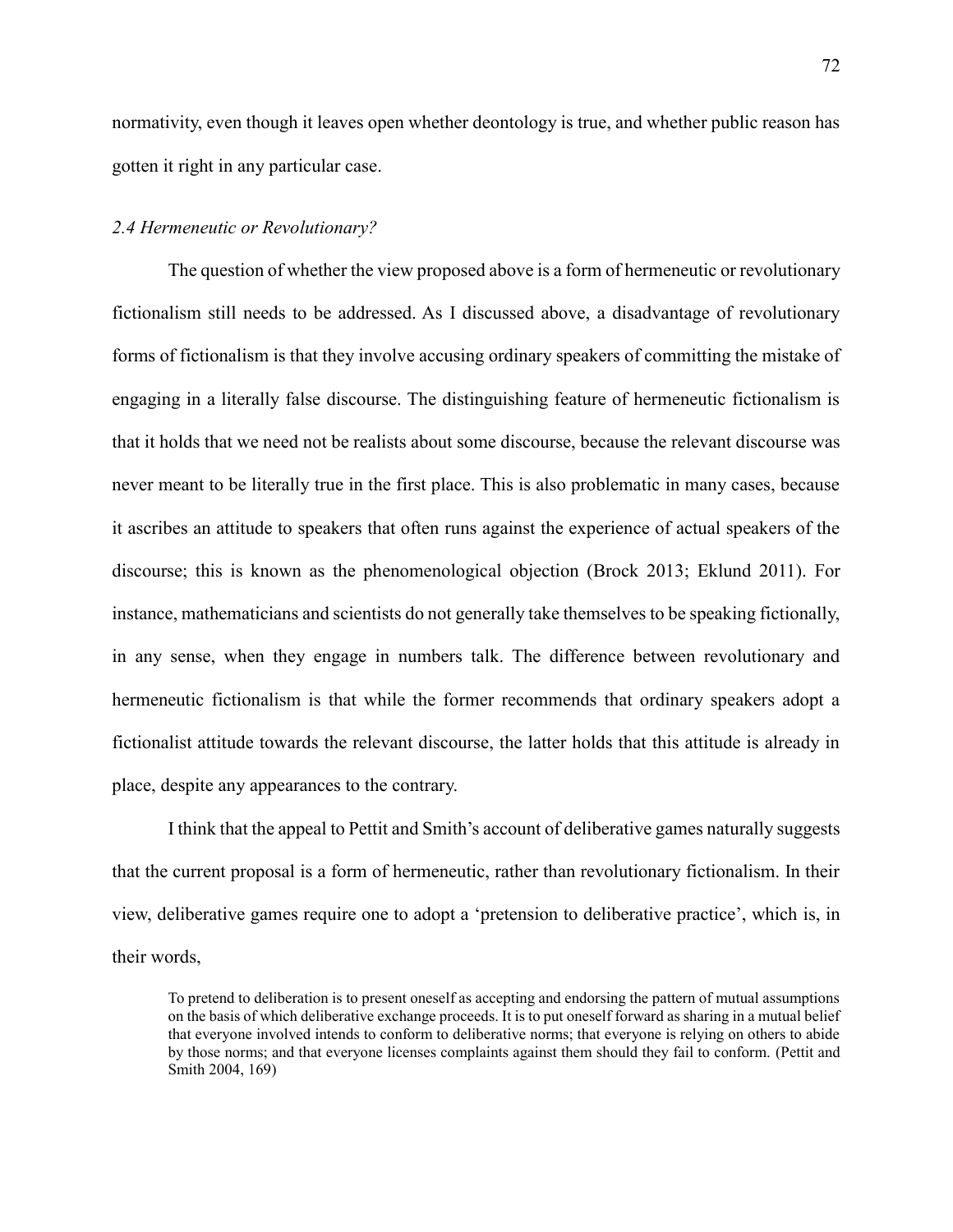But if participation in deliberative exchange involves such a pretense, it seems that, at least on their view, participants will be aware, at some level, of the contingency of the commitments to the deliberative norms and the outcomes of the deliberative game. These hold in the context of the game, and only in the context of the game. It is always open to us to decide not to play the game, but this comes at a cost. In their words,

Let people conduct themselves with relative indifference to the norms of deliberation, and they will find themselves deprived of the ability to pretend to deliberate, and so deprived of access to those overtures that involve deliberative pretension. They will find themselves cast out from the society of their immediate fellows. The only life possible for them will be a life on the hoof, in which they move on at every point where their deliberative recalcitrance begins to register with associates. (Pettit and Smith 2004, 171)

In their view, this heavy social toll explains the widespread compliance with deliberative norms. If such pretension were so wide spread, then it would only be natural for individuals to assume that the deliberative norms apply as a matter of course, unless otherwise indicated.

Much the same, in my view, can be said of the fiction of public reason. The political norms of deliberative democracy, much like deliberative norms more generally, involves a pretension to conform to democratic procedures and to abide by democratically produced laws and policies, even when, as I will discuss, democracy goes awry. In essence, it is the pretense that the democratic state guided by public reason is a source of normative obligations. Participation in public reasoning commits us to pretend as if it were a normative authority that we are obligated to obey. Our fictional political obligations are constituted by the outcomes of public reason, regardless of what the moral facts are. The reason we engage in such a pretense is not only to avoid the social cost of becoming ostracised from the community, but also to avoid exposing ourselves to the punitive powers of the state. But if this is right, then it is easy to see how the appearance of pretense and fictive attitude will slip away. To fail to cast ourselves as members of the public subject to the authority of the law, is not only to risk losing the benefits of being a law-abiding citizen but also to risk incurring the wrath of the law enforcement apparatus—becoming an outlaw means ostracisation not just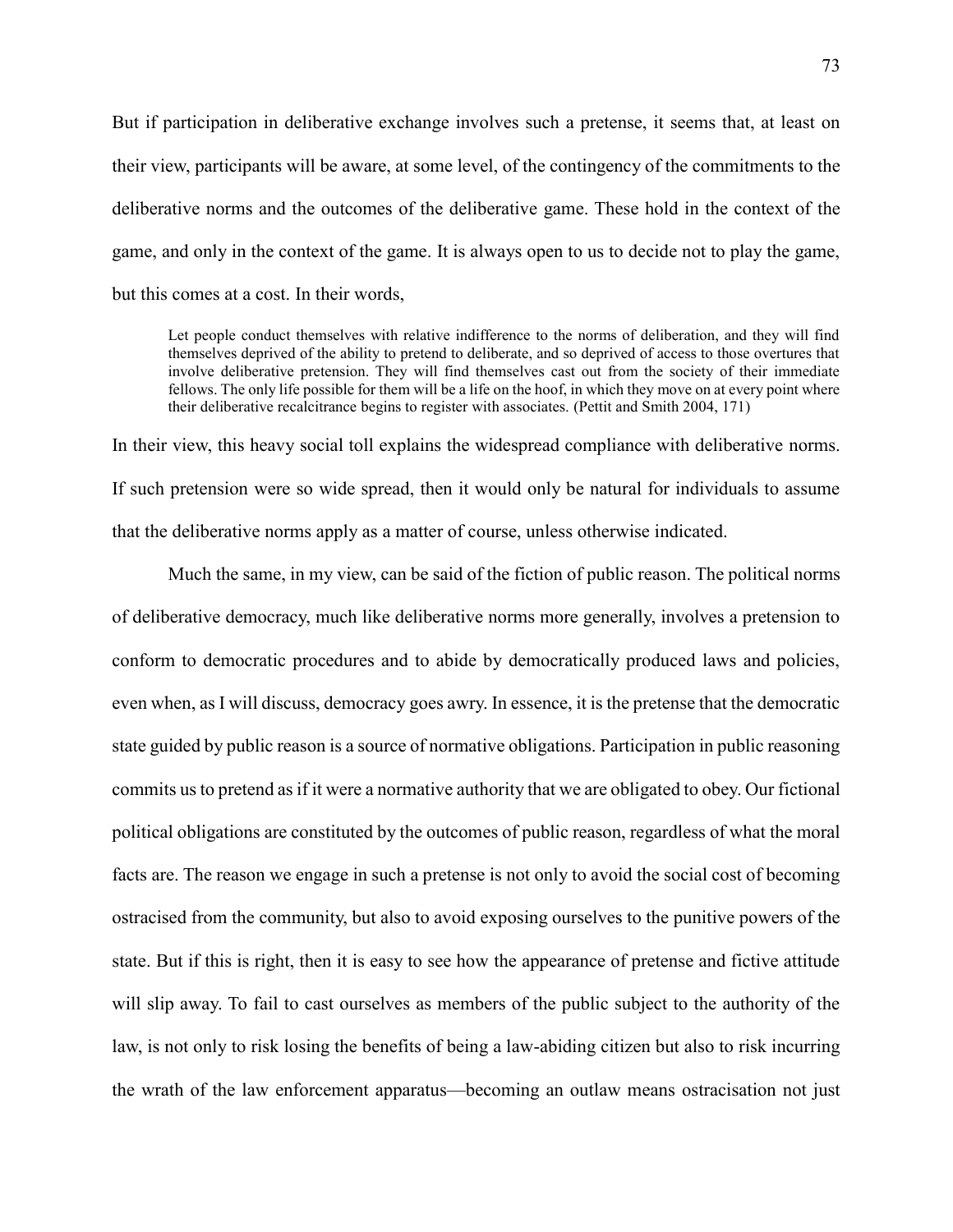from polite company, but also either a jail sentence or a life on the lam. Given the stakes, most of us will keep up a near constant pretension to submit to the law. And a near constant pretense is virtually indistinguishable from literal submission to the moral authority of the state.

#### **3 Why Political Fictionalism?**

## *3.1 Two General Objections to Metapolitical Separatism*

As a form of metapolitical separatism, political fictionalism must not only address the usual challenges that fictionalisms face and challenges to its particular semantic analysis of political language, but also objections from intranormativists, who reject the idea that political discourse is normatively distinct from moral discourse. There are, in my view, at least two such general challenges. First, given the familiar problems with accounts of moral normativity, separatist views might seem particularly metatheoretically unparsimonious. In other words, separatism doubles our metanormative burden by requiring us to having to explain two distinct forms of normativity. Second, and relatedly, if there are two distinct forms of normativity, what are we to make of conflicts between the two? At first glance, if political normativity is really distinct from moral normativity, then it appears that such conflicts are irresolvable. But in that case, not only we should expect practical reason to be silent on such questions, but we also cannot expect such conflicts to be semantically intelligible. Consider, for instance, conflicts between epistemic and practical values—not only does there not seem to be any sense in which we can compare the epistemic value of truth to the practical value of goodness, but the question itself, of whether truth is better than goodness, seems ill formed. However, the objection goes, experience tells us that not only are we able to make sense of conflicts between ethics and politics, but we are also able to rationally evaluate many conflicts of this kind.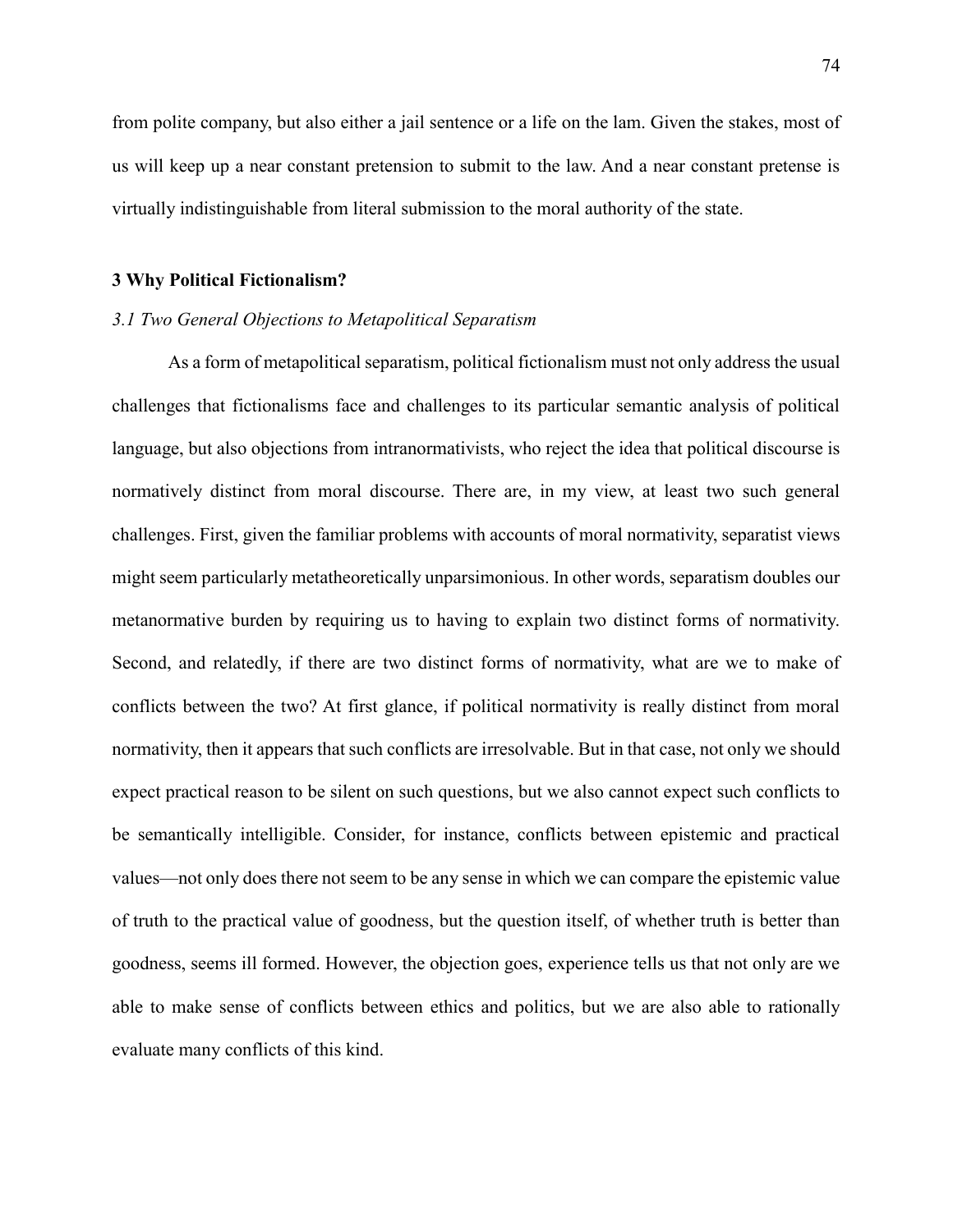Objections of the first form, in my view, are merely suggestive, and not decisive. Accounts that are more parsimonious are only better than less parsimonious accounts if both are equally good at explaining the phenomena at hand. We may wonder whether the explanatory savings are worth it, if they come only at the cost of sacrificing large parts of what is to be explained—roughly put, it smacks of cutting off the nose to spite the face. Moreover, such objections lose their bite if we endorse forms of political antirealism that minimize our metatheoretical commitments. Objections of the second form are more worrisome, since they point to the fact that competent speakers seem to be able to effectively cross the gap between the two supposedly distinct discourses and this cannot be explained away, as in the case of the first objection, by merely reducing our metatheoretical commitments in our metapolitical analysis. The strongest form of this challenge will assume moral realism as its starting point, since it invokes the dual horns of the semantic problem of explaining the ability of speakers to move freely between the two discourses, but also the problem of explaining why this does not threaten to collapse the normative distinction between the two discourses. Thus, I think they make a good test case for evaluating the strength of competing metapolitical separatist proposals.

In the following, I will compare political fictionalism's response to this objection to the response of political realist forms of separatism, in particular Estlund's epistemic proceduralism (which is a form of epistemic political emergence). However, I will refrain from discussing whether either response is ultimately successful at meeting this challenge. The point here is just to see which view provides the better response to this objection. For the purposes of this exercise, I will test each view's ability to respond to the strongest form of this objection (i.e., the one that assumes moral realism). I will first sketch two cases in which ethics and politics seem to collide, and then discuss how each view might approach each case.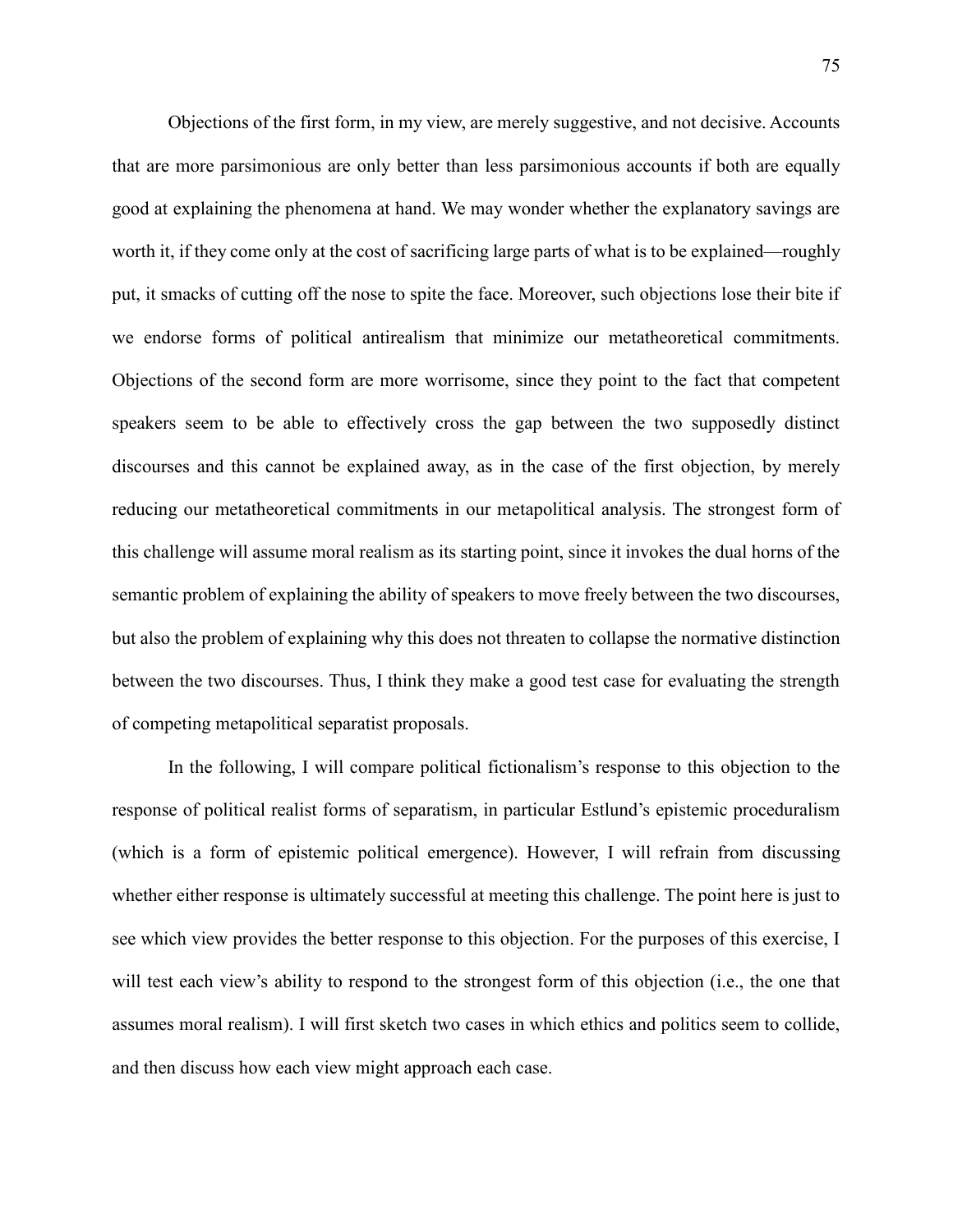## Case One: Gun Control

Consider a public debate about the degree to which a society should restrict or regulate gun ownership. Suppose that it is a moral fact, perhaps on utilitarian grounds (e.g., getting shot is bad, and one's chances of being shot strongly correlates with the number of guns per capita in one's vicinity), that a society should restrict gun ownership as much as possible. Suppose further that, despite it being a moral fact, there is significant disagreement in the society on the issue of gun control. Many members of the public hold the false moral belief that it would be better all-thingsconsidered if there were as few restrictions on gun ownership as possible. Perhaps those who think this justify this false belief on the dubious moral premise that the good of being able to defend oneself from threats with a gun outweighs the bad of innocents being shot. And perhaps defenders of this benighted view are able to rationally sway others to share their false belief without violating any democratic procedures. Nothing in a purely procedural account of public reason blocks this possibility. Suppose this happens and the right to bear and keep arms becomes enshrined in the law, contra our supposed moral fact and justified on a dubious moral premise. How should we account for the conflict between society's political obligation to uphold this democratically determined policy and its moral obligation to protect the physical wellbeing of its members?

### Case Two: Abortion

Imagine a society in which there is significant public disagreement over whether abortion is morally equivalent to murder. Assume that it is a moral fact that abortion is not equivalent to murder, not because the embryo is not a person, but because, as Judith Thomson argues, the fetus' claim to life through the use of its mother's body does not trump the mother's claim to bodily autonomy (Thomson 1971). Again, suppose that morally mistaken members of the public have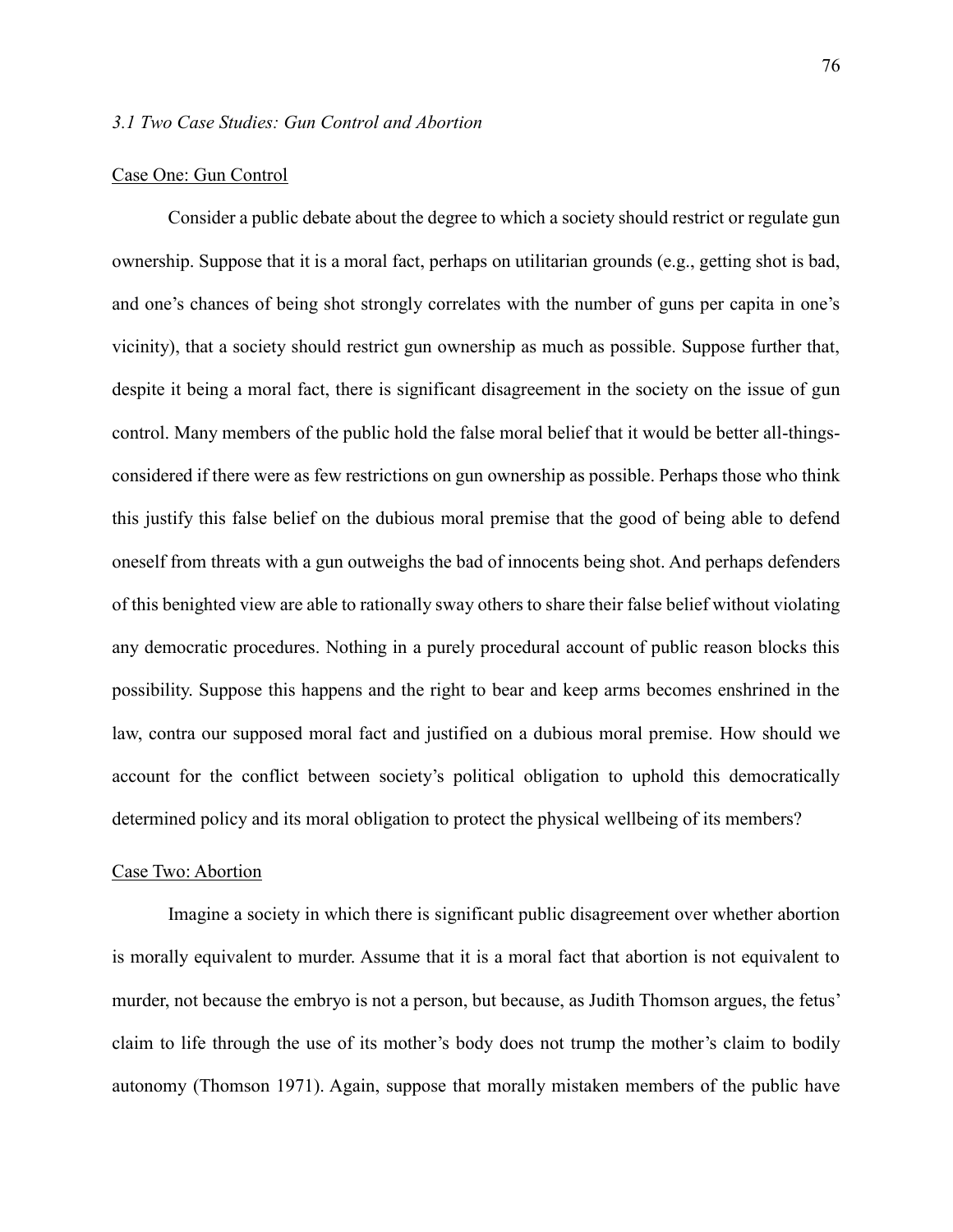successfully persuaded a clear majority of voters that abortion is in all cases equivalent to murder, and that it is now illegal for medical professionals to provide abortions to their patients, even in instances where the mother's life is at risk or where the pregnancy was the result of sexual assault. Suppose that the proffered justification is just as dubious as in the gun control case. Anyone found to have provided abortions to their patients will not only have their medical practice closed, but will also be charged and prosecuted for murder. In this case, not only is society politically obligated to uphold a morally harmful law, it must also legally sanction more morally enlightened physicians. More importantly, physicians are now forced into the difficult situation of having to choose between letting their patients with life-threatening pregnancies die and becoming outlaws. How are we to understand the conflict between the physician's moral and professional obligations, and their political obligation to abide by the law? And what about those of us who must watch this tragedy unfold? Should we morally praise outlaw physicians who provide abortions, while legally condemning them as if they were murderers?

## *3.2 When Politics and Ethics Conflict*

Neither case, in my view, poses a particularly difficult problem for the political fictionalist. I think a tremendous advantage of political fictionalism is its ability to dissolve such conflicts in a fairly intuitive way without depending on a mysterious account of the varying weights of our real normative obligations. The simple answer, on the political fictionalist's view, is that the conflict here is merely apparent, since our political obligations are merely fictions produced by a deliberative game. The only dilemma for the political fictionalist is the question of when we should drop the pretense, since we do that on the pain of certain severe personal and social, though not necessarily moral, costs. But to stop here would be to short-sell the advantage of the political fictionalist's response to this question.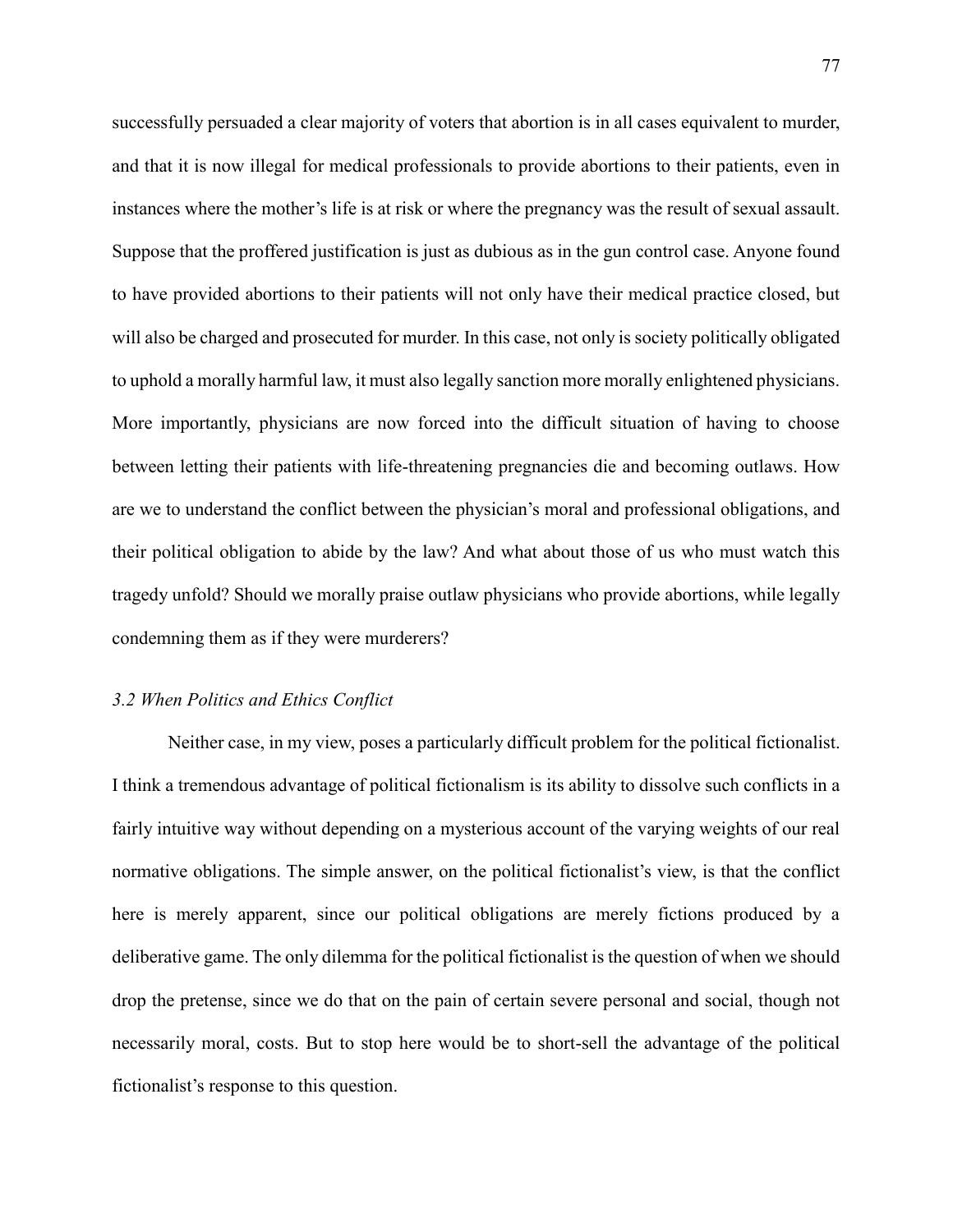On the political fictionalist's view, in both cases, the apparent conflict is generated by the unfortunate fact that the truth is not necessarily persuasive. It is important to understand why public reason can diverge so radically from the moral facts. In both the gun control case and the abortion case, decisive moral arguments fail to be successful political arguments. This, according to the political fictionalist, is only natural, given that in the context of the public reason fiction qua deliberative game, real moral concerns are merely props for fictional political arguments in favour of fictional political obligations. As Pettit and Smith note, the purpose of deliberative games is to facilitate the exploration of shared reasons for action and belief. As such, they are necessarily constrained by what the participants collectively bring to the table, regardless of what the facts are. The force of external reasons for action and belief in the context of a deliberative game depends not on their veracity, but on the degree to which they are internally recognized.

The difference between moral reasoning and public reasoning qua deliberative game is that successful argumentation in deliberative games does not depend on the reasons there are, but rather, on the reasons we share. Political argumentation in public reasoning, likewise, depends on shared fictional political reasons rather than on external moral reasons. But the fictional reasons we share are not always external normative reasons, and can sometimes include considerations that fly in the face of the normative facts. Bad political arguments will fail to identify the political reasons internally recognized by members of the public, even if makes use of real moral reasons; good political arguments will depend solely on the most widely recognized political reasons, regardless of whether or not they line up with the moral facts; great political arguments will judiciously make use of the most widely recognised moral reasons.

Reasoning by our common lights is both what allows deliberative games to help us avoid coercion, manipulation, and violence as the basis for social interaction, and what enables a wedge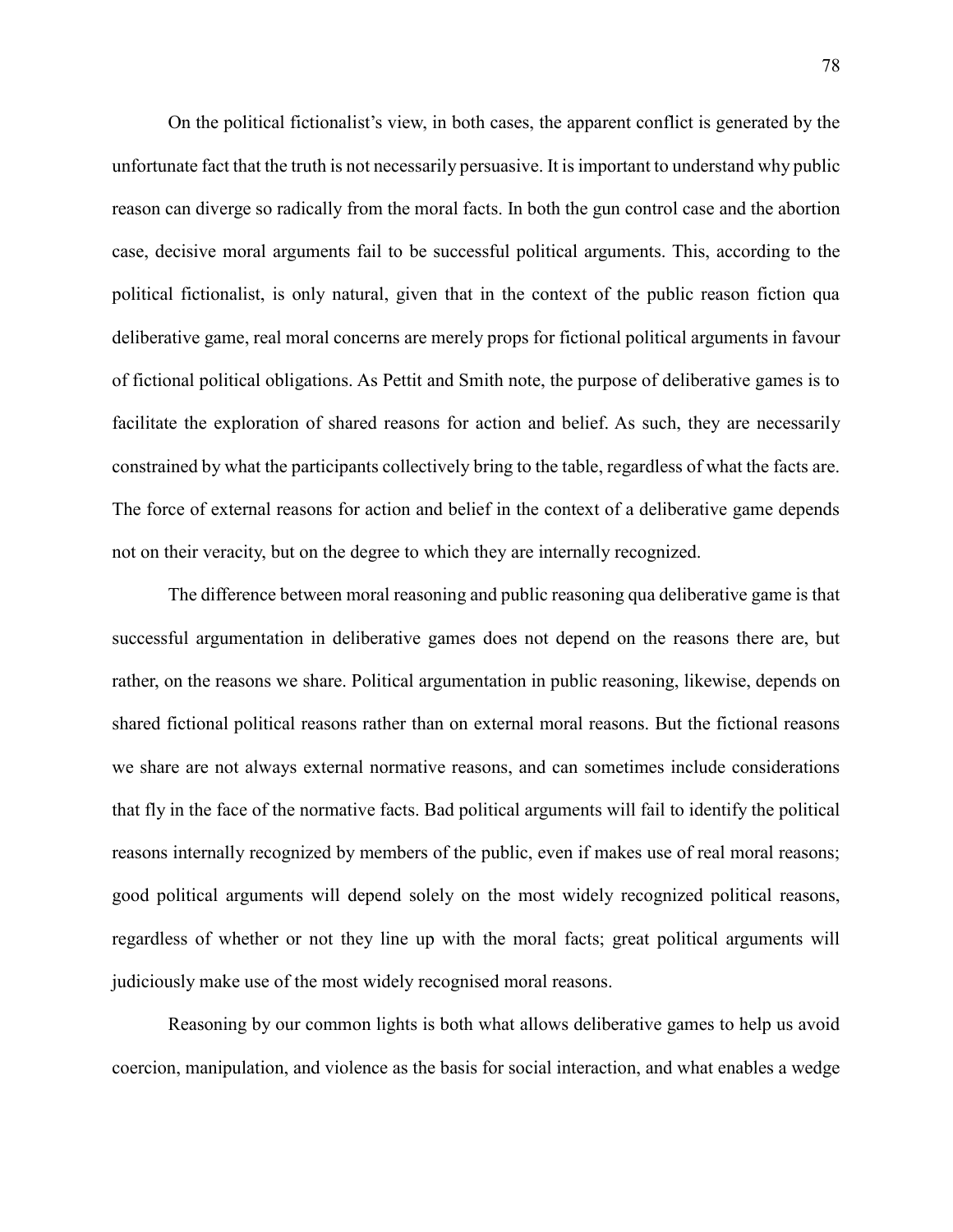to be driven between procedurally sound conclusions and the substantive truth. However, it is not always the case that the importance of public reason is always undermined when it conflicts with the moral truth. Moral objections to the political order may take many forms. When the politics of the day conflicts with the requirements of ethics, it is always open to us to decide to counter morally mistaken but democratically supported policies through more politics in the form of political activism rather than to give up the pretense to democratic deliberation and countermand the conclusions of public reason by force or fraud.

According to political fictionalism, despite the fact that our make-belief political obligations sometimes miss the moral mark because they are dependent on our sometimes defective common lights, they nonetheless still enjoy a certain priority granted by public reason's function as an alternative to coercion, manipulation, and violence. We associate a sense of priority to the norms and conclusions of public reason because, as Pettit and Smith note, we can only eschew the norms and conclusions of interpersonal deliberation at the cost of exposing ourselves to violent confrontations with those who do not share our normative views. In a democratic society, most of our political obligations are always provisionally dependent on how the political wind blows, but this means that real moral progress can be attained through more, rather than less, participation in the political fiction. The idea of political activism both tacitly affirms the priority of politics even for dissidents that reject the dominant political consensus on moral grounds, and depends on the provisionality of political norms that the activists aim to change. The practice of political activism affirms the political fictionalist's contention that political discourse is a fiction in which political obligations are provisionally constituted by the conclusions of public reasoning that nonetheless enjoys a certain priority in human life due to its function as a non-violent basis for social interaction.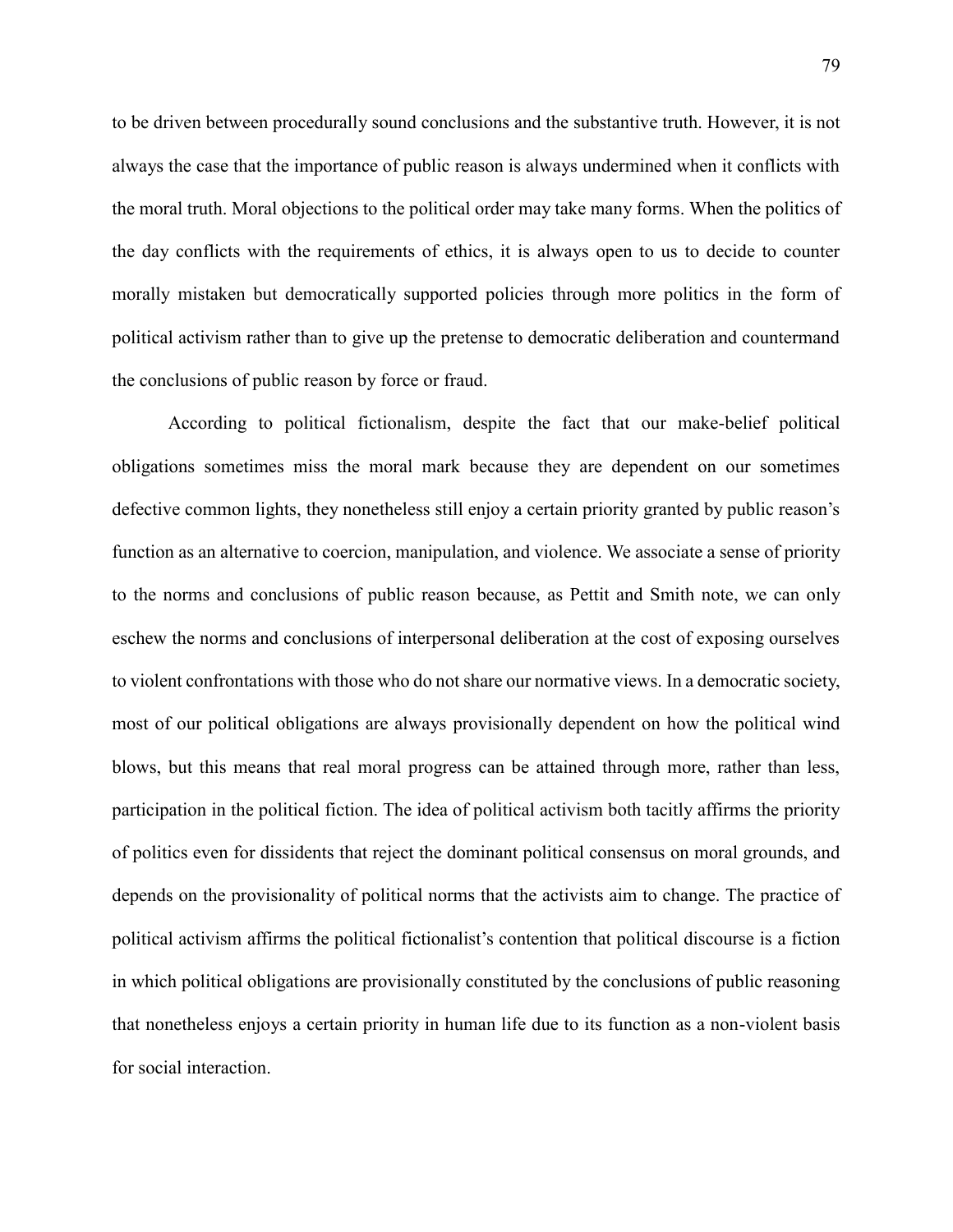In the situations like the gun control case, regardless of one's moral views, reasoned public persuasion is a better alternative than coercion, manipulation, or violence—perhaps because many of those who are in favour of unfettered gun ownership are incidentally also gun owners. However, this is not always the case. Political fictions help us look past our normative differences and smooth over normative conflicts so that we may reap the benefits of political cooperation. But, according to the political fictionalist, when the tension between the public consensus and our moral conviction is sharp enough, we may feel morally compelled to engage in acts of civil disobedience. We may feel that our moral obligations to the right or the good outweigh the benefits of non-violent social interaction. When the moral stakes are high enough, such as in the abortion case, it may be that the physician ought to drop the pretense that their fictional political obligations are really obligatory and do the morally right thing, even if this exposes them to the personal, legal, and social cost of life as an outlaw.

I think that political fictionalist's account of conflicts between ethics and politics compares very favourably with political realist accounts of such conflicts. This is obvious when it is compared to Estlund's epistemic proceduralism, which is remarkably similar in some respects to political fictionalism, despite it being a realist view. Estlund acknowledges that conflicts between ethics and politics pose a problem for his view, though he argues that the problem can be overcome. For Estlund, the problem lies in explaining the authority of democratic procedures and the legitimacy of democratically produced laws, particularly in cases where democracy has gotten it wrong. In his words,

Some verdicts, and some legal commands, must be too unjust or otherwise over the line beyond which legitimacy and/or authority falls away however proper the procedure for making the decision might have been… In the end, democratic procedures, however procedurally pristine, will reflect the views of those who vote. And those views might be anything at all, as heinous or as noble as you please. We are forced to conclude that even a fine procedure, one that normally lends legitimacy and authority to its decisions, can sometimes generate laws that lack the characteristic legitimacy and authority that the procedure normally provides. A complete theory, then, must say something about where these limits lie—about which laws are over that line even though not all mistaken laws are. (Estlund 2008, 110-111)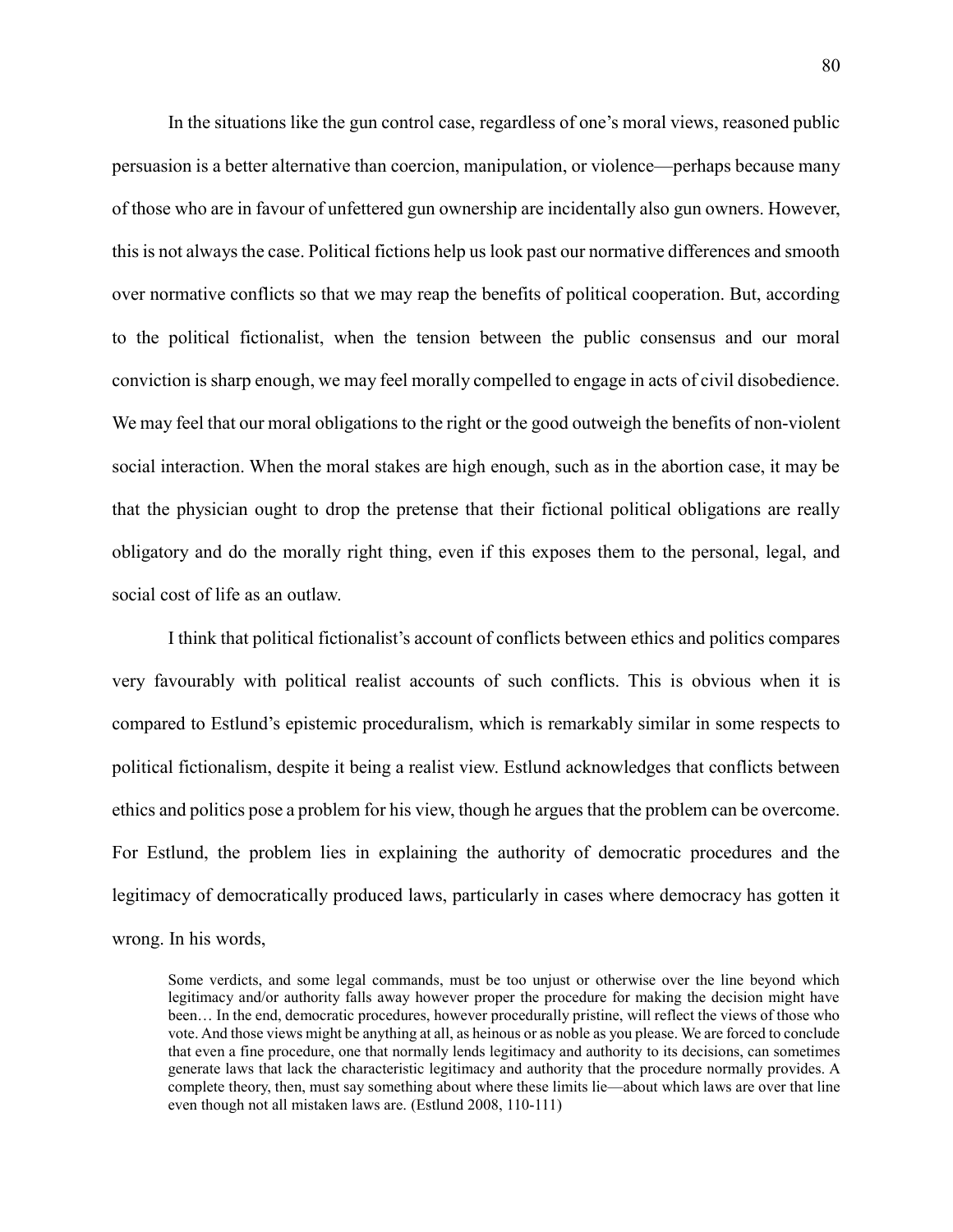Essentially, Estlund admits that, if a procedurally sound law is morally heinous enough, then it is impermissible for the state to enforce it or to require our obedience. But I think the appeal to the ability of morality to place limits on democratic deliberation is hollow unless he is also ready to renounce foundational elements of his own theory (something that he is clearly not ready to do).

Estlund's view, as its name suggests, is a purely procedural view. At the heart of epistemic proceduralism is Estlund's account of the moral concepts authority and legitimacy. On Estlund's view, an exercise of coercive political power to enforce a law or command is legitimate just in case it is 'acceptable to all reasonable points of view' and an entity acquires the moral authority to oblige others to obey its laws or commands just in case it acquires the consent of those it seeks authority over (Estlund 2008, 41-42). Together, these require that a morally enforceable exercise of coercive political power must originate from a source that is able to gain either the consent of all individuals, and be acceptable to all reasonable points of view. The procedural element of his view holds that political justification depends on acceptability, rather than moral truth. But since requiring actual consent sets the bar impossibly high, Estlund argues that an entity can gain the authority to command the obedience of others just in case it would be morally wrong for them to refuse to consent—what he calls 'normative consent' (Estlund 2008, 128-134). The epistemic element of his view then holds that a democratic state is able to gain the normative consent of its citizens to because the procedure of public reason "has an epistemic value that no reasonable or qualified point of view could deny" (Estlund 2008, 156).

Notice, on this view, it is trivially true that a procedurally sound law produced by public reasoning, however heinous, will be legitimate and authoritative. The authority of democracy is derived from the fact that it would be wrong for citizens to refuse to consent, which is underwritten by epistemic value of public reason as a reliable procedure for getting it right on matters of political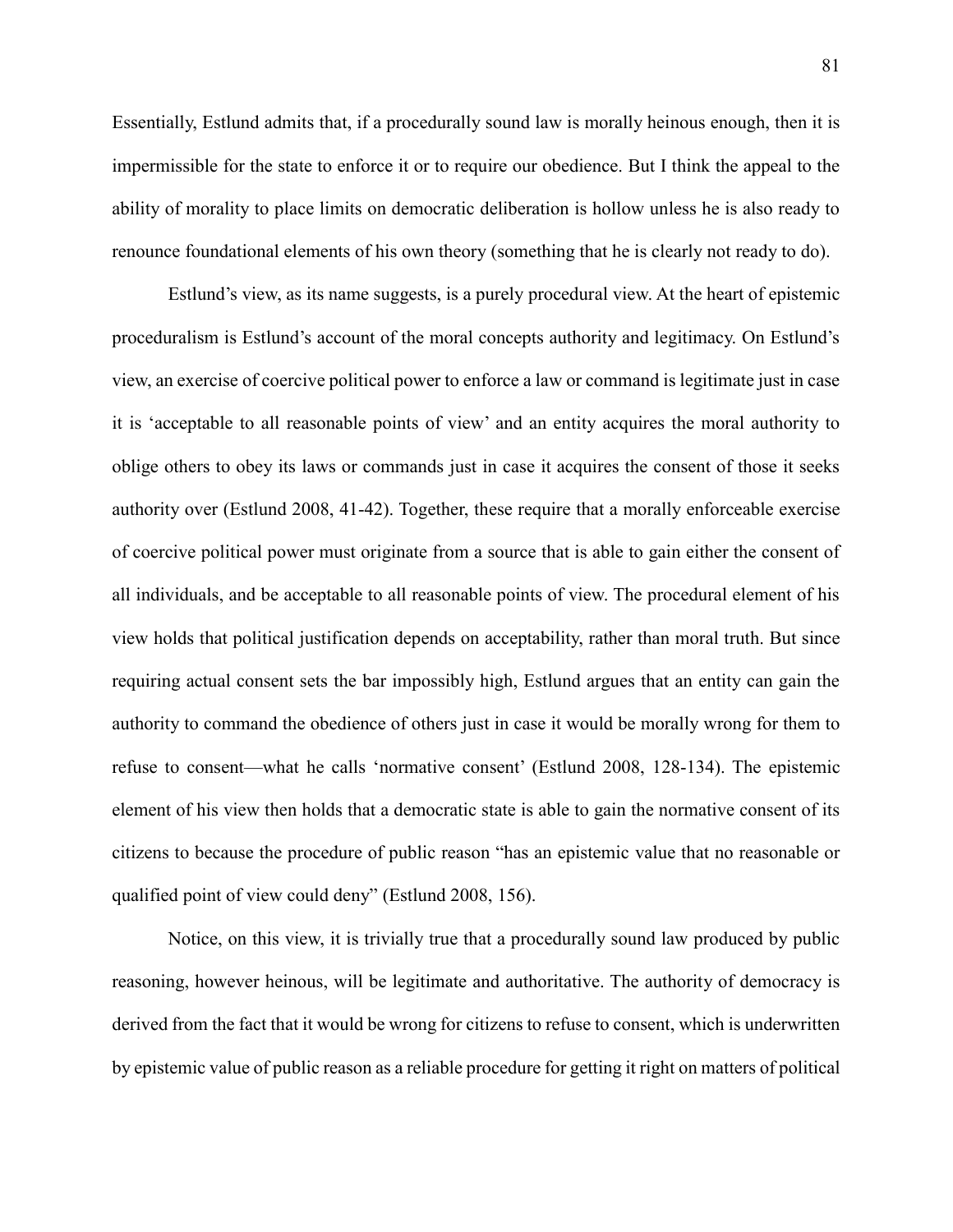concern. That public reasoning has gone awry in a particular case is to be expected, and does little to undermine its authority. And since the heinous law was produced by a sound instance of public reasoning, it has already demonstrated its legitimacy by having gained the acceptance of all reasonable points of view. There does not seem to be any sense, on Estlund's view, that a procedurally sound law can be either unauthoritative or illegitimate. Furthermore, given that the concepts of authority and legitimacy are formally defined, Estlund cannot appeal to any substantive morality to provide the proposed limits on democracy. Estlund must either give up the formal definitions of authority and legitimacy on which his theory is founded, or admit that his theory cannot impose any moral limits on public reason that it would not automatically meet.

Alternatively, Estlund could argue that there are no instances in which we could have a moral obligation to refuse to abide by the conclusions of public reason, that there are no conflicts between politics and ethics, because public reason always trumps moral reason. Though I think this would be a significant strike against his view. But even if we were to grant that there is no problem with the ability of his view to accommodate the ability of substantive morality to place limits on democratic practices, it is still entirely mysterious on his theory of public reason just what these limits are, that is, when we ought to express our dissent politically in the form of political activism, and when we ought to abandon public reasoning in favour of civil disobedience. He tells us that this falls outside of the scope of epistemic proceduralism, because, in his words, "There is no reason to demand a democratic, or even a political account of limits like this… Nothing short of a full moral theory could give a full account of the limits of democratic authority and legitimacy." (Estlund 2008, 111) But the argument here is precisely that political fictionalism is a better account because it is able to explain where these limits lie, and Estlund's does not. The advantage of political fictionalism over Estlund's epistemic proceduralism is that it can both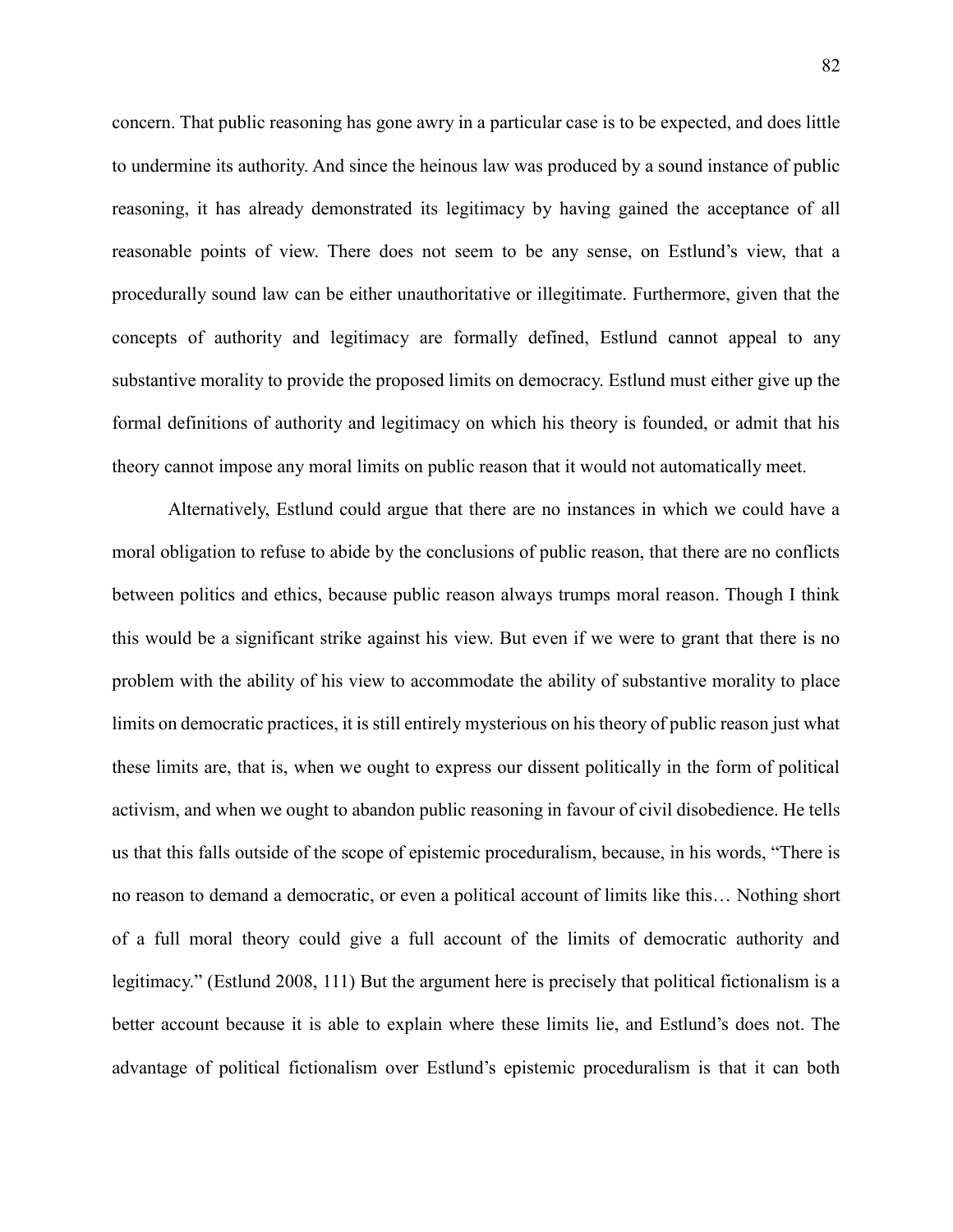account for conflicts between politics and ethics, and distinguish the various ways in which political dissent is expressed in a relatively unmysterious way. In particular, it is able to help us understand why dissent does not always lead to outright revolt. In other words, it is able to account for the conflicts described in the respective cases of societies with morally mistaken policies on gun control and abortion, while explaining why each may call for a different form of dissent.

To engage in public life is to announce oneself as one who is willing to honour both the norms and conclusions of public reason, even when one finds oneself at the end of the process excluded from the political consensus. But this is not to say that one should defer one's capacity for making practical judgements to public reason. Being willing to honour another's political freedom to express benighted views in public does not oblige one to tolerate this in private, nor indicate one's moral endorsement of the expression of benighted views. Most importantly, when the moral stakes are high enough, we have no obligations to uphold a morally mistaken political order, no matter how sound its procedures are. The truth of political fictionalism about the practice of public reason leaves open the possibility, in Pettit and Smith's words, "that whenever circumstances are perverse enough to make the prospective results of exiting the practice and resorting to force or coercion better than those of sticking with it, then that is what I should do." (Pettit and Smith 2004, 174) As a fiction, public reason cannot generate real obligations, nor can it provide us with real reasons for preferring public reasoning to other alternatives. It is always possible, however unlikely, that consensus-based public reasoning about matters of public concern will get it horribly wrong. In such cases, we must regrettably weigh the moral cost of the social strife that would inevitably result from abandoning public reason, however briefly, as the basis of social interaction against that of upholding its most morally heinous outcomes.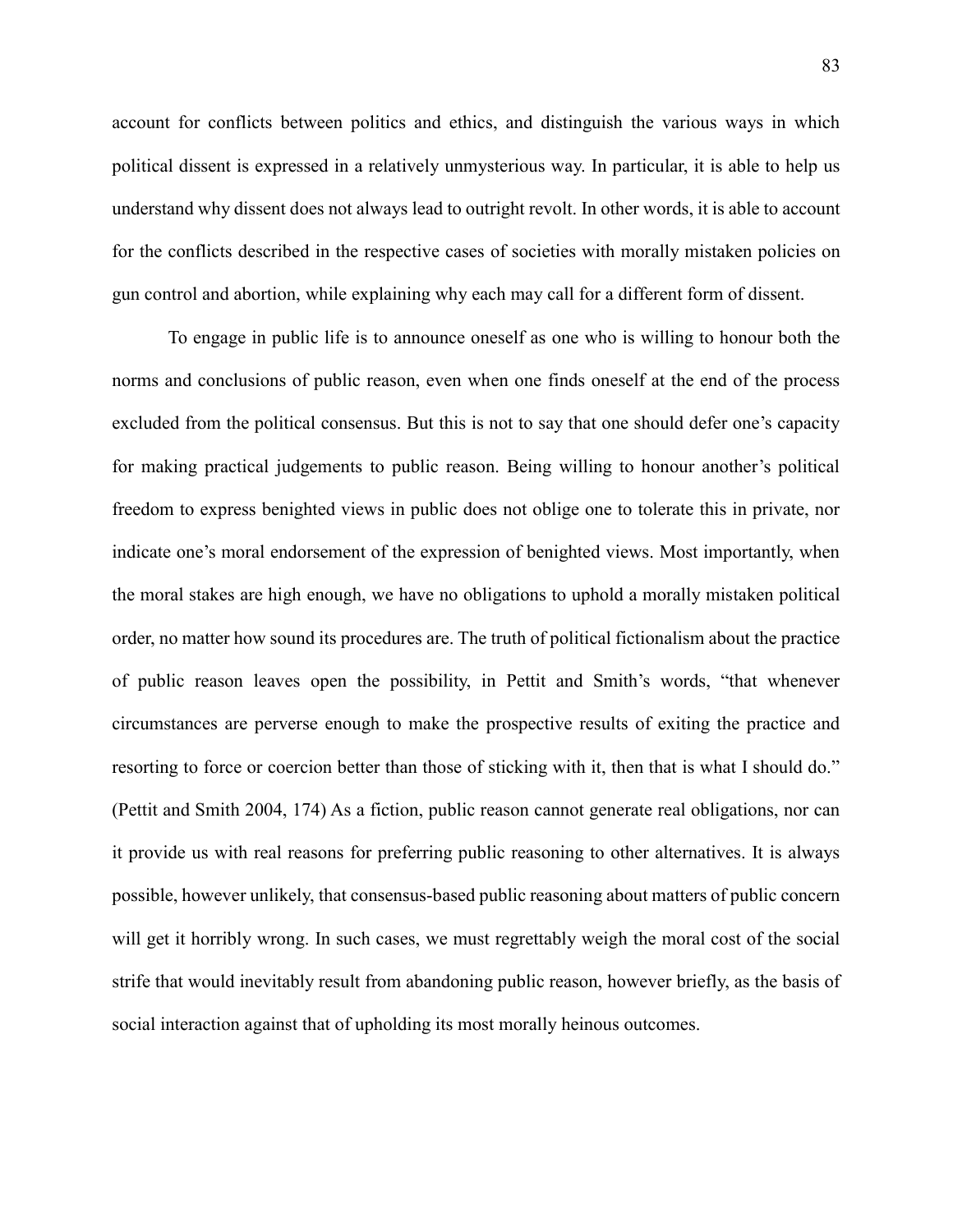# **4 Conclusion**

The goal of this article was to present and motivate hermeneutic political fictionalism as a plausible and attractive metapolitical view. The discussion has been fairly general and abstract since the point was not to defend or develop any particular form of hermeneutic political fictionalism. Inspired by Pettit and Smith's account of the deontic constraints on deliberative games, hermeneutic political fictionalism is, to put it roughly, the view that normative political discourse *qua* public reason is a deliberative game in which the goal is to direct joint political action on matters of public concern by persuading others of the merits of political proposals through the giving and taking of fictional reasons. The purpose of such a deliberative game, as Pettit and Smith note, is to provide a cooperative alternative to coercion, manipulation, and violence as the basis for social interactions. Public reason provides us with an alternative to a Hobbesian war of 'all against all' by opening up a fictional deliberative space in which cooperative solutions to common problems may be determined. This however, requires us to adopt the pretense that the constitutive norms of this space are really normative and its conclusions are really normative facts, despite the fact that it is just a fiction—albeit a highly useful one.

An attractive feature of this view over forms of political realisms is that it is able to help us understand the distinction between the political and the moral while remaining fairly parsimonious—since it can apply the antirealist discount and purchase the distinction on the cheap. Furthermore, the truth of moral realism may pose a problem for realist forms of metapolitical separatism, since it is not clear how, on the realist separatist view we should approach conflicts between our political obligations and our moral obligations, while political fictionalism is able to handle this in stride. The point here is not that it assumes moral realism, but rather, that it is compatible with moral realism in a way that realist forms of separatism are not. Obviously, none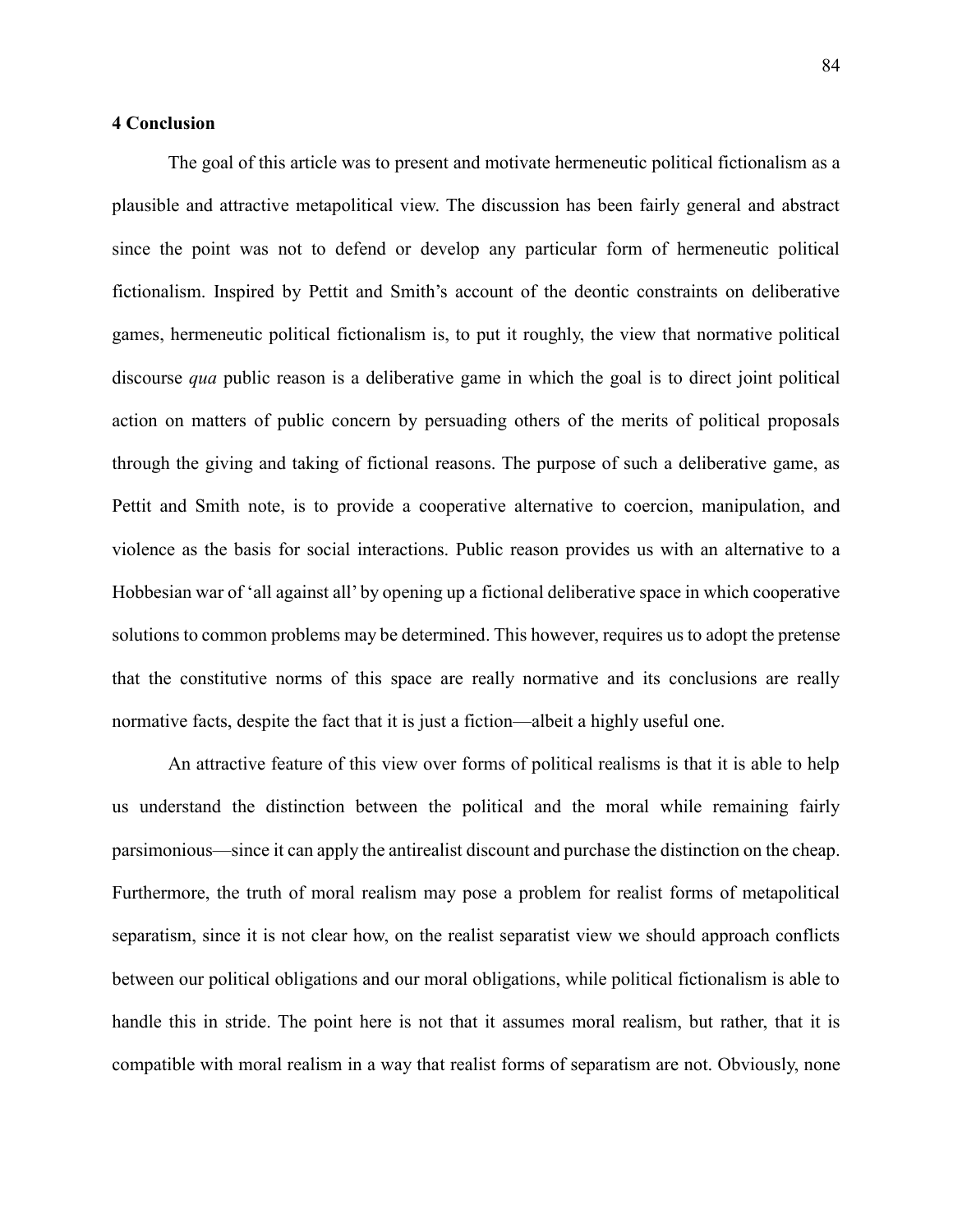of this allows us to say that the case is decisively won in favour of political fictionalism. However, I think this is more than enough to show that such a view is coherent and plausible.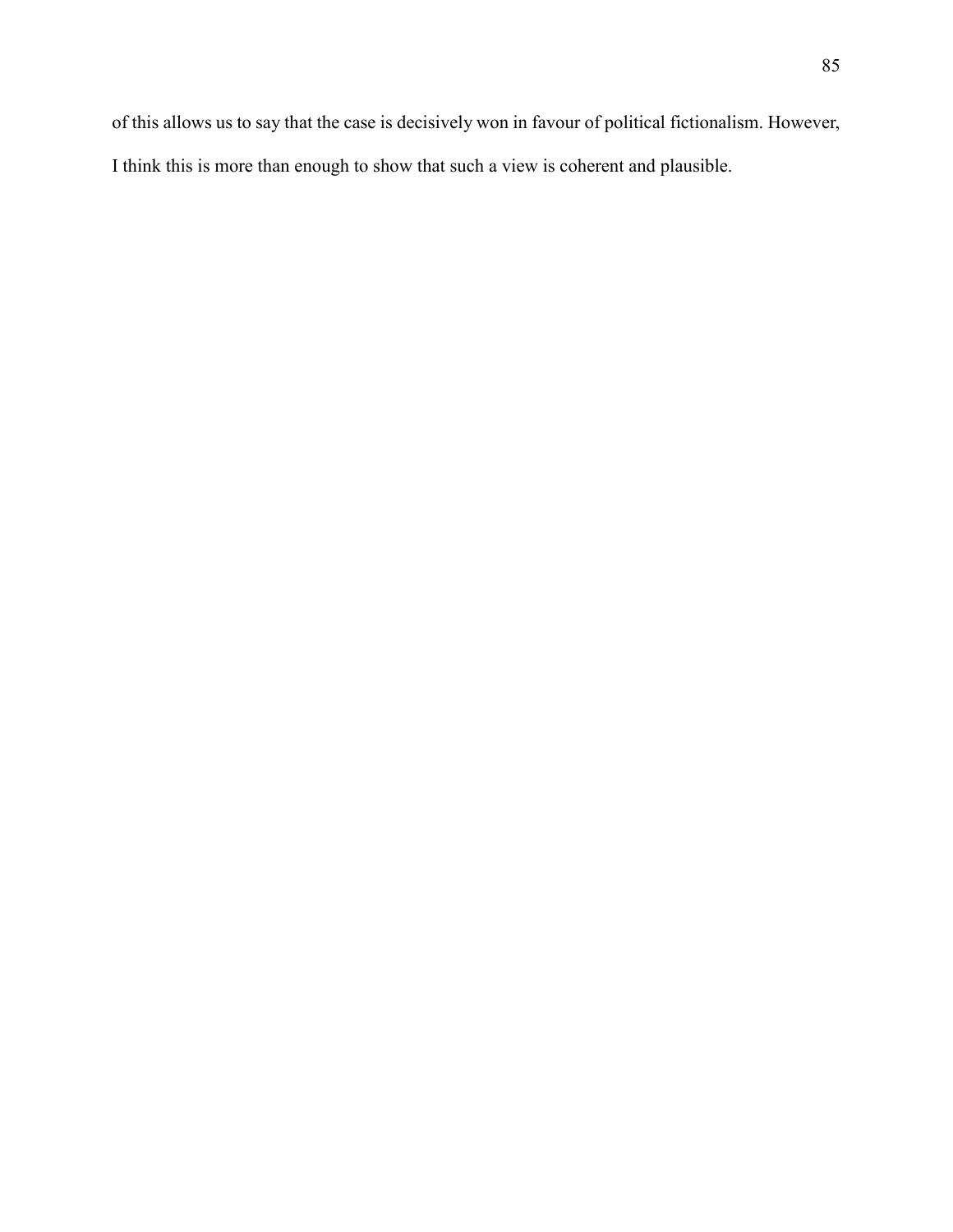## Works Cited

Austin, J. L. *How to Do Things with Words*. 2nd ed. Cambridge: Harvard UP, 1975.

Badiou, Alain. *Metapolitics*. Trans. Jason Barker. London: Verso, 2005.

- Bickle, John. "Multiple Realizability." *The Stanford Encyclopedia of Philosophy*. Ed. Edward N. Zalta. Stanford University, 2013. <http://plato.stanford.edu/entries/multiplerealizability/>.
- Brink, David. "Mill's Moral and Political Philosophy." *The Stanford Encyclopedia of Philosophy*. Ed. Edward N. Zalta. Stanford University, 2007. <http://plato.stanford.edu/entries/millmoral-political/>.
- Brock, Stuart. "The Phenomenological Objection to Fictionalism." *Philosophy and Phenomenological Research* (2013): 1-19. 18 Jan. 2013. <http://onlinelibrary.wiley.com/doi/10.1111/phpr.12011/abstract>.
- Cat, Jordi. "The Unity of Science." *The Stanford Encyclopedia of Philosophy*. Ed. Edward N. Zalta. Stanford University, 2013. <http://plato.stanford.edu/entries/scientific-unity/>.
- Chang, Ruth. "Introduction." *Incommensurability, Incomparability, and Practical Reason*. Ed. Ruth Chang. Cambridge, MA: Harvard UP, 1997. 1-34.
- Cohen, Joshua. "Truth and Public Reason." *Truth and Democracy*. Ed. Jeremy Elkins and Andrew Norris. Philadelphia: University of Pennsylvania, 2012. 217-50.
- Crowder, George. "Two Value-pluralist Arguments for Liberalism." *Australian Journal of Political Science* 37.3 (2002): 457-73.
- Eklund, Matti. "Fictionalism." *The Stanford Encyclopedia of Philosophy*. Stanford University, 2011. <http://plato.stanford.edu/entries/fictionalism/>.
- Enoch, David. "Can There Be a Global, Interesting, Coherent Constructivism about Practical Reason?" *Philosophical Explorations* 12.3 (2009): 319-39.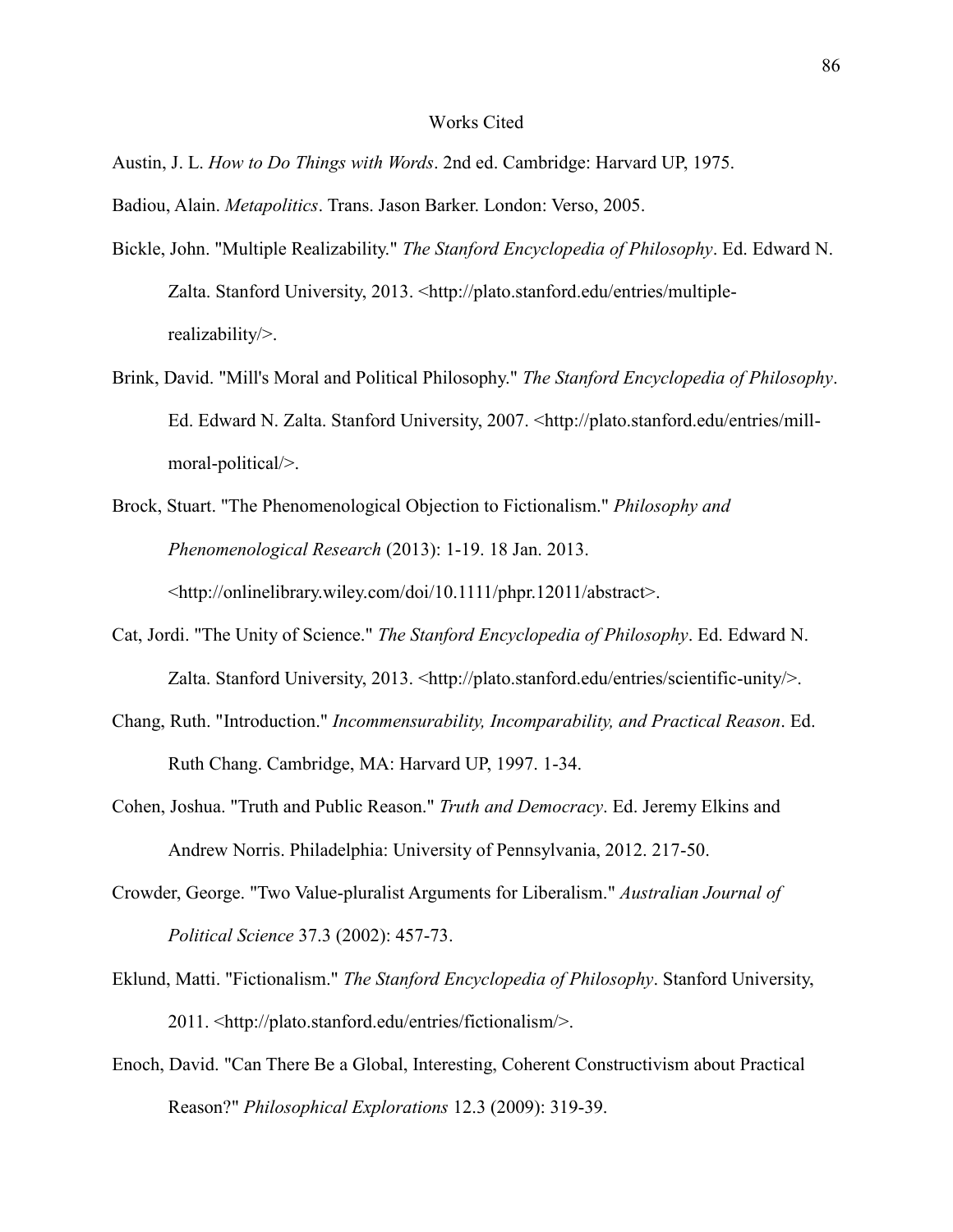- Estlund, David. *Democratic Authority: A Philosophical Framework*. Princeton, NJ: Princeton UP, 2008.
- Estlund, David. "The Truth in Political Liberalism." *Truth and Democracy*. Ed. Jeremy Elkins and Andrew Norris. Philadelphia: Princeton UP, 2012. 251-71.
- Fodor, Jerry. "Special Sciences: Still Autonomous after All These Years." *Noûs* 31.11 (1997): 149-63.
- Fodor, Jerry. "Special Sciences." *Synthese* 28.2 (1974): 97-115.
- Galston, William A. *Liberal Pluralism*. Cambridge, UK: Cambridge UP, 2002.
- Galston, William A. *The Practice of Liberal Pluralism*. Cambridge, UK: Cambridge UP, 2005.
- Gaus, Gerald, and Shane D. Courtland. "Liberalism." *The Stanford Encyclopedia of Philosophy*. Ed. Edward N. Zalta. Stanford University, 2010. <http://plato.stanford.edu/entries/liberalism/>.

Gaus, Gerald F. *Justificatory Liberalism*. New York: Oxford UP, 1996.

- Gaus, Gerald F. "Reasonable Pluralism and the Domain of the Political: How the Weaknesses of John Rawls's Political Liberalism Can Be Overcome by a Justificatory Liberalism." *Inquiry* 42.2 (1999): 259-84.
- Gibbard, Allan. *Wise Choices, Apt Feelings: A Theory of Normative Judgment*. Oxford: Clarendon, 1992.
- Hampton, Jean. "The Moral Commitments of Liberalism." *The Idea of Democracy*. Ed. David Copp, Jean Hampton, and John E. Roemer. Cambridge: Cambridge UP, 1993. 292-313.
- Joyce, Richard. "Moral Fictionalism." Ed. Mark Eli Kalderon. *Fictionalism in Metaphysics*. Oxford: Clarendon, 2005. 287-313.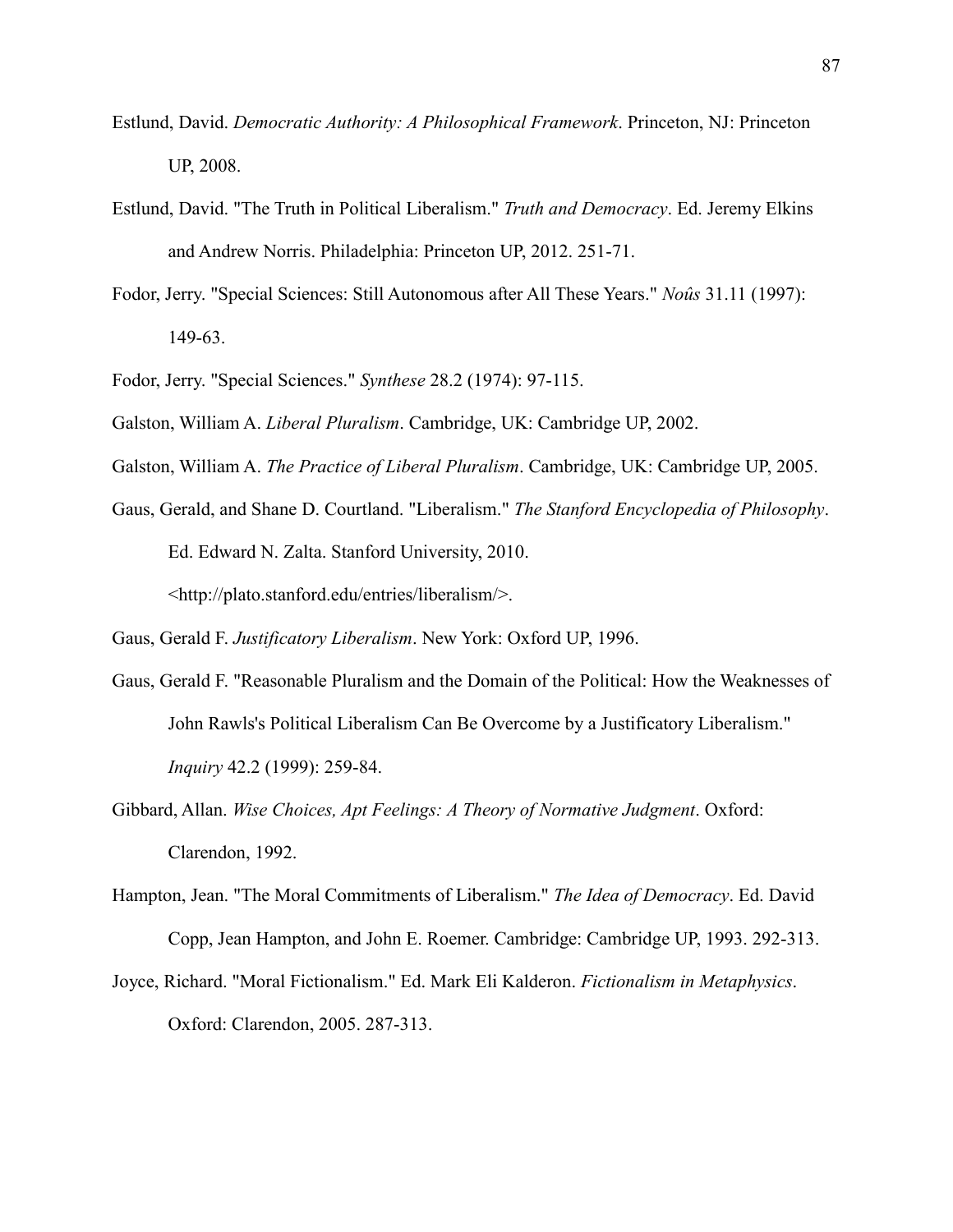- Kim, Jaegwon. "Multiple Realization and the Metaphysics of Reduction." *Philosophy and Phenomenological Research* 52.1 (1992): 1-26.
- Korab-Karpowicz, W. J. "Political Realism in International Relations." *The Stanford Encyclopedia of Philosophy*. Ed. Edward N. Zalta. Stanford University, 2013. <http://plato.stanford.edu/entries/realism-intl-relations/>.
- Miller, Fred. "Aristotle's Political Theory." *The Stanford Encyclopedia of Philosophy*. Ed. Edward N. Zalta. Stanford University, 2011. <http://plato.stanford.edu/entries/aristotlepolitics/>.
- Nagel, Ernest. "Issues in the Logic of Reductive Explanations." *Philosophy of Science: The Central Issues*. Ed. Martin Curd and J. A. Cover. New York: W.W. Norton &, 1998. 905- 21.
- Newey, G. "Two Dogmas of Liberalism." *European Journal of Political Theory* 9.4 (2010): 449- 65.
- O'Connor, Timothy, and Hong Y. Wong. "Emergent Properties." *The Stanford Encyclopedia of Philosophy*. Ed. Edward N. Zalta. Stanford University, 2012. <http://plato.stanford.edu/entries/properties-emergent/>.
- Pettit, Philip, and Michael Smith. "The Truth in Deontology." *Reason and Value: Themes from the Moral Philosophy of Joseph Raz*. Ed. R. Jay. Wallace, Philip Pettit, Samuel Scheffler, and Michael Smith. Oxford: Clarendon, 2004. 153-75.
- Rauscher, Frederick. "Kant's Social and Political Philosophy." *The Stanford Encyclopedia of Philosophy*. Ed. Edward N. Zalta. Stanford University, 2012. <http://plato.stanford.edu/entries/kant-social-political/>.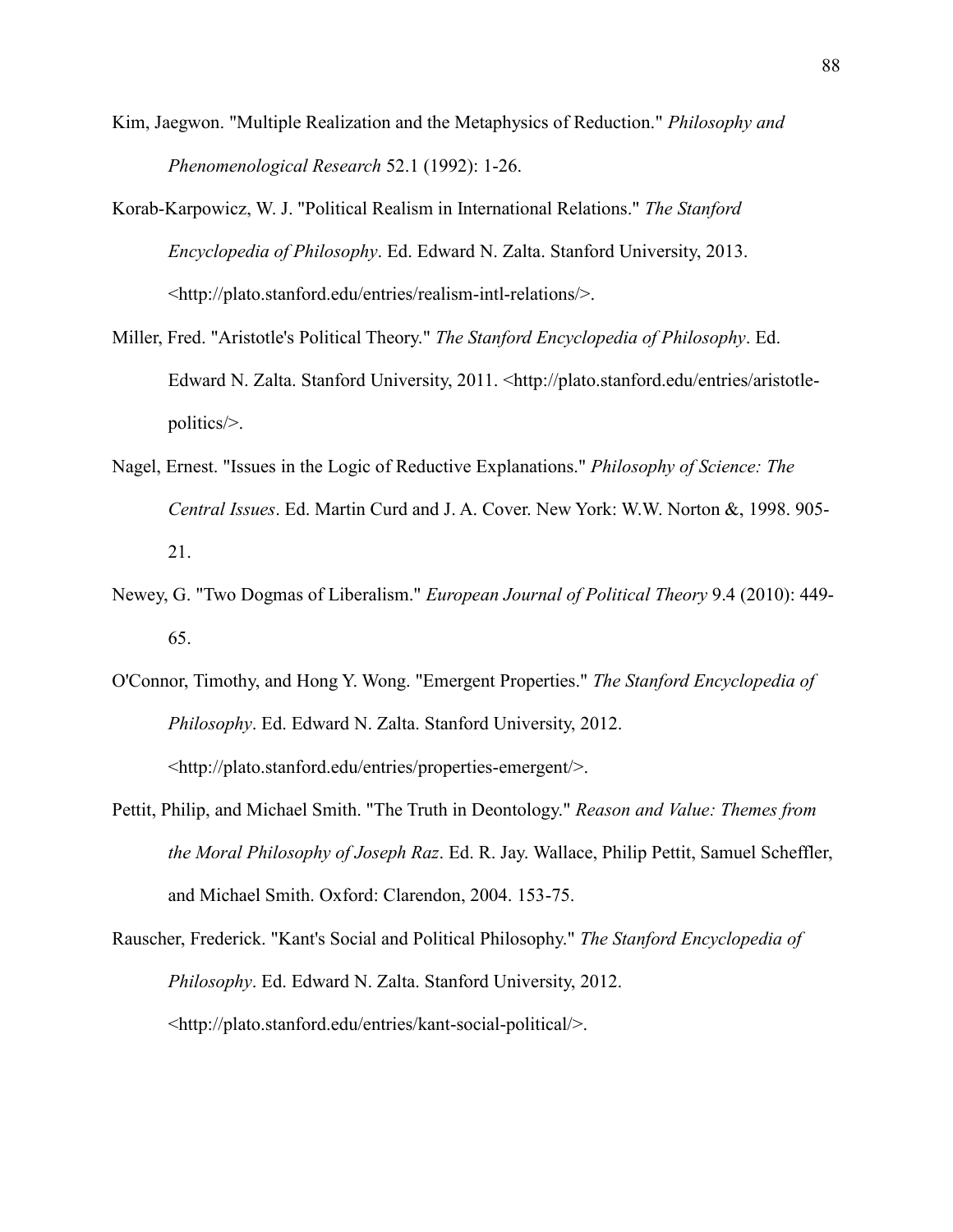- Rawls, John. "The Domain of the Political and Overlapping Consensus." *New York University Law Review* 64.2 (1989): 233-55.
- Rawls, John. *Justice as Fairness: A Restatement*. Ed. Erin Kelly. Cambridge, MA: Harvard UP, 2001.
- Rawls, John. "Justice as Fairness: Political Not Metaphysical." *Philosophy and Public Affairs* 14.3 (1985): 223-51.

Rawls, John. *Political Liberalism*. Expanded ed. New York: Columbia UP, 1993.

- Raz, Joseph. "Facing Diversity: The Case of Epistemic Abstinence." *Philosophy and Public Affairs* 19.1 (1990): 3-46.
- Stanley, Jason. "Hermeneutic Fictionalism." *Midwest Studies in Philosophy* 25.1 (2001): 36-71.
- Street, Sharon. "In Defense of Future Tuesday Indifference: Ideally Coherent Eccentrics and the Contingency of What Matters." *Philosophical Issues* 19.1 (2009): 273-98.
- Street, Sharon. "What Is Constructivism in Ethics and Metaethics?" *Philosophy Compass* 5.5 (2010): 363-84.
- Talisse, Robert B. "Value Pluralism and Liberal Politics." *Ethical Theory and Moral Practice* 14.87 (2011): 87-100.
- Thomson, Judith J. "A Defense of Abortion." *Philosophy and Public Affairs* 1.1 (1971): 47-66.
- Tuckness, Alex,."Locke's Political Philosophy." *The Stanford Encyclopedia of Philosophy*. Ed. Edward N. Zalta. Stanford University, 2010. <http://plato.stanford.edu/entries/lockepolitical/>.
- Williams, Bernard. *In the Beginning Was the Deed*. Ed. Geoffrey Hawthorn. Princeton, NJ: Princeton UP, 2005.